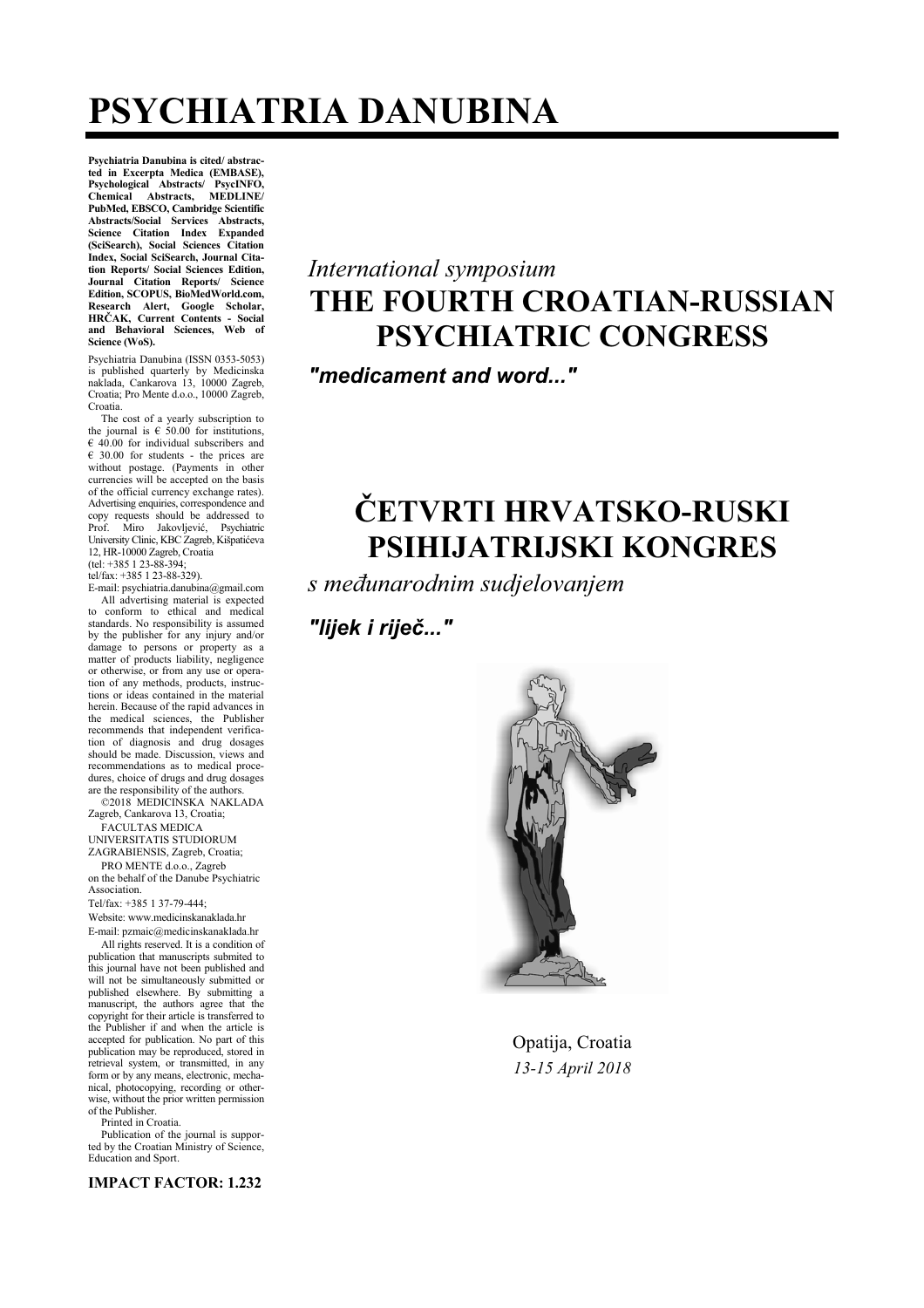# **CONTENTS**

| Miro Jakovljević: HOW TO INCREASE TREATMENT EFFICIENCY IN PSYCHIATRY:                                                                                                                                                                                                                                                                                     |  |
|-----------------------------------------------------------------------------------------------------------------------------------------------------------------------------------------------------------------------------------------------------------------------------------------------------------------------------------------------------------|--|
| Yaroslav Malygin & Boris Tsygankov: TREATMENT SATISFACTION AND ITS FACTORS AMONG<br>PATIENTS WITH AFFECTIVE AND DEPRESSIVE DISORDERS: METHODOLOGY OF STUDYING  6                                                                                                                                                                                          |  |
| Alexey Pavlichenko, Daria Smirnova, Anna Yashikhina, Ilya Fedotov, Ivan Martynikhin, Maria Dorofeikova,<br>Yuri Osadshiy, Dmitry Ubeikon & Assen Jablensky: NEW INSTRUMENTS FOR ASSESSING POSITIVE<br>AND NEGATIVE SYMPTOMS OF SCHIZOPHRENIA: VALIDATION OF THE RUSSIAN VERSIONS<br>OF THE DIAGNOSTIC INTERVIEW FOR PSYCHOSES AND THE CLINICAL ASSESSMENT |  |
| Mikhail Sorokin: NOSOLOGICAL SPECIFICATION OF MOTIVATION FOR TREATMENT IN PATIENTS                                                                                                                                                                                                                                                                        |  |
| $Oleg$ Zaitsev: FOCAL AND DIFFUSE PSYCHO-ORGANIC SYNDROME: CLINICAL SIGNS                                                                                                                                                                                                                                                                                 |  |
| Alla Tyuneva & Boris Tsygankov: SIGNIFICANCE OF SOCIAL STRATUM IN THE FORMATION                                                                                                                                                                                                                                                                           |  |
| Boris Tsygankov, Alexander Dobrovolsky, Galina Ivanova & Irina Loginova:                                                                                                                                                                                                                                                                                  |  |
| Sergey Shamov, Boris Tsygankov, Raisat Gadjieva & Maksim Zemskov: CLINICAL APPLICATION                                                                                                                                                                                                                                                                    |  |
| Boris Tsygankov, Sabina Ismailova & Yuri Dzhangildin: SHORT-TERM GROUP COGNITIVE-ORIENTED<br>THERAPY OF PATIENTS WITH ANXIETY DISORDERS IN THE MODERN THERAPEUTIC                                                                                                                                                                                         |  |
| Nadezhda Zuykova: CLINICALLY-INTEGRATIVE APPROACH IN PSYCHO-SOCIAL REHABILITATION                                                                                                                                                                                                                                                                         |  |
| Marina Artemieva, Boris Tsygankov, Ivan Danilin, Roman Suleymanov & Anastasiya Lazukova:<br>PSYCHOSOMATIC PARAMETERS IN PATIENTS WITH LONG-LASTING EATING DISORDERS 14                                                                                                                                                                                    |  |
| Galina Ivanova & Boris Tsygankov: PSYCHOTHERAPY OF NEUROTIC DISORDERS IN PATIENTS                                                                                                                                                                                                                                                                         |  |
| Jelena Ivelić: RELIGION AND SPIRITUALITY IN THE CONTEXT OF BIPOLAR DISORDER  16                                                                                                                                                                                                                                                                           |  |
| Anita Dučkić Sertić: SPIRITUALITY AND PERSONS WHO ARE SUFFERING                                                                                                                                                                                                                                                                                           |  |
| Jelena Ivelić & Anita Dučkić Sertić: SPIRITUALITY AS EMPOWERMENT RESOURCE IN MENTAL HEALTH  18                                                                                                                                                                                                                                                            |  |
| Maja Roje Novak: SPIRITUAL PRACTICE CHANGES BRAIN - NEUROSCIENTIFIC APPROACH  19                                                                                                                                                                                                                                                                          |  |
| Marina Larskikh, Natalia Vjunova & Sergey Larskikh: CATEGORY "SPIRITUAL HEALTH"  19                                                                                                                                                                                                                                                                       |  |
| Mario Tomljanović: SUFFERING OF MENTAL PATIENTS AND THE MERCY OF FAITH -                                                                                                                                                                                                                                                                                  |  |
|                                                                                                                                                                                                                                                                                                                                                           |  |
|                                                                                                                                                                                                                                                                                                                                                           |  |
| Marina Rogozina, Sergey Podvigin & Marina Larskikh: BIBLIOTHERAPY AS A METHOD OF SPIRITUAL<br>VALUES ACTUALIZATION IN THE PROCESS TRAINING OF MEDICAL UNIVERSITY STUDENTS 22                                                                                                                                                                              |  |
| Ruth Švarc, Ljubomir Radovančević & Vesna Lecher-Švarc:                                                                                                                                                                                                                                                                                                   |  |
| Alen Greš, Ljubomir Radovančević & Neda Esapović Greš:                                                                                                                                                                                                                                                                                                    |  |
| Anastasiya Zolotova: THE WAYS AND METHODS OF MAINTAINING SPIRITUAL AND MORAL                                                                                                                                                                                                                                                                              |  |
| Marina Alexeeva & Sergey Vaulin: SUICIDES IN PATIENTS OF PSYCHIATRIC HOSPITAL  24                                                                                                                                                                                                                                                                         |  |
|                                                                                                                                                                                                                                                                                                                                                           |  |
| Elena Shkityr & Natalia Aleksandrova: AUTODESTRUCTIVE ACTIONS OF JUVENILE SUICIDES 26                                                                                                                                                                                                                                                                     |  |
| Anna Gareeva, Liana Samigullina, Anna Baturina, Rinat Valinurov & Elza Khusnutdinova:<br>ASSOCIATION ANALYSIS OF POLYMORPHIC LOCI RS4713902 AND RS7757037                                                                                                                                                                                                 |  |
| Tatiana Zhuravleva, Sergey Enikolopov & Yuriy Bubeev: PSYCHOLOGICAL PECULIARITIES                                                                                                                                                                                                                                                                         |  |
|                                                                                                                                                                                                                                                                                                                                                           |  |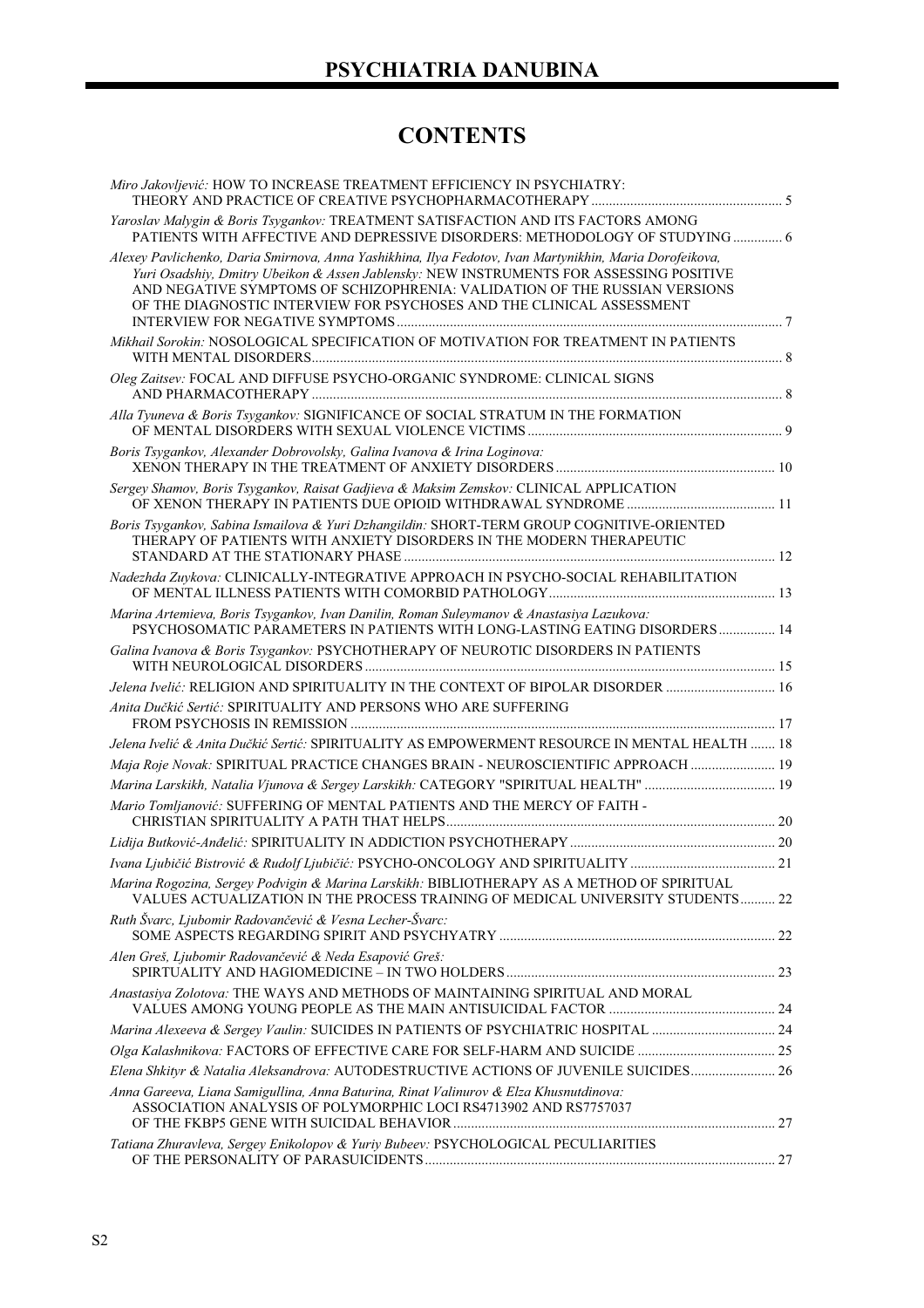| Dimitar Bonevski, Andromahi Naumovska & Viktor Isjanovski: HOPE AND HOPELESSNESS IN PSYCHOTHERAPY:                                                                                                                                                                                            |  |
|-----------------------------------------------------------------------------------------------------------------------------------------------------------------------------------------------------------------------------------------------------------------------------------------------|--|
| Roman Nikolić: SELF-AWARNESSS, SELF, THE SOUL - ILLUSION OR ULTIMATE REALITY  29                                                                                                                                                                                                              |  |
| Julia Barylnik, Natalia Filippova, Yulia Abrosimova, Elena Kolesnichenko, Svetlana Pakhomova, Daria Samoilova,<br>Anastasia Antonova, Egor Bachilo &, Sergei Sizov: EPIDEMIOLOGICAL STUDY OF MENTAL HEALTH<br>IN THE CHILDREN AND ADOLESCENT POPULATION IN THE SARATOV REGION IN 2000-2016 29 |  |
| Sofia Oskolkova: DEPERSONALIZATION AS THE MANIFESTATION OF SCHIZOPHRENIA,                                                                                                                                                                                                                     |  |
| Daniel Petrić & Rudolf Ljubičić: APPROACH AND CHALLENGE OF FIRST EPISODE SCHIZOPHRENIA                                                                                                                                                                                                        |  |
| Anna Gareeva, Liana Samigullina, Anna Baturina, Rinat Valinurov & Elza Khusnutdinova:<br>ANALYSIS OF THE ASSOCIATION OF THE POLYMORPHIC LOCUS RS6280 OF THE DRD3 GENE                                                                                                                         |  |
| Nicholas James Bradshaw, Ines Gvoić, Maja Odorčić, Beti Zaharija, Gordana Rubeša & Aristea Pavešić Radonja:<br>PROTEIN AGGREGATION AND INSOLUBILITY AS A BIOLOGICAL COMPONENT                                                                                                                 |  |
| Veronika Reljac: (NON)EFFECTIVENESS OF RELIGIOUS EDUCATION IN PREVENTING                                                                                                                                                                                                                      |  |
| Tanja Grahovac Juretić, Tomislav Lesica, Marina Letica-Crepulja, Marina Protuđer & Ika Rončević-Gržeta:                                                                                                                                                                                       |  |
| Karmen Jureško: MENTAL HEALTH PROTECTION OF YOUNG PEOPLE -                                                                                                                                                                                                                                    |  |
| Pino Tuftan: GAMES OF (NON)LUCK FOR MINORS IN THE AREA OF RIJEKA                                                                                                                                                                                                                              |  |
| Natalia Aleksandrova: ADDICTIVE BEHAVIOR OF MINORS IN FORENSIC PSYCHIATRIC PRACTICE  37                                                                                                                                                                                                       |  |
| Natalia Aleksandrova, Liudmila Gilyadova & Tatiana Vagero: CLINICAL AND FORENSIC ASPECTS                                                                                                                                                                                                      |  |
| Mikhail Zastrozhin, Elena Grishina, Valentin Skryabin, Dmitry Markov, Ludmila Savchenko,<br>Evgeny Bryun & Dmitry Sychev: EFFECTS OF CYP2D6 GENETIC POLYMORPHISMS<br>ON THE EFFICACY AND SAFETY OF FLUVOXAMINE IN PATIENTS WITH DEPRESSIVE                                                    |  |
| Staša Stemberga & Ivica Šain: ALCOHOLISM, GROUP THERAPY TREATMENT EFFICIENCY,                                                                                                                                                                                                                 |  |
| Marija Vučić Peitl, Iva Sotošek & Joško Prološčić: THE IMPACT OF RELIGIOSITY ON QUALITY OF LIFE<br>OF ONCOLOGICAL PATIENTS AND OF PATIENTS SUFFERING FROM DIABETES MELLITUS 40                                                                                                                |  |
| Ika Rončević-Gržeta: IMPACT OF PSYCHOSOCIAL FACTORS ON DELAYED HELP SEEKING                                                                                                                                                                                                                   |  |
| Karin Kuljanić: THE CHALLENGES OF LIFE AFTER LOSS - WHAT DOESN'T KILL US,                                                                                                                                                                                                                     |  |
|                                                                                                                                                                                                                                                                                               |  |
|                                                                                                                                                                                                                                                                                               |  |
| Alen Breček, Anamarija Milun & Aleksandra Cigrovski: PAIN PSYCHOTHERAPY WITH ONCOLOGY PATIENTS  44                                                                                                                                                                                            |  |
| Andrey Bryukhin, Elena Okonishnikova & Tatiana Lineva:                                                                                                                                                                                                                                        |  |
| Tatiana Lineva, Andrey Bryukhin, Elena Okonishnikova & Valentin Marilov:                                                                                                                                                                                                                      |  |
| Irina Makhortova, Sofia Korzhova & Oleg Shiryaev: COMPARATIVE ASSESSMENT OF OVEREATING EPISODE<br>PHENOMENOLOGY AMONG PATIENTS WITH EATING DISORDERS AND HEALTHY ADULTS 46                                                                                                                    |  |
| Elena Okonishnikova, Andrey Bryukhin & Tatiana Lineva: DYSMORPHOPHOBIC DISORDERS                                                                                                                                                                                                              |  |
| Liudmila Baranskaia: PSYCHOLOGICAL STRUCTURE OF PERSONALITY                                                                                                                                                                                                                                   |  |
| Svetlana Kuzmina & Naida Mollaeva: ASSESSMENT THE PROBABILITY OF FORMATION                                                                                                                                                                                                                    |  |
| Roman Suleimanov, Marina Artemieva, Ivan Danilin & Alexander Arseniev:                                                                                                                                                                                                                        |  |
| Ekaterina Lvova & Yulia Sidneva: PSYCHOLOGICAL-PSYCHIATRIC SUPPORT TO CHILDREN                                                                                                                                                                                                                |  |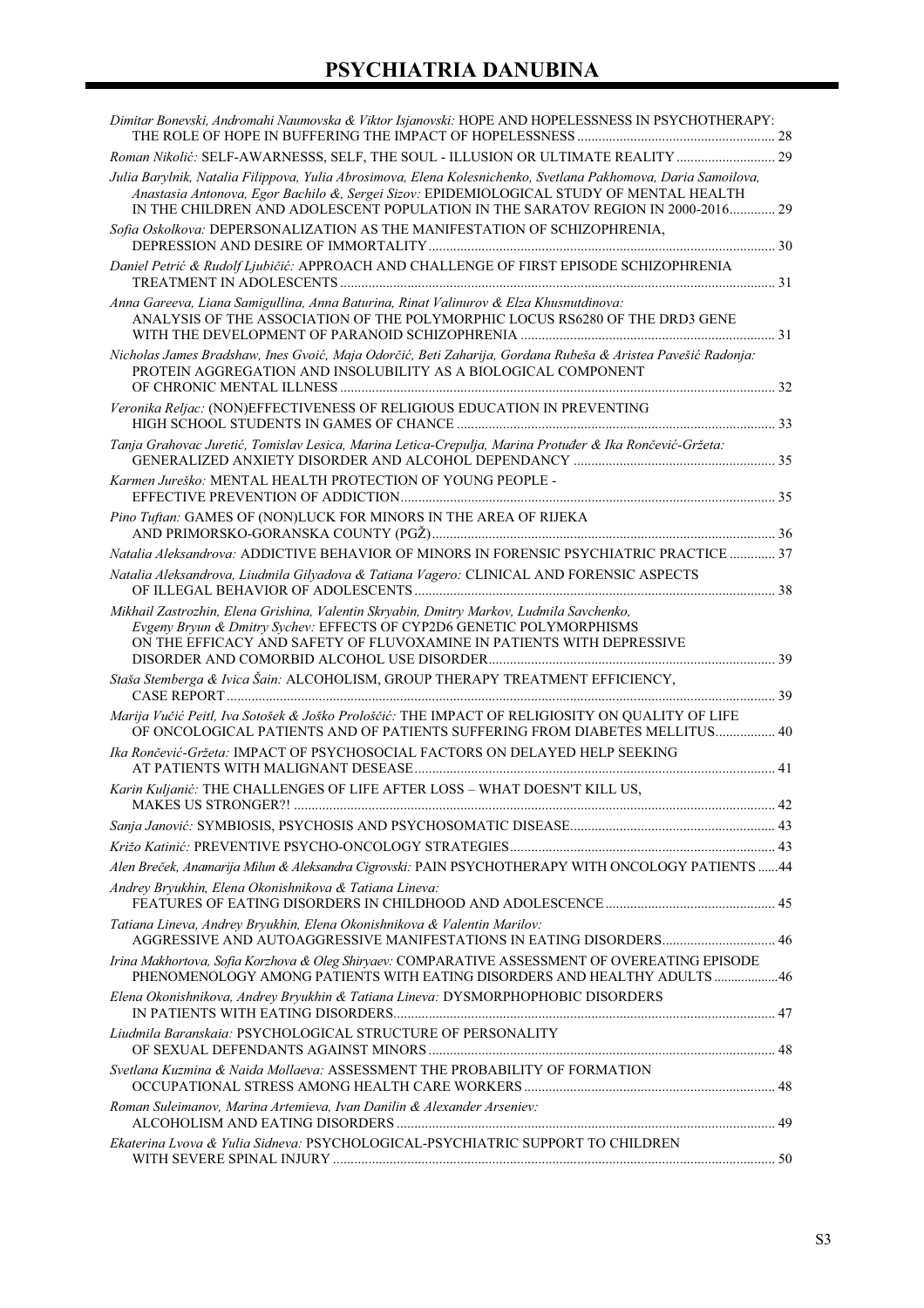| Galina Romanova: INTERACTIVE MODEL OF PSYCHODIAGNOSTICS AS A BASIC COMPONENT                                                                                                                                                                                                                                              |  |
|---------------------------------------------------------------------------------------------------------------------------------------------------------------------------------------------------------------------------------------------------------------------------------------------------------------------------|--|
| Julia Dobrovolskaya & Zaira Yarakhmedova: MODERN PSYCHOTHERAPEUTIC APPROACHES                                                                                                                                                                                                                                             |  |
| Yuliya Sidneva, Ludmila Astafyeva, Oleg Zaitsev, Pavel Kalinin, Maksim Kutin & Irina Klochkova:<br>DISORDERS OF EMOTIONS WITH THE TUMOR LESION OF THE DIENCEPHALIC REGION  53                                                                                                                                             |  |
| Yulia Barylnik, Elena Kolesnichenko, Yulia Abrosimova, Svetlana Pakhomova, Daria Samoylova, Natalia Philippova,<br>Sergei Sizov, Egor Bachilo & Anastasia Antonova: FAMILIAL CASES OF SCHIZOPHRENIA  53                                                                                                                   |  |
| Yulia Abrosimova, Yulia Barylnik, Svetlana Pakhomova, Elena Kolesnichenko & Daria Samoylova:<br>FEATURES OF THE RELATIONSHIP BETWEEN PERSONALITY DISORDERS AND SUBSTANCE ABUSE 54                                                                                                                                         |  |
| Yulia Barylnik, Daria Samoylova, Svetlana Pakhomova, Yulia Abrosimova & Elena Kolesnichenko:                                                                                                                                                                                                                              |  |
| Marina Artemieva, Alexey Maidan, Anastasiya Lazukova & Roman Suleymanov: CLINICAL AND PSYCHOLOGICAL<br>PREDICTORS OF THERAPEUTIC REMISSION IN PATIENTS WITH ALCOHOL DEPENDENCE  55                                                                                                                                        |  |
| Dmitry Ivashinenko & Elena Burdelova: CHARACTERISTIC FEATURES OF AGGRESSIVENESS                                                                                                                                                                                                                                           |  |
| Liubov Ivashinenko, Dmitry Ivashinenko & Elena Burdelova:                                                                                                                                                                                                                                                                 |  |
| Sergey Litvinov, Rinat Valinurov, Alexandra Karunas, Anastasiya Kazantseva,<br>Victoria Akhunova & Elza Khusnutdinova: STUDY OF THE GENETIC SUSCEPTIBILITY                                                                                                                                                                |  |
| Sergey Litvinov, Rinat Valinurov, Alexandra Karunas, Anastasiya Kazantseva,<br>Victoria Akhunova & Elza Khusnutdinova: STUDY OF THE GENETIC SUSCEPTIBILITY<br>TO AUTISM SPECTRUM DISORDERS IN THE REPUBLIC OF BASHKORTOSTAN, RUSSIA 58                                                                                    |  |
| Svetlana Pakhomova, Sergey Goryunov, Yulia Barylnik, Yulia Abrosimova, Daria Samoylova & Elena Kolesnichenko:                                                                                                                                                                                                             |  |
| Alexey Pavlichenko: THE RELATIONSHIP BETWEEN LABORATORY AND CLINICAL INDICATORS                                                                                                                                                                                                                                           |  |
| Tatiana Ulasen: STRUCTURAL AND SCENAR ANALYSIS OF AGGRESSIVE AND HOSTILE TRENDS                                                                                                                                                                                                                                           |  |
| Tatiana Ulasen: CLINICAL, SOCIAL AND PSYCHOLOGICAL CONSEQUENCES OF TRAUMATIC                                                                                                                                                                                                                                              |  |
| Rinat Valinurov, Dina Iliasova & Anna Baturina: ASSESSMENT OF RELATIONSHIPS IN FAMILIES OF PATIENTS<br>SUFFERING FROM A CONTINUOUSLY PROGRESSIVE TYPE OF SCHIZOPHRENIA OVER 15 YEARS 62                                                                                                                                   |  |
| Svetlana Zozulya, Anna Yakimets, Igor Oleichik & Tatiana Klyushnik: AUGMENTATION IMPLEMENTATION<br>BY IMMUNOTROPIC MEDICATION IN COMPLEX TREATMENT OF ASTHENIC SYNDROME                                                                                                                                                   |  |
| Galina Aleshkina, M.E. Pugacheva & Leonid Bardenshtein: THE CLINICAL CHARACTERISTIC<br>OF ACUTE BRIEF PSYCHOTIC DISORDERS WITH SYMPTOMS OF SCHIZOPHRENIA 63                                                                                                                                                               |  |
| E.A. Bocheeva, N.V. Polunina, J.S. Khudina & O.I. Fastunova: PROBLEM OF AFFECTIVE PATHOLOGY<br>IN SERVICE OF MEDICO-SOCIAL EXAMINATION ON THE EXAMPLE OF ACTIVITY<br>OF PSYCHIATRIC EXPERT STRUCTURE OF FEDERAL STATE INSTITUTION "MAIN BUREAU<br>OF MEDICO-SOCIAL EXAMINATIONIN ROSTOV REGION" OF THE MINISTRY OF LABOUR |  |
| Eduard Pavlović: SOME OF WELL KNOWN MARIAN SANCTUARIES IN CROATIA:                                                                                                                                                                                                                                                        |  |
| Olivera Bundaleska & Maja Spirova: CONTINUOUS TREATMENT OF PSYCHIATRIC PATIENT                                                                                                                                                                                                                                            |  |
| Zora Mitic & Aneta Spasovska Trajanovska: USE OF ADJUVANT DOSES OF OLANZAPINE<br>IN ANXIETY CALMING IN SOME NEUROTIC DISEASES (OBSESSIVE, CONVERSIVE,                                                                                                                                                                     |  |
| Aneta Spasovska Trajanovska & Jorgo Kostov: ANXIETY AND ACUTE MYOCARDIAL INFARCTION                                                                                                                                                                                                                                       |  |
| Božidar Popović & Marko Tomičević: POSTTRAUMATIC STRESS OR/AND POSTTRAUMATIC SUCCESS  67                                                                                                                                                                                                                                  |  |
| Sevime Sallahi Pasholli, Pavlina Vaskova, Marija Kostadinovska & Kristina Vasilevska-Calovska:<br>MEDICAL TREATMENT OF ALCOHOL DEPENDENCE IN PATIENTS                                                                                                                                                                     |  |
|                                                                                                                                                                                                                                                                                                                           |  |
| Nikola Babić & Vesna Šendula-Jengić: SELF-FORGIVENESS IN ALCOHOL USE DISORDER TREATMENT  68<br>Mirela Batta: AN EXAMPLE OF GOOD CLINICAL PRACTICE IN THE TREATMENT                                                                                                                                                        |  |
|                                                                                                                                                                                                                                                                                                                           |  |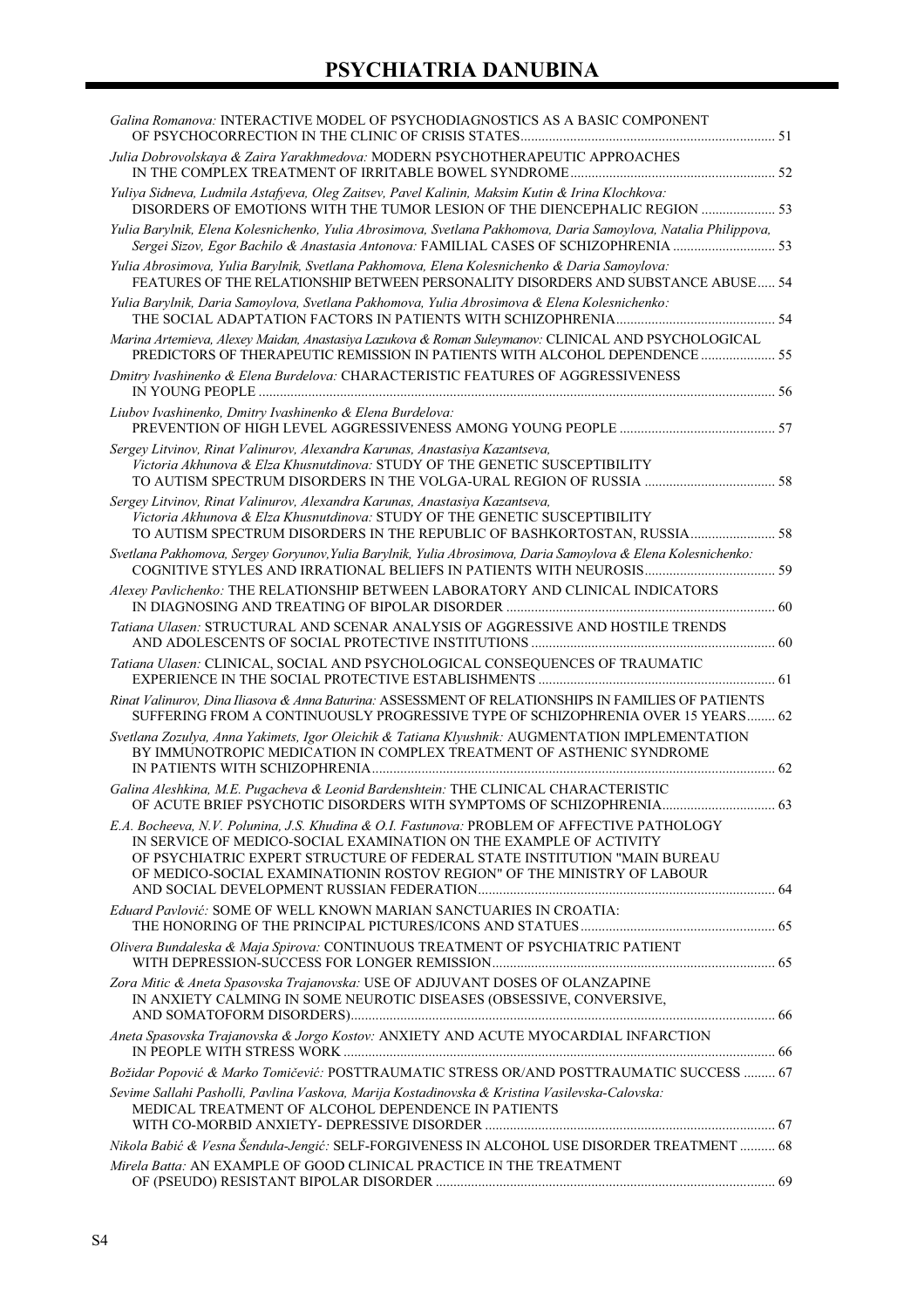# **ABSTRACTS SAŽETCI**

# **HOW TO INCREASE TREATMENT EFFICIENCY IN PSYCHIATRY: THEORY AND PRACTICE OF CREATIVE PSYCHOPHARMACOTHERAPY**

**Miro JakovljeviĄ**

*University Hospital Centre Zagreb, Department of Psychiatry, Zagreb, Croatia* 

Despite the coming of significant number of new mental health medicines into clinical practice since "the decade of the brain", outcomes of mental disorders in our "century of mind" remain poor in both short term and long term course of the treatment. Inadequate treatment in psychiatry seems to be more commonly the rule than the exception and huge number of patients does not respond in satisfactory way, in terms of the magnitude of therapeutic response and/or the persistence of the remission. There has been an increasing concern that clinical psychopharmacology has lost its right way and biological psychiatry its soul, and because of that commonly criticized as "mindless psychiatry". Changing treatment philosophy may be a critical step towards overcoming what some sign as "therapeutic stagnation in psychiatry" associated with a high rate of treatment failures. A "paradigm shift" is needed from the mechanistic, formistic and reductionistic ways of thinking of technical, nomothetic, dogmatic and impersonal psychopharmacology to contextual, systemic and creative thinking with a new treatment holodigm of individualized and person-centered psychopharmacology. The best treatments are those that timely utilize and integrate multiple therapeutic modalities. The concept of creative, person-centered narrative psychopharmacotherapy gives a hope for increasing treatment effectiveness and efficiency in psychiatry and thus overcome treatment failures and resistance.

### KAKO POVEĆATI UČINKOVITOST TRETMANA U PSIHIJATRIJI: TEORIJA I PRAKSA KREATIVNE PSIHOFARMAKOTERAPIJE

UnatoĆ dolasku znaĆajnog broja novih lijekova u kliniĆku praksu na podruĆju mentalnog zdravlja od "desetljeća mozga", u ovom "stoljeću uma" i dalje zaostaju skromni rezultati kako u kratkoročnom tako i u dugoročnom tijeku liječenja mentalnih poremećaja. Čini se da je neadekvatno liječenje u psihijatriji češće pravilo nego izuzetak; velik broj pacijenata ne reagira na zadovoljavajući način ako se uzme u obzir jačina terapijskog odgovora i/ili postojanost remisije. Postoji sve veća zabrinutost da je klinička psihofarmakologija izgubila svoj pravi put, a biologijska psihijatrija svoju dušu te je zbog toga Ćesto kritizirana kao "mindless psihijatrija". Promjena pristupa lijeĆenju može biti kljuĆni korak ka prevladavanju "terapijske stagnacije u psihijatriji" povezane s visokom stopom neuspjeha lijeĆenja. Potrebna je promjena sa mehanicistiĆkog, formistiĆnog i fragmentarnog naĆina razmišljanja koji su u osnovi tehniĆkog, nomotetiĆkog, dogmatskog i nepersonaliziranog pristupa u psihofarmakologiji na kontekstualno, sistemsko i kreativno razmišljanje koji su u osnovi personalizirane i na osobu usmjerene psihofarmakoterapije. Najbolji tretmani su oni koji pravovremeno koriste i integriraju više terapijskih modaliteta. Pojam kreativne, narativne, na osobu usmjerene psihofarmakoterapije daje nadu za povećanje učinkovitosti liječenja u psihijatriji i tako nadjaĆava terapijske neuspjehe i rezistenciju.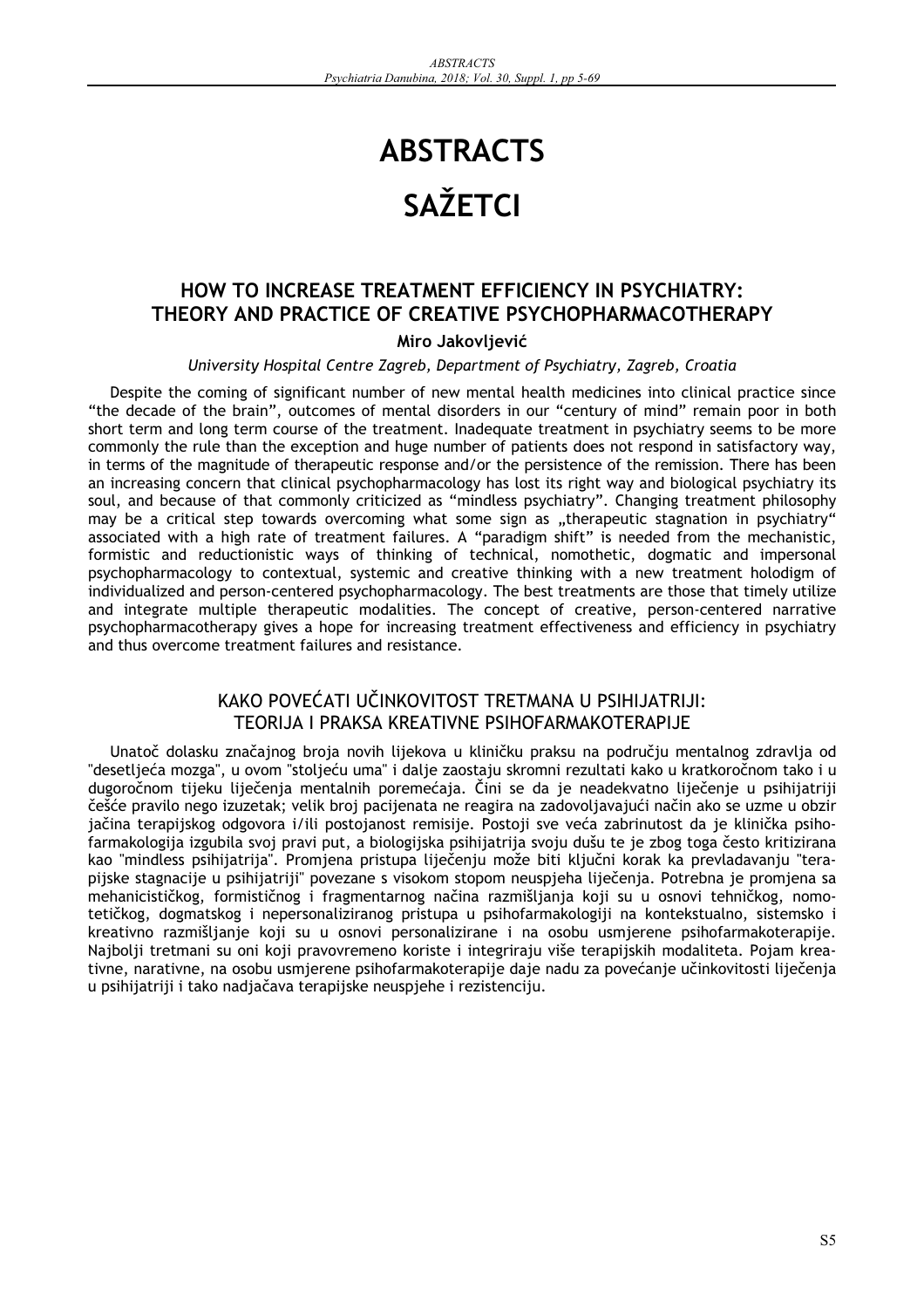# **TREATMENT SATISFACTION AND ITS FACTORS AMONG PATIENTS WITH AFFECTIVE AND DEPRESSIVE DISORDERS: METHODOLOGY OF STUDYING**

### **Yaroslav Malygin<sup>1</sup> & Boris Tsygankov<sup>2</sup>**

*1 Pirogov Russian National Research Medical University, Moscow, Russia 2 A.I. Evdokimov Moscow State University of Medicine and Dentistry, Moscow, Russia* 

Our previous studies have revealed that both structure and weight of factors of patient satisfaction vary on 1) moment of conducting the study (when comparing factors of satisfaction of recurrent patients with previous treatment at hospitalization versus current treatment at discharge) and 2) patients` treatment experience (when comparing factors of satisfaction of patients at first hospitalization versus recurrent patients at discharge). Particularly it has been shown that medical sisters' work is a key factor of satisfaction of recurrent patients with current hospitalization. While a key factor of satisfaction of the same group of recurrent patients with their previous hospitalization is presented with psychiatrists work.

In connection with the variability of factors of satisfaction on moment of conducting the study the important question is "When should we study factors of treatment satisfaction?" There are 3 main variants of study of revealing factors of treatment satisfaction depending on period of time after discharge - each of them is characterized with advantages, disadvantages and specifics of methodology:

1. Both inpatients after first hospitalization and recurrent inpatients can be studied at discharge. Such instruments as paper and pen (PaPI) and Internet survey can be used to collect data. Conducting field works by hospital staff using PaPI results high risk of social desirability. This variant is characterized with high responders` accessibility and answers` accuracy and details. The results of the study predict patients` behavior right after discharge such as choice of outpatient medical provider and recommending of hospital.

2. Another variant of studying of these target groups is in 1-2 months after discharge. Internet survey and telephone interview are the instruments of collecting data. There are limitations for telephone interviews: questions must be easy for listening comprehension; duration of an interview is limited to 10 minutes. This variant is characterized with moderate responders` accessibility and answers` accuracy and details. The results of the study predict hospital recommendations and possible choice of hospital in case of recurrence.

1. Recurrent inpatients can be studied at hospitalization. The important advantage is inpatients` state of sickliness because it is natural at the moment of making decision such as choice of hospital in case of recurrence. Another advantage is possibility of studying of inpatients who previously visited other hospitals. PaPI and Internet survey should be used to collect data. This variant is characterized with low responders` accessibility and answers` accuracy and details. It is important because less answers accuracy results less number of factors included into questionnaire, less answers details results less informational value of open-ended answers.

Other important methodological aspects should be mentioned:

1. Multiple liner regression or factor analysis is recommended to reveal factors of satisfaction

2. As far as questionnaire includes questions to what extent the responder is satisfied with image characteristics, evaluation of satisfaction with it is possible. To evaluate this characteristic the share of top-2 (out of 5-point Likert scale) is recommended as far as 1) the share of top-2 predicts patients` behavior 2) the share of top-2 can be easily compared to data from previous studies or in other hospitals

3. Bench-marking is important to compare Top-2 share

4. Not only importance of factor but also its` adjustability should be considered when planning changes

5. Nonadjustable factors of satisfaction should be still included into questionnaire since in case of their exclusion the weight of left factors is characterized with upward bias

6. Inclusion of open-ended questions into questionnaire gives additional information, e.g. other characteristics effecting treatment satisfaction

7. It should be decided if fieldworks should be performed by hospital personnel or independent team

8. Regularity of studies in case of adjustment is important.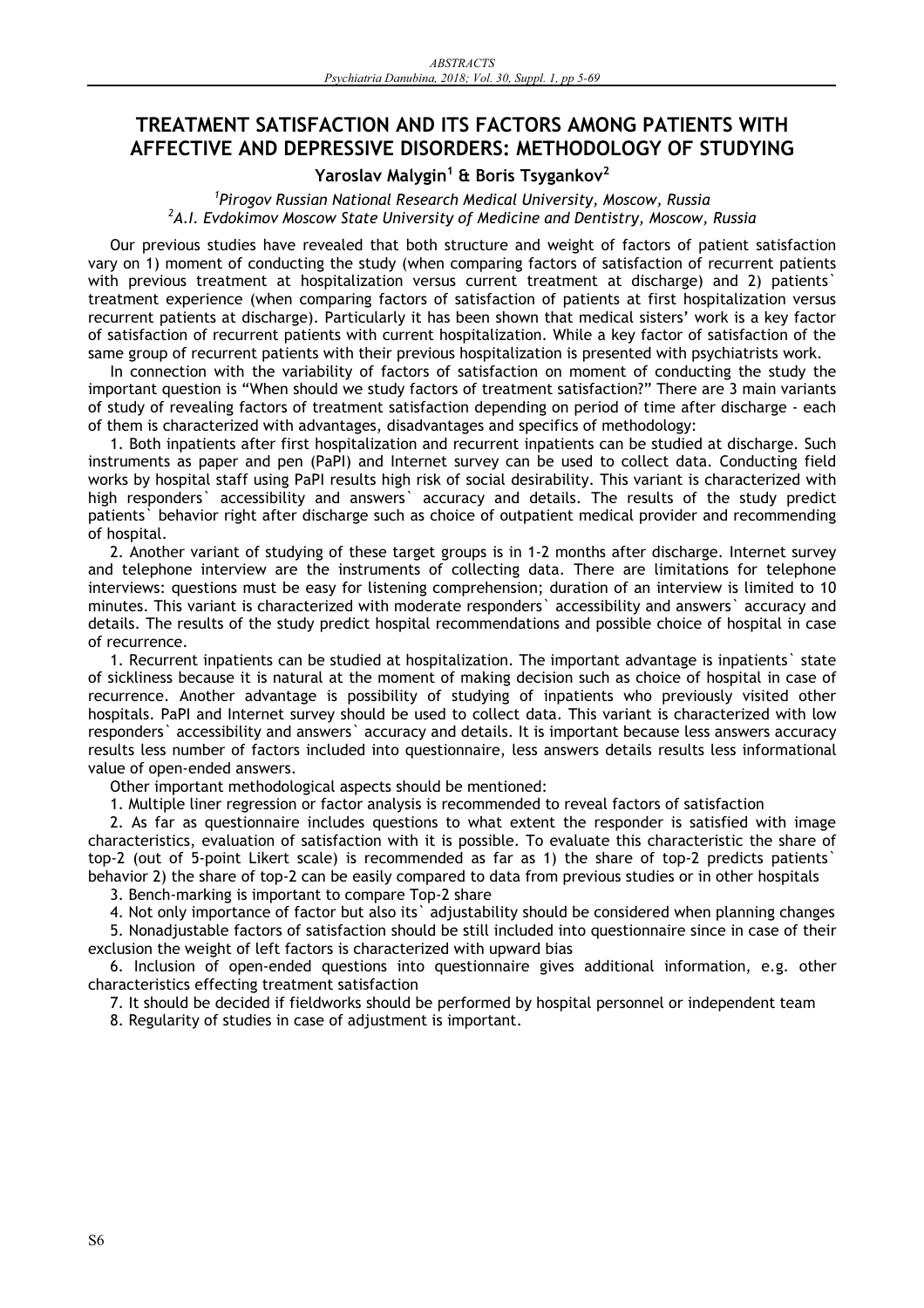# **NEW INSTRUMENTS FOR ASSESSING POSITIVE AND NEGATIVE SYMPTOMS OF SCHIZOPHRENIA: VALIDATION OF THE RUSSIAN VERSIONS OF THE DIAGNOSTIC INTERVIEW FOR PSYCHOSES AND THE CLINICAL ASSESSMENT INTERVIEW FOR NEGATIVE SYMPTOMS**

**Alexey Pavlichenko1 , Daria Smirnova2 , Anna Yashikhina<sup>2</sup> , Ilya Fedotov<sup>3</sup> , Ivan Martynikhin<sup>4</sup> , Maria Dorofeikova<sup>5</sup> , Yuri Osadshiy<sup>6</sup> , Dmitry Ubeikon<sup>7</sup> & Assen Jablensky<sup>8</sup>**

<sup>1</sup>A.I. Yevdokimov Moscow State University of Medicine and Dentistry, Moscow, Russia

*2 Samara State Medical University, Samara, Russia* 

*3 Ryazan State Medical University, Ryazan, Russia* 

*4 Pavlov First St. Petersburg State Medical University, St. Peterburg, Russia* 

*5 Bekhterev St. Petersburg Psychoneurological Research Institute, St. Peterburg, Russia* 

*6 Medical Diagnostic Center, Volgograd, Russia* 

*7 Vernadsky Crimea Federal University, Simferopol, Russia* 

*8 Centre for Clinical Research in Neuropsychiatry, University of Western Australia, Perth, Australia* 

**Introduction:** Positive and negative symptoms have been considered as the core features of schizophrenia since the beginning of the last century. On the other hand, there is still no consensus among psychiatrists from the different countries regarding assessing of these symptoms both in clinical practice and research. Recently, some new tools were developed to measure clinical manifestations and current level of severity of positive and negative symptoms. One of the comprehensive interview schedule for psychotic disorders is the Diagnostic Interview for Psychoses (DIP) is aimed at assessment of symptoms, signs and past history ratings as well social functioning and disability. The Clinical Assessment Interview for Negative Symptoms (CAINS) encompasses Motivation and Pleasure scales (experience-related deficits) and the Expression scale (expression deficits).

The aim of the study was the adaptation of the Russian language versions of the DIP and CAINS and evaluation of its validity and reliability. It has been completed the DIP validation in Russian and it is about to finish the CAINS validation.

**Subjects and methods:** Ninety-eight patients with psychotic disorders (89 video recordings) were assessed by 7 interviewers using the Russian version of DIP at 7 clinical sites (in 6 cities of the Russian Federation). DIP ratings on 32 cases of a randomized case sample were made by 9 interviewers and the inter-rater reliability was compared with the researchers' DIP ratings. Overall pair wise agreement and Cohen's kappa were calculated. Diagnostic validity was evaluated on the basis of comparing the researchers' ratings using the Russian version of DIP with the 'gold standard' ratings of the same 62 clinical cases from the Western Australia Family Study Schizophrenia (WAFSS).

**Results:** The mean duration of the interview was 47±21 minutes. The Kappa statistic demonstrated a significant or almost perfect level of agreement on the majority of DIP items (84.54%) and a significant agreement for the ICD-10 diagnoses generated by the DIP computer diagnostic algorithm ( $\kappa$ =0.68; 95% CI 0.53, 0.93). The level of agreement on the researchers' diagnoses was considerably lower (ŧ=0.31; 95% CI 0.06, 0.56). The agreement on affective and positive psychotic symptoms was significantly higher than agreement on negative symptoms (F(2,44)=20.72, p<0.001,  $\eta^2$ =0.485). The diagnostic validity of the Russian language version of DIP was confirmed by 73% (45/62) of the Russian DIP diagnoses matching the original WAFSS diagnoses. Among the mismatched diagnoses were 80 cases with a diagnosis of F20 Schizophrenia in the medical documentation compared to the researchers' F20 diagnoses in only 68 patients and in 62 of the DIP computerized diagnostic outputs. The reported level of subjective difficulties experienced when using the DIP was low to moderate.

**Conclusions:** The results of the study confirm the validity and reliability of the Russian version of the DIP for evaluating psychotic disorders. DIP can be recommended for use in education and training, clinical practice and research as an important diagnostic tool.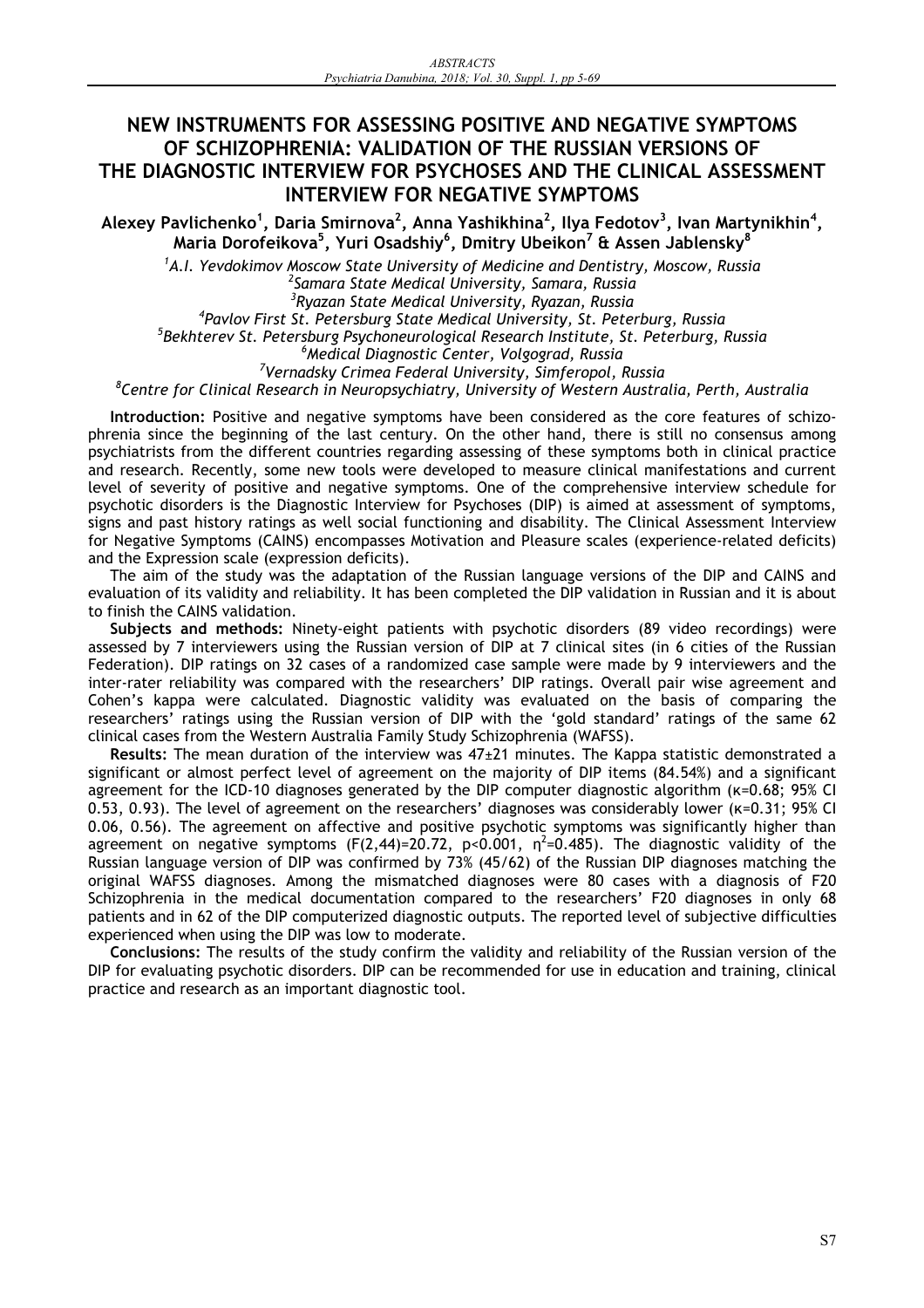# **NOSOLOGICAL SPECIFICATION OF MOTIVATION FOR TREATMENT IN PATIENTS WITH MENTAL DISORDERS**

#### **Mikhail Sorokin**

*National Medical Research Center n.a. V.M. Bekhterev, Saint-Petersburg, Russia* 

**Aims:** To study the motivational mechanisms of involving patients with various mental disorders in the treatment process.

**Subjects and methods:** 340 patients voluntarily hospitalized for pharmaco-psychotherapy in National Medical Research Center n.a. V.M. Bekhterev. Average patient age 34.5±11.6 years, average disease duration 9.4±8.99 years, average number of hospitalizations 4±3.6. Patients with schizophrenia, schizotypic and delusional disorders (F2 ICD-10) – 74%, mood disorders (F3) – 17%, neurotic, stress-related and somatoform disorders (F4) – 6%, personality disorder and behavior in the mature age (F6) – 3%. Male – 42%. Original questionnaire was used for quantitative and qualitative assessment of treatment motivation. It contains 20 reasons for applying the psychiatric treatment, and the Likert scale to assess their relevance for patients (Cronbach's α=0.842). Factor analysis with Varimax rotation, Pearson's  $x^2$  were used.

**Results:** Four factors of the questionnaire were revealed. The usage frequency of identified motivational factors varies significantly in patients of different nosological groups  $(x^2=19.35;$  sig.=0.02). The structure of motivation for treatment in patients with schizophrenia is most diverse. They are characterized by motivation options based on: knowledge and skills related to the opposition against the disease (factor 1, 28% of patients in group F2), awareness of the psychological mechanisms of diseasecaused disadaptation (factor 3, 24%) and willingness to cooperate actively with the physician (factor 4; 30%). Patients with schizophrenia are less focused on awareness of the need for treatment (factor 2, 18%), but this motivation mechanism is significantly more prevalent in patients with affective disorders (45% of patients in group F3). Patients with neurotic and personality disorders mostly are not inclined to rely on the motivational mechanisms of the 1st factor (6% of patients in groups F4 and F6), their leading factors of treatment motivation are the 2nd (44% of patients) and the 4th (33% of patients).

**Conclusions:** Differences in the motivational mechanisms in patients of different nosologies, determine the need for a nosologically-specific approach in the formation of motivation for treatment during rehabilitation of mentally ill patients.

**\*\*\*\*\***

# **FOCAL AND DIFFUSE PSYCHO-ORGANIC SYNDROME: CLINICAL SIGNS AND PHARMACOTHERAPY**

#### **Oleg Zaitsev**

#### *N.N. Burdenko National Medical Research Center of Neurosurgery, Moscow, Russia*

The goal of the study was to determine the peculiarities of psychopathological picture, its dynamics and effective pharmacotherapy in patients with posttraumatic psychoorganic syndrome.

230 patients were examined: 57 with diffuse brain injuries, 173 with focal ones. The frequency and average duration of mental disorders were identified in each group. Factors affecting psychopathological symptoms were studied.

It was find that in contrast to diffuse, in focal psychoorganic syndrome it is necessary to take into account: 1) localization of brain damage: level, laterality, intrahemispheric topography; 2) individual functional asymmetry: dextrality or sinistrality of patients; 3) high probability of focal paroxysmal (epileptic) psychopathological manifestations; 4) lack of universality in approaches to assessing the severity, stage of development and reduction of psychopathological symptoms; 5) differences of predominant influence of some neurometabolic drugs on the functions dependent on different brain structures. Severe and prolonged syndromes of impaired consciousness, aspontaneity and field behavior were more frequent in diffuse brain damage group compared to focal one. Some symptoms were more often in patients with right hemisphere damage in comparison with damage of left hemisphere. Among this kind of disturbances were amnestic confusion, typical Korsakoff syndrome with confabulations, leftsided spatial agnosia, disorders of sensory thinking and memory, impairments of the sense of time and space, severe emotional and personal disorders and mental hyperesthesia. Other symptoms such as motor confusion, cognitive disorders of verbal processes, prolonged neurotic disorders were more often in patients with predominant damage of left hemisphere. Euphoria, anosognosia, neglect of one's own body, multi-modal memory impairment were more often revealed in patients with damage of the frontal lobes.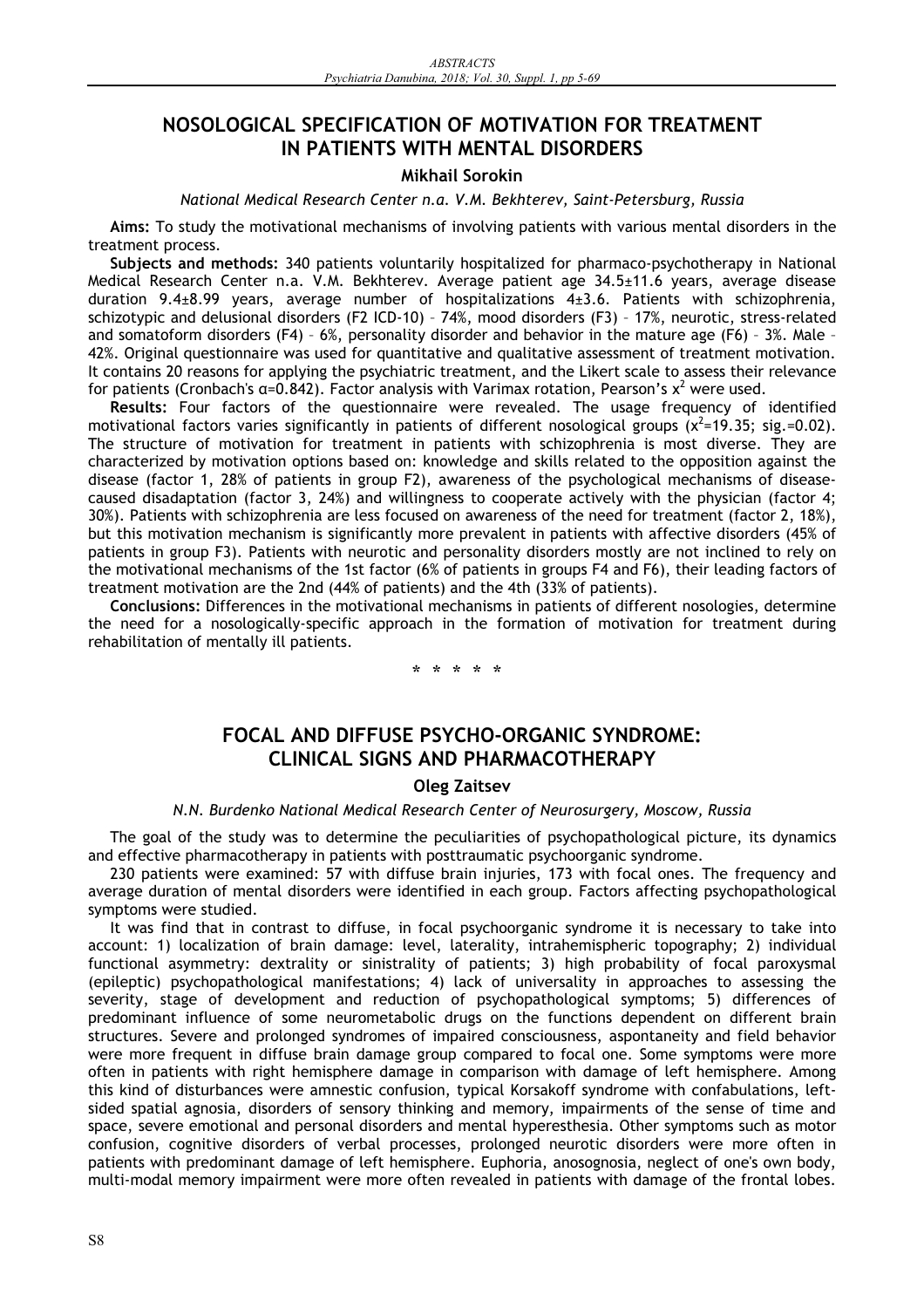Paroxysmal (including psychopathological) symptoms were found in diffuse brain lesions in 14% of patients, in focal – in 28%. Typical regression of psycho-organic syndrome (from apathetic to asthenic variants, with sequence of emotional states in series of apathy - euphoria - dysphoria - melancholy – anxiety) was less often observed in group with focal damages as compared with diffuse ones. As a tendency there were revealed relationships between predominant brain damage localization and probability of occurrence of different variants of emotional disorders with apathy being more frequent in the cases of left frontal lobe lesions, euphoria in the cases of the right one, depression in cases of lesions located in the posterior part of the right hemisphere, and anxiety in posterior part of the left one. Cholinomimetics (Ipidacrin, Choline alphoscerat) were effective in cases with symptoms depended of brainstem structures, antiglutamatergic drugs (amantadine) and dopaminomimetics (levodopa) were successful in cases with predominant subcortical disorders. GABA-mimetics (such as Aminophenylbutiric acid and D-,L-hopantotenic acid) and polypeptides (Semax, Cortexin) were more effective in the cases with predominant deficit of the right hemisphere functions, cholinomimetics (Ipidacrin, Donepezil) and antiglutamatergic drugs (Memantine) were successful in cases with predominant left hemisphere disorders.

*Supported by the Russian foundation for basic research, grant ʋ 18-013-00967.* 

**\*\*\*\*\***

# **SIGNIFICANCE OF SOCIAL STRATUM IN THE FORMATION OF MENTAL DISORDERS WITH SEXUAL VIOLENCE VICTIMS**

#### **Alla Tyuneva & Boris Tsygankov**

#### *A.I. Evdokimov Moscow State University of Medicine and Dentistry, Moscow, Russia*

The data of studies showed distinct interrelation between the cultural notions on what is acceptable in sexual behaviour and the frequency of registered rapes. The social strata with liberal views on gender relations are freer from rapes. The social strata with an "increased antagonism" between persons of different gender the tendency is identified to committing violent sexual acts.

By official data the Ministry of Internal Affairs of Russia, in 2015 there had been registered 3,900 instances of crimes characterized as rape or an attempt of rape. However, the staffers women's' organizations of Moscow and the regions [beyond it] believe that these figures are understated. Modern Russia is characterized by rather conservative views on gender relations, which often manifests in blaming the victim in wrong behaviour and provocation of violence.

Over 2 <sup>1</sup>/<sub>2</sub> years there had been conducted a study of sexual violence victims in which participated 104 women from various social groups, with different education level, marital status, lifestyle, occupation. The average age of female participants of study was  $27.7\pm1.5$ . The duration of the period assessed from the moment of an act of violence to consulting a psychiatrist varied from 1 month to 30 years (on average  $9.3 \pm 1.3$  years).

The objective of this study was the studying of psychopathological structure, dynamics of formation and course of post-traumatic stress disorders with the persons who had been subjected to violence, on the example of women who suffered rape, as well as the identification of the factors leading to the formation of chronic mental disorders.

The method applied was one of random selection, the only selection criterion being the availability in the anamnesis of female patients of an episode of sexual violence. To assess the dynamics of observed conditions we applied the clinical anamnesis method, as well as the dynamic observation of the condition of those under observation. To determine the overall level of subjective distress we used the scale of effect of the traumatic.

The sampling did not include the women who developed psychogenic disorders on the backdrop of psychopathy, psychopathy-like conditions of various genesis, the person with signs of gross organic lesion of brain and the patients with psychotic symptomatology (delirium, hallucinations, etc.) at the time of examination, and those who suffered such psychotic states in the past.

When analysing the data obtained, two groups had been distinctly defined: the first included the women, who, after getting mental trauma from violence found themselves in a microsocial environment favourable to them (19-18.3%). In this group mental disorders were limited to acute reaction on stress and a short disorder of adaptation.

In the second group which made the majority (85-81.7%), such support from microsocial environment was lacking. By the time of counselling the patient of the second group had persistent neurotic disorders, such as neuroses, post-traumatic stress disorder (PTSD) or pathological characterological changes. The vast majority of female participants of study from the second group could tell about the suffered rape and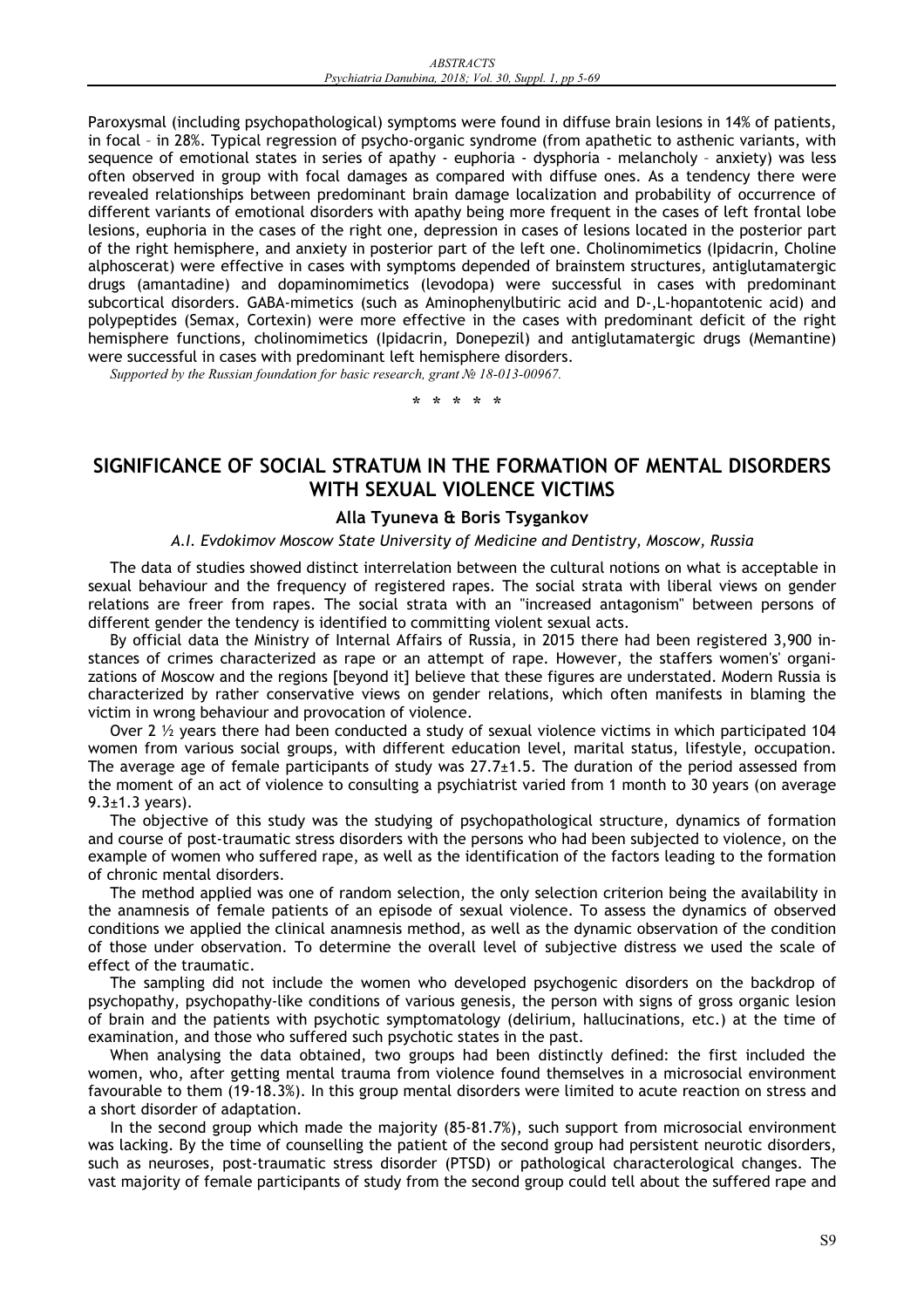about the significance that it had for them after five and more years after the psychogeny suffered (on average 9.3 $\pm$ 1.3). It was defined by a number of reasons: psychologically overwhelming influence of one and (or) both parents; fear of blaming on part of relatives (88.4%); "criticising and rejecting" mother (87.5%). The women from this group had such characteristic traits of character as lack of confidence in themselves, need for approval of their acts and decisions from outside (23-32.6%); unstable (9-8.7%) or decreased self-assessment (95-91.3%); not sufficiently flexible cognitive system of values. The suffered rape was perceived as a "catastrophe" and the personality did not see any choice and positive outcome for itself.

Thus, lack of support of a victim of violence in microsocial environment and macrosocial environment, in combination with specific traits of the personality leads to the formation of mental disorders that are more complex by structure.

**\*\*\*\*\***

# **XENON THERAPY IN THE TREATMENT OF ANXIETY DISORDERS**

#### **Boris Tsygankov, Alexander Dobrovolsky, Galina Ivanova & Irina Loginova**

*A.I. Evdokimov Moscow State University of Medicine and Dentistry, Moscow, Russia* 

**Background and aims:** Anxiety disorders, accompanied by somatic discomfort due to autonomic instability, are most vividly represented by panic disorder. For this disease are characteristic frequent attacks of severe anxiety (panic) in combination with a set of vegetative disorders (palpitation, choking, nausea, chest pain, sweating, tremor, heat). Based on the pharmacokinetic effects of xenon, such as antistress, neuroprotective, adaptation and vegetative stabilization, its action on the glutamatergic system and its impact on lowering levels of "stress hormones" (adrenaline and cortisol).

A method for the therapy of anxiety disorders, including the use of xenon inhalations for the purpose of arresting vegetative disorders, has been developed. Xenon therapy quickly acts on the autonomic link of panic attacks, thereby severing subjectively unpleasant or intolerable sensations, which are the basis of the "vicious circle" of panic attacks. Psychotherapy is represented by a cognitive-behavioral therapy (CBT). It is aimed at the treatment of agoraphobia, correction of cognitive representations that trigger a chain of negative perception and catastrophization of "bodily rattlers", as well as secondary behavioral disorders.

The aim of the study is to examine the efficacy and feasibility of using xenon inhalations in the complex treatment of panic disorder.

**Subjects and methods:** The application of the method was investigated on the example of 200 patients of the clinic of the Institute's of Mental Health and Addiction Clinic (according to ICD-10 criteria). Two groups of patients were compared. Analyzed groups of patients were statistically reliably comparable in terms of socio-demographic, clinical and psychopathological characteristics and psychometric indicators, by the nature of the disease.

In the first group, patients received standard psychopharmacotherapy in combination with CBT. Patients of the second group received a course of inhalation with xenon in addiction to psychopharmacotherapy and CBT. To assess the severity of anxiety disorders, the frequency and intensity of panic attacks, and the significance of their reduction, psychometric scales were used. Efficiency was assessed using Sheehan Patient-Rated Anxiety Scale, SPRAS, brief Neuropsychiatric scales Inventory (MINI), Hospital Anxiety and Depression Scale (HADS), Patient Health Questionnaire Panic Screening Questions (Wayne J. Katon). Assessment of mental state was carried out before the initiation of therapy, during therapy, and also 60 days after treatment.

**Results:** In patients of the second group, in comparison with the results of the first group, the intensity of autonomic disorders decreased more markedly, a significant reduction in the duration of panic attacks was observed, and the intensity of fear during a panic attack decrease, anxious anticipation of panic attacks decreased.

**Conclusions:** The system of complex therapy of anxiety disorders proposed by the authors, including xenon therapy, psychopharmacotherapy and psychotherapy, is an effective method of treatment of panic disorder.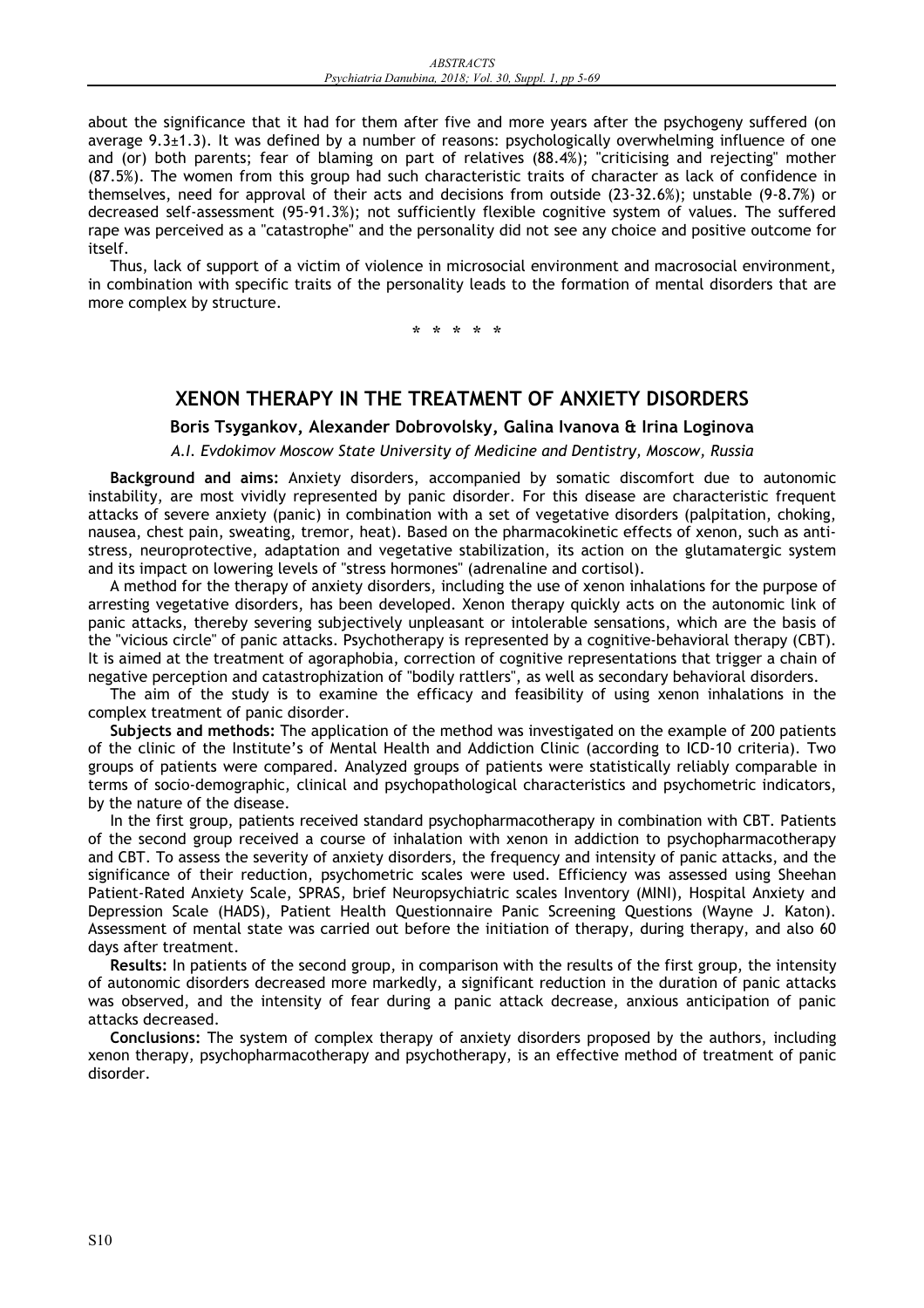# **CLINICAL APPLICATION OF XENON THERAPY IN PATIENTS DUE OPIOID WITHDRAWAL SYNDROME**

#### **Sergey Shamov<sup>1</sup> , Boris Tsygankov<sup>1</sup> , Raisat Gadjieva<sup>1</sup> & Maksim Zemskov<sup>2</sup>**

<sup>1</sup>A.I. Evdokimov Moscow State University of Medicine and Dentistry, Moscow, Russia *2 The Moscow Research and Practical Centre for Narcology, Moscow, Russia* 

People with the disorder opioid use, a growing number of emergency conditions, such as hemodynamic instability, disorders of external respiration, aspiration syndrome, seizures, sepsis, multiple organ failure and suicidal behavior. This tendency might be associated with different factors, including appearance of some new toxic synthetic opioids; combination of taking opioids, alcohol, cocaine, benzodiazepines and other psychoactive drugs together; premorbid disorders (HIV, hepatitis B and C, chronic sepsis, encephalopathy, etc.); high tolerance and atypical reaction of some patients on drug therapy.

The main problem is usually the treatment of withdrawal syndrome. In the International Standards for the Treatment of Drug Use contain specific recommendations. Pharmacological treatment for opioid withdrawal includes short term treatment with methadone and buprenorphine, alpha-2 adrenergic agonists (clonidine or lofexidine). In the Russian Federation, the use of opioid receptor agonists is illegal.

Unfortunately, traditional approaches to the treatment of opioid withdrawal syndrome are not effective enough. In the doses necessary to suppress severe withdrawal symptoms, Clonidine causes persistent hypotension, bradycardia, reduced stroke volume, conduction in the atrio-ventricular node, atrial fibrillation. Clonidine has little effect on the affective component of withdrawal syndrome, and completely devoid of hypnotic effect. In view of this, there are unmet needs in searching for effective and safe strategies for the treatment of urgent conditions due to the opioid withdrawal syndrome.

The goal of this study was to define the feasibility and clinical utility of using the xenon therapy for prevention and treatment of urgent conditions due to the opioid withdrawal syndrome. Xenon is a natural inert gas providing the strong analgesic effect. It is also non-toxic and quite safe as for the environment as for the main organs of the human body. Moreover, it does not have any mutagenic or teratogenic properties and might be regarded as a natural adaptogen.

During the ten years (2001-2010) 30 patients with the different severity of opioid withdrawal syndrome was treated by xenon (group 1). In contrast, another 30 patients with opioid withdrawal syndrome took traditional treatment (group 2). The two groups did not differ from each other in clinical and demographic variables. In the first group patients we have not found out any urgent conditions leading them to bring to the intensive care unit due to severe hemodynamic and respiratory disturbances.

Pain and anxiety-depressive syndromes were more likely to stop just after the first session of xenon therapy and it had been lasting for the next 4-6 hours. As a result, there is no need to use xenon more than 4 times per a day. During the second and the third day of treatment the number of sessions had decreased to 1 or 2 per a day. Moreover, in the first group of patients all signs of opioid withdrawal syndrome had stopped during the five days. On the other hand, among the second group patients we were more likely to expect the reducing of withdrawal syndrome between 10 and 12 days. In addition to that, 2 patients of this group were characterized by the development of delirium and 4 patients had severe hemodynamic and respiratory disturbances leading them to the intensive care unit.

In conclusion, our data confirmed the clinical utility of using xenon therapy in patients due to the opioid withdrawal syndrome. In addition, we haven't found out any adverse events while using xenon with other drugs. Xenon therapy is effective even in patients at high risk of acute conditions due to opioid withdrawal syndrome.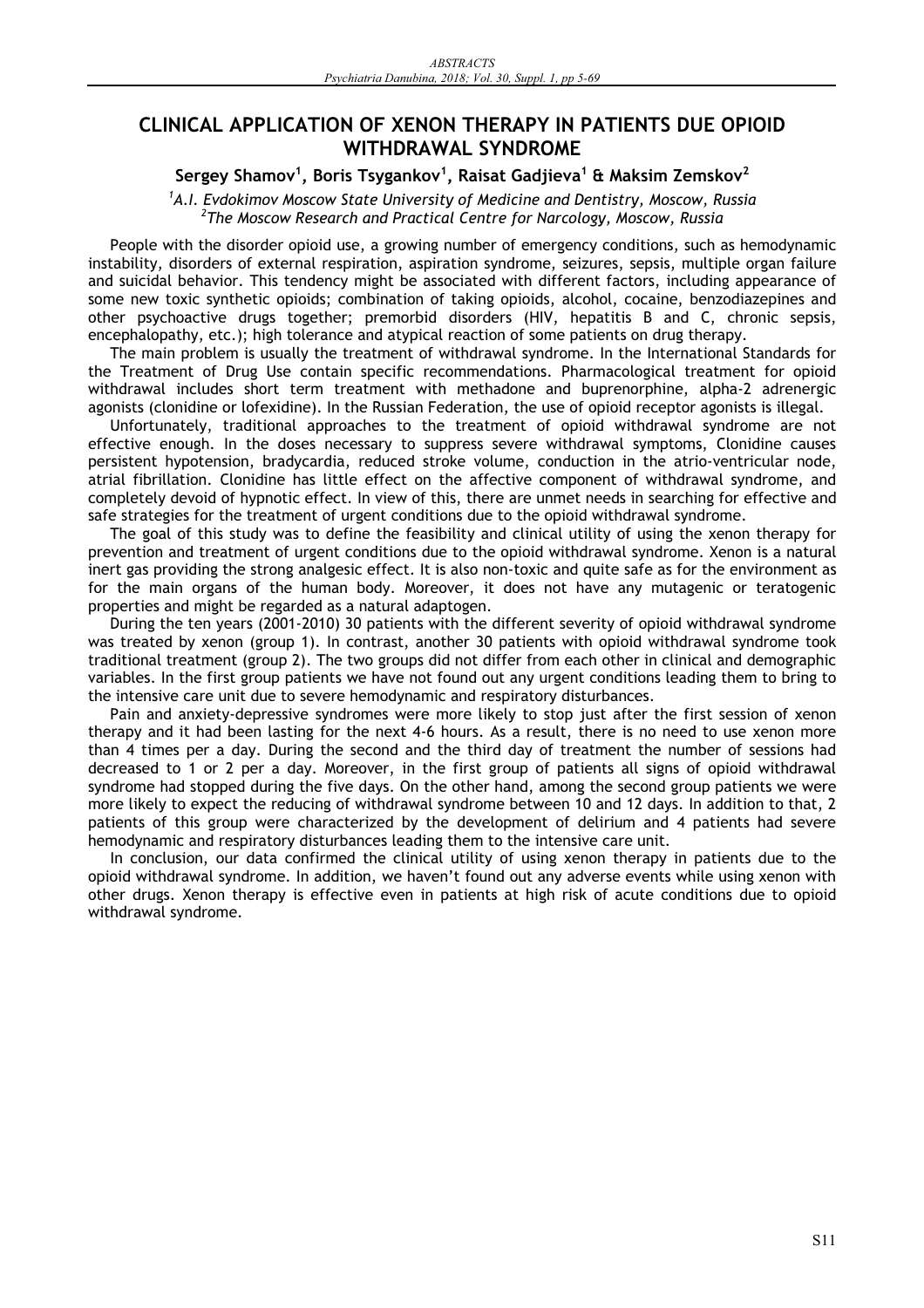# **SHORT-TERM GROUP COGNITIVE-ORIENTED THERAPY OF PATIENTS WITH ANXIETY DISORDERS IN THE MODERN THERAPEUTIC STANDARD AT THE STATIONARY PHASE**

#### **Boris Tsygankov, Sabina Ismailova & Yuri Dzhangildin**

*A.I. Evdokimov Moscow State University of Medicine and Dentistry, Moscow, Russia* 

In the conditions of modern therapy standards the inpatient stage, the duration of patients' stay in hospital with borderline mental disorders is significantly reduced. However, the clinical reality testifies to the presence of a wide range of States of mental maladjustment (Tsygankov 2008) and the growth of neurotic pathologies is steadily increasing worldwide. It is important to maintain an effective integrated approach in the treatment of borderline mental disorders, combining psychopharmacotherapy and psychotherapeutic treatment aimed at increasing patients' adaptive resources.

It is proved that such methods as personality-oriented, group intrapersonal psychotherapy have a positive effect on the dynamics of coping strategies for patients with borderline mental disorders.

As part of the complex therapy at the inpatient stage of anxiety disorders patients, we conducted a combination of individual and group psychotherapy. Developed psychological and psychoeducational program focused on psychotherapy for patients with anxiety disorders and correction of desadaptive coping strategies, effective both in stationary and in post-hospital periods, calculated on the 4-d group sessions for 2 hours. The aim of the investigation was to study the effectiveness of psychocorrection and psychoeducation programs aimed at psychotherapy of anxiety disorders patients and correction of desadaptive coping strategies at the inpatient stage of treatment.

The tasks of the program included:

1. Raising patients' awareness about anxiety disorders, causes of the disease, General principles of the anxiety mechanism, treatment methods.

2. Identifying your emotional state and external factors influencing it.

3. Teaching techniques of self-coping with anxiety and psychotraumatic thoughts.

4. Identification and correction desadaptive coping strategies of patients. Development of adaptive coping strategies contributing to the adaptive coping behavior formation in complex life situations.

Subjects: The Main sample was 66 patients in the inpatient 4<sup>th</sup> female NPC Department of Psychoneurology of Moscow with diagnosis F41.0 - Panic disorder (14); F41.2 - Mixed anxiety and depressive disorder (47); F45.0 - somatized distress (2); F45.2 - Hypochondriacal disorder (3).

Patients' age varied from 19 to 48 years. Participation was voluntary. Individual diagnostic psychotherapeutic consultation was held with the participants, after which 31 patients were included. Those who did not participate in group psychotherapy made control group.

**Research methods:** Analysis of the effectiveness of the program was carried out by psychometric method: Hamilton's anxiety and depression scale, coping strategies were evaluated by Lazarus test.

**Results:** The results and analysis of the effectiveness of therapy were evaluated according to the psychometric survey carried out at patients' admission to hospitalization, as well as after the completion of group psychotherapy using psychocorrection, psychoeducation programs for anxiety disorders patients.

Upon admission, the mean value of the alarm level of patients on the Hamilton scale did not differ significantly and was  $-29\pm1.7$ . The average value of the alarm level on the Hamilton scale for patients who underwent the program was  $3.7\pm1.3$  p=0.001 (Mann-Whitney test). For the control group patients, the average alarm level was 7.1±1.7 p=0.26 (Mann-Whitney test).

The results' analysis for the Lazarus test showed that the use of disadaptive or conditionally adaptive coping strategies for the disease was typical for patients with a General sample. The use of emotionallyoriented coping strategies was noted with almost all patients. Most often used "Active avoidance"; "self-Control", "Submission". Among conditionally adaptive coping strategy the most frequently met –"Making sense", "religion".

According to the results of patients that have passed a short-term group psychotherapy statistically significant differences compared with the data of the patients in the control group. The main emotionallyfocused coping strategies were "Optimism" and" Confusion". Conditional-adaptive coping strategies were presented –coping "Confrontation" and "Aggression". Cognitive-oriented coping strategies include" Planning"," Finding a solution"," problem Acceptance "," taking responsibility". Only 3 patients did not have significant changes according to the results.

**Conclusion:** The use of group short-term cognitive-oriented psychotherapy with the use of psychocorrective, psychoeducative programs in the complex treatment of anxiety disorders, helps to reduce the level of patients' anxiety, correcting maladaptive coping strategies for the disease and contributes to the formation of adaptive coping behavior.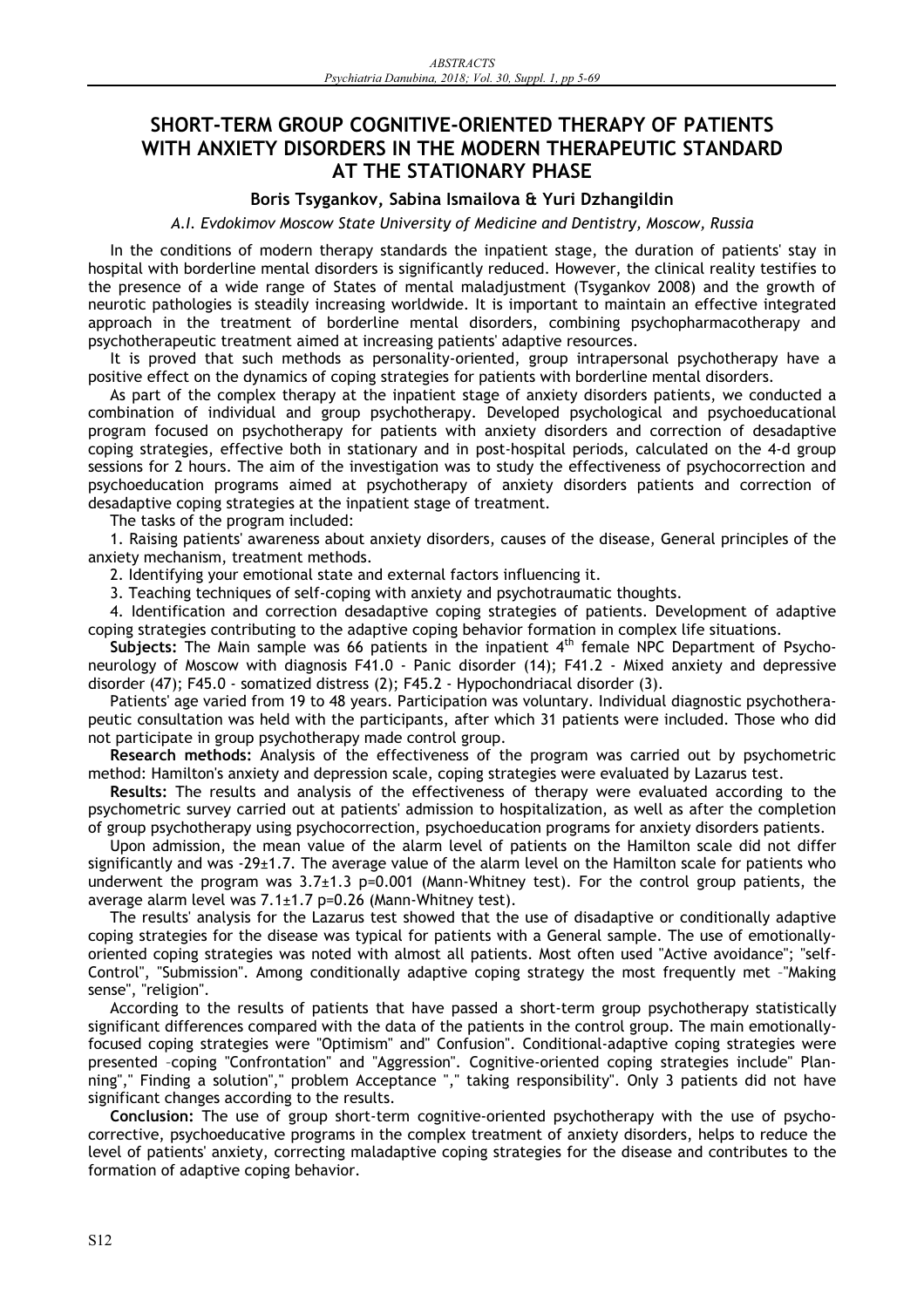# **CLINICALLY-INTEGRATIVE APPROACH IN PSYCHO-SOCIAL REHABILITATION OF MENTAL ILLNESS PATIENTS WITH COMORBID PATHOLOGY**

#### **Nadezhda Zuykova**

#### *People's Friendship University of Russia (PFUR), Moscow, Russia*

**Relevance:** The problem of comorbidity in psychiatry is especially relevant in cases of schizophrenia and addiction conjunction. Since treatment guidelines are focused on an isolated disease and have usage limitations for these type of patients then the acute problem of lacking of the special approaches, which take into account the mutual influences of coexisting (comorbid) disorders, arises. The observed "rejuvenation", growth, severe course and the situation in which these patients are practically deprived of narcological care and receive only formal psychiatric assistance (Ross & Peselow 2012, Sofronov 2013, Alekseeva & Bakuleva 2017), require the immediate action towards new aid strategies development.

**Aim:** To improve the quality of therapy and rehabilitation of psychiatric "mixed" patients by introducing and evaluating the effectiveness of a specially developed Clinically-Integrative Model of Psychosocial Rehabilitation (C-I-PSR) based on the Principles of Clinicism, Interdisciplinary Interaction and the Bio-Psycho-Socio-Spiritual Paradigm.

**Subjects and methods:** 120 patients with a schizophrenia with comorbid addiction syndrome diagnosis, roughly equal to the sex distribution at the age of 21 to 59 years old, mostly disabled people of the second group with repeated hospitalizations, were observed. They participated in the C-I-PSR Program for two years. The Program included Psychoeducation, Clinical Psychotherapy, TMCSE by M. Burno, clinically refracted Transactional Analysis and individual psychological support. The used methods were not chosen casually, but taking into account their effectiveness and approval by specialists. A narcologist was involved and there was made the application for the allocation of this rate in the staff list of the hospital. In parallel a group psychotherapy for relatives and the Balint groups for the hospital stuff were provided.

**Results:** The organized stable functioning model contributed to better adaptation of patients after discharge, prolonged remission, retention in the framework of behavioral norms, sobriety and treatment programs. Working with relatives and staff strengthened the supportive environment and the human resource for interacting with such complex patients. More than 65% of the observed people have improved their lifestyle, family relationship and compliance. Only 10 of them (8.9%) were re-hospitalized. In the group of patients included in the program (n=19), the average hospitalization rate fell from 1.2 to 0.5 per year.

**Conclusions:** Comorbid pathology creates a new clinical situation, which requires taking into account the mutual influence of mental disorders. The narcologist should be included into a clinical work with the comorbid addiction syndrome, since the result is determined by the level of professional qualification and the multipurpose nature of the treatment. The C-I-PS Rensures the resocialization of patients, minimizes the "revolving door system", improves the treatment quality.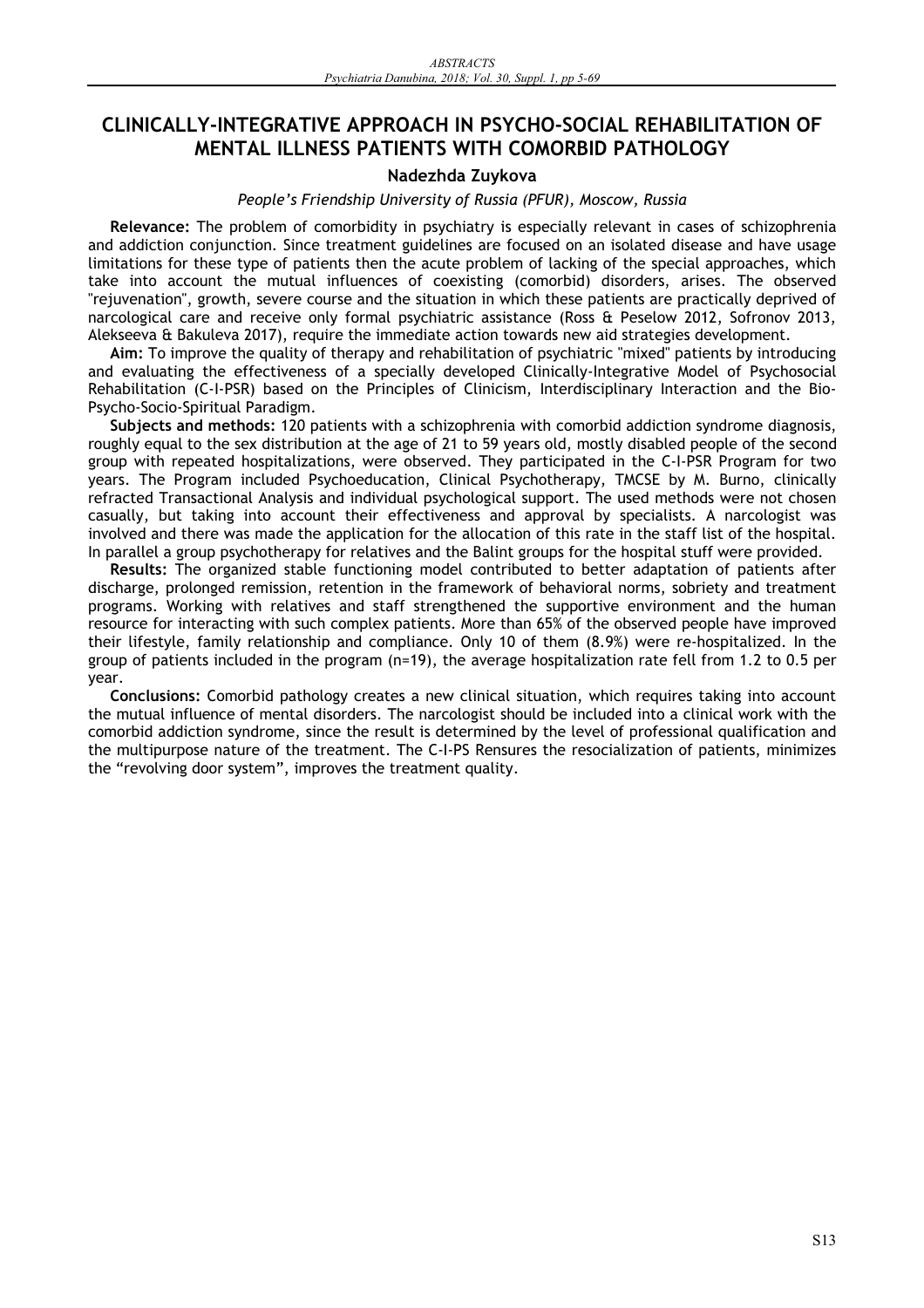# **PSYCHOSOMATIC PARAMETERS IN PATIENTS WITH LONG-LASTING EATING DISORDERS**

#### **Marina Artemieva<sup>1</sup> , Boris Tsygankov<sup>2</sup> , Ivan Danilin<sup>1</sup> , Roman Suleymanov<sup>1</sup> & Anastasiya Lazukova<sup>1</sup>**

*1 Peoples' Friendship University of Russia, Moscow, Russia 2 A.I. Evdokimov Moscow State University of Medicine and Dentistry, Moscow, Russia* 

Eating disorders (ED) is a group of specific conditions involving not only mental, but also somatic, neurological, and endocrine disorders, often leading to cachexia with multiple organ failure and even death.

Using psychopathological, experimentally-psychological and follow-up, methods, more than 500 patients with ED who underwent treatment at the clinical bases of the Department of psychiatry and medical psychology of RUDN University at the period of 1989 to 2015 were examined. The duration of follow-up underwent up to 20 years. The method of high performance liquid chromatography was used to assess the functional state of catecholamine system.

Parameters of patients were studied considering the duration and severity of ED; long-term effects of extended fasting were studied and revealed the specific parameters of the mental processes at different stages of ED; the most frequent somatic consequences of ED. The research-based principles of therapy, avoiding complications of withdrawal from prolonged fasting were developed.

All patients were divided into four groups: 1) with frequent psychogenic vomiting, F50.5; 2) with severe depletion due to prolonged persistent refusal of food with the episodes of induced vomiting to lose weight, F50.0; 3) with bulimia nervosa, F50.2; 4) restriction of food intake without vomiting and normal BMI range, state of remission.

Patients of groups 1 and 2 were severely depleted. There were revealed degenerative changes in the skin, nails, hair; infarction; bradycardia, hypotension, acrocyanosis, disorders of the gastrointestinal tract, amenorrhea, anemia, low body temperature.

Asthenic disorders dominated in the mental status. The presence of euphoria testified to the severity of the condition. The examined group 1 could not eat because of fear of emergence vomiting (vomitophobia) and the smallest portion of food or liquid could trigger vomiting. This group was the most somatically unfavorable in its prognoses as vomiting occurred against the will of the patient, like entrenched, often in childhood, form of stress response.

Patients of the  $2^{nd}$  group continued to adhere the carefully designed diet because of the fear of weight gain. They often could not eat normally due to prolonged fasting that caused pathology of the gastrointestinal tract and obsessive fear of eating, hypochondriacal fixation on pathological sensations from the gastrointestinal tract.

Laboratory studies have identified a marked reduction in the number of free catecholamines in patient's groups 1 and 2 (noradrenaline 0.8=0.1 ng/min, adrenaline 0.5=0.1 ng/min, dopamine 10.1=0.26 ng/min), that coincided with the indicators of severe asthenic depression.

We observed a significant increase in dopamine excretion in group 3 (1147.8=189 ng/min) in the period equivalent to the withdrawal in various addictions, which came to normal values by the 20<sup>th</sup> day of therapy (169.5=7.5 ng/min). Normalization of these indicators confirmed compliance with the diet, which is diagnostically important in case of dissimulation and persistent attempts to violate the ban on overeating and vomiting.

The study revealed that primary consequences of starvation at initial stage mainly affect the cardiovascular, genitourinary system and the gastrointestinal tract, with the subsequent injury of central nervous system, immune and endocrine systems, locomotor apparatus and organs of hematopoiesis. The obtained data also indicates the active participation of catecholaminergic systems of the brain and its midline structures in the formation of the ED.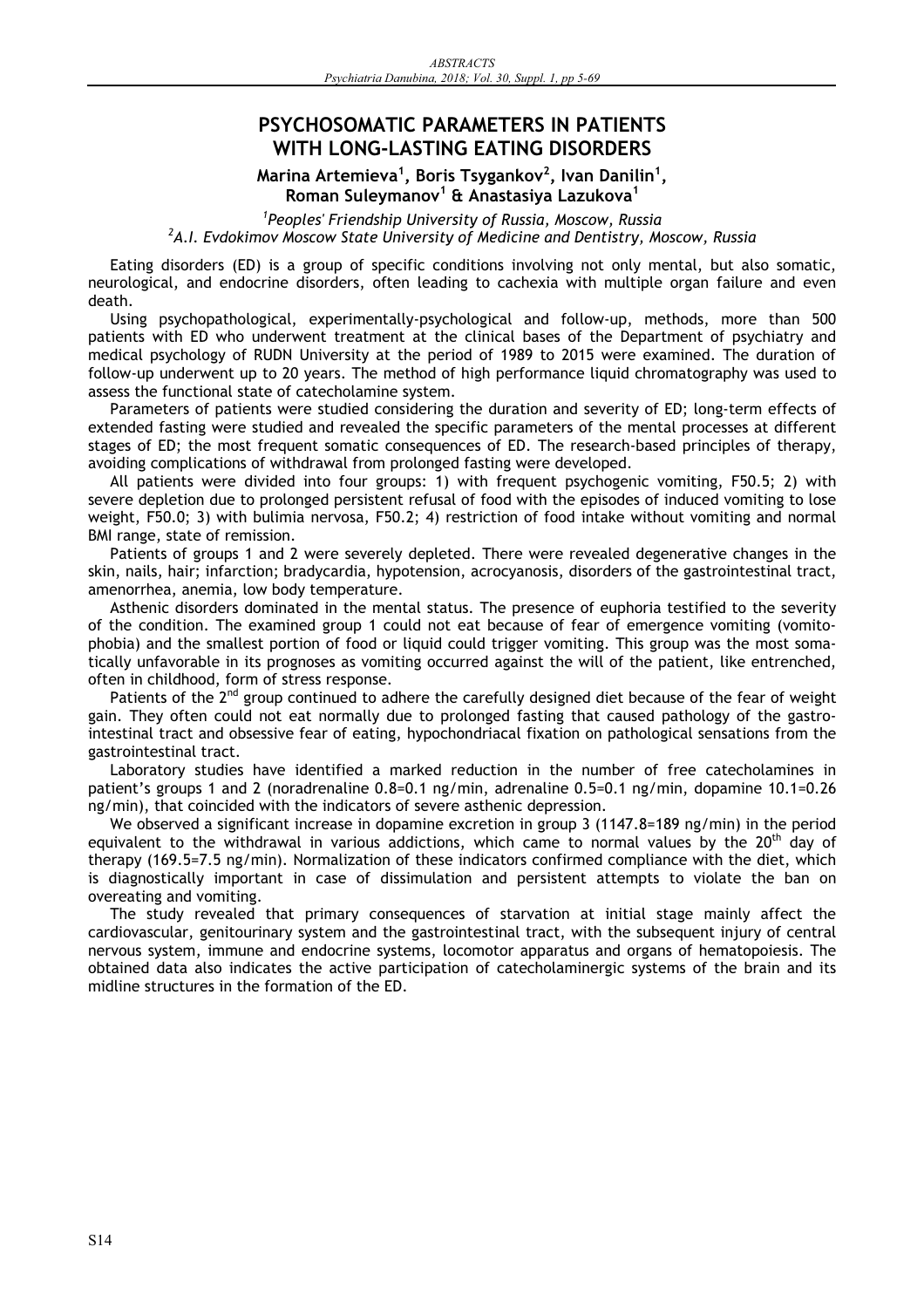# **PSYCHOTHERAPY OF NEUROTIC DISORDERS IN PATIENTS WITH NEUROLOGICAL DISORDERS**

#### **Galina Ivanova & Boris Tsygankov**

#### *A.I. Evdokimov Moscow State University of Medicine and Dentistry, Moscow, Russia*

Modern research suggests that residual organic pathology of the central nervous system, resulting from various pathological effects can increase the severity of neurotic disorders. Such patients are particularly vulnerable to pathological environmental influences. The combination of anxiety-depressive disorders and neurological diseases greatly complicates the interaction between the doctor and the patient, and reduces the effectiveness of the therapeutic process. Clinical and social adaptation of patients worsens and sensitization to psychotraumas increases. This makes patients extremely sensitive to subjectively relevant conflict situations. Patients are characterized by excessive anxiety ("catastrophic") reactions, caused by relatively insignificant stimuli.

The features of the clinic and the dynamics of the development of anxiety-depressive disorders with an organic component require a special approach in the selection of pharmacotherapy and methods of psychotherapy with the aim of influencing all links in the pathogenesis of the disease.

The aim of this research is to study factors of increase in efficiency of psychotherapeutic treatment of patients suffering from anxiety depressive disorder and residual cerebral organic failure.

In order to achieve our aim we developed a specialized approach to psychotherapeutic correction. The psychotherapeutic program was based on methods of cognitive-behavioral therapy, relaxation techniques and was conducted in a group format.

The program aims include increasing patients' independence, teaching them to take responsibility for their behavior and help, creating adequate and optimistic view of life, emotional and physical abilities. The program consists of teaching self-regulation (vegetative discomfort correction with help of autogenous training), self-correction of disadaptive cognitive constructions (working with automatic thoughts), sanogenic lifestyle (optimization of everyday schedule, labor, physical and mental activity, meal). The patients were motivated towards deeper socialization. Attempts were taken to make patients form a skill of turning for support and keeping negative emotions from those around one. The training also included normalization one's opinion about regular appointments at a neurologist, taking special medicine in order to correct and prevent relapse of general and organic pathology.

A clinical-psychopathological analysis of 114 patients with anxious and depressive disorders occurring in the background of the residual-organic insufficiency of the central nervous system was carried out. Anamnestic, psychopathological, psychometric, statistical methods; Symptomatic Checklist-90 - SCL-90-R (Derogatis et al. 1973); Beck Anxiety Inventory, BAI (Beck et al. 1988); A questionnaire of vegetative changes (Vein 1998) were used.

As a result, we observed that the program produced significant improvement of anxiety and some other psycho-clinical indicators compared with control group. There was evident decrease in anxiety level (Beck Anxiety Scale) in experimental group (from 22.16±5.44 to 11.61±3.56, p<0.001) instead of control group (from  $23.29\pm7.81$  to  $15.83\pm5.62$ , p<0.001). In addition, we observed improvement of other psycho-clinical indicators among patients who had taken part in the psychotherapeutic groups' activity (Somatisation, Depression, Anxiety, Hostility and GSI scales of Symptom Checklist-90 Revised).

The results of comparison of the effectiveness of the two approaches to therapy testify to the possibility of increasing the effectiveness of the therapeutic process through the addition of complex psychotherapy focused on the clinical and psychopathological features of patients with residual-organic insufficiency.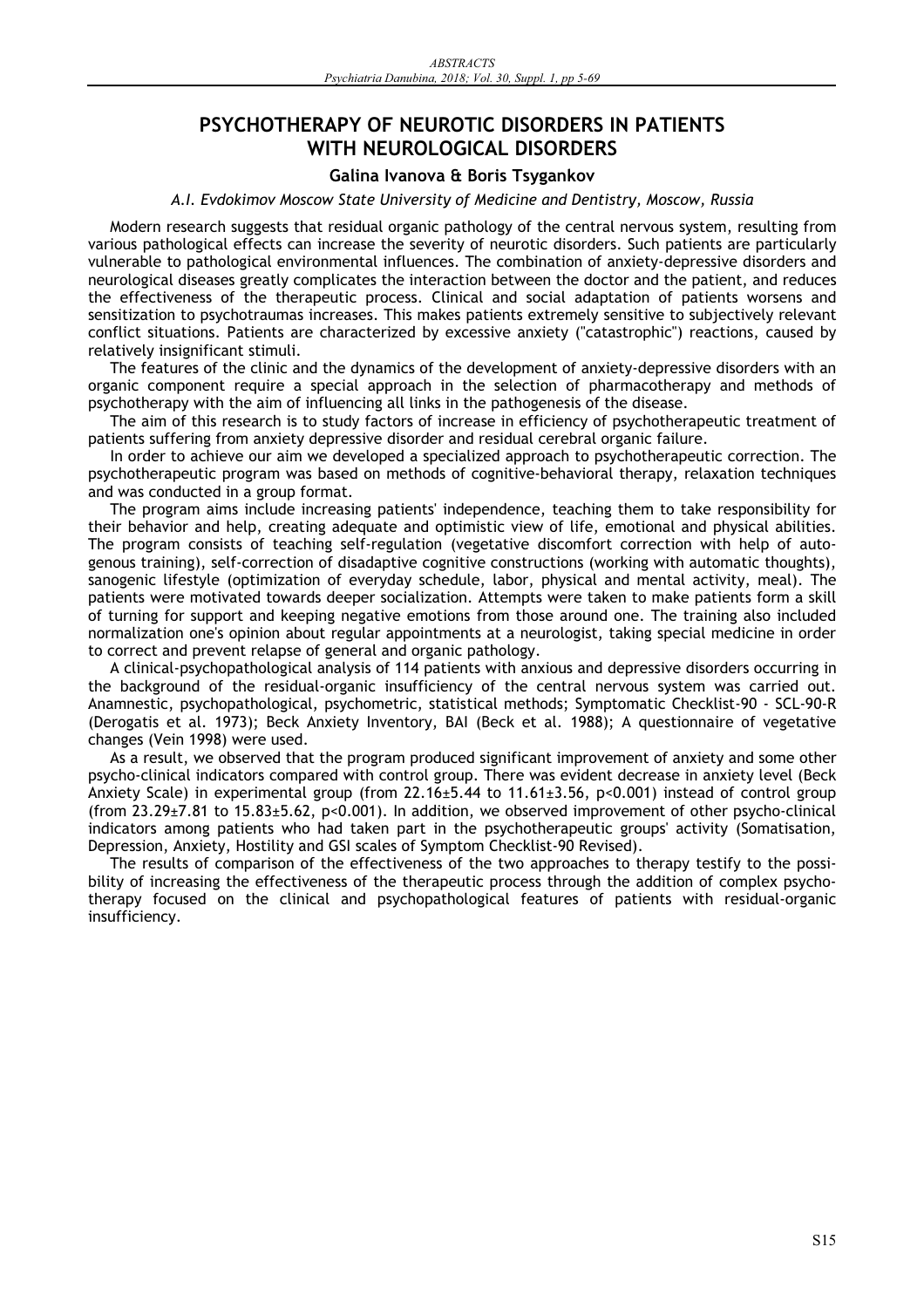# **RELIGION AND SPIRITUALITY IN THE CONTEXT OF BIPOLAR DISORDER**

#### Jelena Ivelić

*Fulbright Scholar Kansas University, USA University of North, Koprivnica, Croatia* 

Religion and spirituality - whether formal or informal, and regardless of doctrine - can be an immense source of strength and comfort when dealing with the highs and lows of bipolar. Faith and religion provide hope, which can bring a sense of control and serenity when times are tough. There are researches on the mental health benefits associated with belief in a higher power, including better coping skills, less anxiety and depression, less substance abuse and a happier, longer life span.

Some researches indicate that spirituality can contribute to managing the illness. Believing in divine forgiveness may help ease guilt over the hurtful actions of manic behavior. For example, singing and praying as a group during religious services can provide a sense of community. One study on religious involvement and bipolar, published in the journal Bipolar Disorders, suggests that prayer or meditation may be an important coping mechanism for those in a mixed state (co-existing symptoms of mania and depression).Research has shown that people with a strong sense of religious identity and who participate in their faith seem to do better, on average, than people without an active spiritual life. Belief in a higher power and worshipping in community can be linked to strong elements in recovery, no matter what your faith tradition.

Religious rituals fulfill the desire for order and teachings about salvation and forgiveness tap into the need for acceptance. Religion can be supportive by providing social support and resources and the internal means of being able to cope with the impact of the illness on their lives. People who are bipolar often use religious activities, especially prayer and meditation, as ways to cope with distress. If we can understand that religion can be a source of strength and positive self-esteem, then we will be able to help foster the knowledge that the divine is going to be there even in the darkest moments. Here I will show the positive influence of spirituality in work with bipolar disorder.

#### RELIGIJA I DUHOVNOST U KONTEKSTU BIPOLARNOG POREMEăAJA

Religija i duhovnost - bilo formalna ili neformalna, i bez obzira na doktrine - mogu biti ogromni izvor snage i utjehe kada se radi o bipolarnom poremećaju. Vjera i religija pružaju nadu koja može donijeti osjećaj kontrole i spokoja kada su vremena teška. Postoje istraživanja o prednostima mentalnog zdravlja povezana s vjerovanjem u višu silu, bolje vještine suoĆavanja, manje anksioznosti i depresije, manje zlouporabe droga i sretnijeg života.

Neka istraživanja pokazuju da duhovnost može pridonijeti poboljšanju bolesti. Vjerujući u oprost koji daje Bog može pomoći ublažavanju krivnje zbog štetnih postupaka maničnog ponašanja. Molitva, pjevanje i zajednički susreti tijekom vjerskih službi mogu pružiti osjećaj zajedništva. Jedna studija o sudjelovanju u religioznim obredima i bipolarnom poremećaju, objavljenom u časopisu Bipolar Disorders, sugerira da molitva ili meditacija mogu biti važan mehanizam suoĆavanja. Istraživanja su pokazala da ljudi s jakim osjećajem vjerskog identiteta i koji sudjeluju u vjerskim aktivnostima mogu u prosjeku bolje napredovati, od ljudi bez aktivnog duhovnog života. Vjerovanje u Boga i štovanje u zajednici može biti povezano s jakim elementima u oporavku, bez obzira na stil i vjerniĆku tradiciju.

Vjerski obredi često ispunjavaju potrebu za prihvaćanjem, želju za redom te učenjem o spasenju i oproštenju i svrsi života. Religija može biti potpora pružanjem socijalne podrške i resursa te korištenjem unutarnje snage osobe da se može nositi s utjecajem bolesti na svoj život. Ljudi koji imaju bipolarni poremećaj često koriste vjerske aktivnosti, osobito molitvu i meditaciju, kao načine suočavanja s poteškoćama. Ako shvatimo da religija može biti izvor snage i pozitivnog samopoštovanja, tada možemo pomoći potrebitima u njihovim najtamnijim trenucima. U ovom radu osvrnut ću se na pozitivan utjecaj duhovnosti u radu s bipolarnim poremećajem.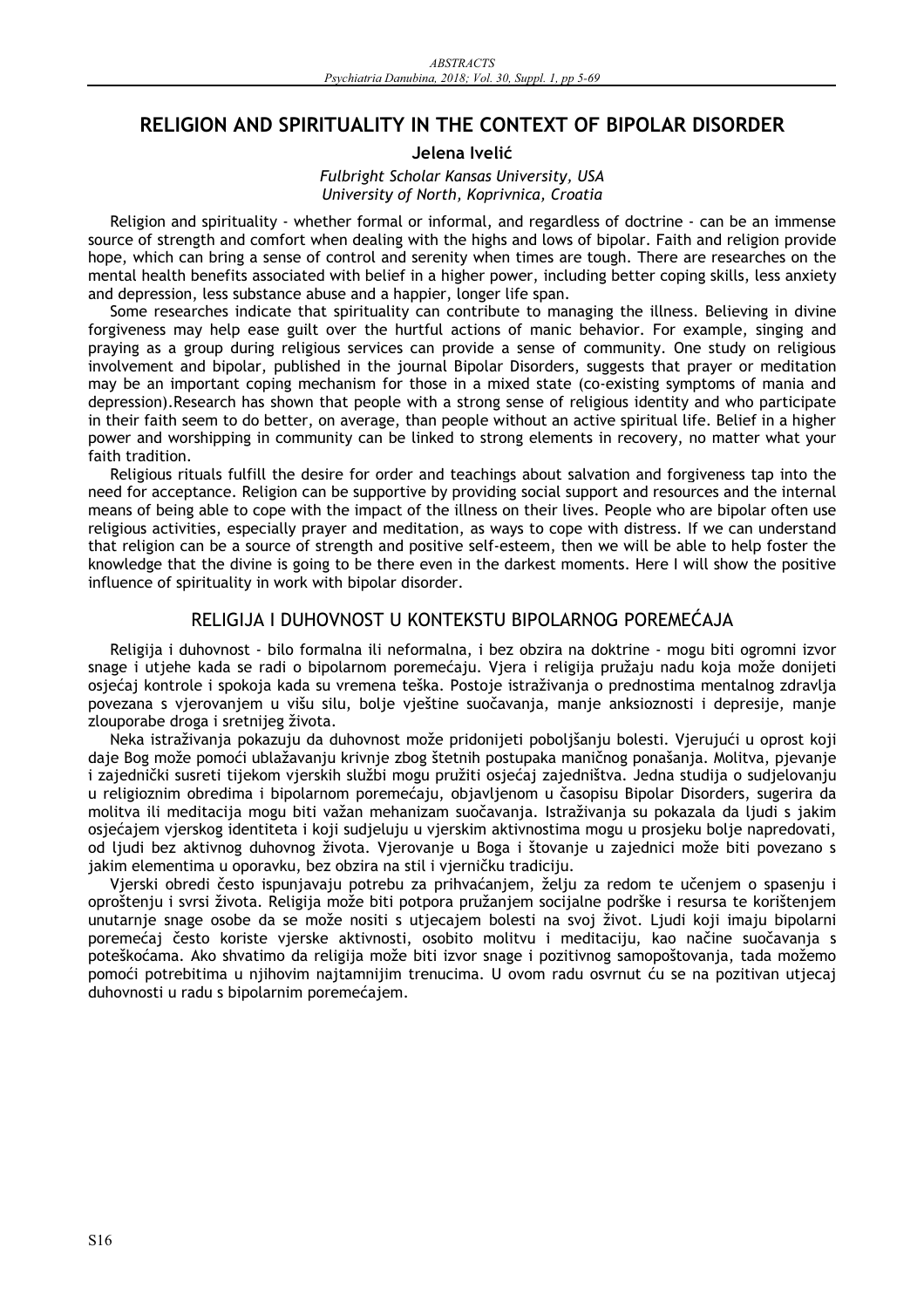# **SPIRITUALITY AND PERSONS WHO ARE SUFFERING FROM PSYCHOSIS IN REMISSION**

#### **Anita DuĆkiĄ SertiĄ**

#### *Family Counseling Caritas Center, Zagreb, Croatia*

The paper focuses on role of spirituality as a beneficial effect on persons suffering from psychosis in remission. Therefore, the paper introduces some of the theoretical and empirical notions of the relationship between spirituality and mental health. Namely, in the contemporary society for the last twenty years the spiritual and religious aspect is increasingly present in the scientific research of various professions and psychiatry. Spiritual beliefs and practices have long been associated with neurotic, psychotic delusions. However contemporary research has shown a beneficial effect on the spiritual and / or religious aspects of psychological and often social resources in dealing with severe life situations, stress-bearing as well as developing resistance to crisis situations by encouraging a positive worldview-an optimistic view of life. The spiritual aspect has a beneficial effect on people suffering from psychosis because it affects the reduced need for personal control and control, reduces isolation and loneliness. The results of recent research studies involving the area of spirituality and mental health in the area of depression, anxiety, suicidal ideation, psychotic disorders and opiate addiction record statistically significant positive associations between spirituality and mental health (Koenig 2009). Many contemporary authors based on scientific research (Fallot 1998, Phillips & Stein 2007, and Kehoe 1998; Phillips, Lakin and Pargament 2002) say that spirituality and religion serve as a resource for individuals suffering from psychosis. They believe that the spirituality of the clients can help to grow and face their own mental illness and discomfort (Phillips, Lukoff and Stone, 2009). Persons suffering from psychotic difficulties who have experience of personal spirituality and religious practice show a higher level of recovery and a higher level of struggle with personal difficulties (Tepper, Rogers, Coleman and Malony, 2001). Such people look at God and divine intervention through a sense of freedom, love, and confidence that their situations will be resolved positively. Such attitude toward God helps them to accept and carry the personal "cross".

The aim of this paper is to inspire reflection on multidisciplinary involvement in providing full assistance to psychosocial sufferers through greater integration of spirituality into a professional approach to treating psychosis in the Republic of Croatia.

### BLAGOTVORNI UČINAK DUHOVNOSTI KOD OSOBA S PSIHOZAMA U REMISIJI

Rad je usmjeren na prikaz uloge duhovnosti kao blagotvornom učinku kod osoba oboljelih od psihoze u remisiji. Stoga se u radu uvodno žele predstaviti neke dosadašnje teorijske i empirijske spoznaje o povezanosti duhovnosti i mentalnog zdravlja. Naime, u suvremenom društvu posljednjih dvadesetak godina duhovni i religiozni aspekt je sve više prisutan u znanstvenim istraživanjima razliĆitih profesija pa tako i psihijatrije. Duhovno vjerska uvjerenja i prakse dugo su se smatrale poveze s neuroznim, psihotiĆnim deluzijama. No suvremena istraživanja pokazuju blagotvorni uĆinak duhovnog i ili vjerskog aspekta kao psihološkog i nerijetko socijalnog resursa u suoĆavanju s teškim životnim situacijama, u nošenju sa stresom kao i u razvoju otpornosti na krizne situacije, kroz poticanje pozitivnog svjetonazoraoptimistiĆnog pogleda na život. Duhovni aspekt ima blagotvorni uĆinak kod osoba oboljelih od psihoze jer utjeĆe na smanjenu potrebu nad osobnom kontrolom i nadzorom, smanjuje izolaciju i usamljenost. Rezultati studija suvremenih istraživanja koje ukljuĆuju podruĆje duhovnosti i mentalnog zdravlja i to u području depresije, anksioznosti, suicidalnosti, psihotičnih poremećaja i ovisnosti o opijatima, bilježe statistiĆki znaĆajne pozitivne asocijacije izmeću duhovnosti i mentalnog zdravlja (Koenig 2009.). Mnogi suvremeni autori na temelju znanstvenih istraživanja (Fallot 1998, Phillips & Stein 2007, Kehoe 1998, Phillips i sur. 2002.) govore kako duhovnost i religija služe kao resurs za pojedince koji pate od psihoze. Oni vjeruju kako duhovnost klijenata može pomoći u rastu i u suočavanju s vlastitom mentalnom bolešću i poteškoćama (Phillips i sur. 2009.). Osobe koje pate od psihotičnih poteškoća, a koje imaju iskustvo življenja osobne duhovnosti i vjerskih praksi pokazuju višu razinu održavanja oporavka i višu razinu borbe s osobnim poteškoćama (Tepper i sur. 2001.). Takve osobe stavljaju pogled na Boga i božansku intervenciju kroz osjećaj slobode, ljubavi i povjerenja kako će se njihove situacije pozitivno riješiti. Takav stav prema Bogu pomaže im u prihvaćanju i nošenju osobnog "križa".

Cilj ovog rada je potaknuti promišljanje o multidisciplinarnoj uključenosti u pružanju cjelovite pomoći osobama koje pate od psihoza kroz veću integraciju duhovnosti u profesionalni pristup liječenju psihoza u Hrvatskoj.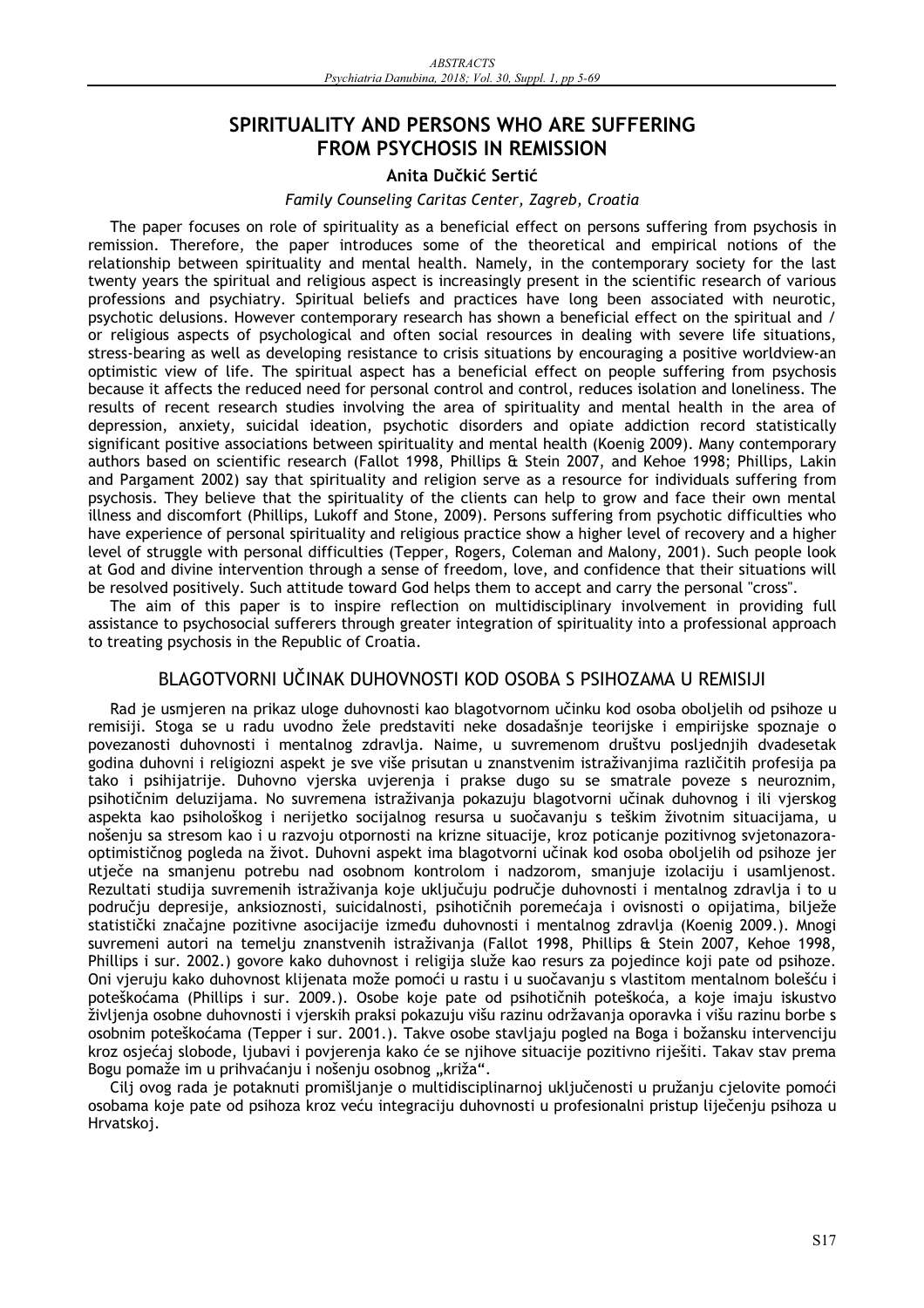# **SPIRITUALITY AS EMPOWERMENT RESOURCE IN MENTAL HEALTH**

#### **Jelena IveliĄ & Anita DuĆkiĄ SertiĄ**

#### *Fulbright Scholar Kansas University, University of North, Koprivnica, Croatia Family counseling Caritas center, Zagreb, Croatia*

The introductory part of the work through the theoretical concept seeks to emphasize that for individuals and families who intensely live their spirituality through spiritual practice and active participation in the life of their religious communities, changes in the perception of stressful circumstances affect the development of stress-carrying capacity, thereby reducing the potential adverse impact of stress on the mental and physical health of the individual as well as the functioning of the family and the wider community. Therefore, the aim of this paper is to gain a more detailed insight into how spirituality and spiritual experiences in charismatic communities reduce the potential adverse impact of stress on the health of an individual and family and thereby promote the maintenance of mental health. The work is based on qualitative research - a semistructured interview method. The study included 12 members of charismatic communities "Good Shepherd and Maranatha". Intentional sampling was used in the selection of the research participants. The sample size is defined according to the principle of achieving theoretical saturation. The contents of the interviews were transcribed and processed by the qualitative analysis process. By analyzing the experiences of the research participants, the results show that spirituality is a source of empowerment and a source of strength for change, but also the source of mental health. According to experience of research participants, spirituality is a very important resource in preventing depression, emotional fears, and preserving and maintaining mental health. Personal subjective religious identity is associated with the preservation of health and well-being. Positive emotions that arise from subjective spiritual experience can help overcome everyday stress situations and may affect the physiological functioning of the body. Concludingly, he wants to emphasize that subjective religiosity is a source of mental health. Whether God as a spiritual dimension is objectively real or not, regardless of religious affiliation, attendance of a religious community, and the maintenance of rituals, just thinking about God and trusting in God, can have a beneficial effect on health and well-being (Hodge 2008). Therefore, for the respondents, spirituality has an important role as it can produce faith and hope, or positive expectations, which represent a potential protective factor from physical and emotional illness. Although faith and hope are of subjective nature, they are obviously sufficient to cause the eradication of disease symptoms and pathogenic processes (Levin 2001). From the aforementioned point of view, it can be seen that, according to experience of research participants, spirituality is very important for preventing depression, emotional fears and maintaining mental and general well-being.

#### DUHOVNOST KAO RESURS U OČUVANJU MENTALNOG ZDRAVLJA

Uvodnom dijelu rada kroz teorijski koncept želi se istaĆi kako za pojedince i obitelji koji intenzivno žive svoju duhovnost kroz duhovne prakse te aktivnim sudjelovanjem u životu svojih vjerskih zajednica, dolazi do promijene percepcije stresnih okolnosti što utječe na razvoj sposobnosti za nošenje sa stresom, čime se smanjuje potencijalni štetni utjecaj stresa na mentalno i fiziĆko zdravlje pojedinca kao i na funkcioniranje obitelji i šire zajednice. Stoga je cilj ovog rada dobiti detaljniji uvid u to kako duhovnost i duhovna iskustva kod osoba u karizmatskim zajednicama smanjuju potencijalni štetni utjecaj stresa na zdravlje pojedinca i obitelji te na taj naĆin potiĆu održavanje mentalnog zdravlja. Rad se temelji na kvalitativnom istraživanjumetodom polustrukturiranog intervjua. U istraživanju je sudjelovalo 12 pripadnika karizmatskih zajednica "Dobri Pastir i Maranatha". Pri odabiru sudionika istraživanja koristilo se namjerno uzorkovanje. VeliĆina uzorka definirana je prema principu postizanja teorijskog zasićenja. Sadržaji intervjua su transkriptirani i obraćeni postupkom kvalitativne analize. Analizom iskustava sudionika istraživanja rezultati pokazuju kako duhovnost predstavlja resurs osnaživanja i izvor snage za promjene ali i izvor mentalnog zdravlja. Prema iskustvima sudionika istraživanja duhovnost je vrlo važan resurs u spreĆavanju depresije, emocionalnih strahova te u oĆuvanju i održavanju mentalnog zdravlja. Osobni subjektivni vjerski identitet je povezan s oĆuvanjem zdravlja i s blagostanjem. Pozitivne emocije koje proizlaze iz subjektivnog duhovnog iskustva mogu pomoći u prevladavanju svakodnevnih stresnih situacija i mogu utjecati na fiziološko funkcioniranje tijela. ZakljuĆno se želi naglasiti kako subjektivna religioznost predstavlja izvor za mentalno zdravlje. Bez obzira je li Bog kao duhovna dimenzija objektivno stvarna ili ne, bez obzira na vjersku pripadnost, pohaćanje vjerske zajednice i održavanje rituala, samo razmišljanje o Bogu i povjerenje u Boga, mogu imati korisnost za zdravlje i dobrobit (Hodge, 2008.). Stoga za ispitanike, duhovnost ima važnu ulogu, jer može proizvesti vjeru i nadu odnosno pozitivna oĆekivanja koja predstavljaju potencijalni zaštitni faktor od fiziĆkih i emocionalnih bolesti. Iako su vjera i nada subjektivne naravi, oĆito su dovoljne da uzrokuju iskorjenjivanje simptoma bolesti i patogenih procesa (Levin, 2001.). Iz dosada navedenog se može išĆitati da je prema iskustvima sudionika istraživanja duhovnost vrlo važna za spreĆavanje depresije, emocionalnih strahova i održavanje mentalne i opće dobrobiti.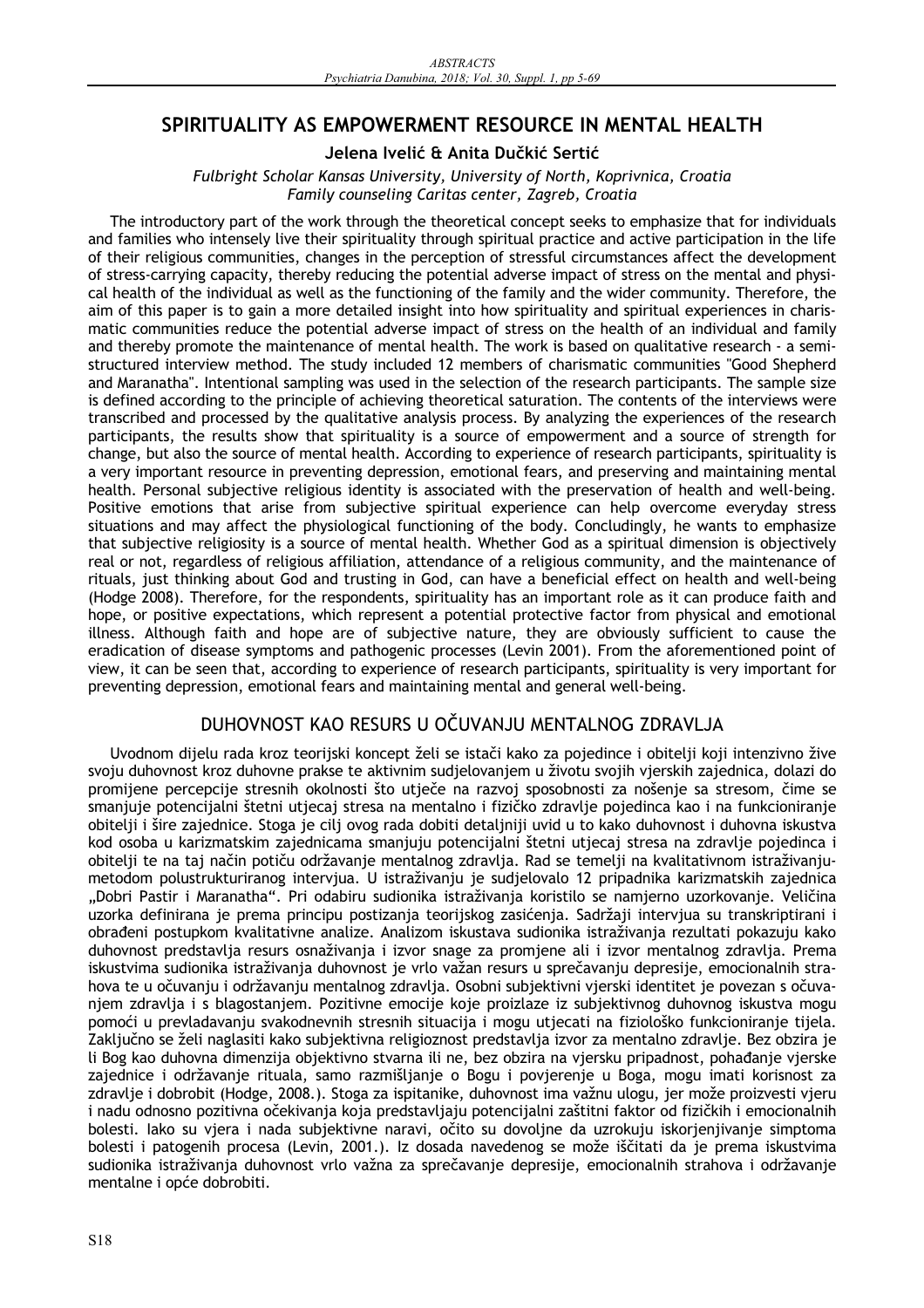# **SPIRITUAL PRACTICE CHANGES BRAIN - NEUROSCIENTIFIC APPROACH**

#### **Maja Roje Novak**

#### *Private neurological practice and Center AKUMED, Zagreb, Croatia*

Spirituality can be defined as awareness of permanent and higher aspect of life and nature. God is perceived as supreme being which supernaturally intervenes relieving suffering and fulfilling needs. God is totally subjective experience of an individual. For some He is a symbol of ideal parent and for others God is a physical phenomenon of quantum field. Recent neuroscience evidence shows that spiritual practice is beneficial for physical and mental health.

It relieves stress, enhances cognitive abilities, incents compassion, reduces anxiety and depression and is developing selective attention. Only 12 minutes of meditation or contemplation per day can slow down aging process. Fundamentalism combined with hostility towards people of different worldview can damage the brain and on the contrary, intensive prayer can change numerous brain structures, correcting our values and perception of reality. Therefore medicine can improve human health suggesting patients to study spirituality and implement spiritual practice.

#### KAKO DUHOVNOST MIJENJA FUNKCIJE MOZGA- NEUROZNANSTVENI ASPEKT

Duhovnost definiramo kao svijest o neprolaznom i uzvišenom aspektu života i prirode, Boga. Bog se percipira kao nadljudsko biće koje nadnaravno intervenira temeljem svoje ljubavi prema čovjeku umanjujući patnju i ispunjavajući potrebe. Bog postoji u subjektivitetu pojedinca na različite načine. Za neke je On simbolizacija idealnog roditelja dok je za druge Bog fizikalni fenomen npr. kvantno polje. Recentna neuroznanost ukazuje da je duhovnost blagotvorna za naše mentalno i fiziĆko zdravlje.

Navedena tvrdnja proizašla je temeljem dokaza iz neuroznanosti i novih metoda istraživanja moždanog metabolizma. Duhovna praksa umanjuje stres, pojačava kognitivne sposobnosti, potiče suosjećanje, smanjuje tjeskobu depresiju i razvija selektivnu pažnju a samo 12 minuta meditacije na dan usporava proces starenja. Fundamentalizam, ako potiĆe ljutnju prema drugima i drugaĆijima može trajno oštetiti mozak, a intenzivna molitva može promijeniti brojne moždane strukture mijenjajući naše vrijednosti i percepciju realiteta.

Stoga medicina može unaprijediti zdravlje bolesnika upučujući ih na proučavanje duhovnosti i duhovne prakse.

**\*\*\*\*\***

## **CATEGORY "SPIRITUAL HEALTH"**

#### **Marina Larskikh, Natalia Vjunova & Sergey Larskikh**

#### *N.N. Burdenko Voronezh State Medical University, Voronezh, Russia*

The future of mankind directly depends on the spiritual health of society. But, at present, the category "spiritual health" is the least developed category in comparison with such categories as health, mental health, psychological health. The analysis of the works devoted to spiritual health made it possible to conditionally single out several points of view. First, spiritual health is considered in valeology as a system of thinking and a person's relationship to the world around him. Secondly, spiritual health is often reflected in popular television programs. From this point of view, spiritual health is the existence of a special culture of life, special personal qualities (willpower, courage, perseverance, courage). We find the Christian understanding of "spiritual health" in the pages of Holy Scripture. Thus, Theophan the Recluse considers spiritual health as a certain hierarchy of body, soul and spiritual - "... the body must obey the soul, the spirit soul, the spirit must be immersed in God according to its nature."

Christianity refers spiritual health to the highest property of man, the achievement of which is more valuable than the achievement of physical and mental health. And spiritual health is not necessarily connected with bodily health, i.e. refutes the famous formulation of D. Locke "in a healthy body - a healthy mind." You can be physically strong, healthy and at the same time a spiritually sick person, as somatic, mental and psychological health can be preserved until old age in adventurers, swindlers, murderers. Moreover, bodily health can even be disastrous for spiritual health, since the commandments of the Law of God are easier to violate, being bodily healthy than sick. A bodily disease, on the contrary, can serve to acquire spiritual health, as a person develops in himself the virtues of patience, humility, obedience, and also compassion and mercy.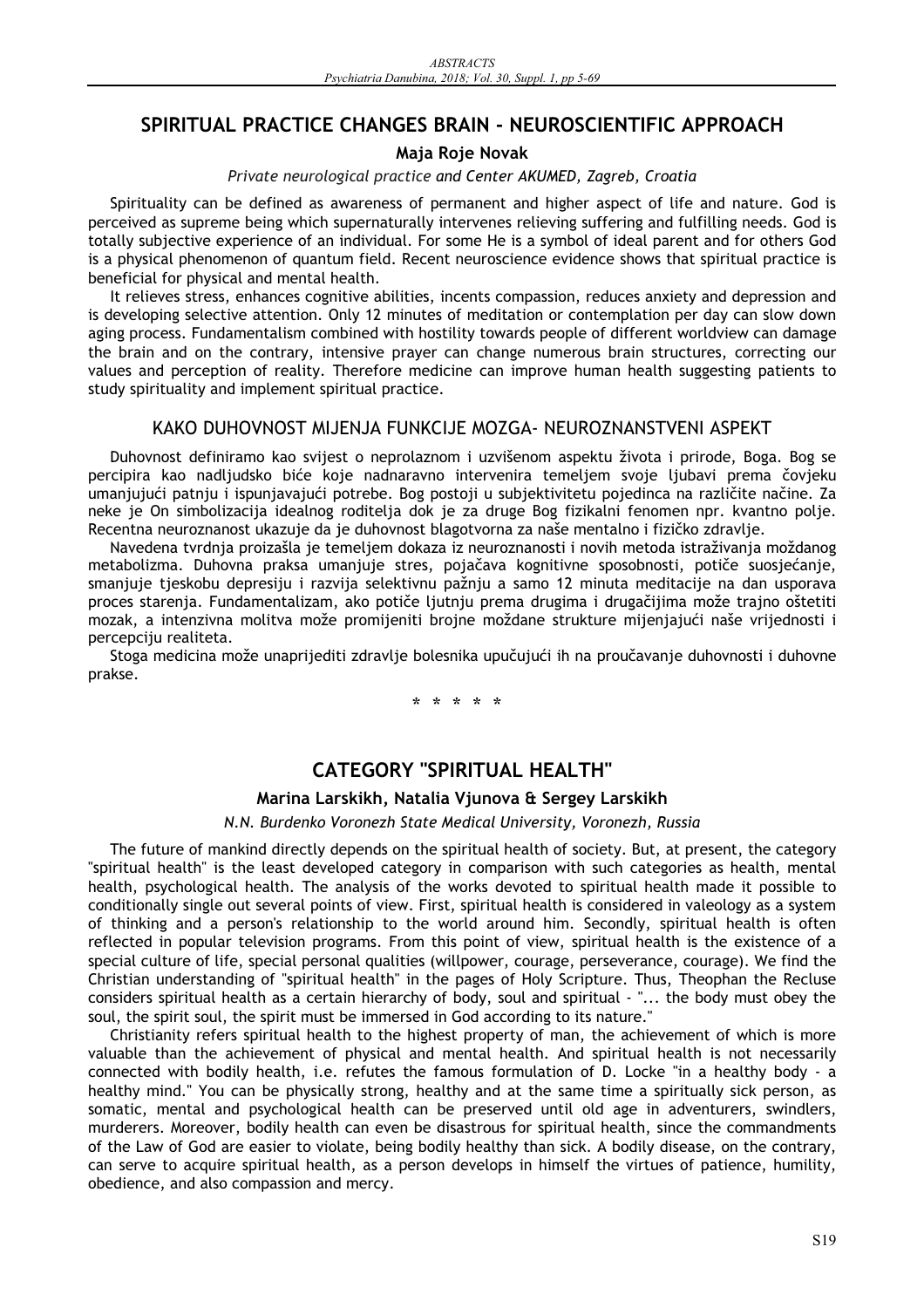A special place in the consideration of spiritual health is given to medicine, because the main task of any doctor is to help the patient heal, restore the primordial integrity. Only medicine can cope with this task, based on the principle of integrity: the hierarchy of the spiritual, mental and physical (D.E. Melekhov). In case of a disease of the body, the category "health" is used and the doctor deals with the treatment. The categories "mental health", "psychological health" become actual with illnesses of the soul; a psychiatrist, psychotherapist or psychologist become a healer of a person with mental problems, and the goal of healing is the achievement of a person's integrity - the harmony of desires, mind and feelings. In spiritual diseases, the priest is the healer, and the goal of such healing is the acquisition of the Holy Spirit.

Thus, reflections on the spiritual health of a person allow us to consider it as an integrative concept, the study of which deals with medicine, psychology, pedagogy and other sciences.

**\*\*\*\*\***

# **SUFFERING OF MENTAL PATIENTS AND THE MERCY OF FAITH - CHRISTIAN SPIRITUALITY A PATH THAT HELPS**

#### **Mario TomljanoviĄ**

*Catholic Faculty of Theology - University of Zagreb, Theology in Rijeka, Rijeka, Croatia* 

A presentation on this specified topic will be made from the standpoint of the theologian who wishes to reflect on the suffering of mental patients in order to offer the audience a clear definition of Christian spirituality as a path that helps the individual who is – somewhat – different. We must note that it is better to know nothing about God than to know God in the wrong way. Knowing God, the Christian "gets to know" God who is full of love; not only does all the love come from God, but Apostle John said that God is Love. This is what makes the suffering of this current life so strangely confusing, even seemingly contradictory. If God is Omnipotent and really wants our good, why does he then allow all the suffering that we experience in this life? While the atheist believes that his suffering is ultimately pointless, the Christian believes that no suffering is pointless.

#### PATNJE MENTALNIH BOLESNIKA I MILOST VJERE - KRŠăANSKA DUHOVNOST PUT KOJI POMAŽE

Izlaganje ove naslovljene teme biti će predstavljeno sa stajališta teologa koji želi promišljati o patnji duševnih bolesnika, kako bi slušateljima ponudio jasno definiranje kršćanske duhovnosti kao puta koji pomaže osobi koja je - na neki naĆin - razliĆita. Moramo konstatirati da je bolje ništa ne znati o Bogu nego krivo poznavati Boga. Poznajući Boga, kršćanin «upoznaj» Boga koji je pun ljubavi, ne samo da sva ljubav dolazi od Boga, nego je apostol Ivan rekao da je Bog Ljubav. Upravo je to ono što Ćini patnju ovog sadašnjih života tako neobično zbunjujućom, čak i naizgled kontradiktornom. Ako je Bog Svemoguć i zaista traži naše dobro, zašto onda dopušta sve patnje koje doživljavamo u ovom životu? Dok ateist misli da je njegova patnja u konačnici besmislena, kršćanin smatra da nikakva patnja nije besmislena.

**\*\*\*\*\***

# **SPIRITUALITY IN ADDICTION PSYCHOTHERAPY**

#### **Lidija ButkoviĄ-AnćeliĄ**

*Department for mental health protection, prevention and outpatient treatment of addiction diseases, Public health institute of the Primorsko-goranska County, Rijeka, Croatia* 

After studying for years to become therapists, we have to become this or that kind of therapist instead of becoming a human therapist! A therapist who interacts impeccably with each patient who walks through our door (G. Barnes).

Therapeutic treatment with a 30-year-old male patient treated for opioid dependence, panic disorder, and secondary epilepsy is presented. Therapy includes psychopharmacotherapy, and individual psychotherapy based on cybernetic and systemic therapy. Patient in his reflections as a key factor that has led to improvement suggests the fulfillment of his spiritual needs by incorporating into the International Community for Hinduism and the ability of a therapist to "accept and incorporate spirituality" into therapy.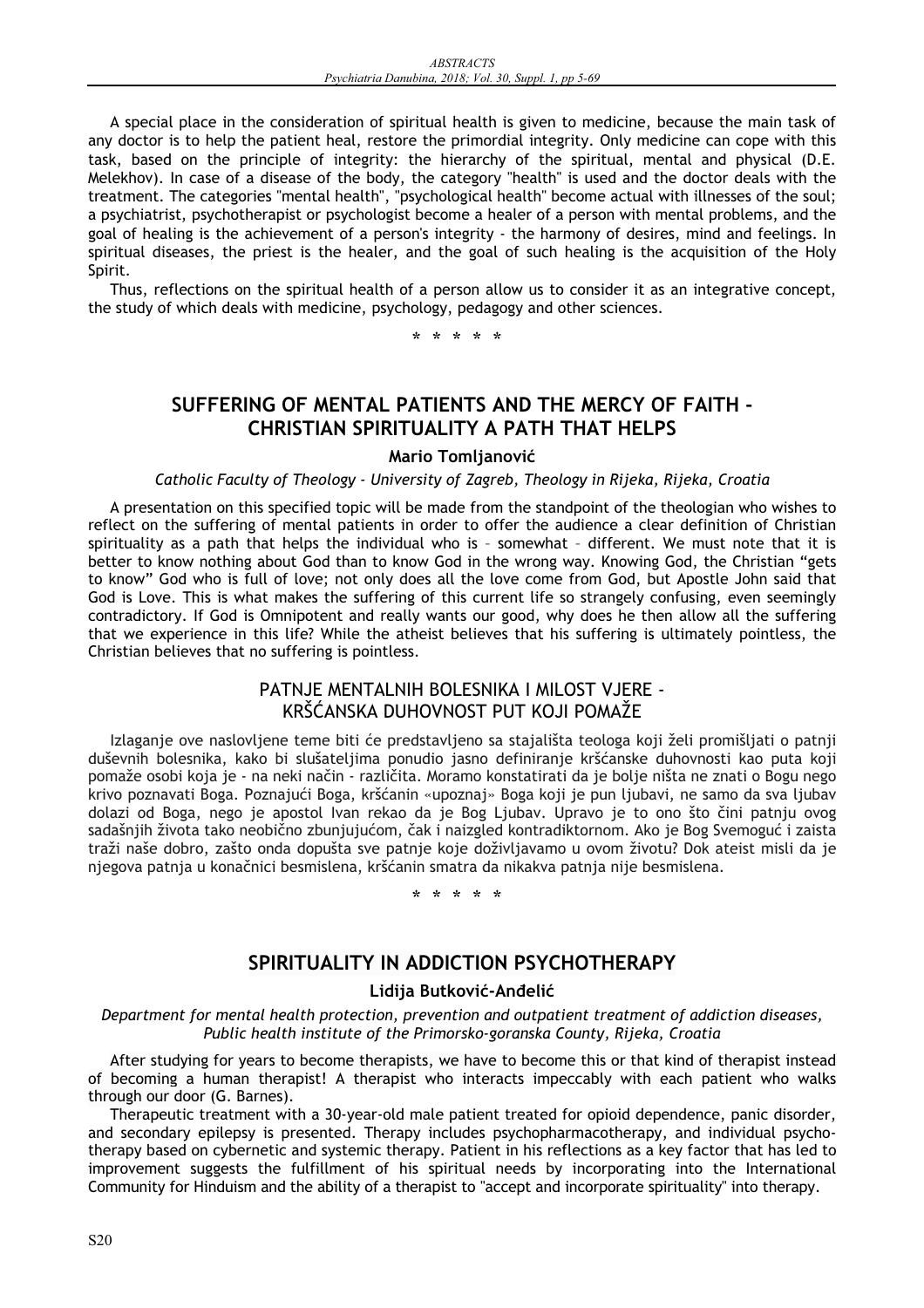# DUHOVNOST U PSIHOTERAPIJI OVISNOSTI

Nakon godina koje smo proveli učeći ne bismo li postali terapeuti, moramo postati ova ili ona vrsta terapeuta umjesto da postanemo ljudskim terapeutima! Terapeuti koji besprijekorno ulaze u interakcije sa svakim pacijentom koji nam uće kroz vrata. (G. Barnes)

Prikazan je terapijski rad s tridesetogodišnjim pacijentom koji se lijeĆi radi ovisnosti o opijatima, paničnog poremećaja, te sekundarne epilepsije. Terapija obuhvaća psihofarmakoterapiju, te individualnu psihoterapiju baziranu na premisama kibernetike i sistemske terapije. Pacijent u svojim refleksijama kao kljuĆni Ćimbenik koji je doveo do poboljšanja navodi zadovoljenje svojih duhovnih potreba ukljuĆivanjem u Međunarodnu zajednicu za hinduizam, te sposobnost terapeuta da "prihvati i uključi duhovnost" u terapiju.

**\*\*\*\*\***

# **PSYCHO-ONCOLOGY AND SPIRITUALITY**

#### **Ivana LjubiĆiĄ BistroviĄ & Rudolf LjubiĆiĄ**

*KBC Rijeka, Klinika za psihijatriju* 

#### *University Hospital Center Rijeka, Psychiatric Clinic, Rijeka, Croatia*

Psycho-oncology is a branch of medicine that connects psychiatry and oncology to studying the biological and psychological factors associated with the occurrence and treatment of cancer. Fighting with the life-threatening illness requires adaptation to a new life situation by changing the routine of everyday life and the dynamics of relationships. The multidisciplinary psycho-oncology and modern medicine increasingly recognizes the understanding of the role of spirituality in treatment and recovery. Spirituality has the ability to adapt a person in spite of life disadvantages and the awareness that death is inevitable, maintains a will for life. The positive emotions such as love, pleasure, gratitude, inner peace are components of psychological well-being and have a beneficial effect on physical functions (Jakovljević M: Health, Culture and Society. Pro Mente Jakovliević). Religion as an essential factor of spirituality can have a significant impact on dealing with malignant diseases and on positive outcomes of treatment. Emotions, spiritual and religious feelings can affect the immunoendocrinological function of the origin and treatment of cancer (Lissoni 2001). Clinical studies confirm that spirituality and religion can reduce the occurrence of anxiety and depression in patients with malignant disease (Chaar et al. 2018). Highly expressed religion measured as the power of religious beliefs was associated with a lower incidence of depression in breast cancer patients (Margetić et al. 2005). The question of modern psycho-oncology is whether doctors in their clinical practice see spirituality as the force that could be offered to the patient during the treatment process. Can we encourage the patient spiritually?

#### PSIHOONKOLOGIJA I DUHOVNOST

Psihoonkologija je grana medicine koja povezujući psihijatriju i onkologiju proučava biološke i psihološke faktore povezane s pojavom i liječenjem karcinoma. Borba s životno-ugrožavajućom bolesti zahtijeva adaptaciju na novu životnu situaciju mijenjajući rutinu svakodnevnog života i dinamiku odnosa. Pristup psihoonkologije je multidisciplinaran, a moderna medicina sve više prepoznaje razumijevanje uloge duhovnosti u liječenju i oporavku. Duhovnost je sposobnost prilagodbe razumnog bića, da unatoč životnim nedaćama i osviještenosti da je smrt neizbježna održi volju za životom. Pozitivne emocije (ljubav, zadovoljstvo, zahvalnost, unutarnji mir) sastavnice su psihološkog blagostanja i povoljno utjeĆu i na tjelesne funkcije (Jakovljević M: Duševno zdravlje, kultura i društvo. Pro mente, 2014). Religioznost kao bitan čimbenik duhovnosti može znaĆajno utjecati na suoĆavanje s malignom bolesti i na pozitivne ishode lijeĆenja. Emocije, duhovni i religijski osjećaji mogu utjecati na imunoendokrinološku funkciju nastanaka i liječenja karcinoma (Lissoni 2001). Kliničke studije potvrđuju da duhovnost i religioznost mogu smanjiti pojavu anksioznosti i depresije kod bolesnika oboljelih od maligne bolesti (Chaar i sur. 2018). Visoko izražena religioznost mjerena kao snaga religijskog vjerovanja pokazala se važnom uz nižu pojavnost depresije u bolesnica sa karcinomom dojke (Margetić i sur. 2005). Pitanje moderne psihoonkologije je uviđaju li liječnici u svojoj kliniĆkoj praksi duhovnost kao snagu u procesu lijeĆenja. Možemo li pacijenta duhovno potaknuti ?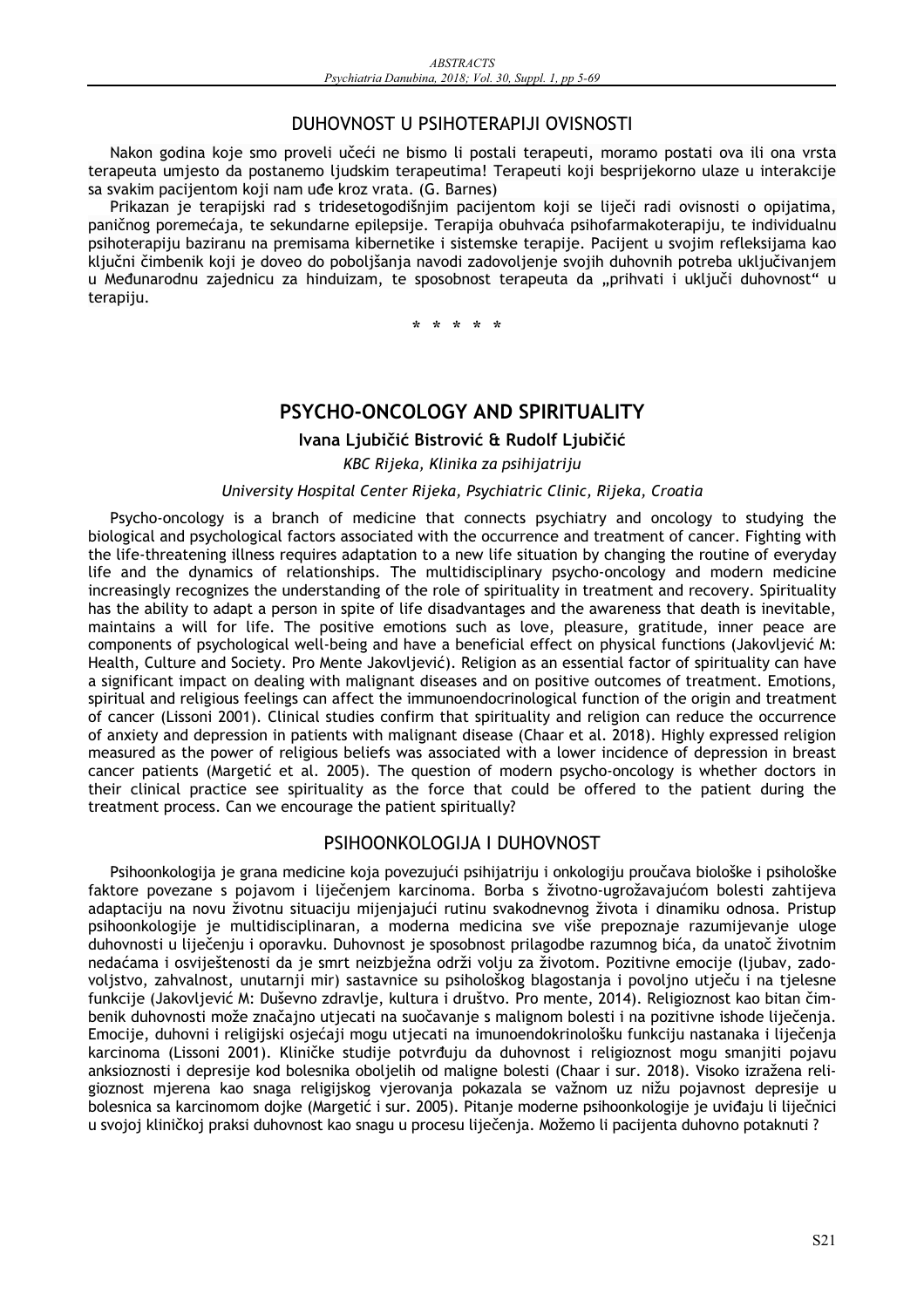# **BIBLIOTHERAPY AS A METHOD OF SPIRITUAL VALUES ACTUALIZATION IN THE PROCESS TRAINING OF MEDICAL UNIVERSITY STUDENTS**

#### **Marina Rogozina, Sergey Podvigin & Marina Larskikh**

*N.N. Burdenko Voronezh State Medical University, Voronezh, Russia* 

**Relevance:** Modern medical education cannot be imaged without psychology. Ethical-deontological aspects of doctor's activity are especially important in the course of psychology for medical students and require actualization of these issues on each lesson.

The aim of this work was a synthesis of experience in using bibliotherapy during the process of educating students with psychology.

**Subjects and methods:** We have analyzed our methods of conducting practical exercises where bibliotherapy was used. In our pedagogical work, we include exceptional techniques of bibliotherapy adapted for the purpose of spiritually-moral education of the next generation doctors. On the lessons we introduce students to short stories or fragments from literary, philosophical and religious texts that describe typical life situations or characters; read and discuss the statements of distinguished doctors about medicine; we select synonyms for scientific psychological terms; we use fragments of texts as a learning task, and also for the control of knowledge.

**Results and discussion:** The classes were more productive when the group-analysis of the proposed literary text, a fragment of the text or a separate expression and words ended with a training, with a solution to a practical or problematic tasks, psychodiagnostic testing. At the same time, we selected such works that could serve not only as psychological material for independent study by students, for solving problems, for controlling knowledge, for psychodiagnostics, but also as a moral guide in professional activity. For example, during the discussion with students, we are looking for a significant semantic and etymological difference in the pairs of concepts - the psyche and the soul, empathy and reverence, work and service, abortion and "murder in the womb" and so on. Active independent search encourages students to look into the dictionaries of other disciplines, to discover the historical, semantic and moral aspects of the concepts under study. The search leads students to a deeper level of understanding of the phenomena studied, prompts them to think about their attitude towards them. The discussion ends with practical psychodiagnostic work.

In addition to these goals (deepening the understanding of psychological concepts, the moral comprehension of medical terms, self-knowledge, training in self-observation), the text is used as a learning task, which can only be overcome if you become acquainted with psychological theory.

**Conclusions:** Our experience has shown that bibliotherapy as a set of pedagogical methods based on literary reading intensifies the teaching of psychology, saturatesit with moral content, motivates students to actively study psychology and self-knowledge.

**\*\*\*\*\***

# **SOME ASPECTS REGARDING SPIRIT AND PSYCHYATRY**

**Ruth Švarc, Ljubomir RadovanĆeviĄ & Vesna Lecher-Švarc** 

*MEF, Zagreb, Croatia Croatian association for the promotion of patients rights, Zagreb, Croatia Psychiatric office, ZaprešiĄ, Croatia* 

In this paper the authors analyse, discuss and comment spiritual medicine which is relating to or concern with the soul or spirit - relating to religious or sacred matters in the referral frame of psychiatry and general medicine. Spiritual means also having a relationship based on sympathy or thought, or feeling.

#### NEKI ASPEKTI ODNOSA DUHOVNOSTI I PSIHIJATRIJE

U radu autori rašĆlanjuju, raspravljaju i komentiraju o duhovnoj medicini, koja se odnosi na dušu ili duh; tiče se religijskih ili svetih stvari u referentnom okviru psihijatrije i medicine općenito. Duhovnost znači također imati odnos baziran na simpatiji ili mislima, osjećaju.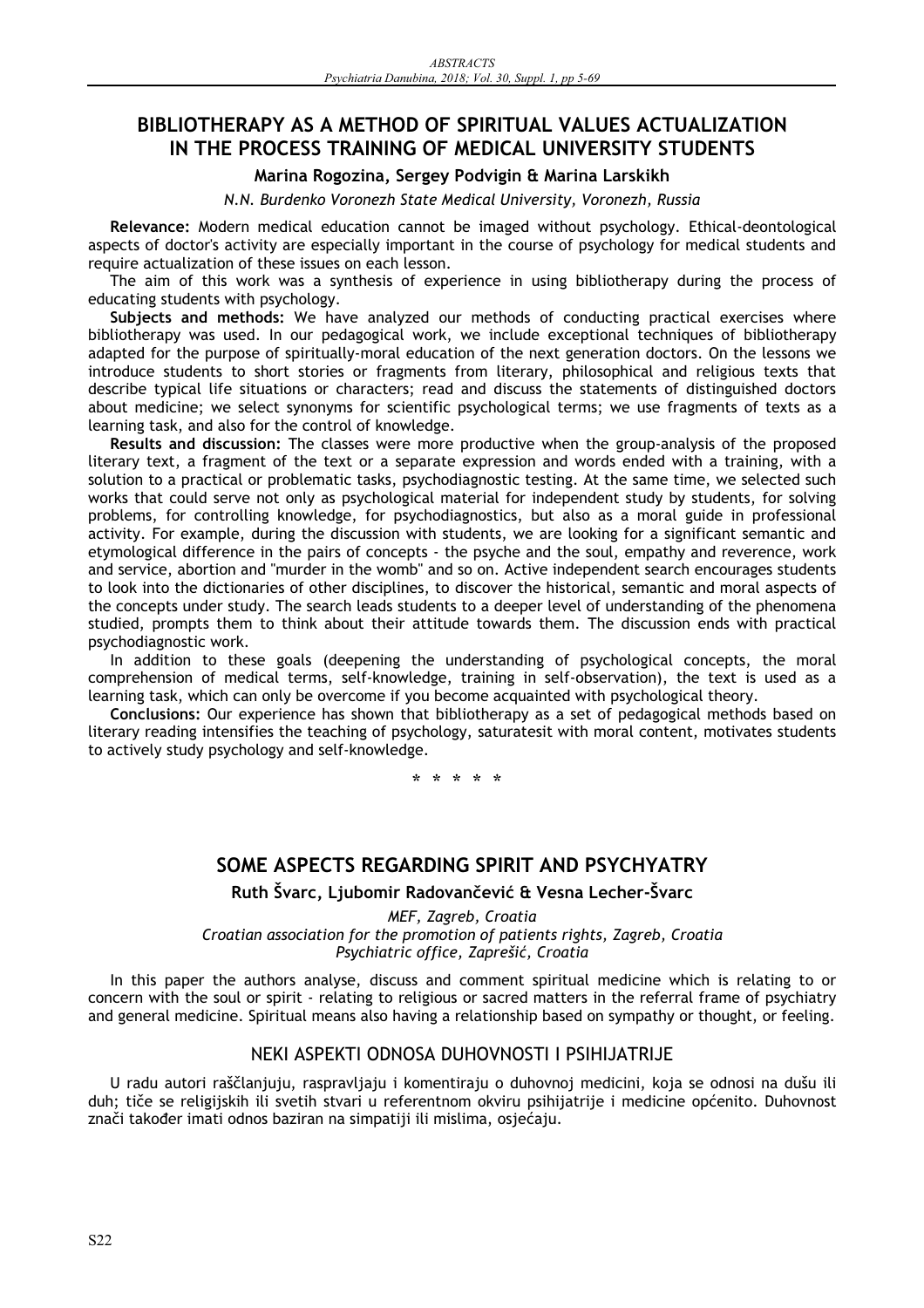# **SPIRTUALITY AND HAGIOMEDICINE – IN TWO HOLDERS**

#### **Alen Greš, Ljubomir RadovanĆeviĄ & Neda EsapoviĄ Greš**

*University Hospital Center Zagreb, Psychiatric Clinic, Zagreb, Croatia Croatian association for the promotion of patients rights, Zagreb, Croatia* 

Religious medicine is based on spirituality, that is sugestiveness. It has no effect with atheists, nor do the disbelievers address it. Hagiomedicine is a branch of unconventional, non-functional, complementary paramedicin. They are dealing with alternatives - priests in the Church and other religions, and they propagate and implement it. It is effective in dissociative disorder (conversion neurosis) in fanatized faithful who are burdened with a sin, who experience catharsis - fulfillment as emotionally powerful cleansing. This eliminates hysterical paresis, amaurosis, graphosparam, and similar bollvices. There is no hagiomedicine without spirituality. Suggestion is the main instrument and argument of almost all forms of alternative medicine. Herb (phyto) therapy alone has only mild effects. Hagiomedicine is handled with spirituality, but it is not possible to solve its magio-mystical roots, mystification, indoctrination and instrumentalization.

In poster presentation, the authors describe, determine, comment on the place and role of spirituality in hagiomedicine without which she can not survive.

The technical, contextual, intertextual and metathetical significance of spirituality in hagiomedicine is unavoidable. Spirituality is only peripherally touched with knowledge, in the domain of humanistic psychology as its upgrades and sociology, which can not bypass it as a post-social and social phenomenon. It is only an attempt of science to perceive spirituality and hagiomedicine, but spirituality is left to philosophy, theology and art. Spirituality is concerned with the contents of the spirit, which is closely related to religious beliefs, transgendered "realities" and gods, is a tertiary human need.

#### DUHOVNOST I HAGIOMEDICINA NA DVA KOTILEDONA

Vjerska je medicina bazirana i na spiritualnosti, tj. sugestivnosti. Kod ateista ona nema efekta, niti se nevjernici njoj obraćaju.

Hagiomedicina je grana nekonvencionalne, neoficijelne, komplementarne paramedicine. Njom se bave alternativci-svećenici u okrilju Crkve i drugih religija, te se ona propagira i implementira. Učinkovita je kod disocijativnog poremećaja( konverzivne neuroze) ufanatiziranih vjernika opterećenih grijehom, koji doživljavaju katarzu - ispunjenje kao emocionalno snažno pročišćenje. Tako se rješava histerična pareza, amauroza, grafospazam, i sliĆne boljetice. Bez duhovnosti nema hagiomedicine. Sugestija je glavni instrument i argument gotovo svih oblika alternativne medicine. Herbo (fito) – terapija sama za sebe ima tek blage efekte. Hagiomedicina barata spiritualnošću, ali se ne može riješiti svojih magijsko-mističnih korijena, mistifikacije, indoktrinacije i instrumentalizacije.

U radu autori opisuje, odrećuju, komentiraju mjesto i ulogu duhovnosti u hagiomedicini bez koje ona niti ne može opstojati.

Pretekstualni, kontekstualni, intertekstualni i metatekstualni znaĆaj duhovnosti u hagiomedicini je neizostavan. Spiritualnost se tek periferno negdje dodiruje sa znanošću, i to u domeni humanistričke psihologije kao njene nadogradnje i sociologije koja ju ne može zaobići kao postojeći i društveni fenomen. Tek je pokušaj znanosti da pronikne u duhovnost i hagiomedicinu, ali se duhovnost prepušta filozofiji, teologiji i umjetnosti. Duhovnost se zaokuplja sa sadržajima o duhu, koji je koncept blisko povezan s religioznom vjerom, transedentalnom "realnošću i Bogovima, tercijalna je ljudska potreba.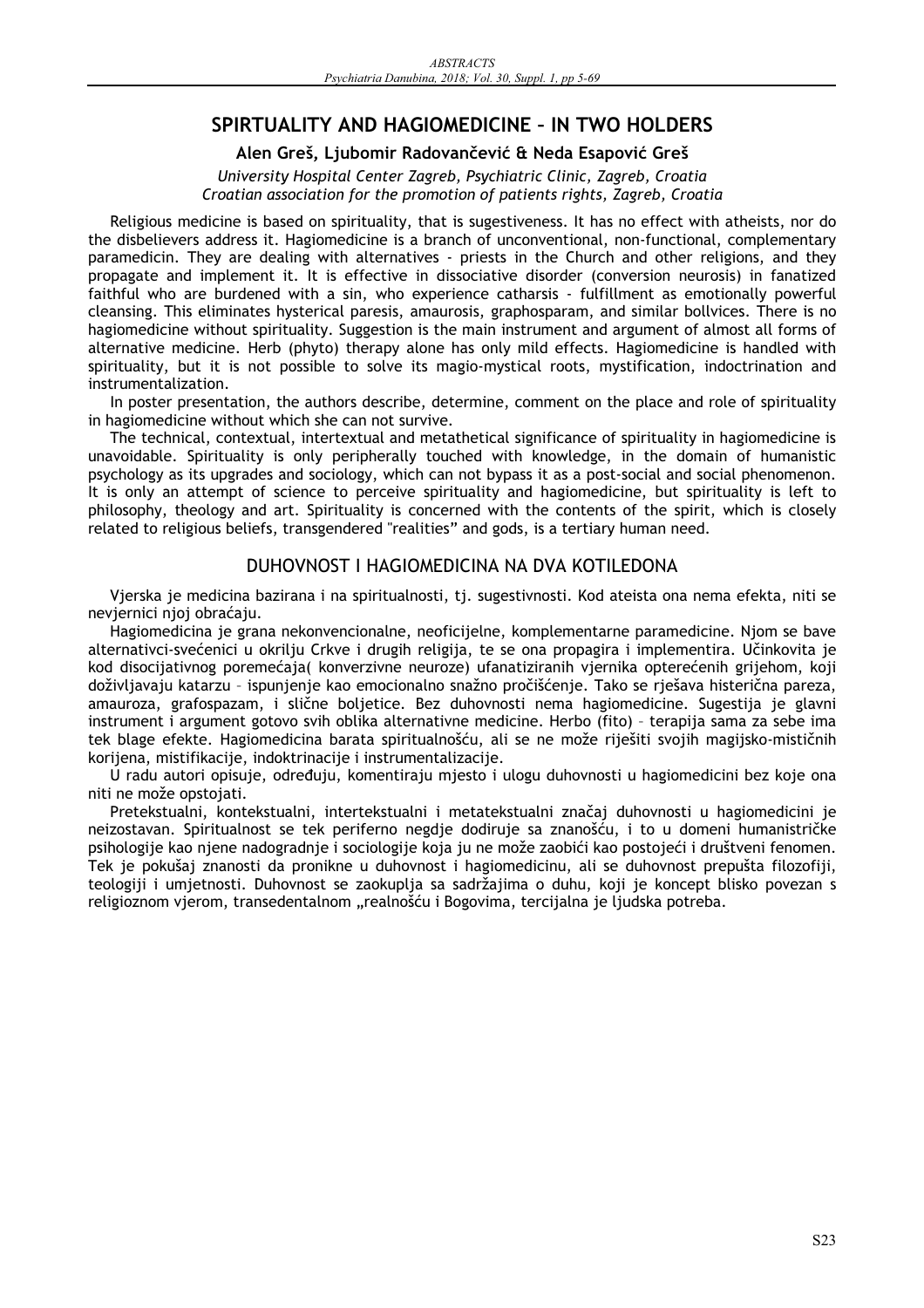# **THE WAYS AND METHODS OF MAINTAINING SPIRITUAL AND MORAL VALUES AMONG YOUNG PEOPLE AS THE MAIN ANTISUICIDAL FACTOR**

#### **Anastasiya Zolotova**

#### *The Gelendzhik Psychoneurological Dispensary, Gelendzhik, Russia*

Suicide is one of the current problems of modern society and especially among young people. The problem of suicidal behavior is not limited only to psychiatric science, but affecting the sphere of education, law and order, social and spiritual life. The main thing to prevent suicide is the strengthening of the life position in the mind of a teenager, that is directly connected with the formation of spiritual values. Plans for interdepartmental cooperation were drawn up and implemented. In 2015-2017 in the municipality of Novorossiysk to implement effective prevention of suicide among teenagers. Plans of cooperation were agreed between the health and education services, the Ministry of Internal Affairs, the media and the Novorossiysk diocese. As a part of this program, the psychiatric service conducts joint suicide prevention activities and actively interacts with the Novorossiysk diocese in several ways. 1) Giving lectures on the territory of the temple, for all comers (about the risks of crisis and suicidal behavior, the prevention of mental disorders, the problems of upbringing children, conflictology.

2. Participation in the events "Lesson of legal knowledge", where law enforcement officers, education, social service employees provide information on the prevention of crime and alternative leisure activities, employees of the psychiatric service inform about the availability of psychiatric care, about the service "helpline", and the clergy representatives tell about the spiritual foundations of life.

3. Project "Spiritual and moral problems of modern society». These are conferences in which young people take part aimed at addressing current spiritual and moral problems of society (different specialists talk about problems of passions, dependent behavior).

4. Psychiatrist annually takes part in the Spiritual-educational Sergeyev readings–giving lectures for clergy on symptoms of mental disorders and their prevention.

5. Counseling parishioners (in accordance with the Law of the Russian Federation "On psychiatric care to the citizens and their rights of its provision") and guiding psychoneurological dispensary patients to the temple in order to heal their souls. 6. Employees of the psycho-neurological dispensary conduct "round tables", trainings for teenagers and their parents to strengthen antisocial factors, to search for resources at overcoming difficult life situations. As a result of the work the ways and methods to maintain spiritual and moral values among young people as the main antisuicidal factor, the possibility of wide coverage and involvement of specialists from neighboring services in the suicide prevention system were found, ways of interaction between psychiatry service and the Russian Orthodox Church were shown.

**\*\*\*\*\***

# **SUICIDES IN PATIENTS OF PSYCHIATRIC HOSPITAL**

#### **Marina Alexeeva & Sergey Vaulin**

#### *Smolensk State Medical University Smolensk, Smolensk, Russia*

The questions of prevention of suicides remain relevant for psychiatrists. The discharge from a psychiatric hospital of such patient is always serious and crucial decision of the attending physician. Especially it concerns those cases when patients are hospitalized for the first time in life or, as in our research, with suicide behavior.

Publications on a subject of hospital suicides are not enough; it is even less researches of suicides in early period after discharge from a psychiatric hospital. According to the data from various sources, about a half of the contingent of suicides asked for mental health services shortly before death. According to the expert opinion, the suicide risk was estimated only at 2% of cases as high that indicates lack of criteria of his assessment and insufficient training of specialists.

The research has been conducted on the psychiatric hospitals. Cases of the suicide committed within two weeks after discharge from a psychiatric hospital were analyzed.

45 episodes of suicide behavior from which - 7 suicides were studied. Middle age of patients was  $35.3\pm13.2$  years. 46% of cases of suicide behavior were registered directly in a hospital, 4% - during the medical holiday, 30% - on treatment in a day hospital and 20% - within 7 days after discharge. The analysis of a temporary factor, two critical moments for realization of suicide intentions: the first week of hospitalization (23%) and hospitalization period in hospital more than 60 days (62%). The analysis of the pharmacotherapy appointed to suicidents showed the following negative tendencies: absence or rare correc-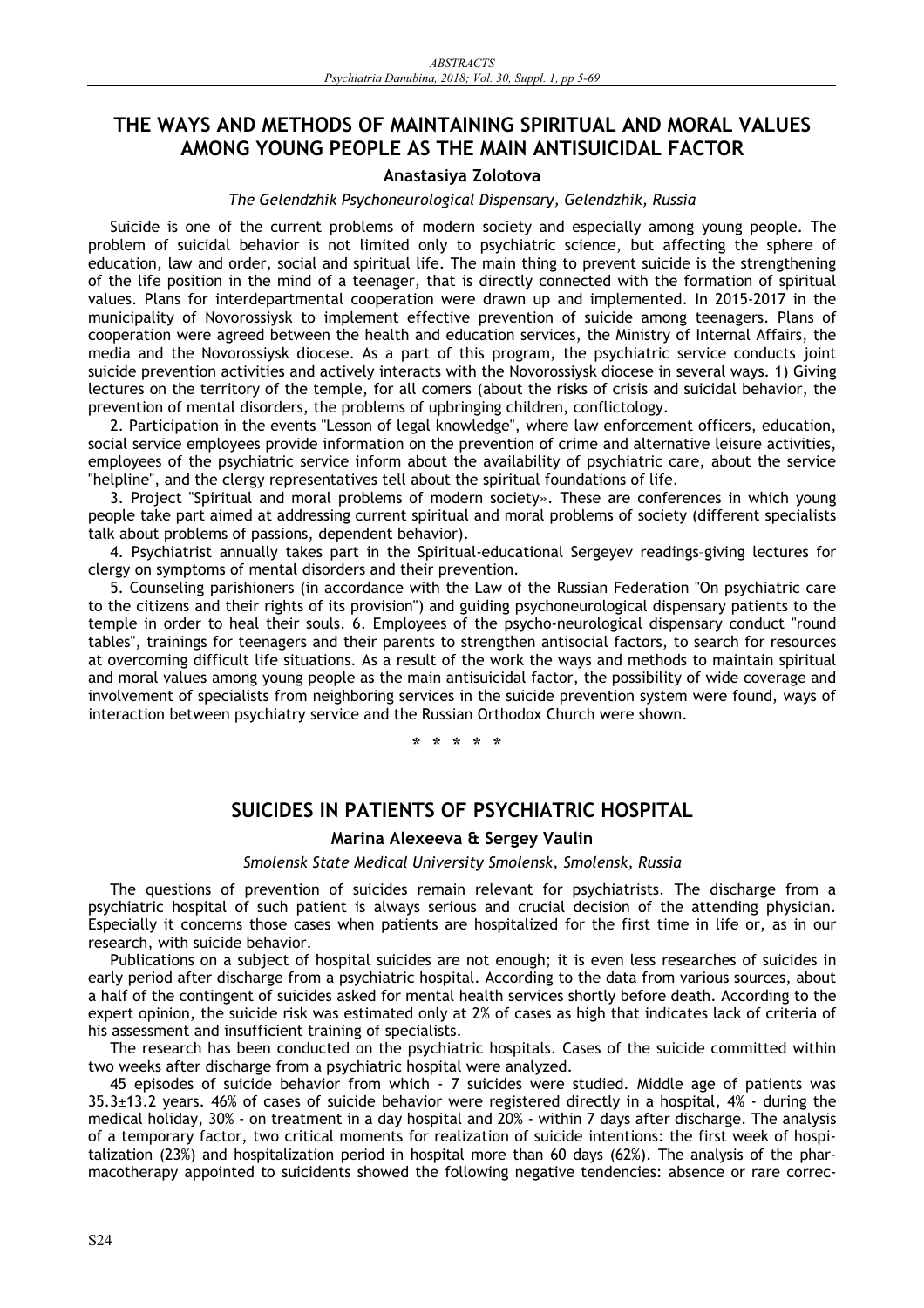tion of drug treatment in 80% of cases; sharp cancellation of medicines of sedative action on the eve of suicide activity - 50% of cases; prescription of antidepressants of the stimulating action in the doses exceeding traditional therapeutic doses in 47% of cases from which, in 75% of cases was followed by simultaneous cancellation of sedative antipsychotic therapy without any justification in the history of a disease.

A third part of patients had suicide attempts in the anamnesis, half of the lost were on stationary psychiatric treatment earlier and a third part from them in a week was discharged a week ago.

Before the discharge of the patient it is necessary to tack a decision of a possibility of treatment in out-patient conditions, or such intermediate option as a "day" hospital is chosen.

During the preparation of the patient for discharge much attention must be paid to carrying out psychosocial work with involvement of the medical psychologist and the psychotherapist.

The attending physician together with the patient makes a detailed plan of further treatment and observation, resolves an issue of psychotherapeutic and, as necessary, of social support. These actions will provide continuity of kuration and continuity of psychopharmacotherapy. The best option of kuration after the discharge from a hospital is transference of the patient to suicidal care.

**Conclusions:** Special attention should be paid to the characteristics of patients before the discharge a psychiatric hospital: lonely or widowed persons; disharmonious or disintegrated families (conflicts and the abuse of alcohol in the family, subordinated situation); preservation of depressive symptomatology or instability of mood; insoluble of social problems, lack of adequate out-patient mental health services. Suicides in a psychiatric hospital are the indicator of quality of mental health services. An important role in prevention of suicide acts in a psychiatric hospital is played by supervision of patients, observance of measures for prevention of self-damages, control of reception and tolerance of medicines, intensity of the polyprofessional help (the psychiatrist, the psychotherapist, the psychologist, the social worker).

**\*\*\*\*\***

# **FACTORS OF EFFECTIVE CARE FOR SELF-HARM AND SUICIDE**

#### *Olga* **Kalashnikova**

#### *A.K. Yeramishantsev City Hospital ȵ 20 of Moscow, Moscow, Russia*

Chronically suicidal and self-harm patients are still complicated for psychiatrists. Multiple suicide attempts are trademark of a borderline personality disorder (BPD). Nowdays the National Institute for Clinical Excellence (NICE) mainly recommends special psychotherapy of BPD patients instead of medicine and hospitalization.

Dialectical behavior therapy (DBT) is evidence-based effective. It is characterized not only by common desire of medical professionals to change the patient's behavior, but also by true acceptance. Dialectical balance of the opposite strategies makes the process of psychotherapy more flexible and resilient. Such a synthesis trains mental and behavioral flexibility of BPD patients as well as the ability to accept themselves, other people and Reality.

DBT main points:

- DBT sees the deviant behavior of a person as a failed way to satisfy innermost needs.
- The diagnosis BPD is not averdict, since biological causes of BPD are perceived only as a part of an interaction system of patient and of an environment.
- Also the problems of BPD patients are analyzed in the dynamics of their formation. The styles of cooperation with people and of realization innermost needs can be considered as some special lifetime composed skills. In contrast with sports or training education, the skills are laid down in early childhood spontaneously.
- The rejection or inability of parents in taking into account the child's right to his/her own feelings and personal opinions can be considered as the factor that hampers the skills formation of selfregulation by emotions, behavior and even by thinking mind.
- Whilst BPD the skills are not effective and interfere with perceiving, recognizing, regulating the emotions and correlating their own actions with the others' ones. That is why the focus of DBT is on the training the skills of the self-adjustment, first of all – the emotional one. DBT offers a clear unique simulation system for this necessary psychological process. This coincides with the latest trends of putting a premium on the emotional intelligence (IE), which deeply affects all the social interactions.
- The present day, DBT is an evidence-based effective in the treatment of eating disorders and substance use disorders, of suicidal behavior of adolescents and recurrent depression in the elderly, whilst bipolar affective disorders and antisocial behavior.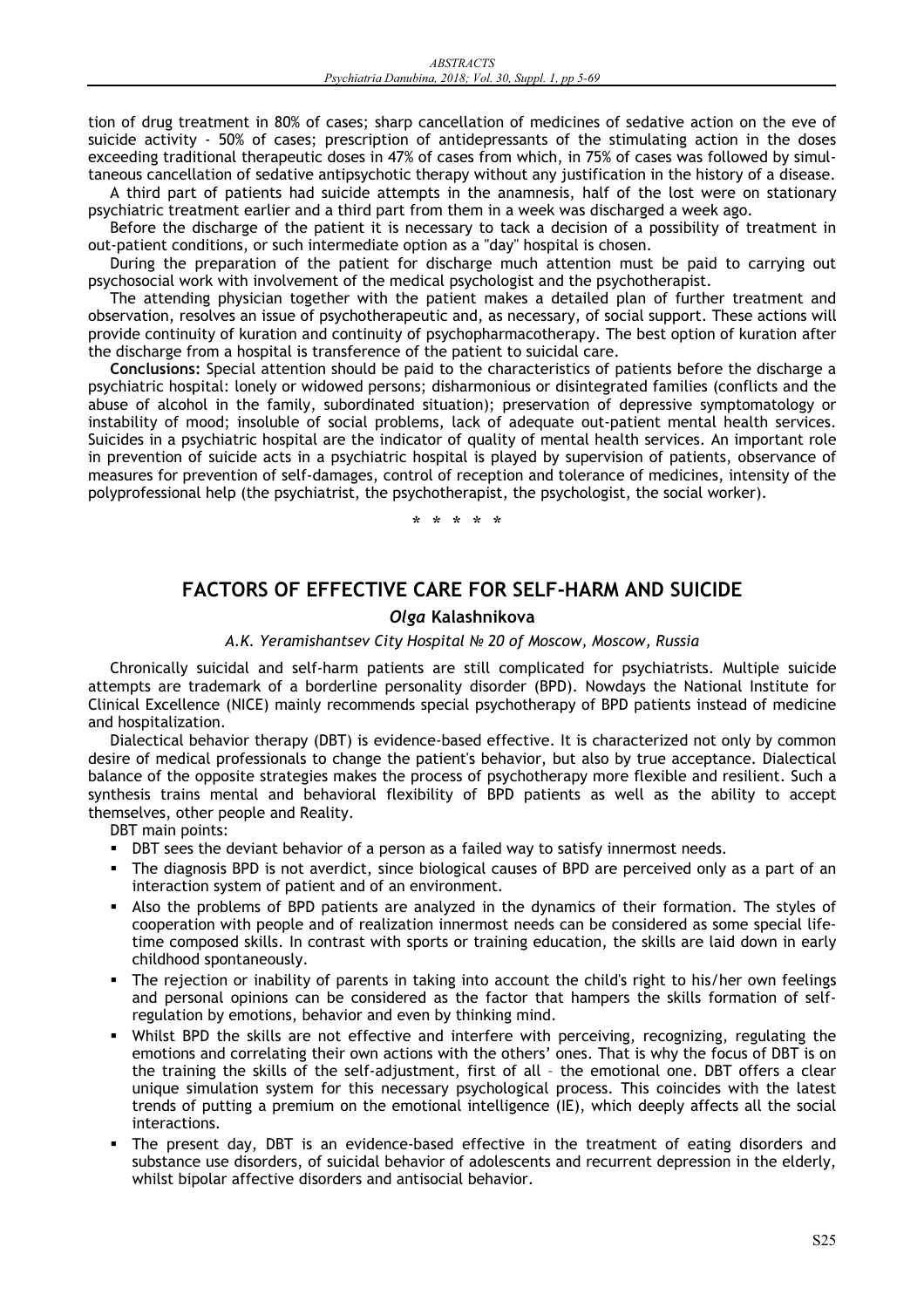BPD psychotherapy requires the inclusion into the system of care of some elements that before have existed singly in the other psychotherapy approaches. The following things turned up to be vitally important for the changes in chronically deviant behavior: a long, phased and repetitive principles of psychotherapy; a verified educative system and personal psychotherapy for psychotherapists themselves; a coalition of specialists of different profiles in permanent teams; some supervisions and intervisions for the prevention of burnout; a permanent work to prevent dropping out early a withdrawal of psychotherapy; a need for patients of individual, group, psycho-educational format and 24-hourround-theclock phone telephone coaching.

**\*\*\*\*\***

# **AUTODESTRUCTIVE ACTIONS OF JUVENILE SUICIDES**

#### **Elena Shkityr & Natalia Aleksandrova**

#### *V. Serbsky National Medical Research Center for Psychiatry and Narcology, Moscow, Russia*

**Introduction:** "Suicide is a unique case in which the subject and the object of the crime coincide in one person" (Paperno 1999). Suicide is one of the most tragic and harsh events that can hit people's destinies. This especially applies to suicides in adolescence. Suicide is a topic at the junction of many different disciplines: psychiatry with its narrow suicidology, psychology, neurology, thanatology, anthropology in its various forms, jurisprudence, etc. But their essence is, in the end, only one, to allow foreseeing in advance signs and conducting preventive measures to prevent tragedy.

**Methods:** In our Center in the period 2011-2017were conducted on 167 post-mortem examinations. The age scale in the retrospective analysis at the time of committing suicide of minors was between 9 and 18 years (the average age was 13.5 years).

**Results:** For gender differences, 63% of suicides were males, 37% were female. The number of completed suicides in males is 1.8 times higher than the number of suicides in girls (by comparison, in Russia, male juveniles commit suicide 5.9 times more often), however, according to statistical data, the latter have a 3.4-fold increase in the number incomplete suicide attempts. Among the mechanisms of suicide (taking into account urbanization, as well as opportunities in childhood and adolescence), the first place for minors falls from a height of 61%, followed by self-promotion - 29%, injuries from railway accidents – 8%; poisoning - 1% and gunshot wounds - 1%. When investigating the motivation for committing suicide, juveniles receive conflictual relationships within the family - 64%, in the second place unseparated feelings - 24%, in the third place are intra- and interpersonal problems (including problems of gender identity), as well as the presence of various mental disorders in minors - 12%. When analyzing the documents submitted to the disposal of experts (criminal case, medical records, diary entries, correspondence in social networks, messengers, drawings, photographs, video), it was revealed that in 78% of all cases examined, juvenile suicides, thoughts, tendencies and some even repeated incomplete (for various reasons) actions. Juveniles mentioned the possibility of suicide in an educational institution (information from the testimony of classmates, teachers) - 33%; reported suicide to parents - 6%; revealed this in verses, personal records and drawings - 13%, shared experiences through correspondence in social networks and videos on video sharing "YouTube" (48%); not only with friends, loved ones (32%), but even with unfamiliar people (17%). At the same time, autodestruction in the form of self-harm was recorded in 29% of cases, extreme activities (roofing, base jumping) - in 10%, reception of psychoactive substances (9%). With a careful study of the information provided (suicide notes, maintenance of diary entries, drawings and sketches, correspondence in social networks and through various messengers), only 40% of suicides were identified with the transformation of suicidal intent from simple thinking (lasting from several days to several weeks and even years) before its immediate implementation.

**Conclusion:** The need to study the main risk factors for the development of suicidal behavior of minors is extremely important. In this situation, only the development of close cooperation between various services, structures and scientific directions will contribute to the implementation of preventive measures: social, pedagogical, clinico-psychological and directly medical (psychiatric) in the mental health of minors, to provide timely cover for psychological maladjustment of the adolescent.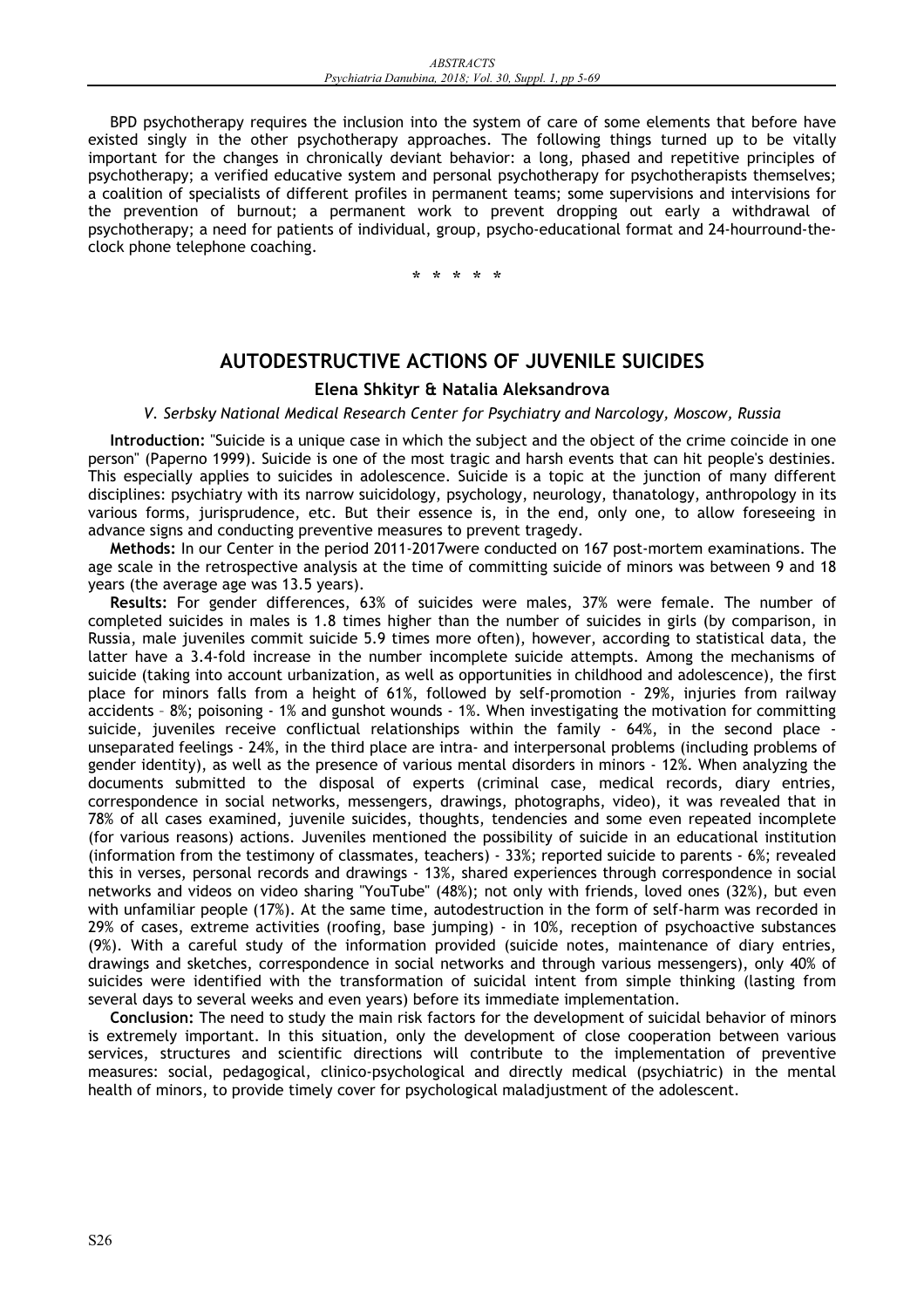# **ASSOCIATION ANALYSIS OF POLYMORPHIC LOCI RS4713902 AND RS7757037 OF THE FKBP5 GENE WITH SUICIDAL BEHAVIOR**

**Anna Gareeva1,3, Liana Samigullina3 , Anna Baturina<sup>2</sup> , Rinat Valinurov<sup>2</sup> & Elza Khusnutdinova<sup>1</sup>**

 *Institute of Biochemistry and genetics of Ufa Scientific Center of Russian Academy of Sciences, Ufa, Russia Republican mental clinic of Public Health Ministry of Republic of Bashkortostan, Ufa, Russia Bashkir State Medical University, Ufa, Russia* 

FKBP5 is a critical component of the Hypothalamic-Pituitary-Adrenal (HPA) axis, a system that regulates our response to stress. It forms part of a complex of chaperones, which inhibits binding of cortisol and glucocorticoid receptor translocation to the nucleus. Variations in both the HPA axis and FKBP5 have been associated with suicidal behavior.

Change in FKBP5 gene expression leads to an increase in anxious personality traits. FKBP5 gene polymorphic loci rs4713902 and rs7757037 are functional and affect the expression of the gene. Association of these polymorphic loci with bipolar disorders (Willour et al. 2009), depression (Binder et al. 2009, Tatro et al. 2010) and suicidal behavior (Willour et al. 2009, Brent et al. 2010, Roi 2012) was determined.

The study involved 241 individuals (131 - Russian ethnicity and 110 - Tatar ethnicity) who committed suicide attempts (mean age 31.84±14.79) and are at the time of blood collection in the intensive care unit of the city hospital No. 21 in Ufa. The control group consisted of 359 healthy donors corresponding to their age (mean age 30.0±10.0), sex (136 men and 223 women) and ethnicity (134 Russian and 225 Tatars) to samples of patients who were not registered with a psychiatrist and they denied the existence of a hereditary burden of mental illness.

We studied functional polymorphic loci rs4713902 and rs7757037 of the FKBP5 using PCR-RFLP.

We found no significant differences in the distribution of alleles, genotypes and haplotypes frequencies of SNPs rs4713902 and rs7757037 of FKBP5 gene (P>0.05) in Russians and Tatars.

In summary, our study denies the major role of these SNPs of FKBP5 gene for suicidal behavior in Russians and Tatars from the Volgs-Ural region of Russia.

**\*\*\*\*\***

# **PSYCHOLOGICAL PECULIARITIES OF THE PERSONALITY OF PARASUICIDENTS**

**Tatiana Zhuravleva<sup>1</sup> , Sergey Enikolopov2 & Yuriy Bubeev<sup>1</sup>**

*1 State Scientific Centre of Russian Federation – Institute of Biomedical Problems of Russian Academy of Sciences, Moscow, Russia* 

*2 Mental Health Research Center of Russian Academy of Sciences, Moscow, Russia* 

Two groups of young people were examined. The first group includes 115 people hospitalized in the Department of Crisis Conditions and Psychosomatic Disorders of the Research Institute of Emergency Care named N.V. Sklifosovsky with self-inflicted stab-cut wounds of various localization of mild severity. The control group included 150 mentally healthy persons without suicidal manifestations.

To test the respondents, Russian versions of six psychological tests were used: "Beck Hopelessness Scale" A.T. Beck et al.; "The Psychache Scale" R.R. Holden et al.; "Reasons for Living Inventory" M.M. Linehan et al.; "Death Attitude Profile-Revised" P.Wong et al.; "Fear of Personal Death Scale" V. Florian, S. Kravetz; "Reasons for Attempting Suicide Questionaire" D. Johns, R.R. Holden (Chistopolskaya et al. 2017).

In the group of people with self-harm there were 74 men and 41 women. The mean age for the group was  $31.1\pm0.1$  years. Each of the patients had a history of 1 to 28 autoaggressive attempts, in the vast majority of cases they were committed impulsively and in someone's presence. Taking into account this fact and taking into account the average score on the scale "Manipulative / Extrapunitive" increased 1.3 times (p<0.001) compared to the control, it can be asserted that acts of autoaggression of parasuicendents have a demonstrative-blackmailing orientation. They are more afraid of suicide and death, as evidenced by an average of 1.2 times (p<0.001) average scores on the scales "Fear of Suicide", "Fear of Death" and "Death Avoidance". Parasuicidents are more sensitive than others in the control group, they have higher moral and moral restrictions on committing suicide, which can be judged by an average of 1.5 times (p<0.001) average scores on the scales "Fear of Social Disapproval" and "Moral Objections".

Thus, autodestructive actions of persons deliberately causing physical harm to their health are demonstratively blackmailed and represent a positional form of protest reactions. The risk of repeated acts of autoaggression in them is determined by the personal significance of the microsocial conflict and is limited by the fear of death and the moral prohibitions on suicide.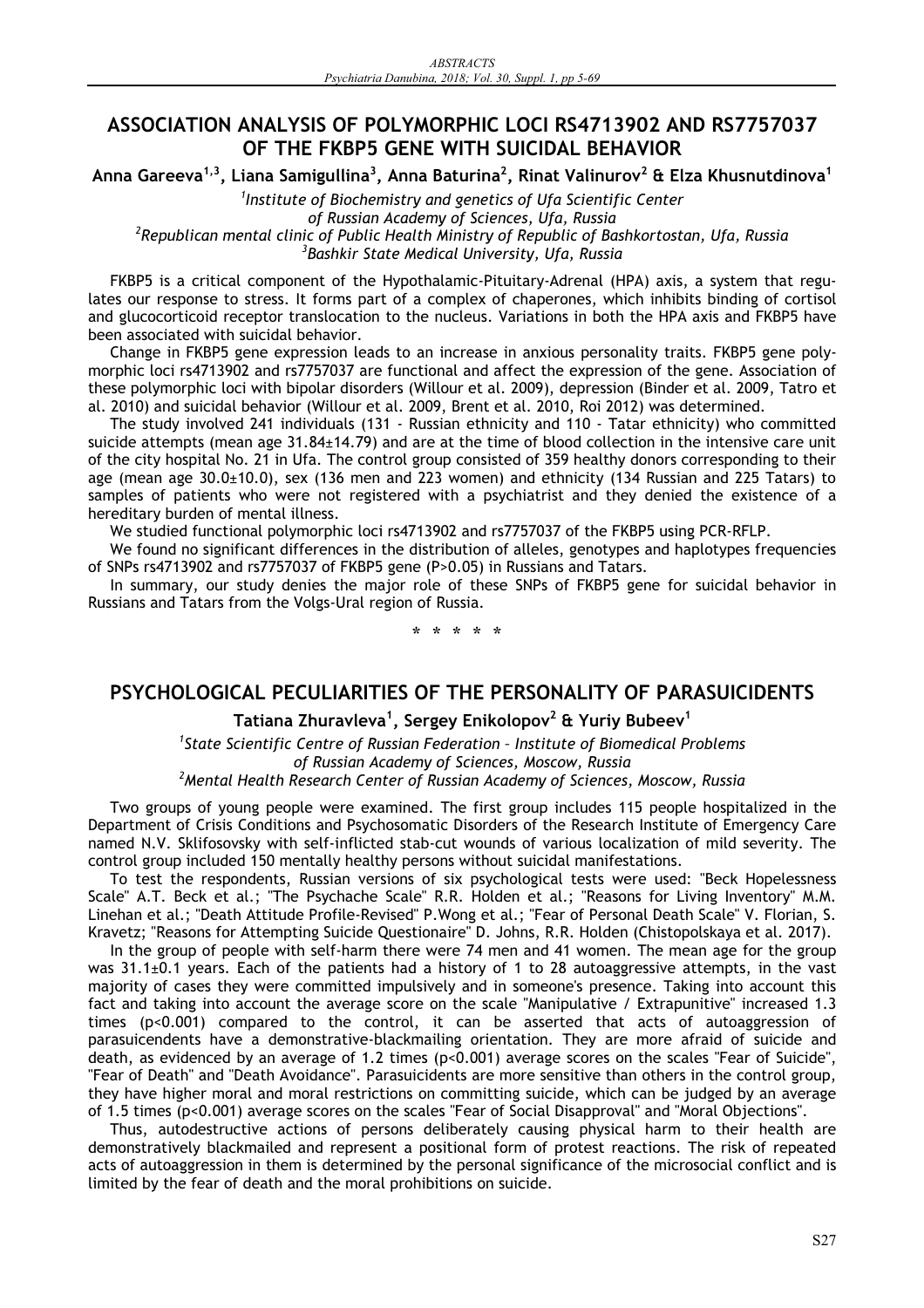# **HOPE AND HOPELESSNESS IN PSYCHOTHERAPY: THE ROLE OF HOPE IN BUFFERING THE IMPACT OF HOPELESSNESS**

**Dimitar Bonevski, Andromahi Naumovska & Viktor Isjanovski** 

*Psychiatric Hospital "Skopje"-Skopje, Centre for Mental Health University "St. Cyril and Methodius", Skopje, Republic of Macedonia* 

*"But I would not have you to be ignorant, brethren, concerning them which are asleep, that ye sorrow not, even as others which have no hope." I Thessalonians 4:13* 

*"Now the God of hope fill you with all joy and peace in believing, that ye may abound in hope, through the power of the Holy Ghost." Romans 15:13* 

*"But sanctify the Lord God in your hearts: and be ready always to give an answer to every man that asketh you a reason of the hope that is in you with meekness and fear:" I Peter 3:15* 

People react differently to stressors in life, with some individuals deliberately putting an end to their lives in the face of adversity and others endeavoring to proceed. The notion that hope and help may buffer individuals against suicidal ideation is built on empirical findings in the literature suggesting that hope and help buffers individuals against psychopathology and that hope and help contributes to better outcomes in a variety of negative situations. It is not clear whether it is the hope and help construct or hopelessness and helplessness construct that should be targeted in psychotherapy, in reducing suicidal ideation. Underlying this problem is a more fundamental question concerning whether hope and help are simply the inverse of hopelessness/helplessness, which is a controversial topic to a number of researchers, psychologists and psychiatrists in the field.

If we see the genesis of helplessness and hopelessness, helplessness reflects a loss of ego autonomy with a feeling of deprivation resulting from the loss of gratification which is desired from an other-thanself object, while hopelessness, on the other hand, is a loss of autonomy with a feeling of despair coming from the individual's awareness of his own inability to provide himself with gratification. Both hopelessness and helplessness are connected to the loss of ego autonomy and lack of help from another person. Hopelessness/helplessness dyad (and the opposites hope/help) encompasses other concepts used in psychotherapy: conscious, unconscious, deprivation, depression, despair, gratification, self, other, relational patterns, autonomy…

This study goes beyond the examination of a direct association between hope, help and suicidal ideation to investigate hope and help as a resilience factor which buffers the strength of the association between hopelessness, helplessness and suicidal ideation.

#### NADA I BEZNAĐE U PSIHOTERAPIJI: ULOGA NADE U SMANJENJU OSJEĆAJA BEZNAĐE

*"Braüo ne bih htio da ignorirate one koji su usnuli, da bi tugovali kao drugi koji nemaju nade". I Solunjani 4:13 "Neka vas Bog nade ispuni radošüu i mirom u vjeri, a snagom Duha Svetoga, vaša üe se nada umnožiti." Rimnjani 15:13 "Slavite boga u svojim srcima: i uvijek budite spremni da odgovorite svakom tko pita za razlog vaše nade koja je u vama s blagošüu i strahom" I Peter 3:15* 

Ljudi različito reagiraju na stresore u životu, dok jedni suočeni sa nedaćama namjerno sebi oduzimaju živote, drugi se trude nastaviti. Koncept da pružanje pomoći i nade može smanjiti suicidalne ideje među pojedincima temelji se na empirijskim nalazima u literaturi koji ukazuju da nada i pomoć smanjuju utjecaj psihopatologije u pojedinaca i doprinose poboljšanju ishoda razliĆitih vrsta negativnih životnih situacija. Da bi se smanjile suicidalne ideje, još nije jasno treba li psihoterapiju usmjeriti potrebi pojedinaca za nadu i pomoć, ili njihovom osjećaju beznađa i nemoći. U osnovi ovog problema leži temeljno pitanje o tome je su li nada i pomoć jednostavna inverzija beznađa i bespomoćnosti, koja je zapravo kontroverzna tema za mnoge istraživaĆe, psihologe i psihijatre u ovoj oblasti.

Gledajući na izvor bespomoćnosti i beznađa, bespomoćnost je odraz gubitka autonomije ega s osje-Ąajem deprivacije koja dolazi iz gubitka užitka oĆekivanog od bilo kog drugog objekta. S druge strane, beznađe predstavlja gubitak autonomije s osjećajem očaja koji proizlazi iz svijesti pojedinca za svoju nesposobnosti da sebi obezbiedi zadovoljstvo. Zapravo, bespomoćnost i beznađe povezani su s gubitkom ego autonomije i nedostatkom pomoći od drugih. Dijada beznađe/bespomoćnost i njihova suprotnost nada/pomoć uključuje i druge pojmove koji se koriste u psihoterapiji kao: svjesno, nesvjesno, deprivacija, depresija, oĆaj, gratifikacija, sebstvo, drugi, relacijske šeme, samostalnost...

Ovaj rad se bavi izravnom povezanošću između nade, pomoći i suicidalne ideje ispitujući nadu i pomoć kao faktora otpornosti koji ublažava snagu povezanosti bespomoćnosti, beznađa i suicidalne ideje.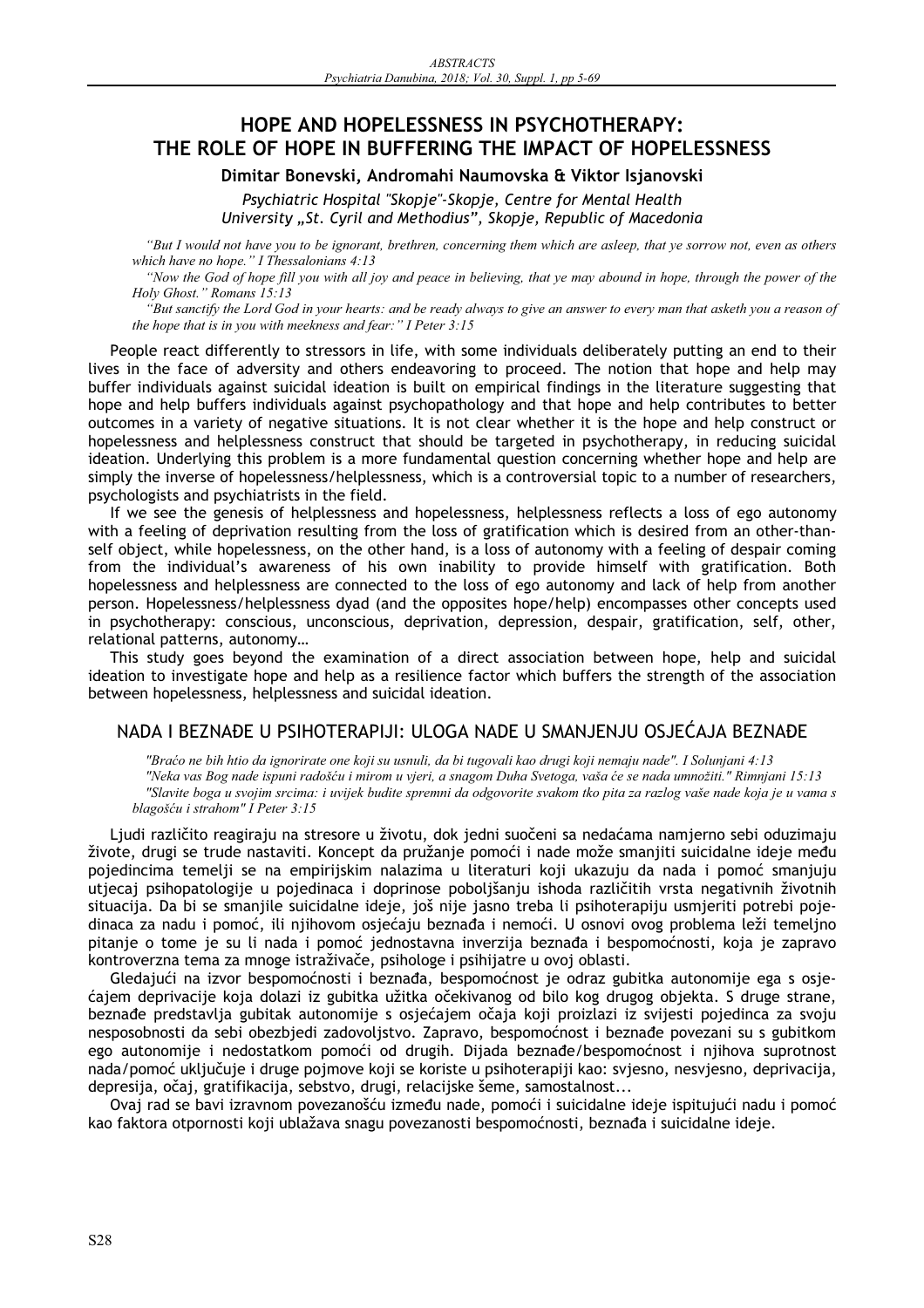# **SELF-AWARNESSS, SELF, THE SOUL - ILLUSION OR ULTIMATE REALITY**

#### **Roman NikoliĄ**

#### *Psychiatric Hospital for Children and Youth, Zagreb, Croatia*

Throughout history, question of the relationship between body and the soul, and the question of the nature of the soul, was the subject of interest of religion and philosophy, while with the emergence of psychological theories term soul is replaced with the self – term that includes conscious I. Self as part of the collective unconscious is described by C.G. Jung, while others used term self with reduced significance. There are two opposing views on the question of the nature of the soul-self: the Buddhist perspective, as well as the attitude of some scientists from neuropsychoanalysis, and some psychoanalysts – that the self is an illusion, and the opposite, Judeo-Christian, Hindu perspective and understanding of C.G. Jung - that the self is real, that it is a phenomenon that has other than psychological, some characteristics of the ultimate reality that at the current stage of development of science is not yet comprehended, but which becomes somewhat more understandable if we take into account a point of view on the relationship of depth psychology and quantum physics, with as hift away from reductivematerialistic view of the world.

### SAMOSVIJEST, SELF, DUŠA – ILUZIJA ILI KRAJNJA REALNOST

Tijekom povijesti pitanje odnosa duše i tijela, te pitanje naravi duše, bilo je predmet interesa religije i filozofije, dok se s pojavom psiholoških teorija izraz duša Ćesto zamjenjuje sa sebstvom- pojmom koji u smislu potpunosti obuhvaća svjesno ja. Sebstvo je kao dio kolektivno nesvjesnog najviše opisivao C.G. Jung, dok su ga drugi koristili s reduciranim znaĆenjem. Postoje dva suprotna gledišta o pitanju naravi duše-sebstva: budističko shvaćanje, kao i stav nekih znanstvenika koji se bave neuropsihoanalizom, te nekih psihoanalitičara-da je sebstvo iluzorno, i suprotno, židovsko-kršćansko, hinduističko i shvaćanje C.G. Junga-da je sebstvo realno, da je ono fenomen koji posjeduje osim psiholoških, i neke karakteristike krajnje realnosti koja na sadašnjem stupnju razvoja znanosti još nije pojmljiva, ali koja postaje nešto razumljivija ako se uzmu u obzir neka gledišta na odnos dubinske psihologije i kvantne fizike, uz odmak od redukcionistiĆko-materijalistiĆkog pogleda na svijet.

**\*\*\*\*\***

# **EPIDEMIOLOGICAL STUDY OF MENTAL HEALTH IN THE CHILDREN AND ADOLESCENT POPULATION IN THE SARATOV REGION IN 2000-2016**

# **Julia Barylnik, Natalia Filippova, Yulia Abrosimova, Elena Kolesnichenko, Svetlana Pakhomova, Daria Samoilova, Anastasia Antonova, Egor Bachilo &, Sergei Sizov**

#### *Saratov State Medical University n.a. V.I. Razumovsky Saratov, Russia*

**Introduction:** In recent decades, the highest incidence rates in the Russian Federation have been observed in the child and adolescent population, ranging from 3.0 to 5.5% of the population of these age groups, which deserve special attention to the organization and development of mental health services for children and adolescents as at the federal and regional levels.

**Objectives:** The epidemiological study of total and primary incidence of mental disorders in the child and adolescent population of the Saratov Region in comparison with similar indicators for Russian Federation and the Volga Federal District for period from 2000 to 2016.

**Methods:** The analysis of statistical data of reporting forms ȴ 30 «Information on the health care system» and Nº 36 «Information on the contingent of mentally ill patients» in the Saratov region for 2000 -2016 was carried out. The main methods used were: epidemiological, demographic and mathematicalstatistical.

**Results:** In the Saratov region in 2000-2016 the indicators of both general and primary morbidity in children and adolescents significantly exceed those of the adult population, which is consistent with statistical data for Russian Federation in general and for the Volga Federal District in particular. In the children's population of the region, during the study period, there was a slight decrease in the overall morbidity rate (growth rate -2.29%), which is slightly less than in Russia as a whole. However, among adolescents, an increase in the indicators of the general incidence of mental disorders by 2016 in comparison with 2000 (an increase rate of 18.06%) is registered.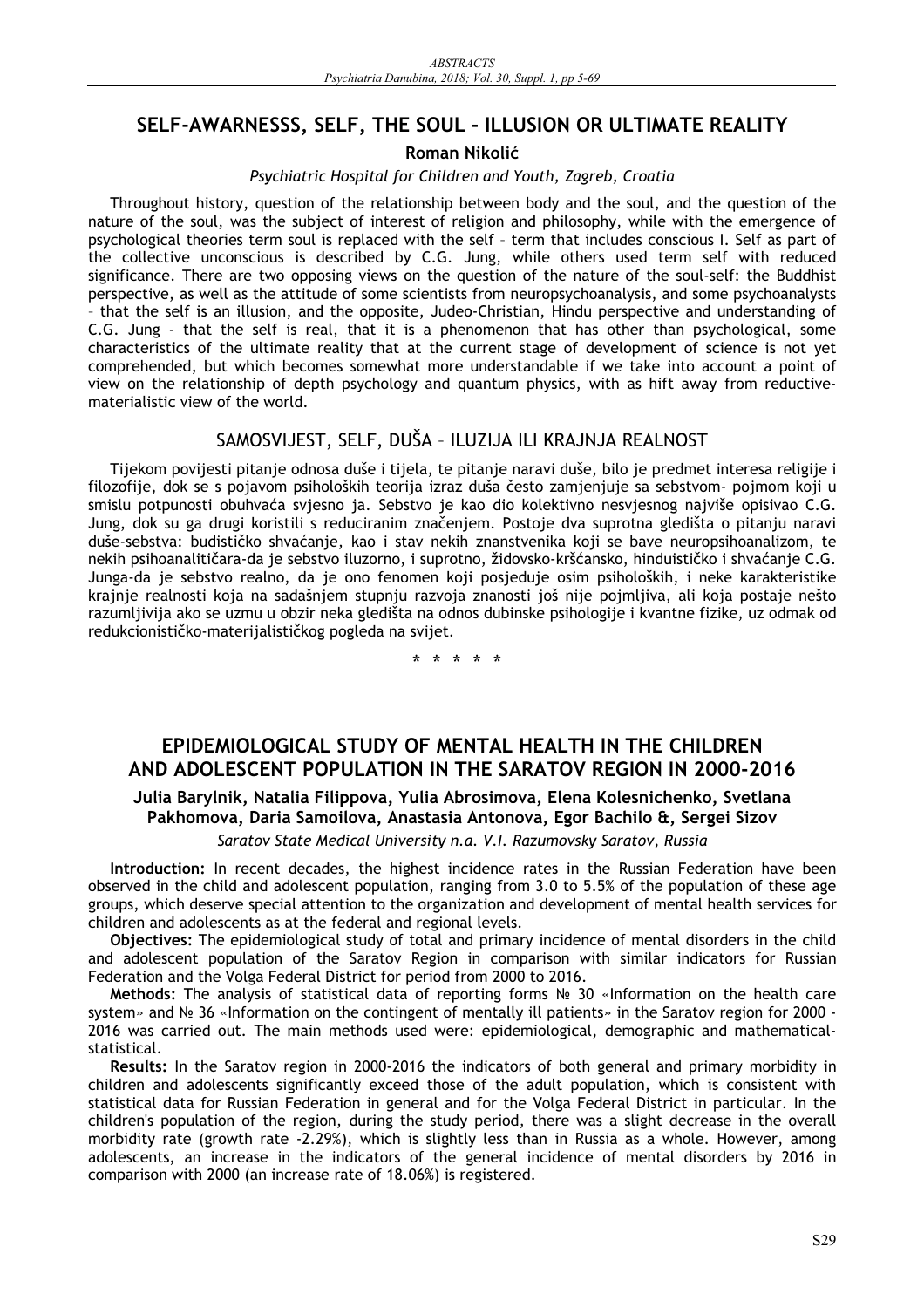The indicator of primary childhood morbidity in the Saratov region by 2016 decreased by 25.95%, as well as in the Volga Federal District. Trends in the dynamics of primary morbidity in the adolescent population are similar to those in children. During the study period, the primary incidence of mental disorders among adolescents in the region also decreased, and more significantly than in the Volga Federal District and the Russian Federation as a whole (growth rate -31.07%).

**Conclusion:** The epidemiological data obtained as a result of the analysis indicate the need to improve the system of prevention and active detection of mental disorders at the earliest stages of the disease both in Russian Federation in general and in the Saratov region in particular. In addition to improving the outpatient psychiatric service, this can be facilitated by combating the stigmatization of a psychiatric diagnosis by informing the public about the problems and achievements of psychiatry and conducting psychoeducational conversations with both patients and their relatives.

**\*\*\*\*\***

# **DEPERSONALIZATION AS THE MANIFESTATION OF SCHIZOPHRENIA, DEPRESSION AND DESIRE OF IMMORTALITY**

#### **Sofia Oskolkova**

#### *Serbsky National Research Center for Psychiatry and Narcology, Moscow, Russia*

Depersonalization is described since 19<sup>th</sup> century. L. Dugas and L. Dugas, F. Moutier, and means loss, change in the perception of one's self-identity introduced this term. B.D. Friedman believed that the word "depersonalization" reflects the alienation of one's self-identity. This paper states relative nosological neutrality of the above mentioned phenomenon: manifestations of depersonalization are likely in case of schizophrenia, depression and as a conscious / subconscious alienation from death (in absence of signs of mental pathology). 127 people were investigated: 58 patients with paranoid schizophrenia, 43 - with psychogenic depressions and 26 healthy individuals whose words worried their relatives. During the clinical interview, the following methods were used: anamnestic, MMPI, modified Rorschach test, the PSP and SADS scales. Auto-, somato-, allopsychic clinical variants of delusional depersonalization (as well as its neurotic imitation) are identified.

32 patients with paranoid schizophrenia phenomenologically demonstrated depersonalization in the initial period of the disorder as a feeling of an uncertain or definite change of their "self", accompanied by an affect of fear or anxiety and in most cases with phenomena of mental automatism; or as an opinion that his/her personality became unrelated to his/her body, moved into another body and so now he/she is partly another person. In such cases the patients felt that they now were inseparably connected with this person (alive or dead) and are obliged to help him/her. Some observations showed that patients had a feeling of being completely outside of one's body, a belief in the death of one's physical self, a sense of schism. Other patients had a feeling of change in their body on the whole. It seemed to them that less and less of the world around them stayed the same. Therefore, many were scared to live, to wake up in the morning.

The psychopathological mechanisms of the described problems are based on delusional autopsychic depersonalization with elements of derealization. During the period of frank psychotic episodes depersonalization manifested itself in 10 schizophrenia patients and appeared for the first time during this period along other symptoms: in 8 of them it was in many respects similar to the initial period and in 2 other patients it was characterized by a deeper level of disorder (identification with an animal and with an inanimate object). In 11 cases, depersonalization was manifested by ideas of greatness including seeing oneself as completely different personality. Some of the patients had a feeling of violation of the integrity of the body. 5 patients showed depersonalization during the period of remission start, but the phenomenon was less intense than at the initial and manifest stages. Depersonalization was reduced to the experience of certain changes in one's "self": indifference to the environment, to one's own destiny. A number of patients demonstrated auto- or heterodestructive behavior. The syndrome of depersonalization in schizophrenia has always been supplemented by other syndromes.

In depressive disorders, depersonalization basically remained on a neurosis-like level (only in few cases it led to delusion). Depersonalization while seeking to remove internal conflict and reduce psychological discomfort caused by obsessive fear of death (in anxious or hysterical personalities), appropriated beliefs and values of representatives of another culture (Eastern ethncity), which denies death or religious concepts of reincarnation. In individual observations it was possible to state a sensual fusion with a beloved animal or plant, whose dying is «conditional» (almost identical being will appear later). At the same time their habitual acceptable socialization stayed intact.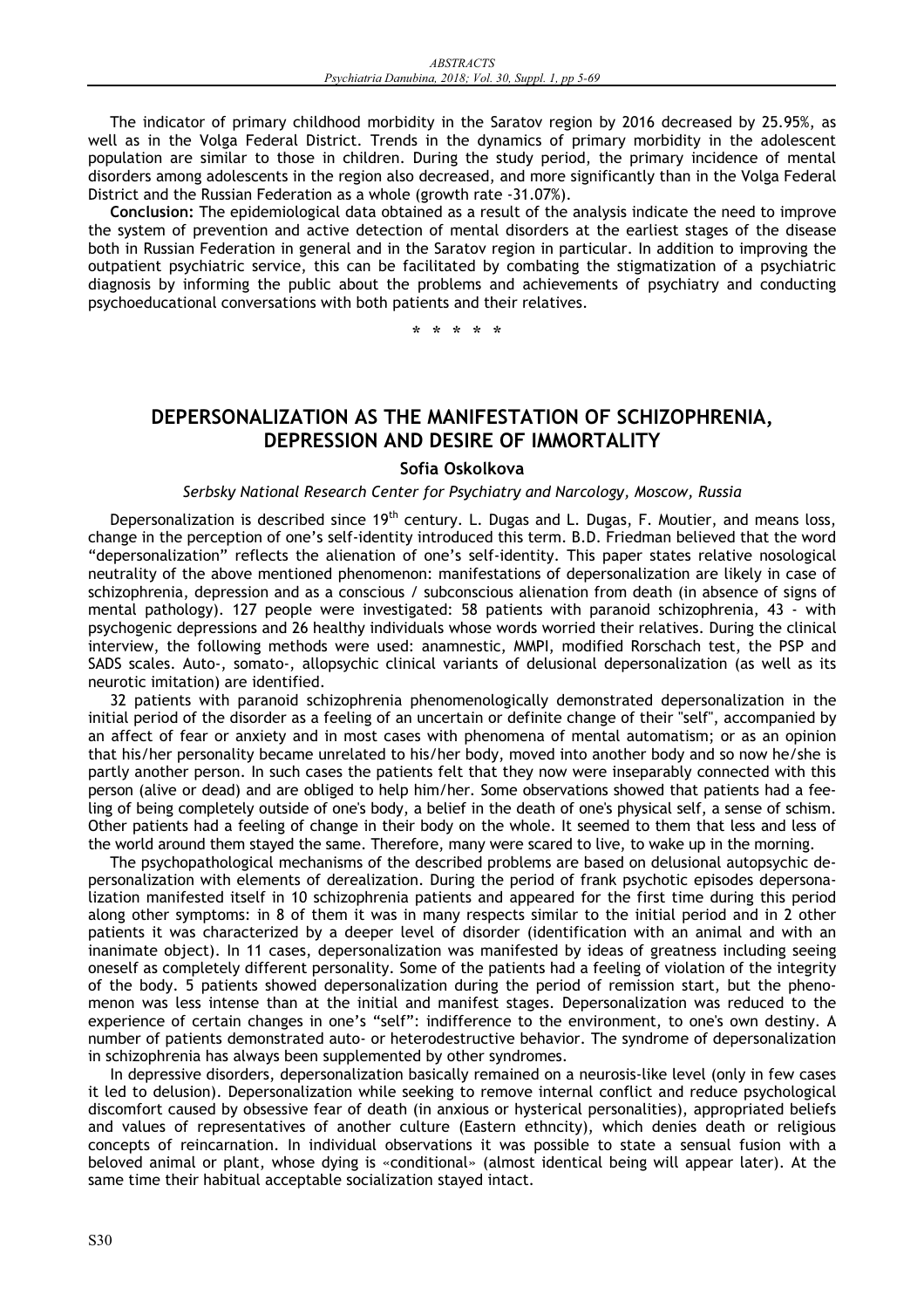R. Krishaber, student of C. Bernard, A.A. Mehrabyan noted that in case of the phenomena of depersonalization, sensory perception in general is deeply distorted, and ordinary impressions from the outside world are not enough. The data obtained can have a dimensionally-informative and differential-diagnostic significance.

**\*\*\*\*\***

# **APPROACH AND CHALLENGE OF FIRST EPISODE SCHIZOPHRENIA TREATMENT IN ADOLESCENTS**

#### **Daniel PetriĄ & Rudolf LjubiĆiĄ**

*University Hospital Center Rijeka, Psychiatric Clinic, Rijeka, Croatia* 

Treating first episode schizophrenia in adolescents is one the leading therapeutical challenges in psychiatry. The symptoms appear earlier and it is diagnosed earlier than ever before, which brings unique issues with treatment.

Developmental processes in adolescents often hide the symptoms of the illness, while they are also dealing with specific conflicts of growing up that are specific for this developmental period. Diagnosing the illness is not the only difficulty, as choosing an appropriate treatment is difficult due to the limited choices in this age group. It is important to approach every adolescent individually and administer treatment that follows their lifestyle, while also reacting to difficulties appropriately to achieve remission and prevent relapses.

# IZAZOV I PRISTUP LIJEČENJU PRVE EPIZODE SHIZOFRENIJE U ADOLESCENATA

Danas je liječenje prvih epizoda shizofrenije u adolescenata jedan od vodećih terapijskih izazova u psihijatriji. Bolest nastupa kod sve mlaćih osoba i sve se ranije dijagnosticira, što donosi specifiĆnu problematiku.

Razvojni procesi kod adolescenata Ćesto prikrivaju simptome bolesti, a oni i zbog posebnosti ovog razvojnog doba moraju riješiti specifiĆne konflikte odrastanja. Prepoznavanje i postavljanje dijagnoze nije jedina poteškoća, već i odabir odgovarajuće terapije koja je u ovoj populaciji limitirana. Važno je pristupiti adolescentu individualno i odrediti terapiju koja prati životni stil mlade osobe te reagirate na poteškoće na vrijeme kako bi se postigla remisija i spriječili relapsi.

**\*\*\*\*\***

# **ANALYSIS OF THE ASSOCIATION OF THE POLYMORPHIC LOCUS RS6280 OF THE DRD3 GENE WITH THE DEVELOPMENT OF PARANOID SCHIZOPHRENIA**

**Anna Gareeva1,3, Liana Samigullina3 , Anna Baturina<sup>2</sup> , Rinat Valinurov<sup>2</sup> & Elza Khusnutdinova<sup>1</sup>**

*1 Institute of Biochemistry and genetics of Ufa Scientific Center* 

*of Russian Academy of Sciences, Ufa, Russia*

*2 Republican mental clinic of Public Health Ministry of Republic of Bashkortostan, Ufa, Russia 3 Bashkir State Medical University, Ufa, Russia* 

Schizophrenia is a common mental disorder caused by synergic effects of multiple genetic and environmental factors. Heritability of up to 80% has been reported for schizophrenia; however, the precise etiology of this disease remains inconclusive. Several investigators have suggested that dysregulated dopaminergic neurotransmission has a role in the pathogenesis of schizophrenia.

Dopamine receptor D3 (DRD3) is a candidate gene for evaluating an association between dopaminergic neurotransmission and schizophrenia risk. Ser9Gly is a functional SNP that yields a protein with altered dopamine-binding affinity. The substitution of serine with glycine is thought to yield D3 autoreceptors with a higher affinity for dopamine and more robust intracellular signaling.

We studied functional polymorphic locus in 1 exon - rs6280 (c.25G> A, p.Gly9Ser) of the DRD3 in 258 paranoid schizophrenia (PSz) patients and in 350 controls from Bashkortostan region (belonged to Russian and Tatars ethnic groups), using PCR-RFLP.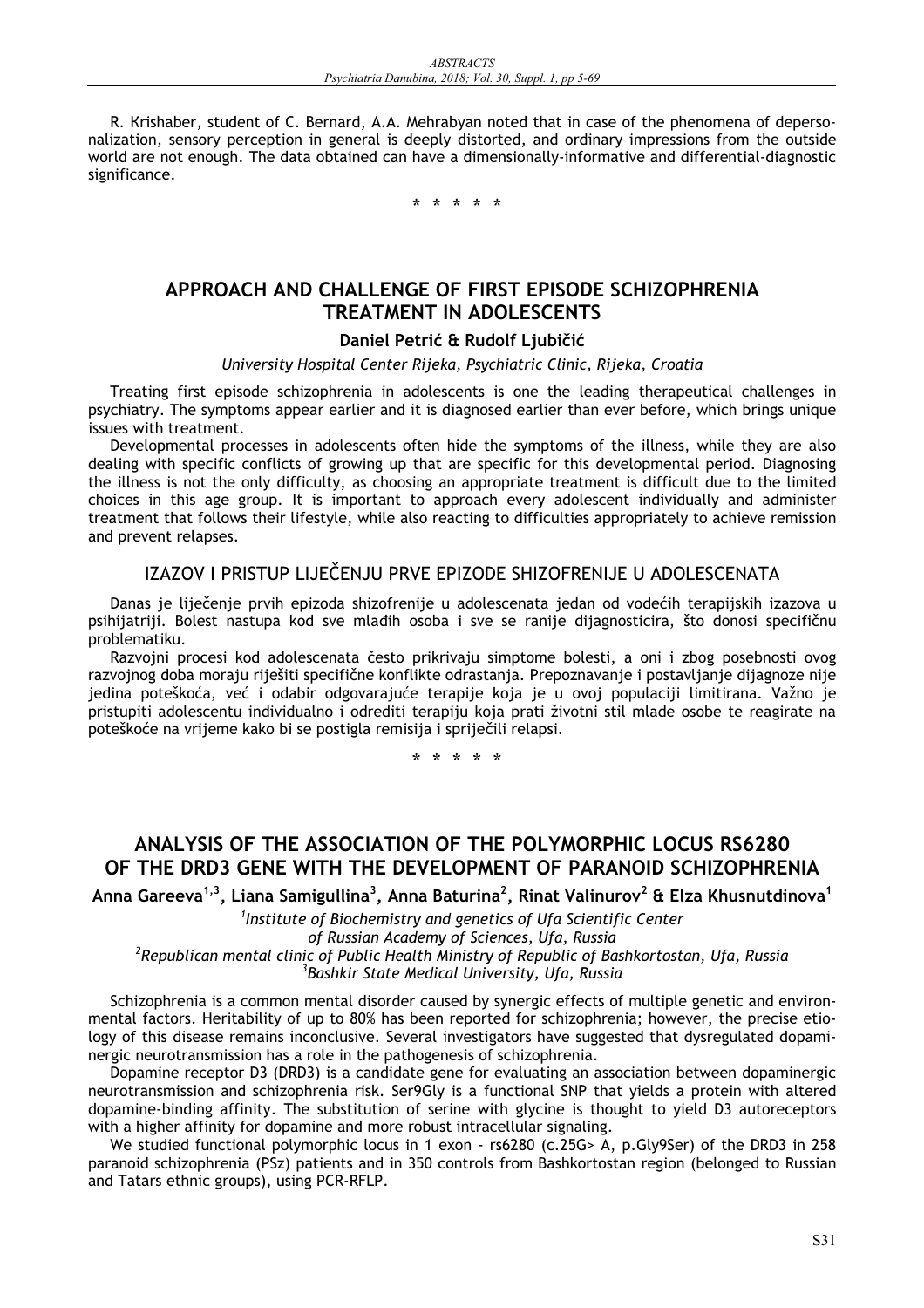In the sample of Tatars with paranoid schizophrenia, the rs6280\*G allele was significantly more frequent, at 45.83%, compared to the controls at 36.86% (p=0.024, OR=1.45 CI95% 1.06-1.99). In Tatars with a continuous type of PSz, the frequency of the rs6280\*S/G genotype was significantly higher (p=0.033, OR=1.8 CI 95% 1.06-3.07) than in the controls. The frequency distribution of genotypes and alleles in Tatars with episodic type of paranoid schizophrenia and in the control group of individuals was similar.

The results obtained by us agree with the data of studies of this polymorphic locus in other populations. The association of SNP rs6280 of the DRD3 gene was detected in Europeans (allele rs6280\*G) (Vehof et al. 2012). The absence of association of SNP rs6280 of the DRD3 gene with the development of PSz in Russians confirms the interethnic differences in the susceptibility to the development of multifactorial diseases and is consistent with the results of a number of studies that also do not establish the role of this SNP in the development of schizophrenia in European (Paweł et al. 2010) and in Asian populations (Tee et al. 2011).

**\*\*\*\*\***

# **PROTEIN AGGREGATION AND INSOLUBILITY AS A BIOLOGICAL COMPONENT OF CHRONIC MENTAL ILLNESS**

#### **Nicholas James Bradshaw, Ines GvoiĄ, Maja OdorĆiĄ, Beti Zaharija, Gordana Rubeša & Aristea PavešiĄ Radonja**

*EdRiDus Biomedical GmbH, Düsseldorf, Germany Department of Biotechnology, University of Rijeka, Rijeka, Croatia University Hospital Center Rijeka, Psychiatric Clinic, Rijeka, Croatia* 

Major mental illnesses such as schizophrenia and chronic depression are acknowledged to have biological underpinnings, however intense analysis has demonstrated their genetic background to be extremely complex, with very few obvious targets for future therapeutic approaches. Major neurodegenerative conditions, such as Alzheimer's disease, Parkinson's disease or amyotrophic lateral sclerosis, also have complex genetic backgrounds, but can nevertheless be characterised by the presence of insoluble aggregates of a very few specific proteins in the brain. These proteins are often toxic, and contribute to the worsening of patients' symptoms with time. Taking inspiration from this, we and others have begun investigating the existence of similar protein aggregates in the brains of patients with chronic mental illnesses.

Through biochemical approaches based on isolating the insoluble protein fractions of patient brain samples, five proteins have now been identified with the potential to form aggregates in major mental illness. Three of these (DISC1, dysbindin-1 and NPAS3) were investigated as they are encoded for by previously described genetic risk factors. The remaining two (CRMP1 and TRIOBP-1) were identified through hypothesis-free proteomics approaches, and represent proteins which had not been previously associated with mental illness. All five have the potential to form aggregates in the brain of schizophrenia patients, with some also been implicated in this way in bipolar disorder and major depression.

We are now embarking on a comprehensive program to characterise these five proteins and the role in which their aggregation plays in major mental illness. This will occur principally at the cell biology level: determining the mechanisms through which aggregates form and their consequences on neuronal development and function. A particular focus will be on interactions between the proteins, and the extent to which aggregation of one protein can affect the aggregation propensity of the others. In parallel, the five proteins will be studied in the blood of patients with schizophrenia, in order to determine their viability as diagnostic markers.

A major hurdle in the development of biological diagnoses and rational therapeutics for major mental illness is the lack of well-characterised molecular targets, a direct effect of their genetic complexity. By bypassing genes and instead focussing on downstream proteins, it is hoped that the development of such new techniques can be greatly accelerated.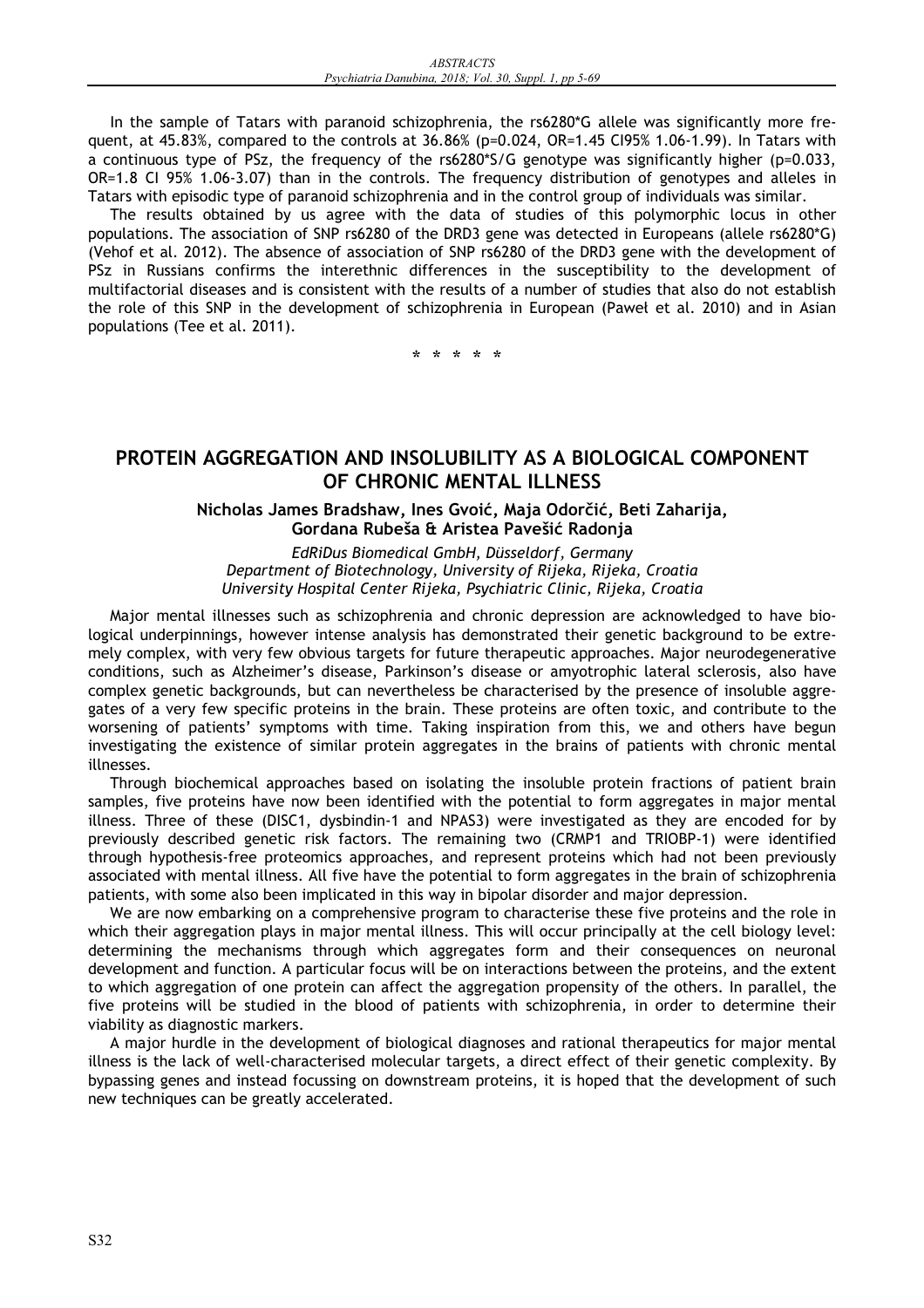## AGREGACIJA PROTEINA I NJIHOVA NETOPLJIVOST KAO BIOLOŠKA OSNOVA KRONIČNIH MENTALNIH BOLESTI

Dobro je poznato da duševni (mentalni) poremećaji poput shizofrenije i depresije imaju biološku osnovu, mećutim intenzivna istraživanja pokazala su da je njihova genetska osnova izrazito složena s tek nekoliko jasnih meta buduće terapije. Većina neurodegenerativnih stanja kao što su Alzheimerova bolest, Parkinsonova bolest ili amiotrofična lateralna skleroza, također imaju složenu genetsku podlogu, ali ih takoćer karakterizira i prisutnost netopljivih agregata nekoliko specifiĆnih proteina u mozgu. Ti netopljivi proteini su uglavnom toksiĆni i pridonose pogoršanju bolesnikovih simptoma kako sama bolest napreduje. Potaknuti tim podacima odlučili smo se kao i neki drugi autori započeti istraživanja prisutnosti sličnih proteinskih agregata u mozgu bolesnika s kroničnim mentalnim poremećajima.

Biokemijskim postupcima temeljenim na izolaciji netopljivih proteinskih frakcija iz uzoraka mozga bolesnika, do sada je identificirano pet proteina s mogućnošću stvaranja agregata kod glavnih mentalnih poremećaja. Proteini DISC1, dysbindin-1 i NPAS3 istraživani su jer su prepoznati kao genetski kodirani Ćimbenici rizika. Preostala dva proteina, CRMP1 i TRIOBP-1 identificirani su proteomskim metodama probira proteina i predstavljaju proteine koji nisu ranije bili povezani s mentalnim poremećajima. Svih pet proteina imaju potencijal k stvaranju agregata u mozgu oboljelih od shizofrenije a pojedini od njih su također bili povezani sa bipolarnim poremećajem i depresijom.

Cilj je projekta okarakterizirati tih pet proteina i definirati ulogu njihove agregacije u glavnim mentalnim poremećajima. Istraživanja će se prvenstveno odvijati na nivou stanice: određivanjem mehanizama kojima nastaju agregati i njihovog utjecaja na razvoj i funkciju neurona. Poseban naglasak biti će stavljen na interakciju proteina i u kojoj mjeri agregacija jednog proteina utjeĆe na sklonost agregaciji drugih proteina. Istovremeno, svih pet proteina proučavati će se u krvi pacijenata oboljelih od shizofrenije, kako bi se utvrdila mogućnost njihove primjene kao dijagnostičkog markera.

Glavna zapreka u razvoju biološke dijagnoze i terapueutika za glavne mentalne bolesti temeljenih na racionalnom pristupu nedostatak je dobro okarakteriziranih molekularnih meta, što je posljedica genetske složenosti. Zaobilaženjem analize gena i fokusiranjem na proteinske produkte gena nadamo se da ćemo ubrzati razvoj dijagnostiĆkih markera.

**\*\*\*\*\***

# **(NON)EFFECTIVENESS OF RELIGIOUS EDUCATION IN PREVENTING HIGH SCHOOL STUDENTS IN GAMES OF CHANCE**

#### **Veronika Reljac**

#### *Catholic Faculty of Theology - University of Zagreb, Theology in Rijeka, Rijeka, Croatia*

One of the most serious problems we face today in society and in religious communities is the problem of addiction. It is not uncommon to come across a person who has become a victim of drug abuse, excessive alcohol consumption, smoking, excessive use of tranquillizers, and lately there is an increasing number of those who have become addicted to games of chance. Children and young people are not excluded from these problems. The problem of juvenile gambling is not only the problem of juveniles and high school students, but also the problem that concerns families, schools, local community and religious communities.

In the encounter with such people the inevitable question is - what kind of attitude is appropriate for these people? Let them to continue to "drown" in these and such weaknesses and, at the same time, to try to convince ourselves that nothing can be done for them anymore? What can and should be done to help them become aware of the problem and help them get out of the maze? How to morally and ethically evaluate their actions? Can they be simply proclaimed as common human weaknesses that do not require any intervention? Or is it necessary to evaluate such practices in accordance with the ethical-moral norms by which their perpetrator should be accountable and bear some responsibility? Can the religious education in elementary and secondary schools contribute to the prevention and suppression of games of chance among juveniles?

A survey of over 300 students of Roman-Catholic religious studies was conducted in one four - year high school in Primorsko-goranska county and gave the following results. 84% of survey participants live in families with both parents, brothers and sisters, while 16% live in single-parent families. Of the total number, 55% live in the city, 38% in small towns, and 7% in villages. Out of all participants, 52% regularly play one of the games of chance. Most of them (52%) started this practice in elementary school, while 48%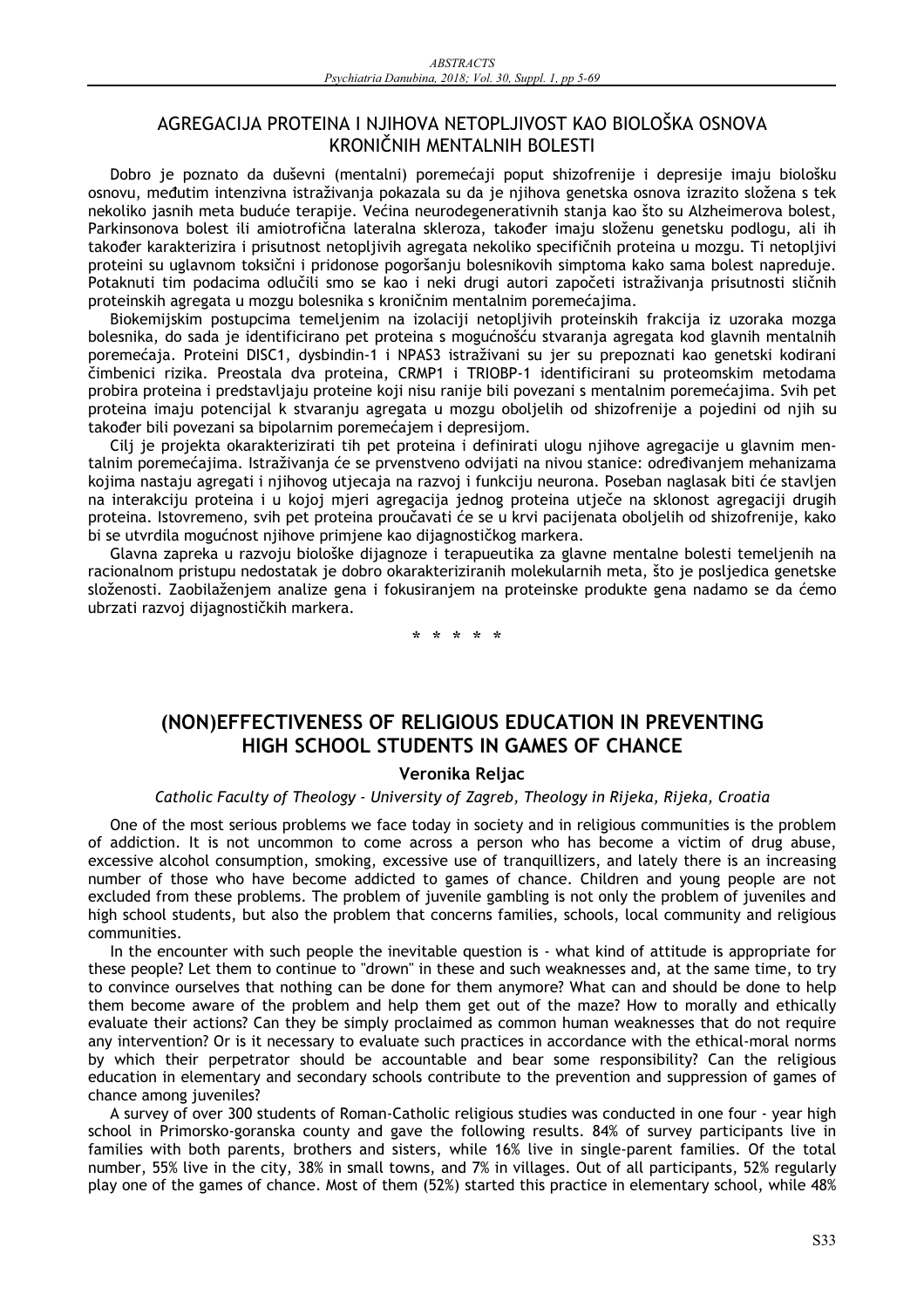started in high school. The majority of participants (73%) started their gambling practice started in gambling shops, 14% on poker machines, and 13% started through lottery games. As a starting point for playing games of chance, 58% states curiosity and boredom, and 42% justifies this with the desire for quick earning. It is a worrying fact that only 33% of survey participants had experienced that older persons tried to stop them in their intention of playing some of the games of chance. At the same time, 64% have never been stopped although they are minors who are legally prohibited from accessing games of chance in the Republic of Croatia. Parents are familiar with the fact that their children practice some of the games of chance in 47% of cases, while 53% of them stated that parents did not know about this. 82% of respondents do not think they have problems with games of chance and they do not perceive themselves as addicts, while 18% are aware that they have a problem, but only 31% have tried to stop with this practice. The weekly bet ranges from 20 to 300 kuna, most often the amount is 50 or 100 kuna.

The obtained results point at the need to look for new models in religious education of high school students attending Roman Catholic religious studies, with the aim of increasing the effectiveness of youth prevention when it comes to games of chance.

## (NE)UČINKOVITOST VJERSKOG ODGOJA U SPREČAVANJU SREDNJOŠKOLACA U IGRAMA NA SREăU

Jedan od težih problema s kojima se danas susrećemo kako u društvu tako i u vjerskim zajednicama, jeste problem ovisnosti. Nije rijetkost naići na čovjeka koji je postao žrtva uzimanja droge, neumjerenog trošenja alkohola, mehaniĆkog posezanja za cigaretama, prekomjernog uzimanja lijekova za smirenje, a u novije vrijeme imam sve veći broj onih koji su postali ovisni o igrama na sreći. Djeca i mladi nisu izuzeti iz tih i takvih problema. Problem maloljetniĆkog kockanja je problem maloljetnika, srednjoškolaca, ali i problem obitelji, problem škole, lokalne zajednice i vjerskih zajednica.

U susretu s takvim osobama neminovno nam se nameće pitanje, kakav stav zauzeti prema tim ljudima? Pustiti ih da i dalje «tonu» u tim i takvim slabostima, a sebe pokušavati uvjeriti kako se tu ne može više ništa uĆiniti? Što se može i mora poduzeti da ih se nekako «osvijesti» te im se pomogne da iziću iz tog labirinta? Kako moralno – etiĆki vrednovati te njihove postupke? Može li ih se jednostavno proglasiti uobiĆajenim ljudskim slabostima i manama o kojima nema smisla voditi raĆuna ili je potrebno te i takve postupke vrednovati sukladno s etiĆko–moralnim normama po kojima bi njihov poĆinitelj trebao za njih odgovarati i snositi odrećenu krivicu? Da li i koliko vjerski odgoj u osnovnim i srednjim školama pridonosi prevenciji i suzbijanju igara na sreću među maloljetnicima?

Provedeno istraživanje nad 300 uĆenika (polaznika rimokatoliĆkoga vjeronauka) u jednoj strukovnoj – četverogodišnjoj srednjoj školi na području Primorsko-goranske županije dalo je sljedeće rezultate. Njih 84% živi u obitelji sa oba roditelja, braćom i sestrama. Dok 16 % živi u jednoroditeljskim obiteljima. Od ukupnog broja 55% ih živu u gradu, a 38% u manjemu mjestu. Na selu ih živi svega 7%. Od svih ispitanih 52% redovito igra neku od igara na sreću. Većina njih, 52% započelo je sa tom praksom još u osnovnoj školi, dok je 48% sa time poĆelo dolaskom u srednju školu. Svoj kockarski staž njih 73% zapoĆelo je u kladionicama, 14% na poker aparatima, a 13% poĆelo je kroz lutrijske igre. Kao povod za poĆetak igranja igara na sreću 58% navodi radoznalost i dosadu, a 42% to opravdava željom za brzom zaradom. Zabrinjavajući je podatak da je samo njih 33% imalo iskustvo kako ih je netko od starijih pokušao spriječiti u namjeri da igraju neku od igara na sreću. Dok nijh 64% nikada nitko nije u tome pokušao spriječiti, makar se radi o maloljetnim osobama kojima je po zakonu u Republici Hrvatskoj zabranjen pristup igrama na sreću. Roditelji su upoznati sa činjenicom da im djeca prakticiraju neku od igara na sreću u 47%, dok njih 53% ističe kako roditelji za to ne znaju. 82% ispitanih ne misli da ima problema sa igrama na sreću, odnosno sebe ne doživljavaju kao ovisnici, dok njih 18% uvića da imaju problema, ali samo 31% pokušalo je prestati sa time. Tjedni ulog kreće se od 20 do 300 kuna, a najčešće se radi o iznosu od 50 ili 100 kuna.

Dobiveni rezultati ukazuju na potrebu traženja novih modela u vjerskom odgoju srednjoškolaca koji pohađaju rimokatolički vjeronauk, sa ciljem povećanja učinkovitosti prevencije mladih kada je riječ o igrama na sreću.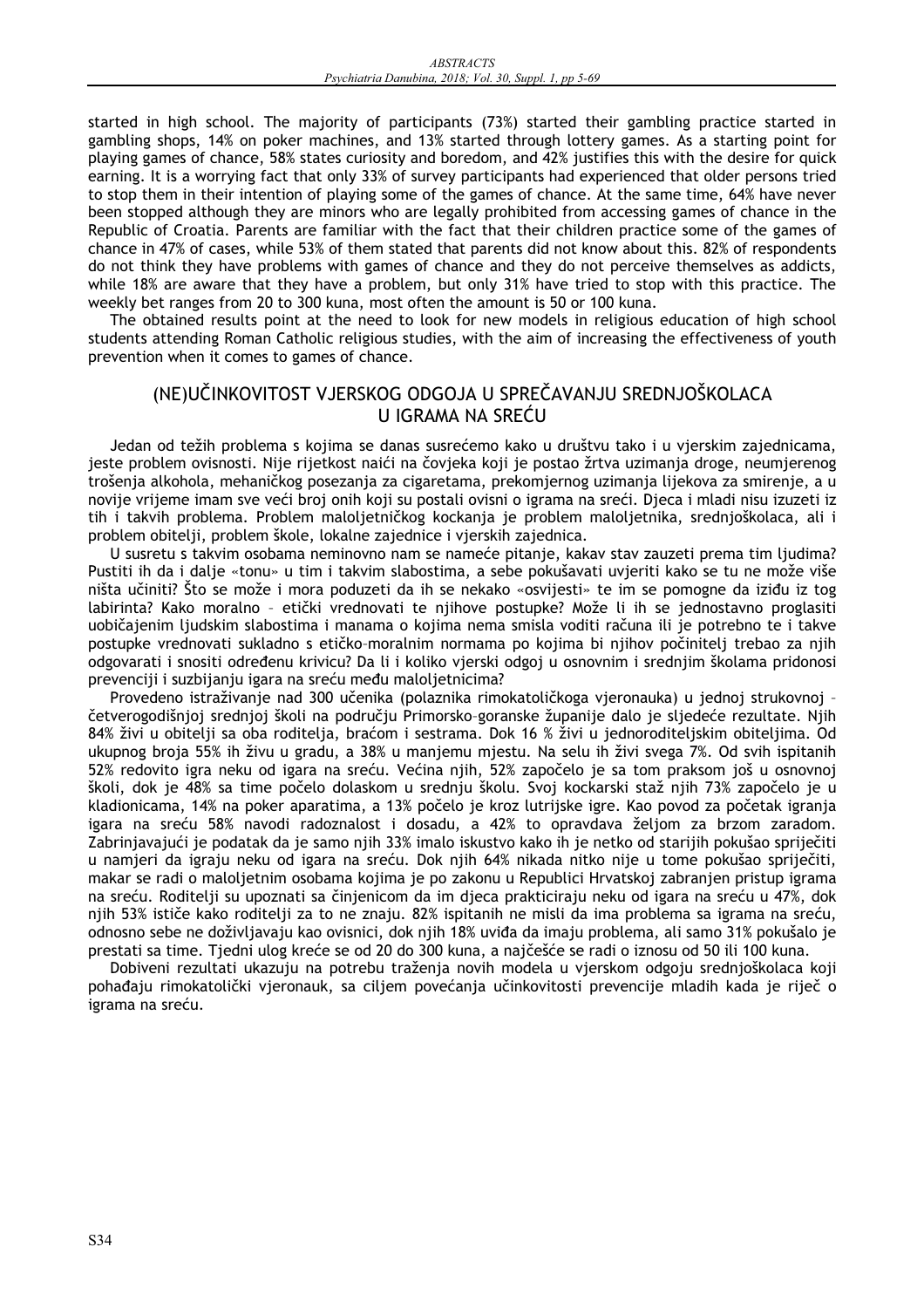# **GENERALIZED ANXIETY DISORDER AND ALCOHOL DEPENDANCY**

#### **Tanja Grahovac JuretiĄ, Tomislav Lesica, Marina Letica-Crepulja, Marina Protućer & Ika RonĆeviĄ-Gržeta**

*University Hospital Center Rijeka, Psychiatric Clinic, Rijeka, Croatia* 

The case study presents a 48 year old patient that has been in continuous psychiatric treatment due to anxiety related symptoms and subsequent alcohol addiction for several years.

Clinical presentation is dominated by a combined anxiety syndrome: panic attacks, elevated generalized anxiety, anticipatory anxiety, and abundance of somatizations. Due to excessive worrying and tension, social and work functioning is preserved only through avoidance of specific situations which in turn requires intensified effort. The patient controls the overwhelming anxiety with overuse of alcohol and has developed an alcohol dependence syndrome hence feeling significant guilt and shame.

The patient has been hospitalized several times and treated with different combinations of psychopharmacotherapy and was included in outpatient hospital treatment for addiction disorders. At the moment, the patient is abstinent of alcohol for two months and is regular in his medication, socio-therapy and alcoholics' meetings.

Generalized anxiety disorder has high rate of psychiatric comorbidity, mostly psychoactive substance use, and is therefore diagnostically and therapeutically challenging.

#### GENERALIZIRANI ANKSIOZNI POREMEăAJ I OVISNOST O ALKOHOLU

U ovom radu prikazati ćemo 48-godišnjeg bolesnika koji je unatrag niz godina u kontinuiranom psihijatrijskom tretmanu radi smetnji iz anksioznog kruga uz posljediĆni razvoj ovisnosti o alkoholu.

KliniĆkom slikom dominira kombinirani anksiozni sindrom, uz paniĆne napade, pojaĆanu tjeskobu generaliziranog tipa, anticipirajuću anksioznost te obilje somatizacija. Radi pretjerane brige i napetosti socijalno i radno funkcioniranje uspijeva održavati uz izbjegavanje odrećenih situacija, a što mu iziskuje pojačani napor. Preplavljujuću anksioznost bolesnik kupira prekomjernim pijenjem alkoholnih pića i razvojem alkoholnog ovisničkog poremećaja, radi čega potom osjeća izrazitu krivnju i sram.

Bolesnik je u više navrata bio bolniĆki lijeĆen uz razliĆite kombinacije psihofarmakoterapije, te je bio ukljuĆen u Dnevno-bolniĆki program za lijeĆenje bolesti ovisnosti. Aktualno apstinira od alkohola unatrag dva mjeseca, redovit je medikaciji, u socioterapijskoj grupi te u KLA.

Generalizirani anksiozni poremećaj ima visoku stopu psihijatrijskih komorbiditeta, najčešće ovisničke poremećaje, što predstavlja dodatni terapijski i dijagnostički izazov.

**\*\*\*\*\***

# **MENTAL HEALTH PROTECTION OF YOUNG PEOPLE - EFFECTIVE PREVENTION OF ADDICTION**

#### **Karmen Jureško**

*Department for mental health protection, prevention and outpatient treatment of addiction diseases, Public health institute of the Primorsko-goranska County, Rijeka, Croatia* 

Mental health is part of general health - there is no health without mental health.

Since the basis for good mental health is largely formed in the first years of life, mental health promotion for children and young people is an investment in the future.

Education begins in the family by creating a safe and stimulating environment. Children should be raised for the confident and responsible behavior through which they preserve and improve their own physical but also mental health. We must love them, set clear boundaries and discipline them with love. If something (or all) of this lack we have dysfunctional families that are regularly recognized in the background of each addict. Taking addictive substances (legal or illegal) is now considered to be the most common and the most influential cause of both physical and mental health impairment and people's behavior disorders.

Numerous preventing programs for young people are directed towards promoting health and personal development, the development of life skills and acceptable models of behavior as well as to early detection and help in the prevention of risk factors for mental health.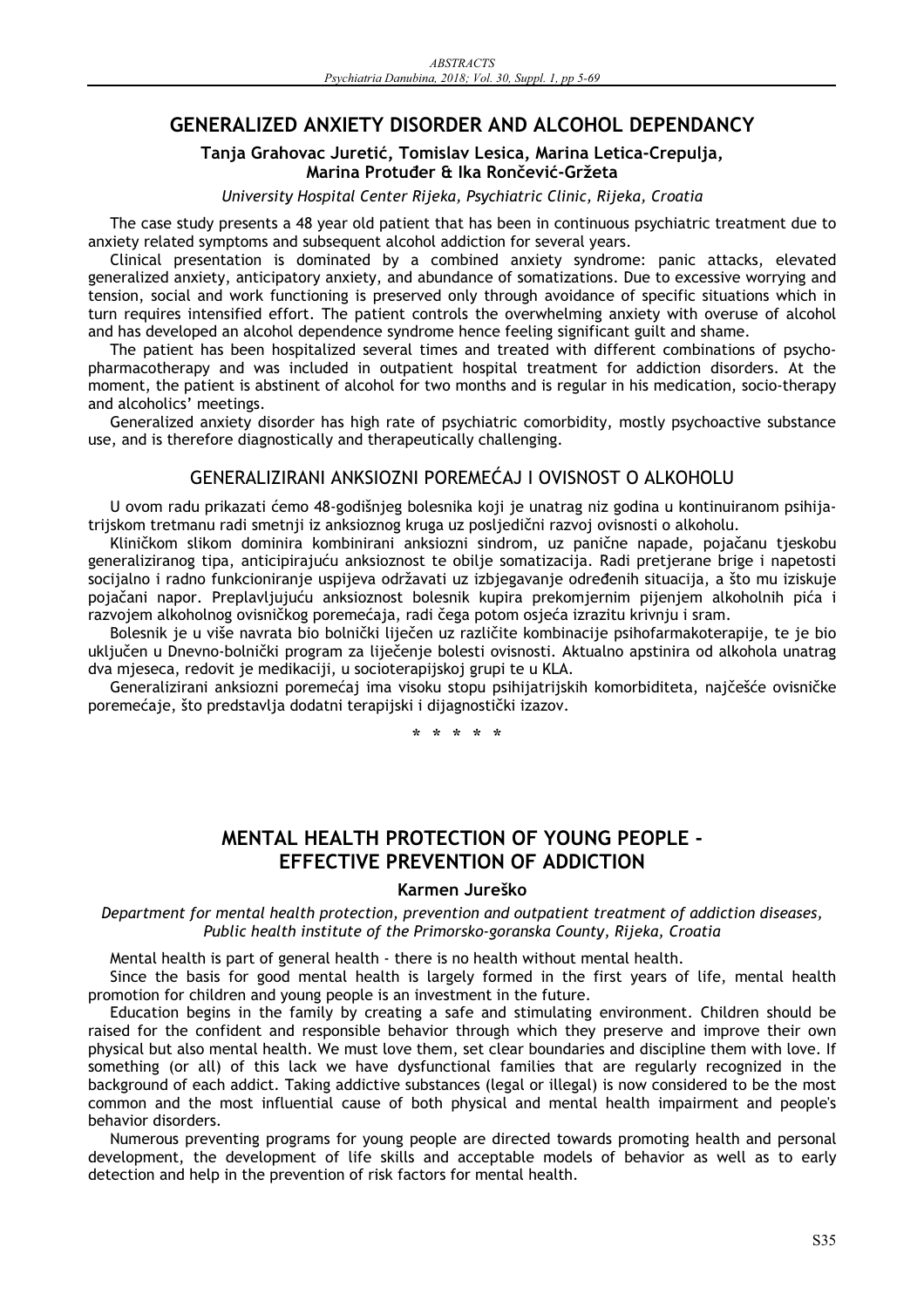In Teaching Institute of Public Health in Primorsko-goranska County (NZJZ-PGŽ), in the Department of Mental Health and Addiction Prevention, the Mental Health Screening has been performed for eight years, whereby 10-15% of children, from the target group, who show possible behavioral and mental health disorders are excluded. Children and parents are advised to meet with a psychologist or child psychiatrist who will use their psychotherapeutic treatment to help solve current or prevent future difficulties.

It is essential that there are places, counseling centers, where young people, their parents and all those who work with young people can talk to professionals in an open and confidential manner. Our common goal is to strengthen the health of children, young people and their parents before some of the disorders develop.

# ZAŠTITA MENTALNOG ZDRAVLJA MLADIH - UČINKOVITA PREVENCIJA OVISNOSTI

Mentalno zdravlje dio je općeg zdravlja - nema zdravlja bez mentalnog zdravlja.

Obzirom da se podloga za dobro mentalno zdravlje u najvećoj mjeri oblikuje u prvim godinama života, unapređenje mentalnog zdravlja djece i mladih ulaganje je u budućnost.

Odgoj poĆinje u obitelji stvaranjem sigurne i poticajne okoline. Djecu treba odgajati za samosvjesno i odgovorno ponašanje kojim Ćuvaju i unaprećuju vlastito tjelesno ali i mentalno zdravlje. Treba ih voljeti, postaviti jasne granice i disciplinirati ih s ljubavlju. Ako nešto (ili sve) od ovoga nedostaje imamo disfunkcionalne obitelji koje redovito prepoznajemo u pozadini svakog ovisnika. Uzimanje sredstava ovisnosti (legalnih ili ilegalnih) danas se smatra najčešćim i najutjecajnijim uzročnikom oštećivanja tjelesnog i mentalnog zdravlja i poremećaja ponašanja ljudi.

Brojni preventivni programi za mlade usmjereni su na promicanje zdravlja i osobnog razvoja, razvoj životnih vještina i prihvatljivih modela ponašanja te rano otkrivanje i pomoć u suzbijanju rizičnih Ćimbenika za mentalno zdravlje.

U NZJZ-PGŽ u Odjelu za zaštitu mentalnog zdravlja i prevenciju ovisnosti, osmu godinu za redom provodi se screening za mentalno zdravlje kojim se izluči 10-15 % djece iz ciljane skupine koja pokazuju moguće poremećaje u ponašanju i mentalnom zdravlju. Djeci i roditeljima preporuča se susret sa psihologom ili dječjim psihijatrom koji će im psihoterapijskim tretmanom pomoći u rješavanju trenutnih ili spriečavanju budućih teškoća.

Nužno je da postoje mjesta, savjetovališta, gdje će mladi, njihovi roditelji i svi oni koji rade sa mladima moći razgovarati sa stručnim osobama otvoreno i povierliivo.

Naš zajednički cilj je ojačati zdravlje djece, mladih i njihovih roditelja prije nego se razvije neki od poremećaja.

**\*\*\*\*\***

# **GAMES OF (NON)LUCK FOR MINORS IN THE AREA OF RIJEKA AND PRIMORSKO-GORANSKA COUNTY (PGŽ)**

#### **Pino Tuftan**

*Department for mental health protection, prevention and outpatient treatment of addiction diseases, Public health institute of the Primorsko-goranska County, Rijeka, Croatia* 

In the past six-year period, the 45-minute workshops for the  $2^{nd}$  grade high school students have been systematically implemented in the area of Rijeka and *Primorsko*-g*oranska County*. It has been noticed that one 45 minute workshop for 2<sup>nd</sup> graders is not enough, in order to control actual and potential problems resulting from adolescents playing NONluck games/gambling/betting.

Six years of work on the prevention of juvenile gambling has shown that the number of students playing some of the games of chance is continuously growing.

Students regularly state that games of chance and gambling is very available to them, and that gambling places mainly allow them, as juveniles, to play the most diverse games of chance. We must keep in mind that by law juveniles are not allowed to enter the places where games of chance are played. The law allows the registration of all persons who enter such places, which is the measure designed to stop minors from accessing games of chance. The gross violation of the "Law of games of chance" is just in favor for juvenile gambling – since the age of the juveniles is not being checked. Some students state that gambling or betting is one of the acceptable ways to have fun and spend some free time, although some of them believe that there is nothing good in games of luck.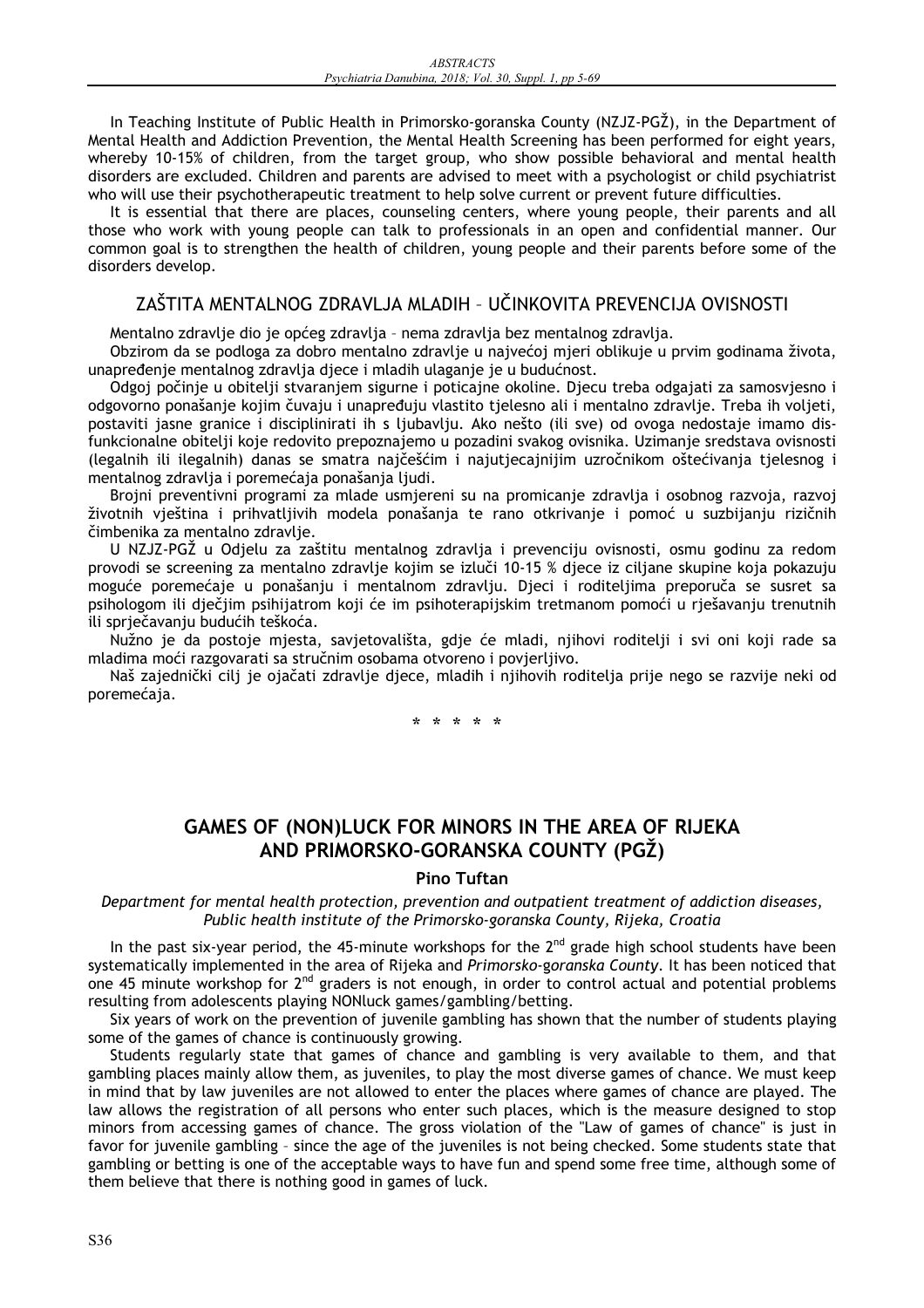The experience of direct work with high school students points to the need to increase preventive programs related to games of chance. It is necessary to educate school teachers, but also parents, who could identify gambling and betting problems in adolescents.

Working with 2nd grade high school students in the area of Rijeka and PGC points to the worrying increase of juvenile gambling in secondary education and emphasizes the need and the responsibility for additional preventive activities. The research of juvenile gambling in Croatia confirms that the concept of "responsible organization of games of chance" is both problematic and lacking.

## IGRE NA (NE)SREĆU MALOLJETNIKA NA PODRUČJU GRADA RIJEKE I PGŽ

U proteklom šestogodišnjem razdoblju na podruĆju grada Rijeke i PGŽ sustavno se provode radionice o igrama na sreću u trajanju od 45 minuta za 2. razred srednje škole. Primijećeno je da jedna radionica u trajanju od 45 minuta za 2.r. SŠ nije dovoljna, a da se aktualni i mogući problemi potaknuti igrama na NEsreću stave pod kontrolu.

Šest godina rada na prevenciji maloljetniĆkog kockanja pokazalo je da kontinuirano raste broj uĆenika i učenica koji igraju neke od igara na sreću.

Učenici redovito navode da im je dostupnost igara velika, te da im kockarske kuće uglavnom omogućuju da oni, kao maloljetne osobe, mogu igrati najrazličitije postojeće igre na sreću. Ne smijemo zaboraviti da je ulazak u prostore u kojima se mogu "igrati" igre na sreću zabranjen maloljetnim osobama, te da je zakonom predviđeno registriranje svih osoba koje se uopće i nalaze u prostorima s igrama na sreću, a navedena mjera bi upravo trebala onemogućiti maloljetnicima pristup igrama na sreću. Grubo nepoštivanje "Zakona o igrama na sreću" upravo pogoduje maloljetničkom kockanju - ne provjerava se dob maloljetnika. Pojedini uĆenici i uĆenice navode da je kockanje i klaćenje jedan od prihvatljivih načina zabave i provođenja slobodnog vremena, jako dio njih smatraju da u igrama na sreću nema ništa dobro.

Iskustvo neposrednog rada sa srednjoškolcima ukazuje na potrebu povećanja preventivnih programa vezanih upravo za igre na sreću. Neophodna je edukacija školskih profesora, ali i roditelja, koji bi mogli prepoznati probleme sa kockanjem i klaćenjem.

Rad sa učenicima 2.SŠ na području grada Rijeke i PGŽ ukazuje na zabrinjavajući porast maloljetničkog kockanja na području srednjeg školstva, te potrebu i mogućnost dodatnih preventivnih aktivnosti igara na sreću. Istraživanja maloljetničkog kockanja u Hrvatskoj potvrđuju problematičnost i manjkavost koncepta "odgovornog priređivanja igara na sreću".

**\*\*\*\*\***

# **ADDICTIVE BEHAVIOR OF MINORS IN FORENSIC PSYCHIATRIC PRACTICE**

#### **Natalia Aleksandrova**

### *V. Serbsky National Medical Research Center for Psychiatry and Narcology, Moscow, Russia*

Along with the changes taking place across the country including economic, social, political and spiritual life of society, the character and degree of deviant behavior inevitably changes and new patterns of deviant behavior of minors appear. Undoubtedly, pathomorphosis has affected manifestations of chemical addictions in adolescents.

The study of the combined effects of specific family, intra- or interpersonal, cohort, environmental, constitutional and genetic factors contributing to the formation of addictive behavior, the features of its manifestation, as well as the impact of behavioral disorders due to the use of surfactants on the formation of aggressive criminal behavior, is still one of the most clinically and socially significant areas of focus. Studies conducted over the past several decades show that the early appearance of addictive behavior rarely appears in an isolated form; most often addiction is combined with mental development disorders and mental pathology.

The use of volatile solvents is a form of addictive behavior, specific for children and adolescents. The urgency of its study is determined by a number of circumstances including early age of onset of use, widespread prevalence in the adolescent population, association with deviant forms of behavior, and severe medical and social consequences of abuse. Among the reasons for the formation of dependence on alcohol, as well as other forms of deviant behavior, pre-comorbid features play a large role. Alcohol addiction often occurs in juveniles with features of mental immaturity, against the background of disharmonious infantilism, in teenagers who have no expressed intellectual interests, and against the background of a pronounced residual organic pathology.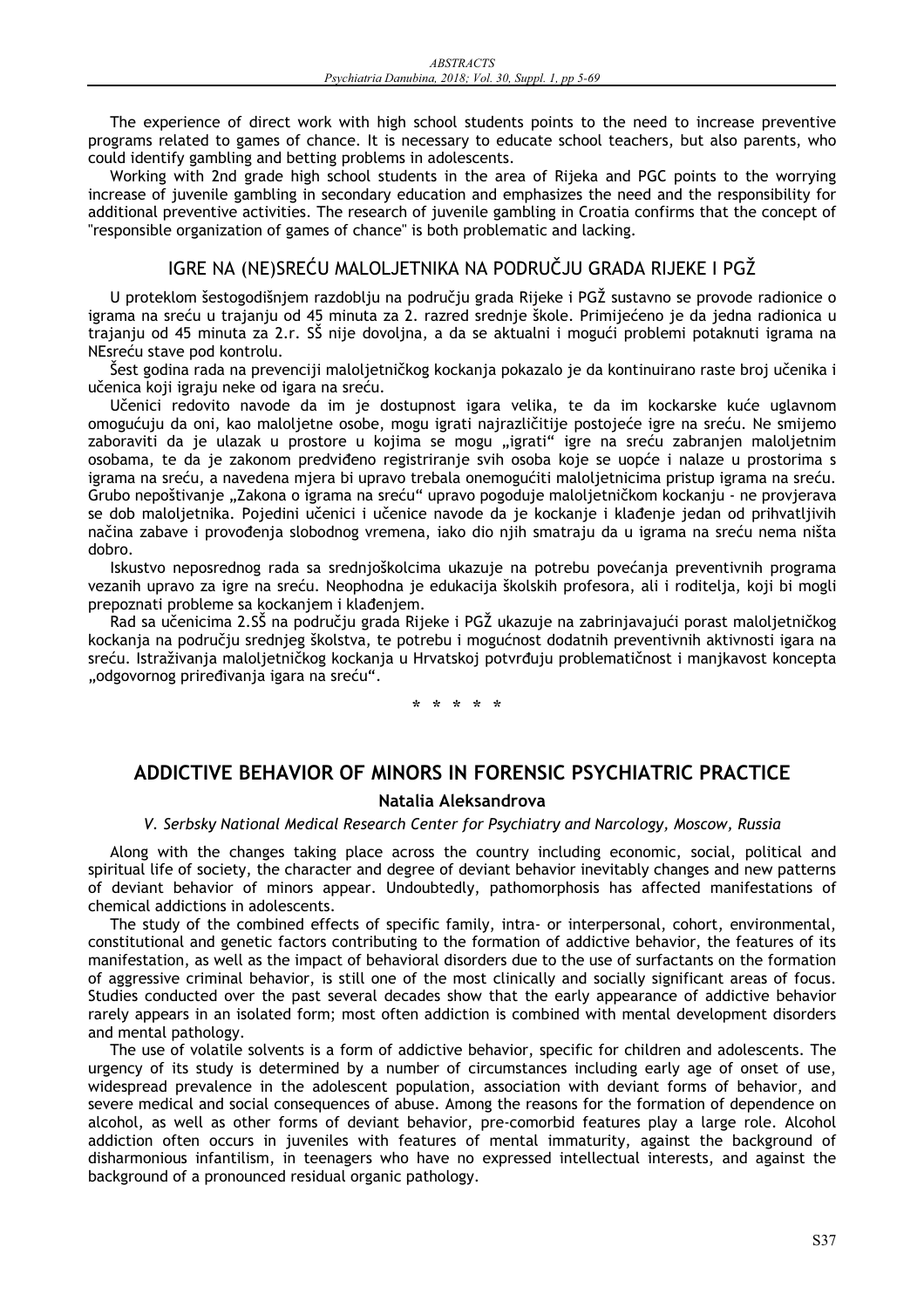Alcohol dependence in minors is formed several times faster than in adults, which is explained by immaturity of the body and its nervous system, rapid growth during puberty, increased suggestibility in relation to aggressive advertising of alcoholic products. The regular use of alcoholic beverages increases the dynamics of mental disorders. The use of synthetic drugs can quickly lead to addiction and the development of irreversible destructive processes in the central nervous system. Negative outcomes from synthetic drug use can range from cognitive disorders to severe organic disorders of the personality, which further creates diagnostic difficulties.

An episode of clinical psychosis can arise from a myriad of factors, and is commonly associated with depersonalization-derealization syndrome, paranoid symptoms with ideas of persecution, anxiety that may lead to agitation, and visual and auditory hallucinations, which are often accompanied by excessive excitation and aggressive behavior A number of authors noted that people suffering from drug addiction often commit unlawful acts related to narcotic substances (storage, distribution), the theft of personal property, and a low proportion of especially serious offenses such as murder or serious bodily harm. However, with the advent of synthetic drugs, the types of illegal actions committed have changed significantly. Illegal acts committed by adolescents in a state of intoxication with synthetic drugs are distinguished by aggressiveness, and are directed mainly against the person.

To understand the illegal behavior of minors with addictive behaviors, a systematic approach is needed taking into account the current psychopathological syndrome, personal characteristics, the type of drug used and the situation immediately preceding the commission of unlawful actions.

**\*\*\*\*\***

# **CLINICAL AND FORENSIC ASPECTS OF ILLEGAL BEHAVIOR OF ADOLESCENTS**

### **Natalia Aleksandrova, Liudmila Gilyadova & Tatiana Vagero**

*V. Serbsky National Medical Research Center for Psychiatry and Narcology, Moscow, Russia* 

**Introduction:** Every year, tens of thousands of children and teenagers in Russia commit wrongful acts falling within the scope of criminal proceedings, thus acquiring the status of the accused. Among teenage offenses, more than half (52%) committed aggressive or violent misdemeanors. Moreover, among the features of juvenile delinquency, it is necessary to note the nature of continued illegal acts. Among the major trends as observed are growth of social deviations, criminal activity of girls, and high juvenile recidivism. Among the main social characteristics of juvenile offenders: 1) more than 70% of them were brought up in dysfunctional families; 2) 65% of parents of teens abusing alcohol; 3) almost half (48% were brought up in single-parent families; 4) 48% - were subjected to brute force; and 5) 38% of them previously committed crimes. Also, there is a steady increase in the number of minors addicted to psychoactive substances, while one in five teenage convicts committed the crime in a state of intoxication (narcotic or alcoholic).

**Results:** According to our Centre (The Serbsky National Medical Research Centre of Psychiatry and Addiction) in 2017, among nosological forms of mental and behavioral disorders in adolescents with unlawful conduct, it has traditionally been a significant prevalence of organic mental disorders (57%), emerging personality disorders (9.8%), and schizophrenia spectrum disorders (17.6%). Addiction of different psychoactive substances was set at 8% of cases. As part of comorbid disease, "Addiction of different psychoactive substances" was established in 6% cases, and "Harmful substance use" in 2%. It should be noted that as a comorbid disease, harmful use and even the addiction of several psychoactive substance are observed much more frequently, but these disorders are not submitted by the expert commission in a separate "second" diagnosis and treated in the structure of the underlying disease, as an additional stronger exogenous hazard for leading to mental disorder. Only 11.8% of juveniles were identified as not suffering from any mental disorder in last year. The structure of expert solutions for juveniles according to our Center for 2017 is as follows: 1) 41.4% of minors have been recognized as "unable to realize the actual character and social danger of his actions and control them" ("irresponsible"); 2) 17.4% of minors are categorized as "is not fully able to understand the actual nature and social danger of his actions and control his actions "; 3) 41.2% of minors are identified as ("diminished responsibility"), are fully able to realize ... and control his actions ("responsibility").

**Conclusion:** The nature of mental disorders plays an important role in behavioral abnormalities in minors. The presence of mental disorders in adolescents increases the impact of negative environmental effects and contributes to common illegal behavior. The investigation of criminally relevant mental disorders in juvenile offending behavior continues to be a very important issue.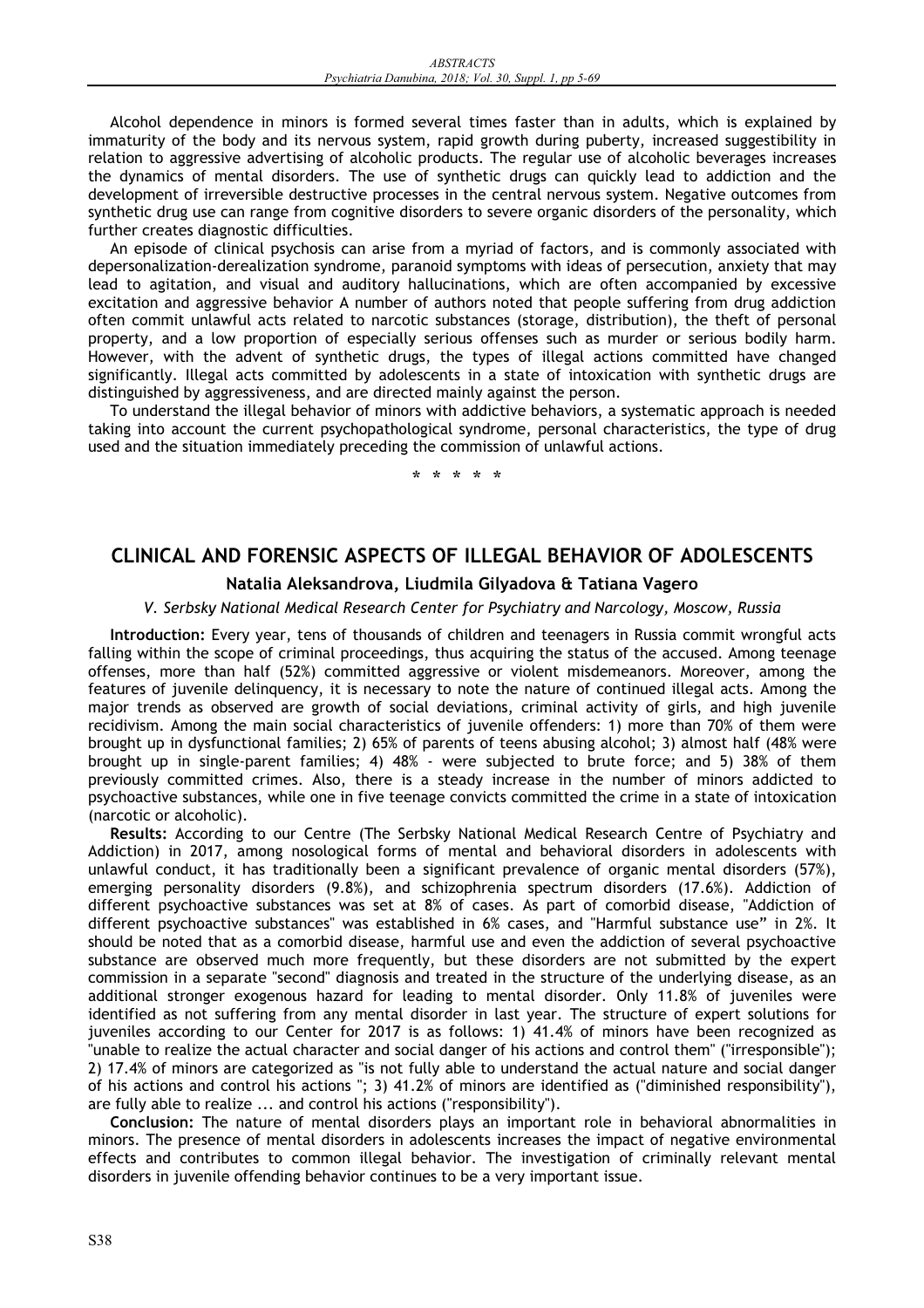# **EFFECTS OF CYP2D6 GENETIC POLYMORPHISMS ON THE EFFICACY AND SAFETY OF FLUVOXAMINE IN PATIENTS WITH DEPRESSIVE DISORDER AND COMORBID ALCOHOL USE DISORDER**

**Mikhail Zastrozhin1,2, Elena Grishina1 , Valentin Skryabin<sup>2</sup> , Dmitry Markov<sup>1</sup> , Ludmila Savchenko<sup>1</sup> , Evgeny Bryun1,2 & Dmitry Sychev1**

*1 Russian Medical Academy of Continuous Professional Education, Moscow, Russia 2 Moscow Research and Practical Centre on Addictions, Moscow, Russia* 

**Background:** Alcohol addiction is often comorbid with the affective disorders, in particular – with the depressive disorder, worsening the prognosis of both diseases and their outcome. Selective serotonin reuptake inhibitors (SSRIs) are a widely used type of antidepressant medication and fluvoxamine is a typical representative of this group. Fluvoxamine therapy is often ineffective and some patients suffer from dose-dependent undesirable side effects: vertigo, headache, indigestion, xerostomia, increased anxiety, etc., reducing the efficacy of the therapy of depressive disorder comorbid with alcohol use disorder. CYP2D6 and CYP2C19 are involved in the biotransformation of fluvoxamine. Meanwhile the genes encoding these is enzymes have a high level of polymorphism, which may affect the protein synthesis. The presence of some polymorphic markers increases the amount of isoenzyme to be expressed or enhances its activity resulting in the accelerated biotransformation and the reduced efficacy of medication. In contrast, some polymorphisms reduce the isoenzyme activity resulting in the decreased biotransformation and elimination rates of medication. It increases the risk of dose-dependent undesirable side effects.

**Objective:** The primary objective of our study was to investigate the effects of CYP2D6 genetic polymorphisms on the efficacy and safety of fluvoxamine in patients with depressive disorder and comorbid alcohol use disorder, in order to develop the algorithms of optimization of fluvoxamine therapy for reducing the risk of dose-dependent undesirable side effects and pharmacoresistance.

**Methods:** The study involved 45 male patients (average age: 36.44±9.96 years) with depressive disorder and comorbid alcohol use disorder. A series of psychometric scales were used in the research. Genotyping of CYP2D6 (1846G>A) was performed using real-time polymerase chain reaction.

**Results:** According to results of U-test Mann-Whitney, statistically significant differences between the efficacy and safety of fluvoxamine were obtained on  $9^{th}$  and 16<sup>th</sup> days of therapy in patients with GG and GA genotypes (The Hamilton Rating Scale for Depression: 10.0 [10.0; 23.0] vs 25.0 [24.0; 16.0] (P<0.001) on  $9^{th}$  day and 4.0 [2.0; 5.0] vs 6.0 [6.0; 7.0] on 16<sup>th</sup> day; Udvald for KliniskeUndersogelser Side Effect Rating Scale: 6.0 [4.0; 6.0] vs 9.0 [9.0; 10.0] (P<0.001) on 9<sup>th</sup> day and 5.0 [1.0; 9.0] vs 19.0 [18.0; 22.0] on  $16<sup>th</sup>$  day.

**Conclusion:** This study demonstrated the lower efficacy and safety of fluvoxamine in patients with depressive disorder and comorbid alcohol use disorders with GA genotype in CYP2D6 1846G>A polymorphic marker.

**\*\*\*\*\***

# **ALCOHOLISM, GROUP THERAPY TREATMENT EFFICIENCY, CASE REPORT**

#### **Staša Stemberga & Ivica Šain**

*Day hospital for alcoholism and other addictions, Department of psychiatry OB Pula, Pula, Croatia* 

In this case, we can see the case report of a 35-year-old patient who has been admitted to psychiatric treatment over a year ago, due to behavioral issues, and the development of alcohol depedence. She is also part of a social care treatment, alongside a measure for protection of the personal rights and safety of her child, with intensive expert care and supervision for the caretaking of the child, and adequate help with resolving everyday issues. Among other illnesses present, there is a long-term hyperthyreosis (hyperthyroidism) present that is currently under therapy.

The patient finished an education for children with development issues. She is currently employed, unmarried, and a mother to a young child.

In the clinical picture the dominant traits are anxiety, emotional oversensitivity, and mild cognitive reduction. Due to the exaggerated reactive anxiety towards partner, existential and work issues, we can see a generalized dysfunctionality with which she copes with alcohol abuse. The patient hasn't been treated psychiatrically in the past. In our clinic, she was involved in a monthly treatment in the day hospital for alcoholism and other addictions. She regularly attended the "KLA", or Alcoholism Treatment Club, and has been regular in taking her prescribed pharmacotherapy.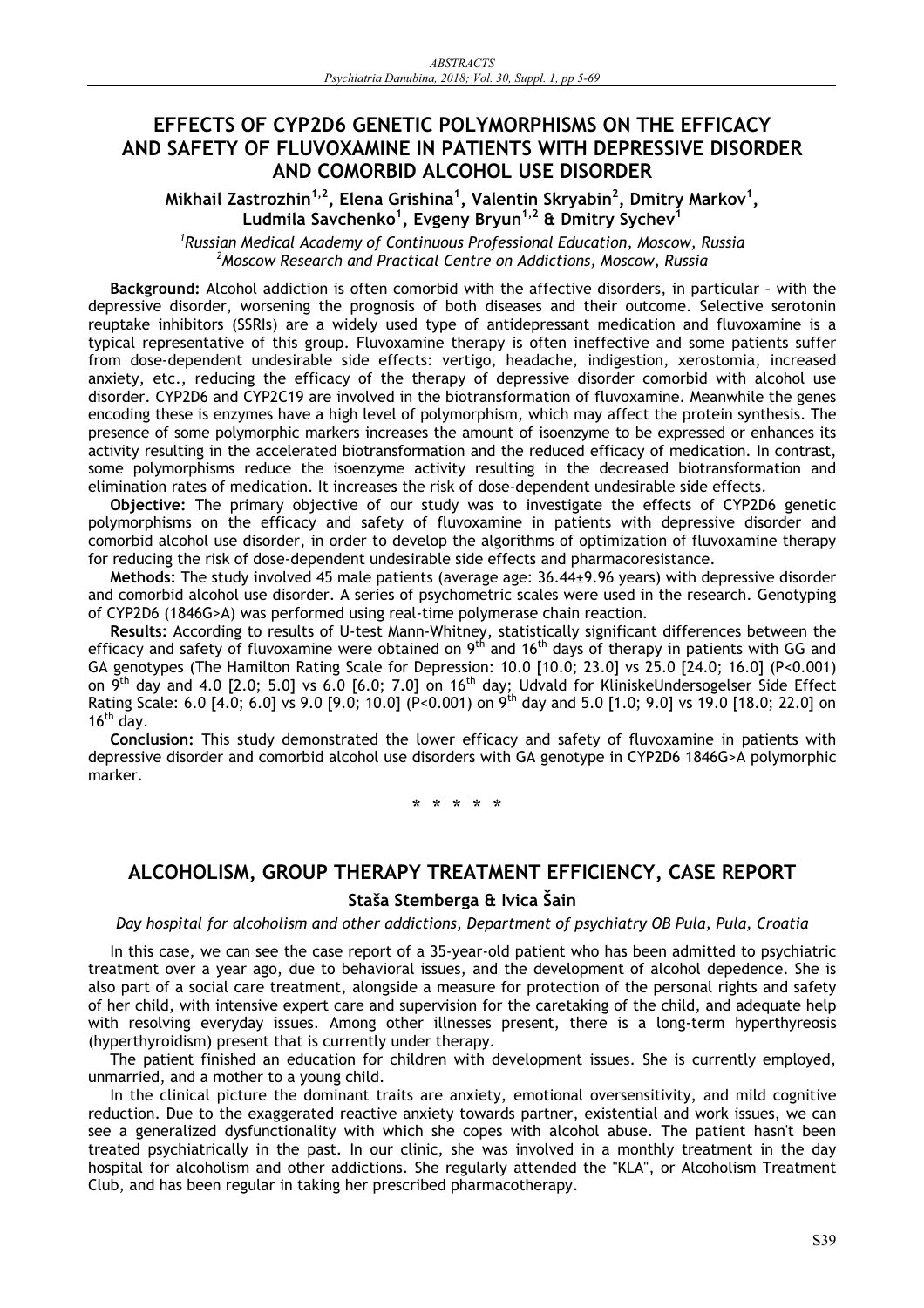She has been abstaining from substance abuse for 7 months, since the end of her treatment, and we have noticed improvements both at home and at her workplace. The team effort "Simbioza" (Symbiosis), which includes partial hospital psychiatric treatment, social work and group therapy (KLA) have shown good results in treating alcoholism.

## ALKOHOLIZAM, USPJEŠNOST LIJEČENJA TIMSKIM RADOM, PRIKAZ SLUČAJA

U ovom radu dat je prikaz 35-godišnje pacijentice, koja je unazad godinu dana u psihijatrijskom tretmanu zbog problema u ponašanju i razvoja ovisnosti o alkoholu.

Takoćer je u tretmanu socijalne skrbi, dodijeljena joj je mjera za zaštitu osobnih prava i dobrobiti djeteta, i to mjera intenzivne stručne pomoći i nadzora nad ostvarivanjem skrbi o djetetu, a uz to i suport i pomoć u adekvatnom rješavanju dnevnih problema. Od drugih bolesti prisutna je dugogodišnja hipotireoza, trenutno pod terapijom.

Pacijentica je završila školovanje po programu djece sa poteškoćama u razvoju. Zaposlena, neudata, majka jednog mladog djeteta. KliniĆkom slikom dominiraju tjeskoba, emocionalna preosjetljivost, te blaža kognitivna reduciranost. Zbog pretjerane reaktivne tjeskobe na partnersku, egzistencijalnu i radnu problematiku dolazi do nefunkcioniranja na svim razinama koju kupira prekomjernom svakodnevnom konzumacijom alkohola. Bolesnica od ranije nije lijeĆena psihijatrijski. Kod nas je bila ukljuĆena u jednomjeseĆni program lijeĆenja kroz Dnevnu bolnicu za alkoholizam i druge ovisnosti, redovita u uzimanju propisane farmakoterapije, u tretmanu socijalne službe, redovito pohaća KLA.

Apstinira od završetka lijeĆenja unazad 7 mjeseci, dolazi do vidnog poboljšanja funkcioniranja kod kuće i na poslu. Timski rad "Simbioza" djelomično bolničkog psihijatrijskog liječenja, socijalnog rada i KLA ostvaruju dobre rezultate u lijeĆenju alkoholizma.

**\*\*\*\*\***

# **THE IMPACT OF RELIGIOSITY ON QUALITY OF LIFE OF ONCOLOGICAL PATIENTS AND OF PATIENTS SUFFERING FROM DIABETES MELLITUS**

### **Marija VuĆiĄ Peitl, Iva Sotošek & Joško PrološĆiĄ**

*University Hospital Center Rijeka, Psychiatric Clinic, Rijeka, Croatia University of Medicine, Rijeka, Croatia Department of Public Health, Rijeka, Croatia* 

The World Health Organization defines quality of life as a perception of a human being, taking into consideration specific environmental and societal aspects of an individual, together with the specific cultural context. Robert Cummins states that quality of life is defined in a multidimensional way, thus implying the objective and subjective components of quality of life. The subjective component includes: emotional well-being, productivity, safety, material wealth, health and the community.

Religion has always been a system of values in human life. Religion is considered to be external, public, objective, established and rational, while religiosity is internal, private, subjective and emotional.

The aim of this paper was to investigate the influence of religiosity on the quality of life of oncologic patients and patients with diabetes.

68 respondents participated in the research, and 60 of them (88%) fully completed the questionnaires. Subjects were divided into two groups: diabetic and oncological patients. The patients were asked to complete a demographic questionnaire and a questionnaire on quality of life and the appearance of depression according to the modified and standardized World Health Organization WHO WHOQ-100 BREF questionnaire.

The results indicated that there was no difference in the quality of life between diabetic and oncological patients. Furthermore, there were no differences in the symptoms and occurrence of depression in these two groups of patients. Statistically significant differences existed between those suffering from cancer who were Catholics and those with a diabetes disorder of the same religion. Also, differences were shown to exist in a group of cancer patients between Catholics and members of another religion.

From this, we can conclude that religiosity has more significant effect on the quality of life in oncological patients than in diabetic patients, and it would be interesting to investigate which factors arising from beliefs or religiousness affect the attitudes of the diseased.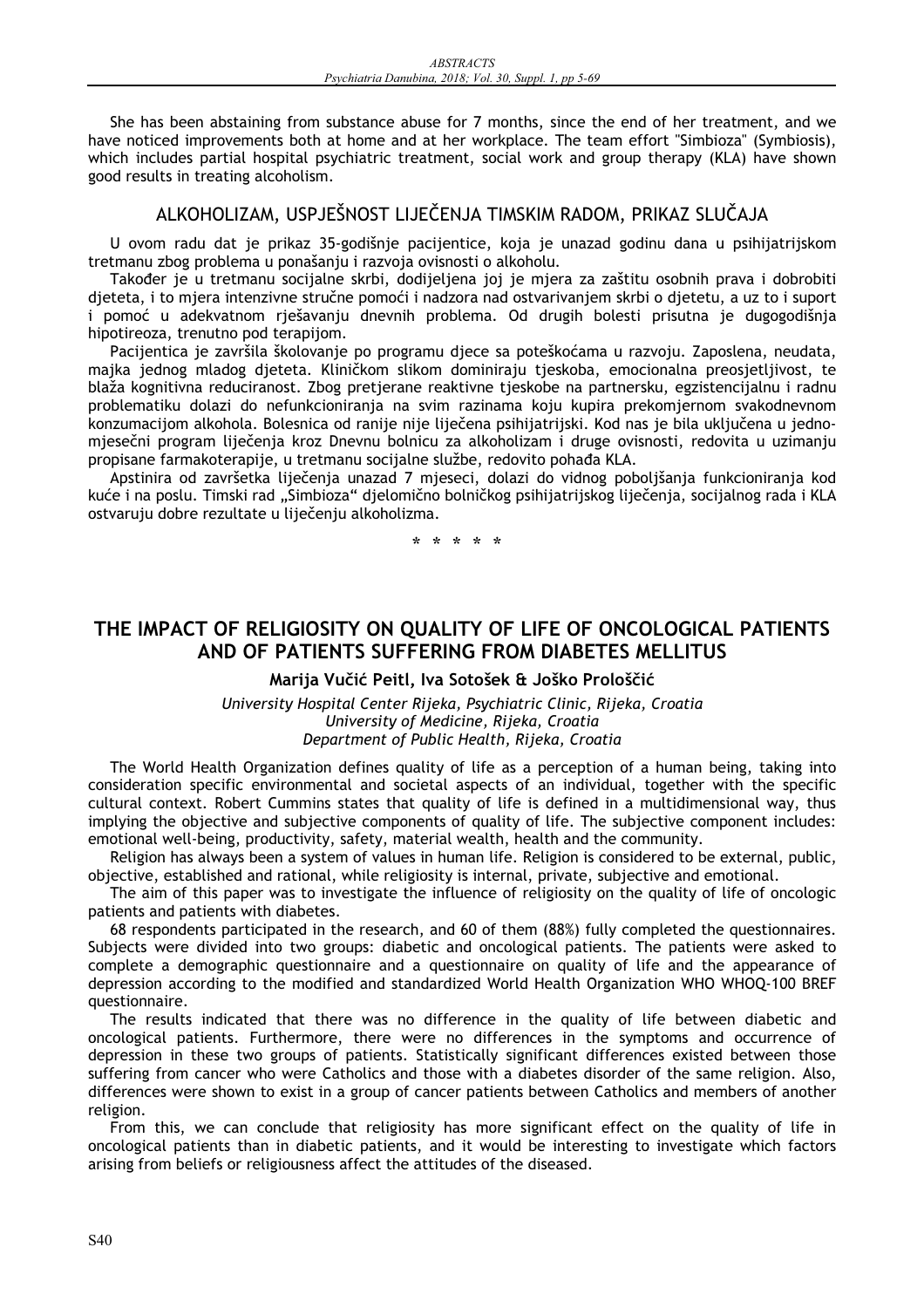## UTJECAJ RELIGIOZNOSTI NA KVALITETU ŽIVOTA KOD ONKOLOŠKIH BOLESNIKA I BOLESNIKA OBOLJELIH OD ŠEĆERNE BOLESTI

Svjetska zdravstvena organizacija kvalitetu života definira kao percepciju Ćovjeka, pojedinca u specifiĆnom okolišnom i društvenom aspektu, te u specifiĆnom kulturološkom kontekstu. Robert Cummins navodi da se kvaliteta života definira multidimenzionalno, podrazumijevajući time i objektivnu i subjektivnu komponentu kvalitete života. Subjektivna komponenta ukljuĆuje: emocionalno blagostanje, produktivnost, sigurnost, materijalno bogatstvo, zdravlje i zajednicu.

Religioznost se oduvijek ubraja u sustav vrijednosti u ljudskom životu. Religija je vanjska, javna, objektivna, ustanovljena i racionalna, dok se religioznost smatra unutrašnjom, privatnom, subjektivnom i emocionalnom.

Cilj ovog rada bio je istražiti utjecaj religioznosti na kvalitetu života kod onkoloških bolesnika i bolesnika oboljelih od šećerne bolesti.

U istraživanju je sudjelovalo 68 ispitanika, a 60 (88 %) ih je ispravno ispunilo upitnik. Ispitanici su podijeljeni u dvije grupe: oboljeli od šećerne bolesti i onkološki bolesnici. U istraživanju je korišten upitnik koji se sastojao od demografskog upitnika i upitnika o kvaliteti života, te pojavnosti depresije prema modificiranom i standardiziranom upitniku Svjetske zdravstvene organizacije (SZO) WHPQOL-100 BREF.

Rezultati ukazuju da nema razlike u kvaliteti života između oboljelih od šećerne bolesti i onkoloških bolesnika. Nadalje, ne postoje razlike simptoma i pojavnosti depresije u te dvije skupine bolesnika. Postoje statistički značajne razlike između oboljelih od karcinoma kršćanske vjeroispovijesti i oboljelih od šećerne bolesti iste vjeroispovijesti. A postoje i razlike unutar skupine oboljelih od karcinoma i to između kršćanske i drugih vjeroispovijesti.

Iz navedenog možemo zakljuĆiti da religioznost bitno utjeĆe na kvalitetu života i to kod onkoloških bolesnika više nego kod oboljelih od šećerne bolesti, te bi bilo zanimljivo istražiti koji faktori iz raznih vierovanja ili religija utječu na stavove oboljelih.

**\*\*\*\*\***

# **IMPACT OF PSYCHOSOCIAL FACTORS ON DELAYED HELP SEEKING AT PATIENTS WITH MALIGNANT DESEASE**

#### **Ika RonĆeviĄ-Gržeta**

#### *University Hospital Center Rijeka, Psychiatric Clinic, Rijeka, Croatia*

Setting a diagnosis and starting a treatment in the earliest stage of a malignant disease is of great significance for successful treatment and surviving these diseases. Despite intensive preventive measures and educational efforts, a large number of patients are still seeking help too late. Efforts in fight against malignant diseases should be pointed at those factors which impact a delay in help seeking. Those are factors related to health system and those related to the patients themselves. It is a fact that through hospital visits, national preventive actions, media and similar activities, it has been done a lot for destigmatization of malignant diseases. Therefore, the focus of this paper are factors related to the patient himself. Some studies showed that the responsibility for late reports is on the patients, respectively, some features of their personality. Whether a patient will react in an active way (seeking help) or passive way (delayed seeking help) in situation when he is confronted with suspected change, his cognitive functions (cognitive discrimination) and emotions play an important role. Cognitive discrimination includes knowledge and experience related to cancer and ways of confronting disease and doctors in general. When talking about emotions, the way patient feels related to the new situation is significant, as well as the response from the social surroundings. Emotional reactions when confronting a malignant disease depend on specific characters of personality of an individual (defense mechanisms, coping mechanisms, personality type) as well as his interpersonal styles (characteristic of his cathectic attachments toward important objects, during life). To illustrate this problem, a case of a 51 year old patient with breast cancer who delayed doctor visitation for 3 years will be presented. She reported in stage of "metastatic malignant disease", because of which therapeutic possibilities and survival length were limited.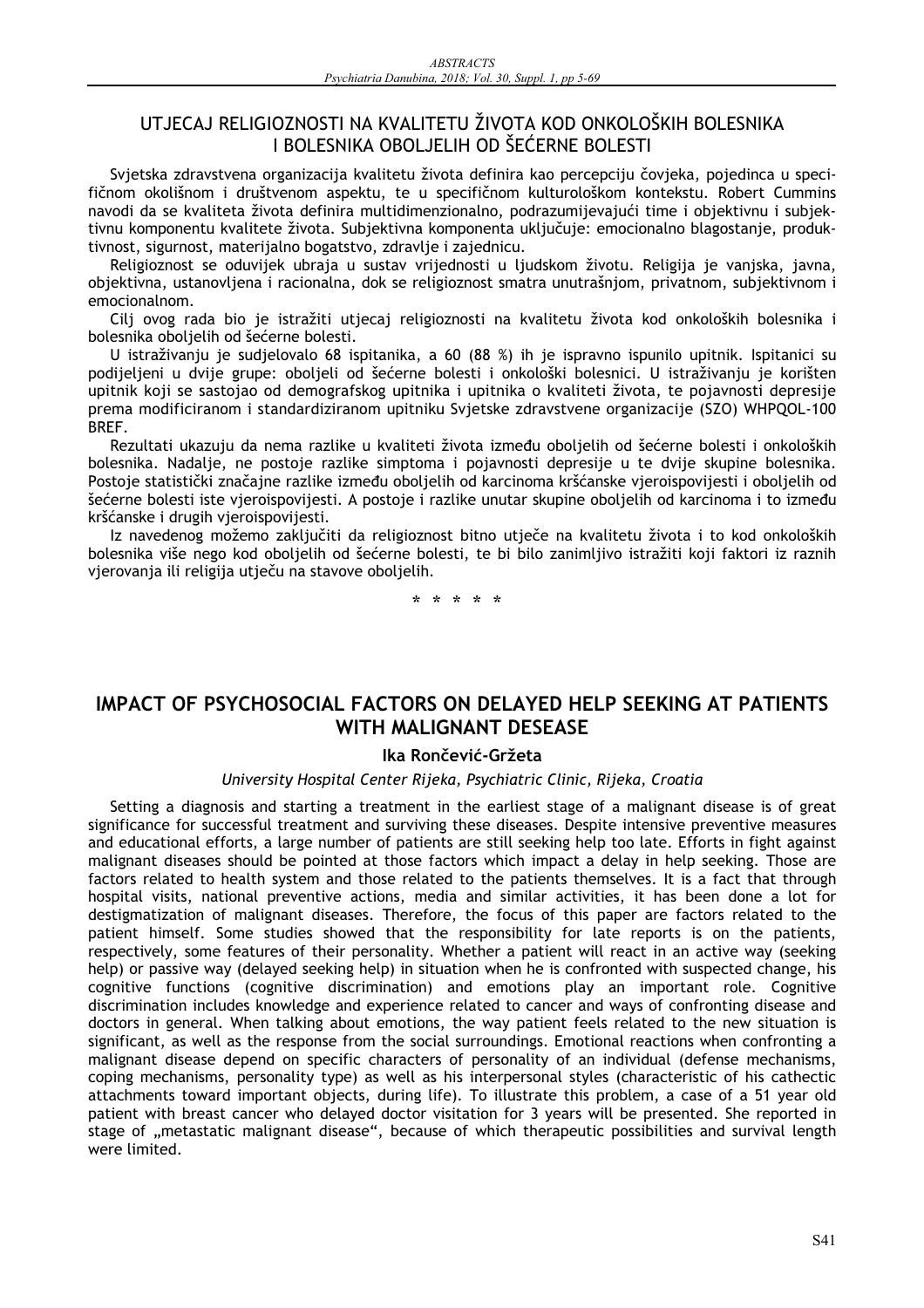# UTJECAJ PSIHOSOCIJALNIH ČIMBENIKA NA ODGOĐENO TRAŽENJE POMOĆI KOD OBOLJELIH OD MALIGNIH BOLESTI

Postavljanje dijagnoze i poĆetak tretmana u najranijem stadiju maligne bolesti od znaĆaja je za uspjeh u liječenju i preživljenju od ovih bolesti. Unatoč intenzivnim preventivnim mjerama i zdravstvenom prosvjećivanju populacije velik broj bolesnika i dalje prekasno traži pomoć. Napore u borbi protiv malignih bolesti valja usmjeriti na one čimbenike koji utječu na odgađanje traženja pomoći. To su čimbenici vezani za zdravstveni sustav i čimbenici sa strane samog bolesnika. Činjenica je da se danas kroz zdravstveno prosvjećivanje, nacionalne preventivne akcije, medije i slične aktivnosti puno učinilo na destigmatizaciji zloćudnih bolesti. U fokusu ovoga rada, stoga su, čimbenici vezani za samog bolesnika. Neke studije pokazale su da je odgovornost za prekasno javljanje upravo na bolesniku tj. nekim obilježjima njegove ličnosti. Da li će pojedinac reagirati na aktivan način (tražiti pomoć) ili pasivan način (odgađati traženje pomoći) u situaciji kad je suočen sa suspektnom promjenom važnu ulogu imaju njegove kognitivne funkcije (kognitivna diskriminacija) i emocije. Kognitivna diskriminacija ukljuĆuje znanje i iskustvo vezano za rak i način suočavanja s bolešću i liječnicima općenito. Kad govorimo o emocijama od značaja je kako se bolesnik osjeća vezano za novonastalo stanje te kakav je odgovor socijalnog okruženja. Emocionalne reakcije u suočavanju s malignom bolešću ovise o specifičnim obilježjima ličnosti pojedinca (obrambeni mehanizmi, mehanizmi suoĆavanja, tip osobnosti) te o njegovim obrascima u odnosu prema drugima (specifiĆnosti privrženosti i konteksta vezana za važne figure u obiteljskom i širem društvenom okruženju).

Kao ilustracija ovom problemu biti će prikazana 51- godišnja bolesnica s rakom dojke koja je 3 godine odgaćala odlazak lijeĆniku. Javila se u stadiju "proširene maligne bolesti" zbog Ćega su terapijske mogućnosti i duljina preživljenja bile limitirane.

.<br>مال مال مال مال مال مال

# **THE CHALLENGES OF LIFE AFTER LOSS – WHAT DOESN'T KILL US, MAKES US STRONGER?!**

### **Karin KuljaniĄ**

#### *University Hospital Center Rijeka, Center for clinical, health and organizational psychology, Rijeka, Croatia*

The idea that great good can come from great suffering is ancient. Posttraumatic growth (PTG) is defined as a positive psychological change that can emerge following a traumatic life event. The starting point of this concept is the idea that people are changing faced with life challenges and traumas and some changes may result in positive outcomes for their psychological health. The positive aspects may appear within three dimensions of trauma. The first dimension is to raise and develop new abilities that change self-perception of the person and may have a protective role in future potential stresses. The second dimension is the empowerment of important social relationships. The third dimension is that the trauma changes the priorities and spiritual philosophies towards the present and others. It is manifested in a variety of ways including an increased appreciation of life, an increased sense of personal strength, more meaningful interpersonal relationships and richer existential and spiritual life. The examples from clinical practice will be included in the presentation.

# IZAZOV ŽIVOTA NAKON GUBITKA - ŠTO NAS NE UBIJE, TO NAS OJAČA?!

Drevna je ideja da iz velike patnje proizlazi veće dobro. Posttraumatski rast (PTR) je predstavljen psihiĆkim promjenama koje se mogu pojaviti nakon suoĆavanja s kriznim životnim dogaćajem ili traumatskim iskustvom. Polazište ovog koncepta je u ideji da se ljudi mijenjaju suočavajući se sa životnim izazovima i da promjene mogu rezultirati pozitivnim ishodima za psihološko zdravlje pojedinca. Ovi načini nadilaze tradicionalnu samouĆinkovitost i unutarnji lokus kontrole i mogu se opisati kao tri dimenzije traume. Prva dimenzija je podizanje i razvijanja novih sposobnosti koje mijenjaju samo percepciju osobe i imaju zaštitnu ulogu u budućim potencijalnim stresovima. Druga dimenzija je osnaživanje važnih socijalnih odnosa. Treća dimenzija rezultira promjenama u prioritetima i duhovnom razumijevanju i doživljavanju sebe i bližnjih. Restrukturiranje vrijednosti se oĆituje na razliĆitim manifesnim razinama: u većem cijenjenju života, percipiranju osnaživanja vlastitih snaga, u promjeni prioriteta i otvaranju novih mogućnosti, osobe se osjećaju bližim i razvijaju intenzivne odnose s prijateljima i obitelji, bolje razumiju sebe i uvažavaju osobni identitet, dobivaju novi smisao i svrhu života te su spodobniji usredotoĆiti se na vlastite ciljeve i snove. Izlaganje će biti popraćeno primjerima iz kliničke prakse.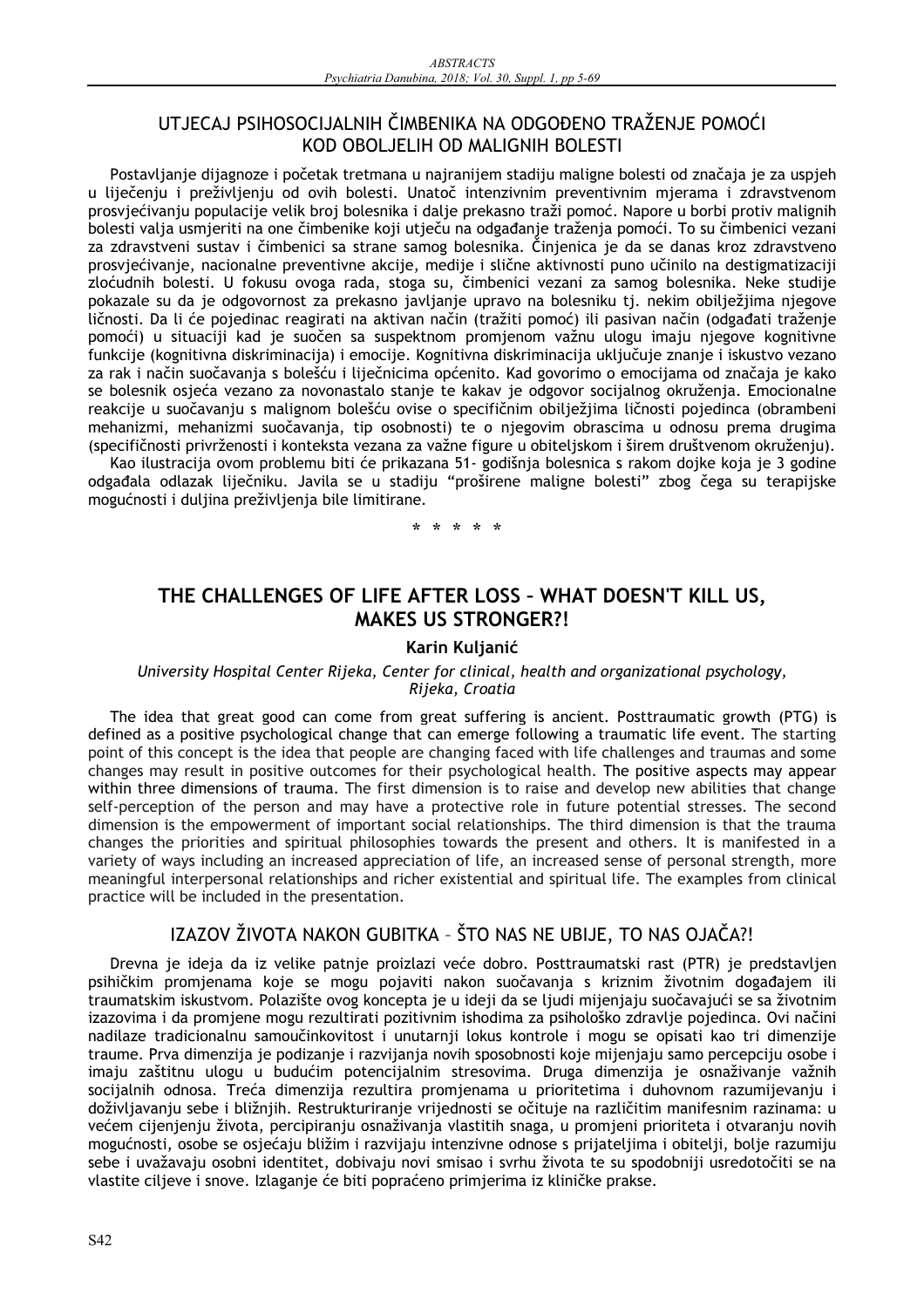# **SYMBIOSIS, PSYCHOSIS AND PSYCHOSOMATIC DISEASE**

### Sanja Janović

#### *University Hospital Center Rijeka, Psychiatric Clinic, Rijeka, Croatia*

Symbiosis is a phase early in developement of the baby necessary for its survival. In further process of developement symbiotic tendencies diminish and developement progresses towards mature phases. This work considers psychoanalytic perspective in understanding symbiosis in one family with three generation of women for incidence of psychosomatic disease and psychosis as an attempt in differentiation and individuation towards separation.

### SIMBIOZA, PSIHOZA I PSIHOSOMATSKA BOLEST

Simbioza je prirodno razvojno stanje u ranim stadijima života i koja bebi omogućava pravilan razvoj. S daljnjom diferencijacijom simbiotske tendencije se smanjuju i proces razvoja napreduje prema zrelijim fazama.

U ovom radu biti će ponuđeno psihoanalitičko razumijevanje simbiotske situacije u obitelji između tri generacije žena kao i razumijevanje psihosomatske bolesti i psihoze koje su se pojavile u procesu diferencijacije i individualizacije prema separaciji.

**\*\*\*\*\***

## **PREVENTIVE PSYCHO-ONCOLOGY STRATEGIES**

### **Križo KatiniĄ**

#### *University Clinical Hospital Center Sestre milosrdnice, Psychiatric Clinic, Zagreb, Croatia*

Besides all achievements in diagnostic and therapy in oncology, our permanent goal is prevention of malignant diseases. To reach these tasks we develop permanently new programs with positive epidemiologic results; campaigns, sensbilizations, presentations examples of famous people with oncologic diseases, education, etc. In this presentation we discuss psychosocial backgrounds of the risk behaviours against our own health. Psychosocial factors are important as well as medical knowledge for positive relationship toward protection of the health.

### STRATEGIJE PREVENTIVNE PSIHOONKOLOGIJE

Bez obzira na postignuća u ranoj dijagnostici i terapiji onkoloških bolesti, permanentni ciljevi ostaju prevencija malignih bolesti. Za ostvarenje tih ciljeva stalno se razvijaju novi programi, koji dijelom dovode do epidemiološki pozitivnih pomaka: preventivne kampanje, senzibilizacija javnosti, medijske prezentacije s javnim osobama, programi zdravstvenog odgoja. Dakle informacije o zdravom načinu života koje obećavaju zdraviji život široko su dostupne javnosti, kako u stručnom tako i u općem medijskom smislu.

Ipak unatoĆ golemom znanju i dalje smo svjedoci riziĆnog ponašanja i navika koje dokazano poveĄavaju rizik obolijevanja od malignih bolesti. U ovoj prezentaciji nastojimo prodiskutirati psihosocijalnu pozadinu riziĆnog ponašanja prema zdravlju, što je rjeće u struĆnoj i široj javnosti. Još toĆnije reĆeno; za odgovorno ponašanje i napuštanje riziĆnih navika i ponašanja, osim upoznavanja s medicinskim Ćinjenicama, važni su, pa Ćak i presudni psihološki i socijalni faktori, kao preduvjeti za pozitivniji odnos prema zdravlju.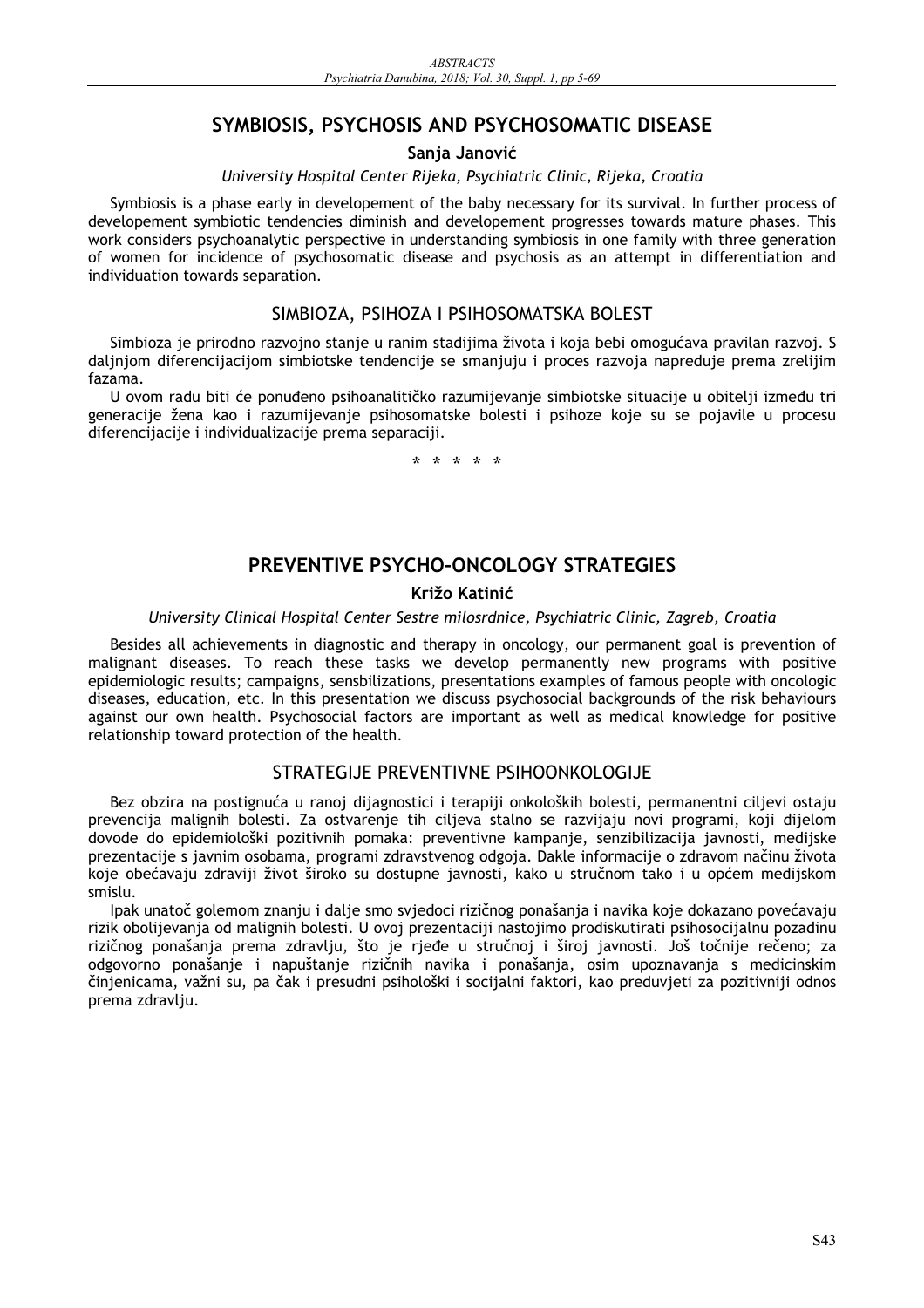# **PAIN PSYCHOTHERAPY WITH ONCOLOGY PATIENTS**

### **Alen BreĆek, Anamarija Milun & Aleksandra Cigrovski**

*Neuropsychiatric Hospital "Dr. Ivan Barbot", PopovaĆa, Croatia* 

Pain is one of the most common symptoms patients feel. In most patients there is a multiple pain etiology. It is especially expressed in cancer patients. For successful pain therapy it is necessary to connect both multidisciplinary and individual approach. Multidisciplinary approach includes multiple medical disciplines while the individual approach deals with an expressed emotional-psychological component. Pain should not be seen only as sensor stimulus but also as an entire body experience. It causes suffering. Each person feels and experiences pain in a different way.

Extended and strong pain affects the patient. A feeling of low control appears, patients experience helplessness and are afraid of dying. In some cases different physical disorders can appear, such as depression. It is a fact that anxiety and depressive disorders are two to three times more frequent in patients with chronic pain than in general population. In addition, pain that oncological patients experience is more frequent and intense if there is also a psychiatric comorbidity. After developing anxiety or depression cancer patients often enter a circle consisting of psychiatric disorders and pain. Pain increases psychiatric symptoms and psychiatric symptoms increase pain. Pain is a subjective experience. Various psychological elements such as personality traits, early life experiences, and current emotional state have great effect on patient pain experience.

Malign pain is caused by malignant diseases. It is present in 30-40% of patients during diagnosis. In advanced stage, malign pain is a part of life for 75-90% patients. Unpredictable nature of cancer pain needs constant evaluation of patient's state, frequent changes of therapy strategies and multimodal approach to pain therapy. Multimodal approach includes medicaments (analgesics, antidepressant) and psychotherapeutic methods of treatment (supportive therapy, CBT, relaxation methods, hypnosis, meditation...). Primary goal of psychotherapy is to treat different emotional problems originated from knowing about the malignant condition. The task of psychotherapist is to use emotional warmth, empathic understanding and loyalty towards patient to create an atmosphere in which the patient can freely express his experience of pain, emotions, thoughts, wishes and fears.

### PSIHOTERAPIJA BOLI KOD ONKOLOŠKIH PACIJENATA

Bol je jedan od najčešćih simptoma koje pacijenti osjećaju. Većina pacijenata ima višestruku etiologiju boli koja je posebno izražena kod oboljelih od karcinoma. Za uspješnu terapiju boli potrebno je povezati multidisciplinaran i individualni pristup. Individualan pristup neophodan je zbog izražene emocionalnopsihološke komponente. Bol ne trebamo promatrati samo kao senzorni podražaj već kao doživljaj cijelog organizma. Kao takva izaziva patnju. Svaka osoba je osjeća i doživljava na drugačiji način.

Dugotrajna i jaka bol utječe na pacijenta. Javlja se osjećaj manjka kontrole, bespomoćnosti i straha od smrti. Mogu se javiti i razni psihički poremećaji, poput depresije. Činjenica je da su anksiozni i depresivni poremećaji dva do tri puta češći kod bolesnika sa kroničnom boli nego u općoj populaciji. Uz to, bol kod onkoloških pacijenata je uĆestalija i intenzivnija ako postoji i psihijatrijski komorbiditet. Nakon što razviju anksioznost ili depresiju oboljeli od karcinoma često ulaze u začarani krug psihijatrijskog poremećaja i boli gdje bol povećava psihijatrijske simptome, a psihijatrijski simptomi povećavaju doživljaj boli. Doživljaj boli je subjektivno iskustvo. Razni psihološki elementi poput osobine liĆnosti, ranih životnih iskustava i trenutnih emocionalna stanja imaju velik utjecaj na pacijentov odnos prema boli.

Maligna bol je uzrokovana zloćudnim bolestima. Prisutna je kod 30-40% pacijenata prilikom postavljanja dijagnoze. U uznapredovaloj fazi bolesti maligna bol je sastavni dio života 75-90% oboljelih. Promjenjiva priroda karcinomske boli zahtijeva stalnu evaluaciju stanja pacijenta, Ćesto mijenjanje terapijskih strategija i multimodalni pristup terapiji boli. Takav pristup uključuje medikamentozne (analgetici, antidepresivi) i psihoterapijske metode lijeĆenja (suportivna terapija, KBT, relaksacijske metode, hipnoza, meditacija...). Primaran cilj psihoterapije je izliječiti različite emocionalne poteškoće nastale kao posljedica saznanja za maligno oboljenje. Zadatak psihoterapeuta je kroz emocionalnu toplinu, empatijsko razumijevanje i odanost prema pacijentu kreirati atmosferu u kojoj pacijent slobodno izražava svoj doživljaj boli, emocije, misli, želje i strahove.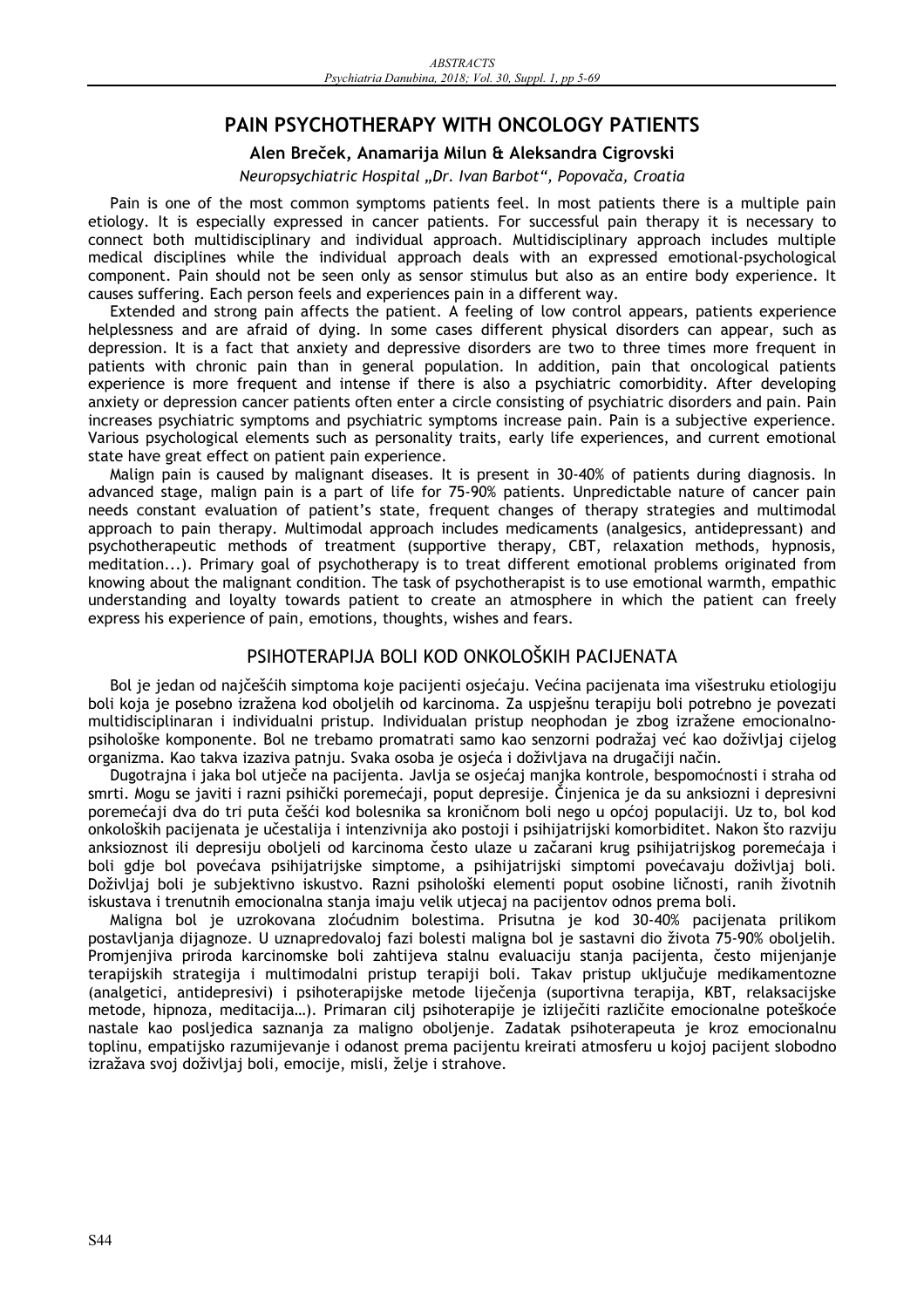# **FEATURES OF EATING DISORDERS IN CHILDHOOD AND ADOLESCENCE**

### **Andrey Bryukhin, Elena Okonishnikova & Tatiana Lineva**

#### *Peoples' Friendship University of Russia, Moscow, Russia*

Eating disorders (ED) described in patients of different ages, as determined by the multifactor effect on the satisfaction of nutritional needs of man. The main manifestations of the ED include anorexia nervosa (AN) and bulimia nervosa (BN). In the second half of the  $20<sup>th</sup>$  century there has been a steady increase in the incidence and sometimes talked about the "epidemic". By the beginning of the  $21^{st}$  century the incidence has stabilized, however, in children and adolescents has continued to increase for 15 years, there has been a more than twofold increase. The pattern of ED prevailed AN typical, now greatly increased the number of patients NB and atypical forms.

AN-a conscious restriction of food intake, up to complete refusal from food is that the vast majority of cases due to the presence of body dysmorphic disorder, a pathological dissatisfaction with their appearance and in particular completeness, which may be Intrusive, overvalued or delusional in nature. Most often, the disease manifests at the age of 12-16 years, among the patients is dominated by girls and young women. However, in recent decades there has been a significantly earlier onset of the disease-the first symptoms of the initial period in the form of severe fixation on their appearance and completeness appear at the age of 5-10 years. This applies primarily to students sports clubs and ballet classes. Much more was celebrated cases for boys, largely due to the "cult" a good figure and "healthy diet" in the modern period.

When revealed high levels of comorbidity. Most often it is the affective pathology: up to 80% of children and adolescents suffer depression with prevalence of anxious and depressive symptoms with a tendency to prolonged duration. Combination with obsessive-compulsive disorders, 35-40%, in most cases, the preceding demonstrations.

Predictors of unfavourable prognosis: persistent dismorphophobia (dysmorphomania) symptoms; the severity of obsessive-compulsive symptoms; perfectionism and autistic accentuation of the personality; violation of child-parent relationship; duration of disease more than 3 years.

BN is manifested by repeated episodes of overeating, feeling nonsaturation, compensatory behavior (food restriction, self-vomiting, abuse of diuretics, laxatives, anorectics) aimed at preventing increase of body weight. The disease is also the symptoms of body dysmorphic disorder and severe addiction selfassessment of body weight. Lately there is a decrease in age of onset of the disease: 25 years at the end of the  $20<sup>th</sup>$  century up to 14-18 years at the beginning of the  $21<sup>st</sup>$  century. Early

BN is typically the simultaneous occurrence of periods of severe restrictions in food and episodes of overeating. For BN, more often than the characteristic comorbid mental pathology, which is revealed almost 90% of patients, with the risk of developing depressive disorders more than 10 times, dysthymia in 6 times in comparison with the risk in the General population. In 40% of cases of BN combined with obsessive-compulsive disorder, 20% with social phobia. Often found personality disorder with a tendency to self-harm, suicide, addictive diseases.

BN with the demonstration in early adolescence has a poor prognosis and a tendency to chronicity. Remission lasting more than the year marked less than 60% of cases, with most patients maintained dysmorphophobia symptoms. Factors of unfavorable prognosis for BN: personality disorder; impulsivity; the severity and duration of affective pathology; the presence of overweight in children and adolescence.

Features clinics, dynamics ED in childhood and adolescence determine the need for appropriate treatment and rehabilitation approaches to the treatment of these diseases.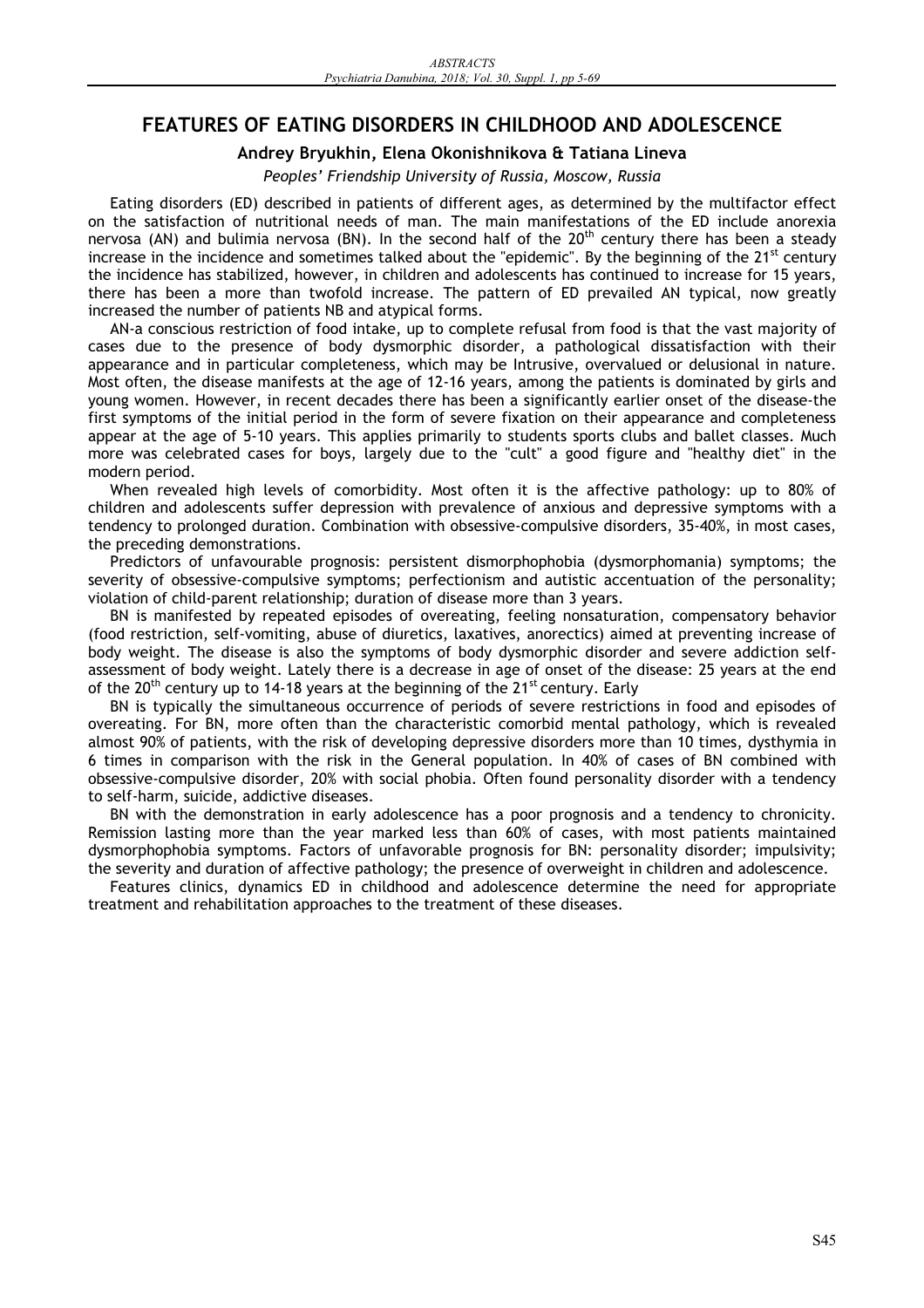# **AGGRESSIVE AND AUTOAGGRESSIVE MANIFESTATIONS IN EATING DISORDERS**

### **Tatiana Lineva, Andrey Bryukhin, Elena Okonishnikova & Valentin Marilov**

*Peoples' Friendship University of Russia, Moscow, Russia* 

Eating disorders (ED), especially anorexia nervosa (AN) and bulimia nervosa (BN), continue to attract the attention of psychiatrists in many countries due to the ever increasing number of patients. Pathomorphosis in the form of an extension of the age boundaries of the manifestation of the disease, the frequency of development of difficult bulimic symptoms and atypical forms of AN and BN, the tendency to increase in self-harm, persisting at a rather high level of suicidal risk, necessitate further study of all aspects of the ED and, in particular, aggressive and autoaggressive tendencies, weighting the course, treatment and rehabilitation of these patients.

In the process of long-term observation of patients with eating disorders, it was found that for the dynamics of both AN and BN, the formation of aggressive behavior is typical. Conditions for the development of aggressive trends were both biological and social factors. An important role belonged to the premorbid state, the appearance or sharpening of previously existing psychopathic traits of character with the increase in the process of disease of explosiveness and hysterical forms of response. Aggression in the form of rudeness, incontinence, infliction of bodily harm, was manifested most often when relatives tried to feed the patient, to follow her eating behavior, and was directed primarily at parents, less often brothers, sisters, husbands. The fear of gaining weight (and / or fear of eating) characteristic for the clinic of anorexia nervosa was often accompanied by a desire to force-feed, feed mothers, younger brothers and sisters, and their own children.

In patients with BN aggression occur when trying family discourage overeating, and inducing vomiting. When it was impossible to obtain the necessary products, patients tried to resort to theft, which could lead to serious social consequences, in particular, several patients were brought to criminal liability.

In both groups, but more often in patients with bulimic disorders, there were auto-aggressive tendencies in the form of self-harm, suicidal thoughts, and even attempts. It should be noted that camp bridge action (cuts on the wrists, forearms, hips, abdomen, scratching of the skin, moxibustion, head banging against the wall) in recent years are much more common (20% now vs. 0.2% 15 years ago).

In conclusion, it should be noted that aggressive and autoaggressive disorders in anorexia nervosa and bulimia nervosa are a special type of aggression and are largely related to the specificity of these diseases.

**\*\*\*\*\***

# **COMPARATIVE ASSESSMENT OF OVEREATING EPISODE PHENOMENOLOGY AMONG PATIENTS WITH EATING DISORDERS AND HEALTHY ADULTS**

### **Irina Makhortova, Sofia Korzhova & Oleg Shiryaev**

*N.N. Burdenko Voronezh State Medical University, Voronezh, Russia* 

Overeating episode can be assessed as a transdiagnostical symptom, which is considered to be specific for eating disorders but can also be observed in other mental states such as depression, anxiety disorders, addictions, etc.

The objective of the trial is to evaluate and compare dynamics of overeating episodes among patients with eating disorders, patients with depression and healthy adults.

**Methods:** A randomized sample of subjects (N=134, male and female, age 26-65), who reported at least one overeating episode in a last week, were examined with questionnaire, specially developed for assessment of phenomenological dynamics of overeating episode. The sample was composed out of three comparative groups. Patients of the first group (n=45, male and female) had diagnosis of depression (ICD-10), patients of the second group (n=37, male and female) were diagnosed with an eating disorder of bulimic type. Data was controlled by a sample of healthy adults (n=52, male and female). Assessment was performed once and included only one previous overeating episode.

**Results:** The overall dynamics of all overeating episodes included common phases: triggers, overeating itself and consequences. Episode itself could be characterized by impulsiveness, compulsiveness or both. All three phases were described in terms of thoughts, emotions, physical sensations and behavior for each patient.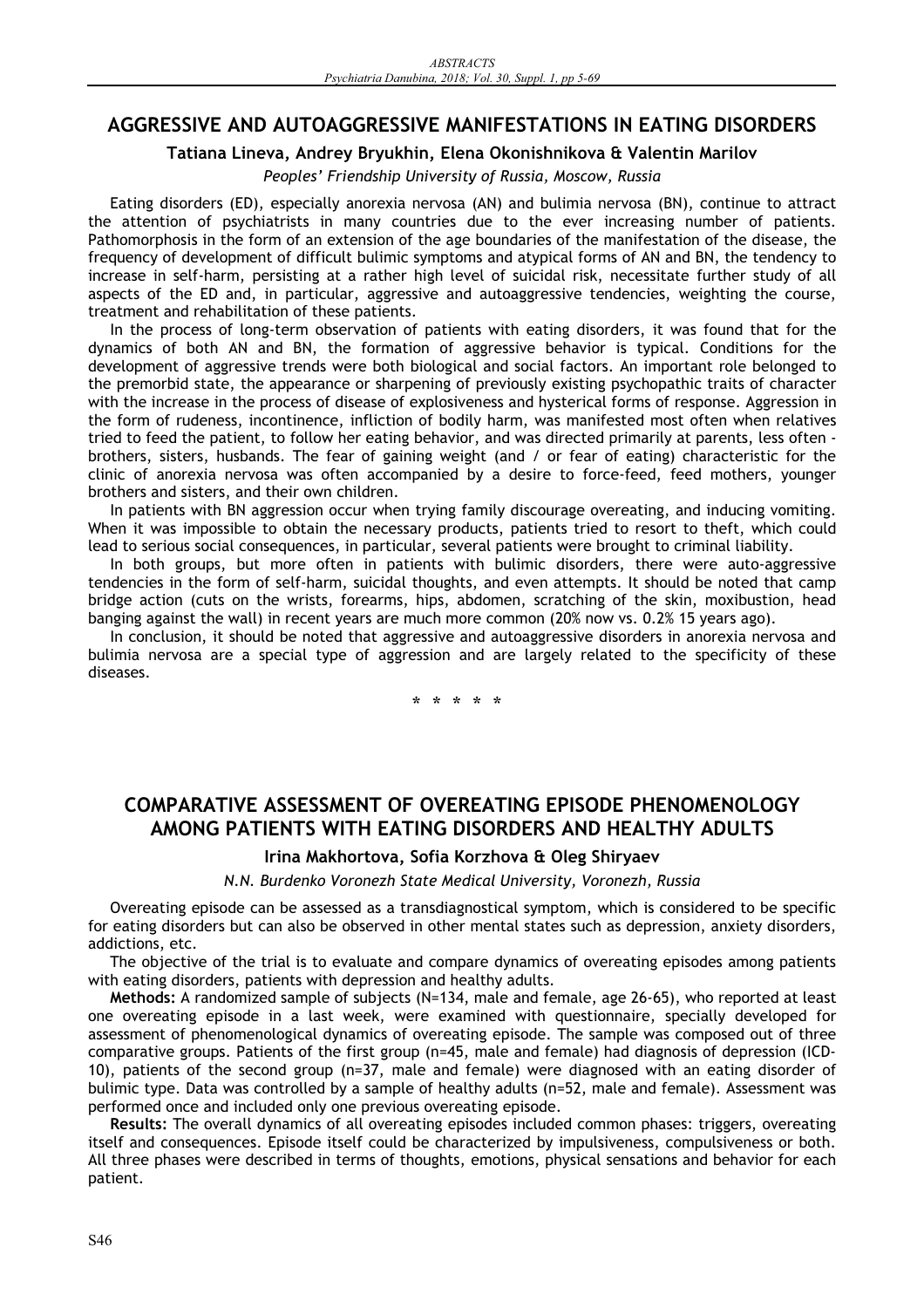Some significantly different characteristics of overeating episodes were established in the investigated groups. Compulsiveness was significantly more frequent in patients wit heating disorders compared to other groups (p<0.05). Impulsiveness was equally present in all individuals from every group (even in healthy adults) in the beginning of the episode. Healthy adults experienced positive emotions more frequently (p<0.05) in the process of eating, while patients with depression and eating disorders usually reported feeling "nothing", which they nevertheless interpreted as a positive feeling compared to negative emotions they experienced before the episode. Patients with eating disorders and depression more frequently tend to plan overeating episode while healthy adults don't ( $p<0.05$ ).

**Conclusion:** The dynamics of overeating episodes included common phases in all investigated groups. Some clinically significant differences of the phases were established.

**\*\*\*\*\***

# **DYSMORPHOPHOBIC DISORDERS IN PATIENTS WITH EATING DISORDERS**

#### **Elena Okonishnikova, Andrey Bryukhin & Tatiana Lineva**

*Peoples' Friendship University of Russia, Moscow, Russia* 

**Introduction:** Anorexia nervosa (AN) and bulimia nervosa (BN) is one of the first places in the risk of fatal outcome among eating disorders have a tendency to chronicity and high suicidal risk. Psychopathological basis is a pathological dissatisfaction with one's own body or dysmorphic disorder, which is characterized by obsessive, overvalued or delusional ideas of physical disability. Dysmorphic disorder influence the formation of affective pathology, reduces the quality of life and level of social functioning.

**Objective:** To assess the degree of satisfaction/dissatisfaction with own body and its individual parts (abdomen, thighs, buttocks) in patients with AN and BN and the correlation of dissatisfaction with own body and affective disorders and quality of life.

**Subjects and Methods:** 120 female patients with AN and BN at the age of 13 to 44 years, average age 18 years ( $\pm$  of 5.81). The disease duration from 6 months to 24 years. Questionnaire image of own's body (QIOB); Scale of satisfaction with one's body (SSOB); hospital scale of anxiety and depression (HADS); Questionnaire assessment of quality of life (SF-36); the statistical package of Microsoft Excel.

**Results:** At QIOB - expressed dissatisfaction with their body 83.33%, moderate at 16.67% of the patients. At SSOB - characteristics related to the head (eyes, nose, ears) is not satisfied of 29.17% of the patients, belonging to the torso (stomach, chest, back) 42.50%, lower body (buttocks, pelvis, thigh) of 54.17%. The number of dissatisfied all of these body parts equals 35%, which is clinically defined as polydismorfofobia.

According to the test SF-36 - PH (a physical component): a low value 26.67%, average of 65%, an increased value of 8.33% of the patients; MH (mental component): a low value at 23.33%, the lower value of 55%, the average of 21% of the patients. Test HADS: subclinical anxiety – 23.33%, a clinical – 43.33% of patients; subclinical depression – 15.83%, clinical - of 29.17% of the patients.

Dissatisfaction with one's own body has a noticeable correlation with anxiety and depression. Dissatisfaction with one's own body is significantly correlated with the mental component of quality of life, exerting a weak influence on the physical component.

**Conclusions:** Pathological dissatisfaction with one's own body or dysmorphic disorder in patients with AN and BN significantly affects their affective state, level of anxiety and depression, reduces the quality of life and leads to social maladjustment.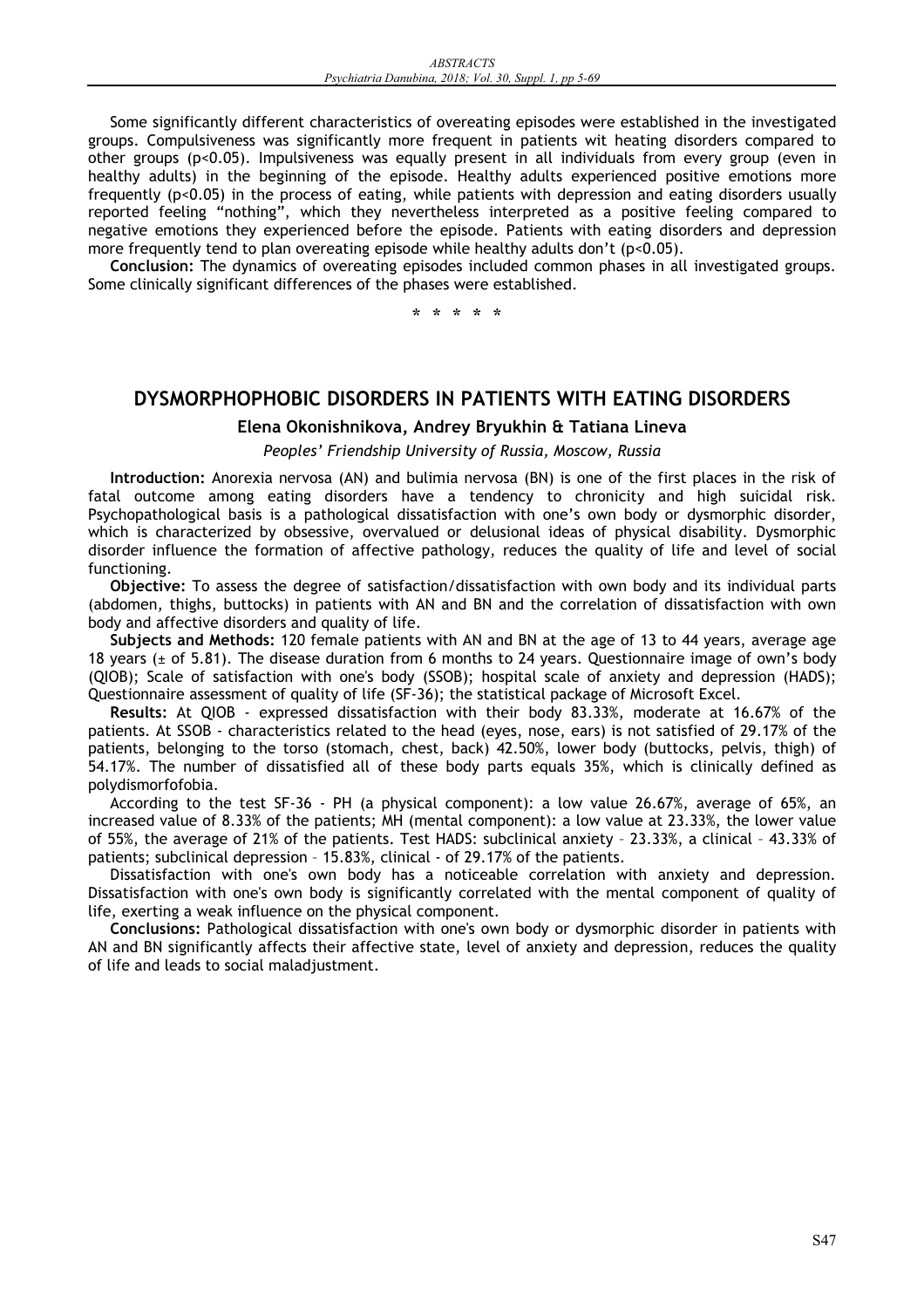# **PSYCHOLOGICAL STRUCTURE OF PERSONALITY OF SEXUAL DEFENDANTS AGAINST MINORS**

### **Liudmila Baranskaia**

#### *Ural State Medical University, Yekaterinburg, Russia*

Current Russian and foreign concepts of sexual defendant's personality have predominantly clinical bias that doesn't allow to answer question why adult men and adolescents, less often women, commit crime, such molestation, indecent exposure, rape, and similar offenses.

The study consists of materials of 21 expert opinions of complex forensic sexological, psychological, and psychiatric assessment of the defendants under articles 131-135 of Criminal Code of Russian Federation (sex crime). This study doesn't include materials of expert opinions where defendants were diagnosed with Pedophilia (F 65.4 in ICD 10) and committed for inpatient psychiatric treatment.

The mean age of defendants was 38+11 years old, with min age – 21 years old and max – 67 years old. In one case, defendant was 27 years old female. Only in 3 cases defendants and victims were the same gender. In 17 cases (81%), defendants were relatives of victims or were residing with them, and usually were mother's partners. In the rest of the cases, defendants were well-known to the minors.

According to clinical psychology and psychology of corporeality, personality structure of defendants is based on deficit in emotional sphere, followed by underdevelopment of communicative sphere, and the apex consistent with distortions in value-semantic formations of psychopathic and borderline spectrum.

There are suggestions that in further studies will be discovered abnormalities of brain activity (similar to schizophrenia, bipolar disorder, and autism) that can be modified by childhood experience and environment, such as physical and sexual abuse, and will lead to pathological deviation in behavior including sexual deviation.

This study shows that this personality structure often forms with upbringing in incomplete and/or dysfunctional family (16 defendants), when one or both parents were absent. Impaired development happens due to psychological, physical, and sexual abuse that is often chronic in nature. The deformity of personal development appears as pseudo compensated and defiant behavior, including sexual behavior. For example, this probably leads to impaired gender role identification of defendants that more then quarter of them has prominent femininity. Only 6 examined male defendants (28%) were able accurately differentiate female gender by "the pose," "the figure," and "clothes", that shows that the rest of defendants have unformed representations about gender role stereotypes and their mismatch to cultural representations.

The deficit of emotional acceptance causes frustration in intimate relationships with adult partners who cause anger, negative and hostile feelings. In 15 examined defendants (71%) was detected deficit of emotional meaning of male gender that reflected inner conflict between socially conditioned attribution of oneself to male gender and unformed relevant gender role behavior. Results of this study bring closer the development of clinical-psychological conception of personality structure of defendants of sexual crime against minors.

**\*\*\*\*\***

# **ASSESSMENT THE PROBABILITY OF FORMATION OCCUPATIONAL STRESS AMONG HEALTH CARE WORKERS**

### **Svetlana Kuzmina<sup>1</sup> & Naida Mollaeva<sup>2</sup>**

*1 Kazan State Medical University, Kazan, Russia 2 Dagestan State Medical University, Makhachkala, Russia* 

In current time, there is a wide discussion of occupational stress influencing on workers mental health. In 1974 H. Frendenberger, American psychiatrist suggested new terminology for psychological situation among health care workers in psychiatry clinics – «burnout», now well known as burnout syndrome. Mostly it is typical for profession "human-human system". First, we should take into consideration health workers.

In 2010 mental health and behavioral problem were included in the list of Occupational disorders of ILO (international labor organization).

**Aim:** Study of psychosocial risk factors in the formation of occupational stress.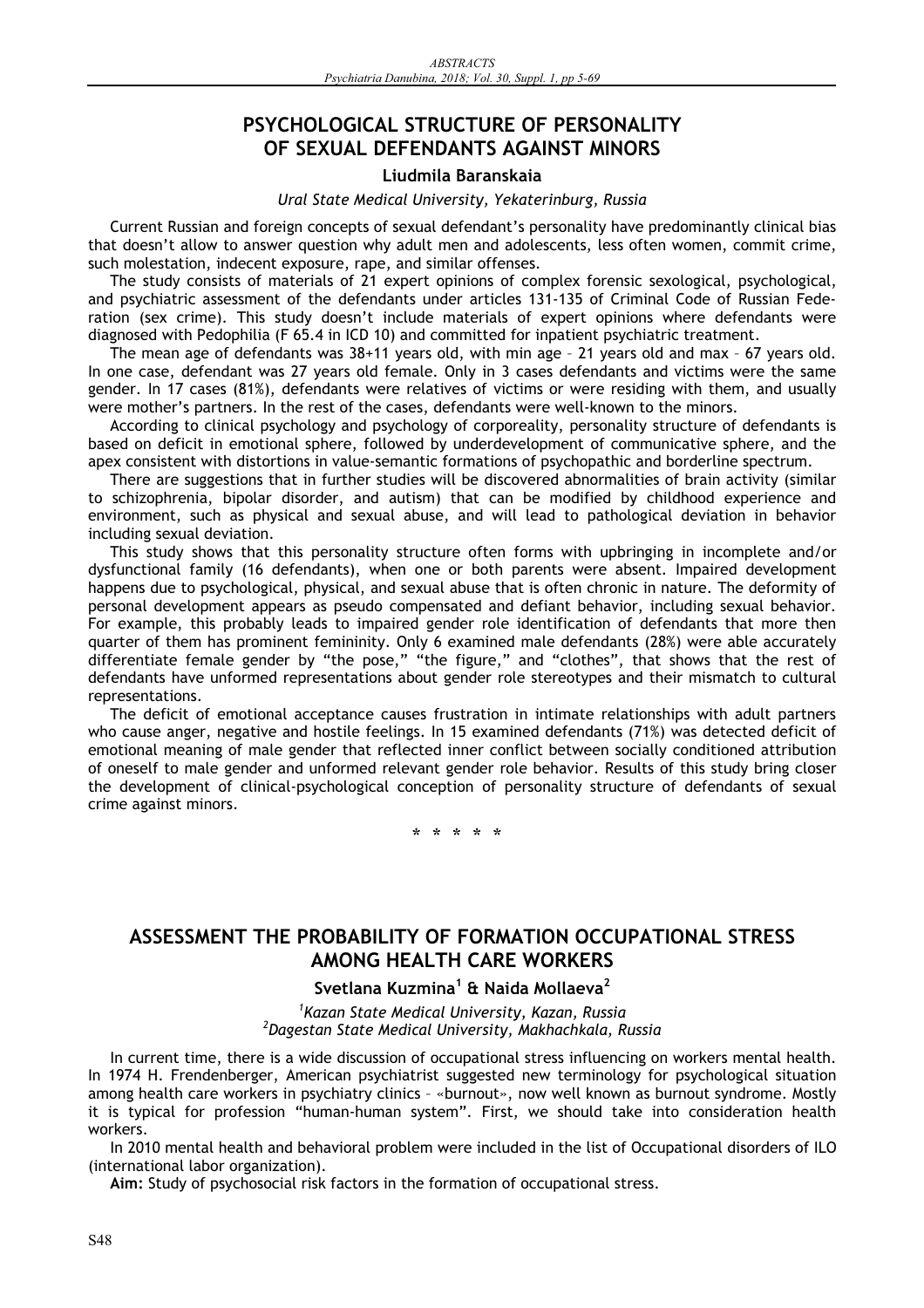**Subjects and methods:** Based on a questionnaire developed by WHO experts for the European model of "health management, environment and security in the workplace", conducted surveys of health care workers (HCW): medical doctors and nurses. Surveys were done among 68 health care workers of city hospital and 164 HCW of country side hospital. The questionnaire presented questions that reflect social status, lifestyle, character and security of employment, the presence of stress factors both production and non-production nature. Individual attention was paid to health, physical activity, and nutrition. Statistic methods as criteria of 2 were used.

**Results and discussions:** Analyzing the study we find: 19.1% of HCW were fully satisfied, 57.3% - more a less satisfied, 20.3% - less satisfied and 2.7% - were not totally satisfied by occupation job. Among city HCW less satisfied and not satisfied workers had a higher level than among country side's HCW ( $x^2$ =2.6, p=0.036). Sleeping problems more than once in week, met 37.4% of HCW, once per week or less - 28.0%, never – 34.6%.

Painkillers drags have taken 67.8% of HCW, sedation pills – 33.3% of HCW.

Analysis of survey presented higher level of psychophysiological symptoms (two and more) among city HCW ( $x^2$ =7.8, p=0.005), and higher level of behavioral symptoms ( $x^2$ =3.9, p=0.048), among city HCW with complaints of fatigue at the end of working hours.

Survey conducted of the medical personnel showed high prevalence among them psychophysical, social and psychological, behavioural symptoms that allows to think of high probability of formation of a syndrome of professional stress.

**\*\*\*\*\***

# **ALCOHOLISM AND EATING DISORDERS**

### **Roman Suleimanov, Marina Artemieva, Ivan Danilin & Alexander Arseniev**

*Peoples' Friendship University of Russia, Moscow, Russia* 

The study included data from a 10-year follow-up of 119 patients with AN and BN. The aim of the study was to investigate the prevalence of alcoholism among parents and patients with anorexia nervosa and bulimia, as well as its role in the formation of eating disorders. Hereditary alcoholism of one or both parents (based on statistically confirmed data on hospitalization for alcoholic illness) was noted in 35 (29%) patients. Regular alcohol abuse was rather normative than reflecting individual psychopathology in 84 (71%) of patients' fathers, while being raised with an insufficient father's role, a lack of communication with him or his actual absence occurred in 73 (61%) patients with AN and BN. The etiological role of parental alcohol abuse in the development of anorexia nervosa has also been confirmed by the analysis of the terms of conception and duration of pregnancy in mothers of the examined patients: there was found a statistically significant ( $p\leq 0.01$ ) prevalence of conception periods attributable to culture-mediated periods of mass alcoholism in Russia: January (a decade of New Year celebrations), March (the celebration of February 23 - March 8), as well as the period of summer holidays. The prevalence of alcoholism among patients in the study group was 13% (16 cases) with a catamnestic follow-up duration of more than 5 years, while the prevalence of alcoholism in patients with bulimia nervosa was 3.2 times greater than that of anorexia nervosa. In this connection, the patients' subjectively marked change in the attitude towards alcohol intake is noteworthy: with prolonged restriction in food and low body weight, more than half of patients noted the appearance of cravings for alcohol, while before the onset of the disease, anorexia nervosa and bulimia 92 (77%) patients experienced a neutral or negative attitude towards alcohol, felt unpleasant consequences when taking even small doses of low-alcohol drinks, noted "body intolerance to alcohol". The existence of a relationship between the onset of alcoholism, prolonged eating restrictions and other ways to reduce body weight with anorexia nervosa and bulimia requires further study.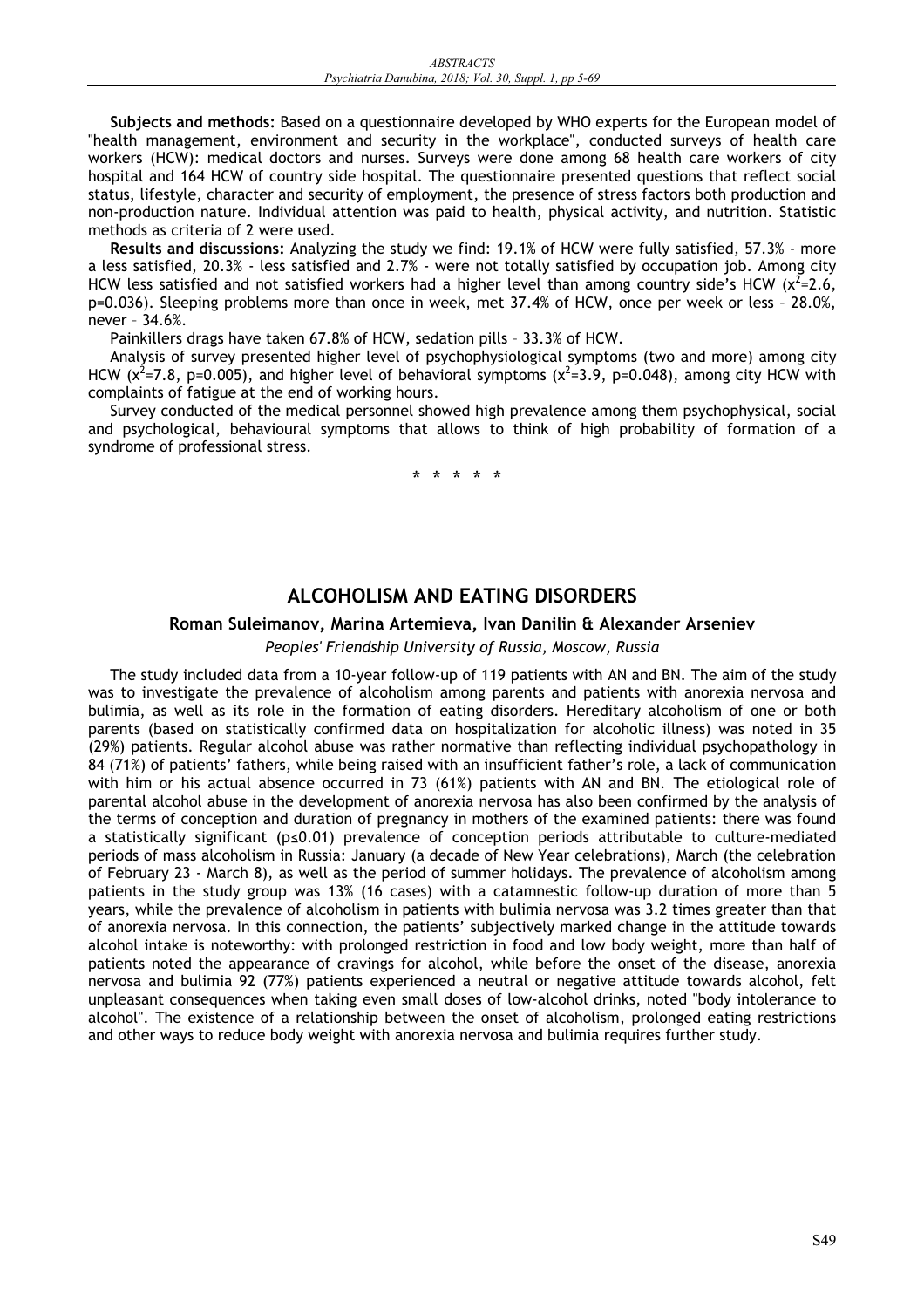# **PSYCHOLOGICAL-PSYCHIATRIC SUPPORT TO CHILDREN WITH SEVERE SPINAL INJURY**

### **Ekaterina Lvova & Yulia Sidneva**

*Clinical and Research Institute of Emergency Pediatric Surgery and Trauma, Moscow, Russia* 

**Introduction:** Joint psychological and psychiatric support of children after severe spinal cord injury (sSI) at an early stage of rehabilitation allows to have a timely differentiated assessment of emotional and motivational disorders. It helps to develop a correct curative tactics for patients because changes in their emotional and personal background may impede the adequate course of rehabilitation process.

Severe spinal injury with its medical and psychological consequences entails a psychological shock. This trauma is a real stress for the child and, it takes long time to physically and psychologically adapt to life after such trauma.

Depression is one of the frequent consequences of spinal trauma in adults. One can find different information on the incidence of depression in sSI patients, but all these studies are related to adults. Practically, there is no any clinical trials on the pediatric group of patients, especially related to pharmacotherapy as well as there is no any findings on pediatric sSi psychopharmacology either.

**Objective:** To determine the degree of severity of depressive conditions in children after sSI at an early stage of rehabilitation and to develop an algorithm for psycho-psychiatric care.

**Subjects and methods:** 35 children aged 8-18 with sSI. All patients were examined by a psychiatrist and a psychologist in dynamics. The following diagnostic scales and questionnaires were used: Spielberger scale of anxiety for children from 14 years of age; scale of obvious anxiety (for children from 8 years of age); hospital scale of depression and anxiety (HADS); depression scale developed in Bekhterev's Institute of Psychoneurology.

Psychological support of patients was provided using Gestalt correction techniques.

Psychotropic medication: antidepressants from the group of serotonin reuptake inhibitors.

Results: Patients were divided into three groups:

1. 17.1% of children with depression

2. 31.4% of children with emotional peculiarities manifested by high anxiety and reduced motivation

3. 51.4% of children with no depressive tendencies

Using findings obtained in the discussed trial, we could define basic emotional features in children with sSI at an early stage of rehabilitation and could developed an algorithm for joint psycho-psychiatric treatment:

Children from the first group with obvious signs of depression had to have psychiatric correction first, while psychological support was secondary to them.

Children from the second group with high anxiety and low motivation but not pronounced depressive tendencies needed psychological support first, while psychiatrist's help was recommended in the form of consultations.

Children from the third group were recommended only psychological support.

**Conclusion:** Joint psycho-psychiatric support of patients will allow:

1) to timely identify children with severe depressive tendencies, high degree of anxiety combined with low motivation;

2) to provide a qualified psychological help;

3) to adequately provide specific psychiatric care with neuropsychopharmacological support.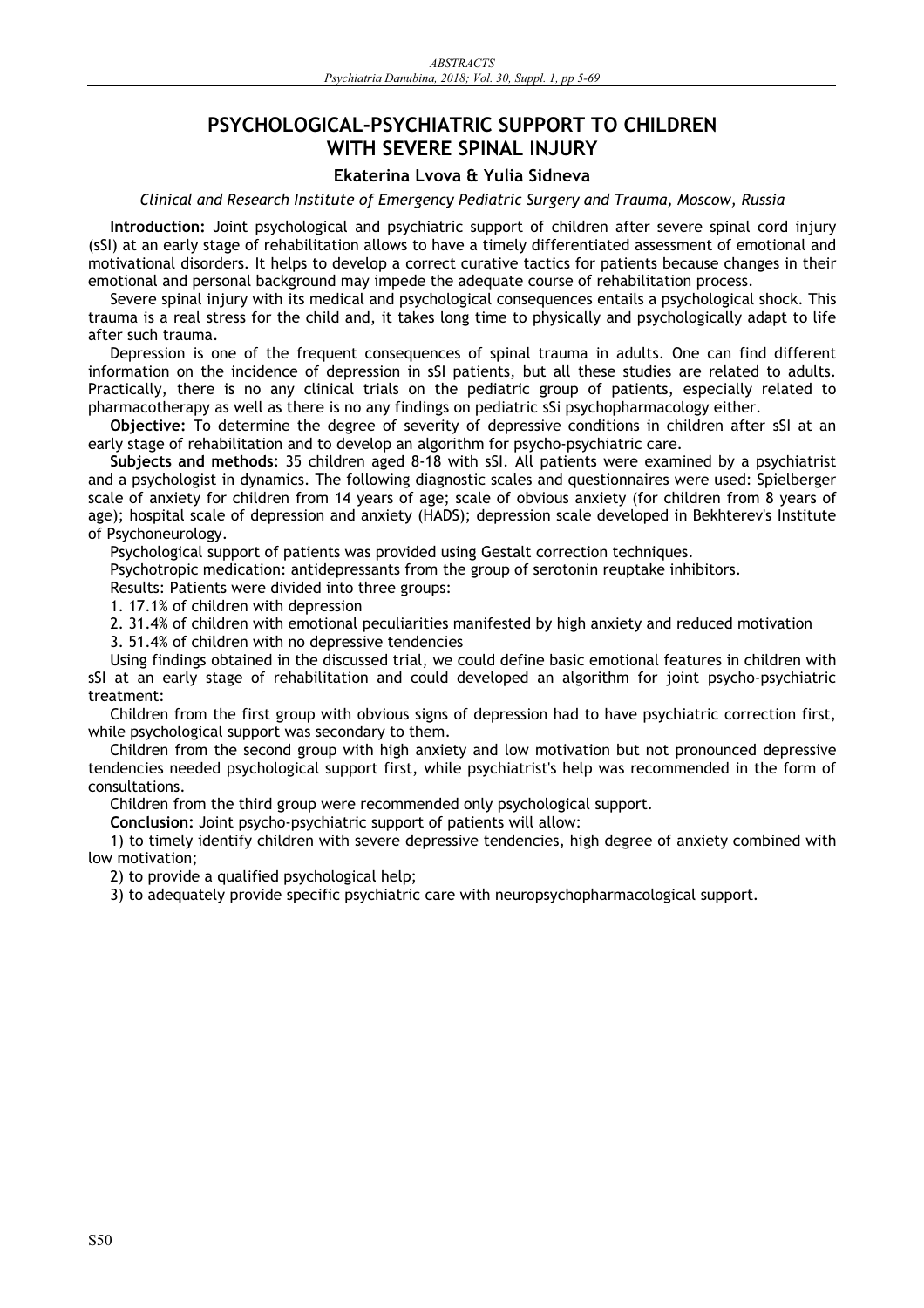# **INTERACTIVE MODEL OF PSYCHODIAGNOSTICS AS A BASIC COMPONENT OF PSYCHOCORRECTION IN THE CLINIC OF CRISIS STATES**

### **Galina Romanova**

#### *Yeramishantsev City Clinical Hospital, Moscow, Russia*

The purpose of the study was to expand the arsenal of ways to reflect and represent, completely and adequately, the motivations and actual conceptualizations of individuals who need and are looking for psychotherapeutic assistance. And with all due respect to these people, who, no matter how we relate to the subject, already have their own established concept of the nature of the existing problems and kinds of help which, probably, should be useful and preferable to them.

Now we do not discuss the "quality" of conceptualization and adequacy of patients' motives and their ideas of useful help. Moreover, we are talking about a person in a crisis situation, accompanied by complicated features of some special psychological status.

The question under discussion is the necessity to unite the therapist's and the patient's views on the character and content of existing problems and the forthcoming psycho-corrective measures in a big single information field. And this task is not so simple nowadays as, for example, half a century ago. The modern patient, as a rule, is highly loaded, and even overloaded with information of any kind of humanities, and knowledge of a purely medical type as well. And the whole set of amateurish knowledge can assemble into complexly organized pictures with far-reaching consequences, not only not helping psychotherapy, but also creating real obstacles to its implementation. To our condolences or not, but a patient is an expert, and another big task is to find short ways to collaborate with patients, is becoming co-experts in our existential problems. And having this approach, we must think about getting the availability of all possible relevant information to start our co-working in a very quick time. The practice need some means to clarify multi-meanings and putting them into some orders.

Our research (2015-2017) was to investigate the ambivalence of the client' request and motivation for psychotherapy. At the first stage spontaneous replies of the patients in treatment were collected. Then, on the basis of the most frequent little narratives of "Psychotherapy: Pros and Cons.", a questionnaire was created and tested in the Clinic of Crisis States, and in 2 control-groups: graduate students and practicing psychologists-psychotherapists.

Approbation of the questionnaire "quick and easy", "12 pro-12 contra" showed its in formativeness and effectiveness as a way of rapid anamnesis data collection; as a means of statistical study of the features of the request and motivation for psychotherapy; as a way to self-disclosure in the first phase of therapeutic contact.

In the conditions of the Clinic, the "co-expert" approach at the start of the therapeutic contact provides a free and protected position for the patient. They estimate it as a creative task, which disposes to conversation (The amount of refusals to participate only 5%).

Approbation showed that the questionnaire has some future life. It is quite good for collecting data

Especially important was numerous episodes of patients' disclosure of those traumatic experiences that they "never say at the start of a contact", but they can easily write about it in conditions of relative anonymity of written answers. Co-expert approach at the start of a therapeutic contact provides a sufficiently protected position. Self-disclosure now is not a confession, but goes through evaluation of experience, not necessarily deeply personal. Discussing the advantages and disadvantages of psychotherapy in humanitarian context, the patient spontaneously chooses the most significant details from the general context, easily accepts the ambiguity paradigm of choice - not as a painful personal problem, but as a peculiar form of discourse.

It was disclosed and phenomenologically described 4 main strategies of answers: "for", "against", "reasoning dialogue", "indifference", behaviorally correlated with the personality characteristics of patients, the severity of the crisis situation and the available past experience of psychotherapy. The questionnaire has the potential for further standardization and application in therapeutic practice.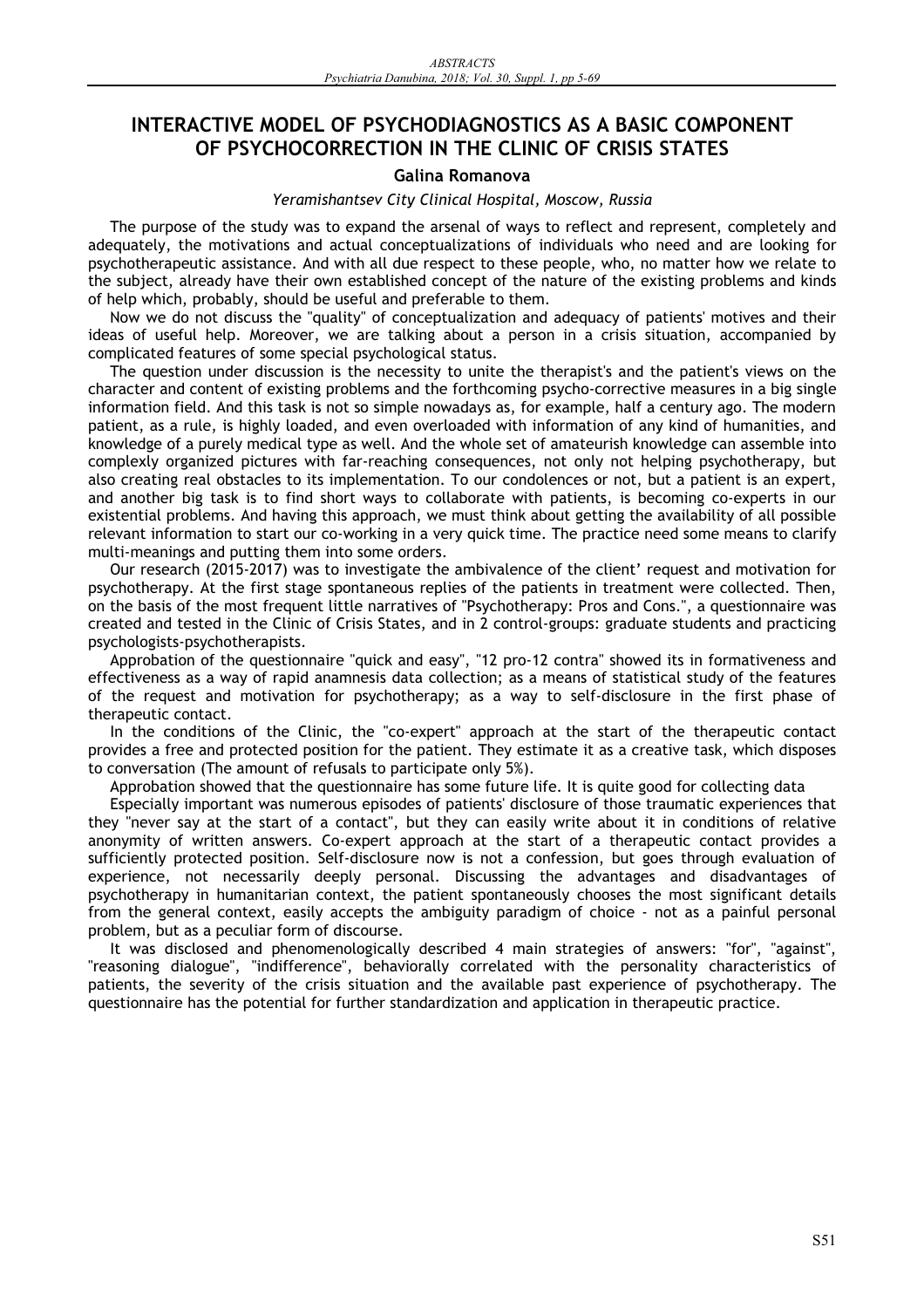# **MODERN PSYCHOTHERAPEUTIC APPROACHES IN THE COMPLEX TREATMENT OF IRRITABLE BOWEL SYNDROME**

### **Julia Dobrovolskaya & Zaira Yarakhmedova**

#### *A.I. Evdokimov Moscow State University of Medicine and Dentistry, Moscow, Russia*

According to modern ideas, irritable bowel syndrome (IBS) is an example of the biopsychosocial model of functional disorder, which is based on the interaction of two major pathogenetic mechanisms: psychosocial effects and sensorimotor dysfunction. Today the most diverse aspects of diagnostics and clinics are being discussed. According to the data of a different scientific researches, the evaluation of personal accentuations and psychological profile of patients with IBS, using psychodiagnostic methods, shows the high occurrence of the emotive type of personality and the presence of different psychoemotional disorders in more than 80% cases. In recent years, most researchers have hardly questioned the idea of the essential role of psychotherapy in IBS treatment, especially in those cases when the psychogenic component in the development of this disease is obvious. Patients with IBS tend to have also symptoms of anxious depression, hypochondriacal fixation on well-being, carcinophobia. Prolonged nature of the disease leads to persistent pathocharacterological changes, manifested in various variants of psychosomatic development of the individual. Due to multiple fears, a lot of patients demonstrate a tendency to social isolation, which may lead to a refusal to seek help from the psychotherapeutic consultation during periods of escalation of symptoms, as well as during remission, which determines the necessity of psychotherapeutic intervention in both outpatient and inpatient format.

At the stage of treatment in the hospital, the preference is given to techniques of short-term psychotherapy, focused on the rapid resolution of problems and the change in patient status. These could include first of all relaxation techniques, as well as short-term positive therapy, NLP, some Gestalt therapies, Erikson therapy with resource trances. At the stage of maintenance treatment after discharge, or when patients were asked for deeper work, psychodynamic techniques were used.

In addition to a significant number of researches on the use of suggestive techniques, a positive therapeutic effect has been described from the inclusion of methods of behavioral psychotherapy in the treatment of IBS, focused on correcting misconduct and inability to respond correctly to stressful situations. In the treatment of functional disorders of the gastrointestinal tract, one of the most common methods of PT is used - the method of progressive muscle relaxation.

A number of studies on the formation of psychosomatic symptoms of the gastrointestinal tract in patient cases with various types of family relationships, convincingly shows that a systematic approach may be useful for conducting family psychotherapy with patients suffering from IBS (3, 7, 9). It is noted that in the conditions of disharmonious family relations, with a violation of hierarchy, structuredness, problematic relations with the mother since childhood, there has been an increased tendency toward the formation of gastroenterological disorders in combination with increased anxiety. When studying the psychological characteristics of families with children-psychosomatics it was noted that the emerging abdominal pains performed a morphostatic function.

The targets of psychotherapy treating different variants of IBS are specific symptoms that characterize the disease: pathological anxiety, depressive disorders, hypochondriacal orientation of experiences, various phobias (primarily carcinophobia). An important aspect of therapy for this category of patients was also its focus on the resocialization of patients, since the chronic character of IBS led to the development of certain social restrictions, avoiding behavior and the formation of a socio-psychological position of selfisolation.

The tactics of psychotherapy are built taking into account the stage of the disease. At the initial stages of the IBS, when the psychotraumatic situation clearly sounds in the experience, first of all, cognitivebehavioral psychotherapy is used, aimed at restructuring the patient's relations and attitudes, optimizing the mechanisms of psychological defense. Efforts are directed primarily to psychological awareness and the search for adaptive coping strategies aimed at resolving the underlying conflict that supports the disease.

At the latest stages of the disease, with the emergency of persistent psychoemotional disorders, as well as the formation of different variants of pathocharacterological (psychosomatic) development of the personality, the effectiveness of psychotherapy is reducing. An active drug correction of existing mental disorders is required. At this stage of the disease, psychotherapy is aimed at supporting patients, preserving the emotional connections of the patient, and social adaptation.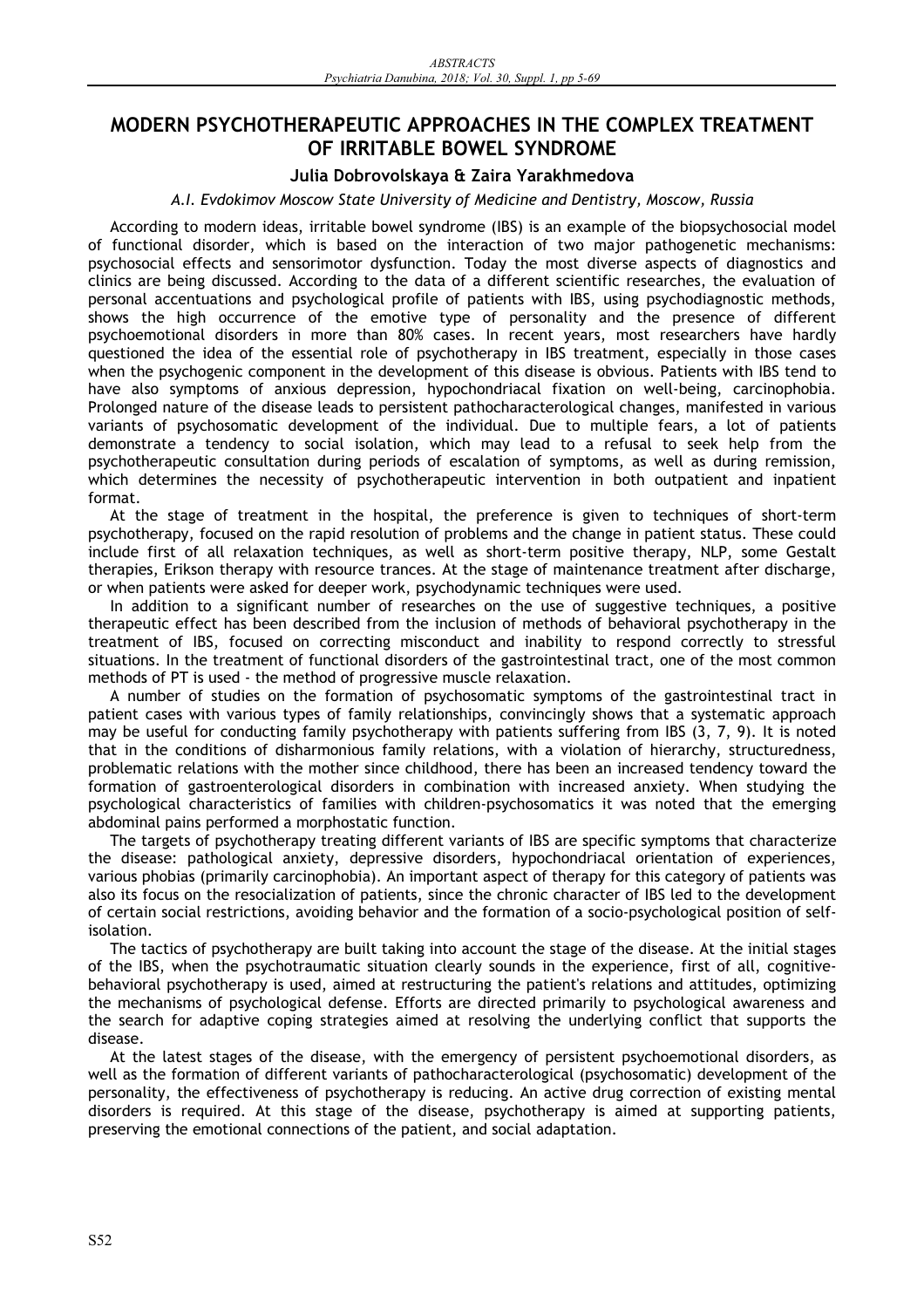# **DISORDERS OF EMOTIONS WITH THE TUMOR LESION OF THE DIENCEPHALIC REGION**

### **Yuliya Sidneva, Ludmila Astafyeva, Oleg Zaitsev, Pavel Kalinin, Maksim Kutin & Irina Klochkova**

*N. N. Burdenko National Medical Research Center of Neurosurgery, Moscow, Russia* 

Among tumors of the diencephalic region there are: Pituitary adenomas, Craniopharyngiomas, Gliomas, Meningiomas and others. They differ in location, histology, clinic with corresponding hormonal disorders.

Emotional disorders in the clinic of tumors of the diencephalic region are revealed in 2-67% by the literature. So, with Hormone-active pituitary adenomas there is 30-60%, with Non-functioning pituitary adenomas ones less than 6%. Emotional disturbances are revealed in 67% of patients with Craniopharyngiomas on the background of a decrease in hormonal secretion. Psychopathology can be caused by the localization of lesions/irritation of the brain, histology and, possibly, changes in the level of neurohormones.

Pituitary adenomas has the leading place among tumors of the diencephal on localizations. This is 15% of all brain tumors, the 1<sup>st</sup> and 2<sup>nd</sup> places are detectable at the age of 15 to 54 years. Hormone- active pituitary adenomas differ by Prolactinoma (PRL-secreting pituitary adenomas -35%), Acromegaly (GHsecreting pituitary adenomas - 15%), Cushing's syndrome (ACTH-secreting pituitary adenomas -10%), Thyrotropinoma (TSH-secreting adenomas-1%) and Non-functioning pituitary adenomas (40%).

1. Pituitary adenomas with excessive secretion of growth hormone (GH) - in 60% of patients, nonspecific symptoms, mostly asthenic. It is often stable dysphoria - the predominance of "gloomyspiteful" mood.

2. Pituitary adenomas gland with excessive secretion of adrenocorticotropic hormone (ACTH):

1) Cushing's disease - lability of mood, depression, apathy, sleep disturbance, with visceral manifestations (tachycardia, fluctuations in blood pressure) in 50%.

2) Nelson's syndrome - a decrease in emotional reactions and motor activity. Patients are apathetic, monotonous, poor in mimic manifestations.

3. Pituitary adenomas with excessive secretion of prolactin (PRL) - emotional disorders, sleep disturbance in 30%. Nonspecific symptoms of the asthenic plan in almost a quarter of patients.

4. Pituitary adenomas with excessive secretion of thyroid-stimulating hormone (TSH) - increased emotionality, excitability, mood lability, with frequent "panic attacks" in 40%.

5. Non-functioning pituitary adenomas:

a) With hormone-inactive tumors of the pituitary psychopathology is present in 6%. There are violations of sleep, mood lability, weakness, decreased memory.

b) In craniopharyngiom as emotional and personality disorders was in 67%. This is combined with cognitive, motivational and other impairments.

So, violations of emotions in the defeat of the diencephalic region are caused by the localization of the tumor with the involvement of the corresponding brain structures in the pathological process.

**\*\*\*\*\***

# **FAMILIAL CASES OF SCHIZOPHRENIA**

## **Yulia Barylnik, Elena Kolesnichenko, Yulia Abrosimova, Svetlana Pakhomova, Daria Samoylova, Natalia Philippova, Sergei Sizov, Egor Bachilo & Anastasia Antonova**

#### *Saratov State Medical Universityn.a. V.I.Razumovsky, Saratov, Russia*

The clinical features of familial cases of schizophrenia in comparison with sporadic cases of schizophrenia were studied. The patients with paranoid schizophrenia with a family history of schizophrenia (n=30) and patients with paranoid schizophrenia without family history of schizophrenia (n=140) were examined. The SADS-L "Schizophrenia and Affective Disorders Scale" and "The evaluation list of symptoms and a glossary for mental disorders, ICD-10" was used to assess the psychopathological state and psychopathology symptoms. Associations of family schizophrenia with clinical symptoms (p<0.05) were found in the form of a symptom of depersonalization and delusional ideas of persecution. Suicidal intentions and attempts were significantly more common in patients with familial schizophrenia.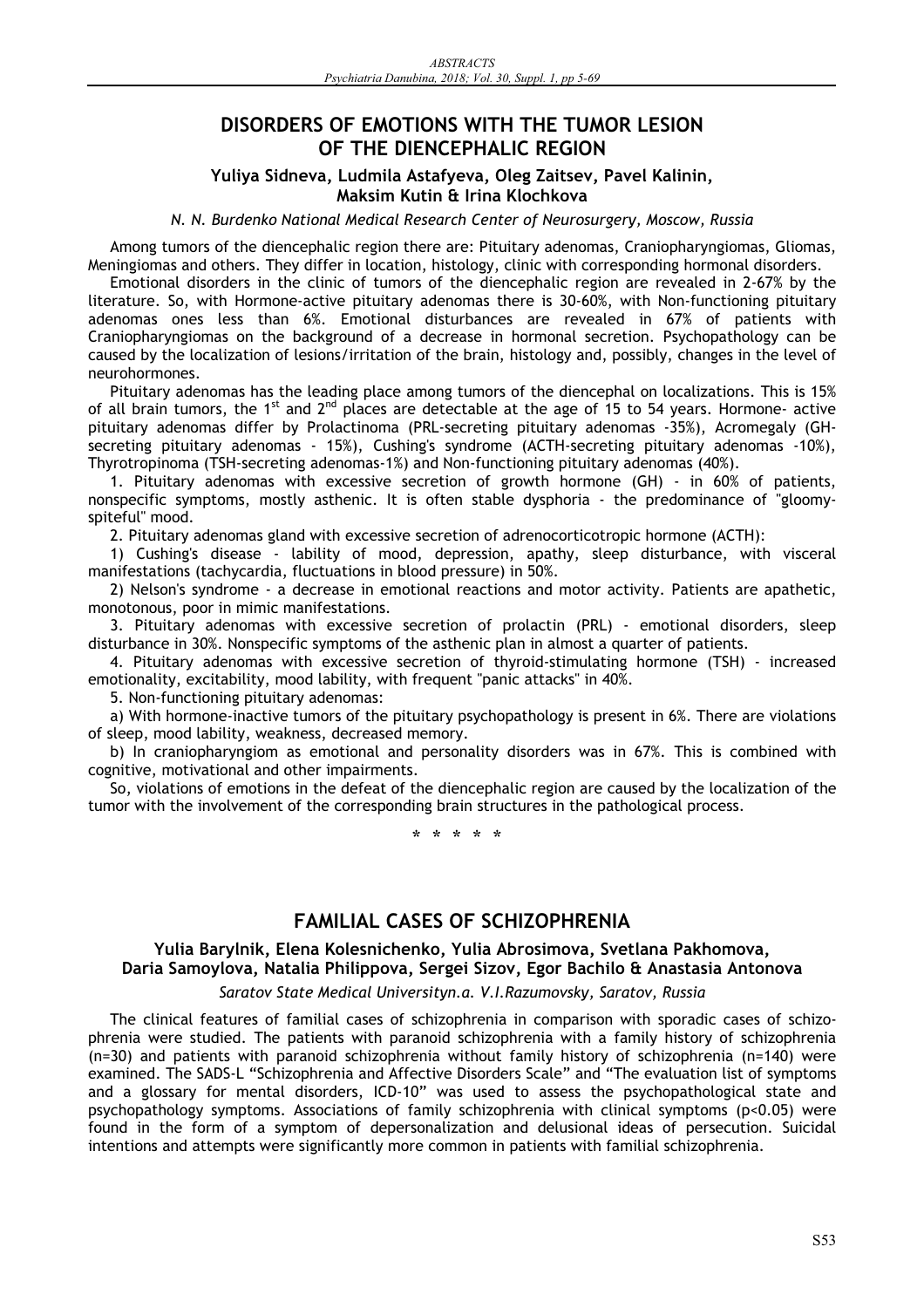# **FEATURES OF THE RELATIONSHIP BETWEEN PERSONALITY DISORDERS AND SUBSTANCE ABUSE**

### **Yulia Abrosimova, Yulia Barylnik, Svetlana Pakhomova, Elena Kolesnichenko & Daria Samoylova**

*Saratov State Medical University n.a. V.I. Razumovsky, Saratov, Russia* 

Patients who are suffering from different type of drugs have special individual and psychological problems. These changes are impotent for regulation and control their behaviour.

**Purpose:** to study the psychological characteristics and personal resources of the patients who are suffering from drug addiction.

**Methods:** 30 patients were studied, 19 (63.3%) men and 11 (36.7%) women and in the ages of 18-21 years. Following psychodiagnostic methods are used: Kettel's sixteen personality factor test, Leonhard-Shmishek's personality test, scale of reactive and personal anxiety Spielberger-Hanin.

**Results:** Amount those patients were suffering from different type of drugs: synthetic cannabinoids - 66.7%, 20% were dependent on synthetic cathinone and 13.3% were dependent on opiates (heroin). According to Leonhard-Shmishek's scales the most often of personality disorders were dysthymic type, hyperthymic type and explosive type. Individually-psychological features of patients with addiction is the development of abstract thinking, free thinking, impulsiveness, lack of confidence to the authorities, the high emotional tension, emotional instability and lack of responsibility, extraversion. According to Kettel's scale were indicated the leading individual psychological properties in more than half of the subjects is the development of abstract thinking, free thinking, impulsiveness, lack of confidence to the authorities, the high emotional tension, emotional instability and irresponsibility. An analysis of global factors indicative of the severity indices of extraversion. According to Spielberger-Hanin's scale 80% of patients with substance abuse had mild level of situational and personal anxiety, which can be identified as an important psychotherapeutic resource.

**Conclusions:** According to scales the most often of personality disorders were dysthymic type, hyperthymic type and explosive type. 80% of patients with substance abuse had mild level of situational and personal anxiety. This feature is main of predictor as an important psychotherapeutic resource.

**\*\*\*\*\***

### **THE SOCIAL ADAPTATION FACTORS IN PATIENTS WITH SCHIZOPHRENIA**

#### **Yulia Barylnik, Daria Samoylova, Svetlana Pakhomova, Yulia Abrosimova & Elena Kolesnichenko**

#### *Saratov State Medical Universityn.a. V.I.Razumovsky, Saratov, Russia*

The examining of social adaptation factors in patients with schizophrenia indicates that there is a lack of skills in social and problem-solving behavior, which significantly reduces their ability to cope with stressful life situations effectively. It is also known that family support plays an important role for a better social adaptation of patients with schizophrenia.

The goal of the conducted research was to examine the social adaptation factors in patients with schizophrenia.

**Subjects and methods:** 36 male patients aged 18 to 60 years with a diagnosis of continuous paranoid schizophrenia, paranoid syndrome and 36 relatives of these patients were examined. All patients were divided equally into two age groups according to the World Health Organization classification. The group I consisted of young patients (18-44 years), the group II included middle-aged patients (45-59 years). The patients' relatives were also divided into two groups, respectively. The examination was performed before discharge from the hospital, in the absence of an acute psychotic state. The psychodiagnostic apparatus included the «Coping - behavior in stressful situations» (adapted by T.A. Kryukova); «Lazarus Copying Test»; «Assessment card of the knowledge about mental illness and the effectiveness of the psychoeducational program level» (for patients and relatives); a «Questionnaire of relatives' relationship to the therapy of patients with schizophrenia», developed by the author. The statistical processing of the results was carried out with the Microsoft Office Excel 2016.

**Results:** According to the results of the «Coping behavior in stressful situations» the «Problem-oriented copying» and «Copying oriented to avoidance» were highest in both groups. At the same time the level of these parameters in group I was significantly higher than in group II. The average value of «Problem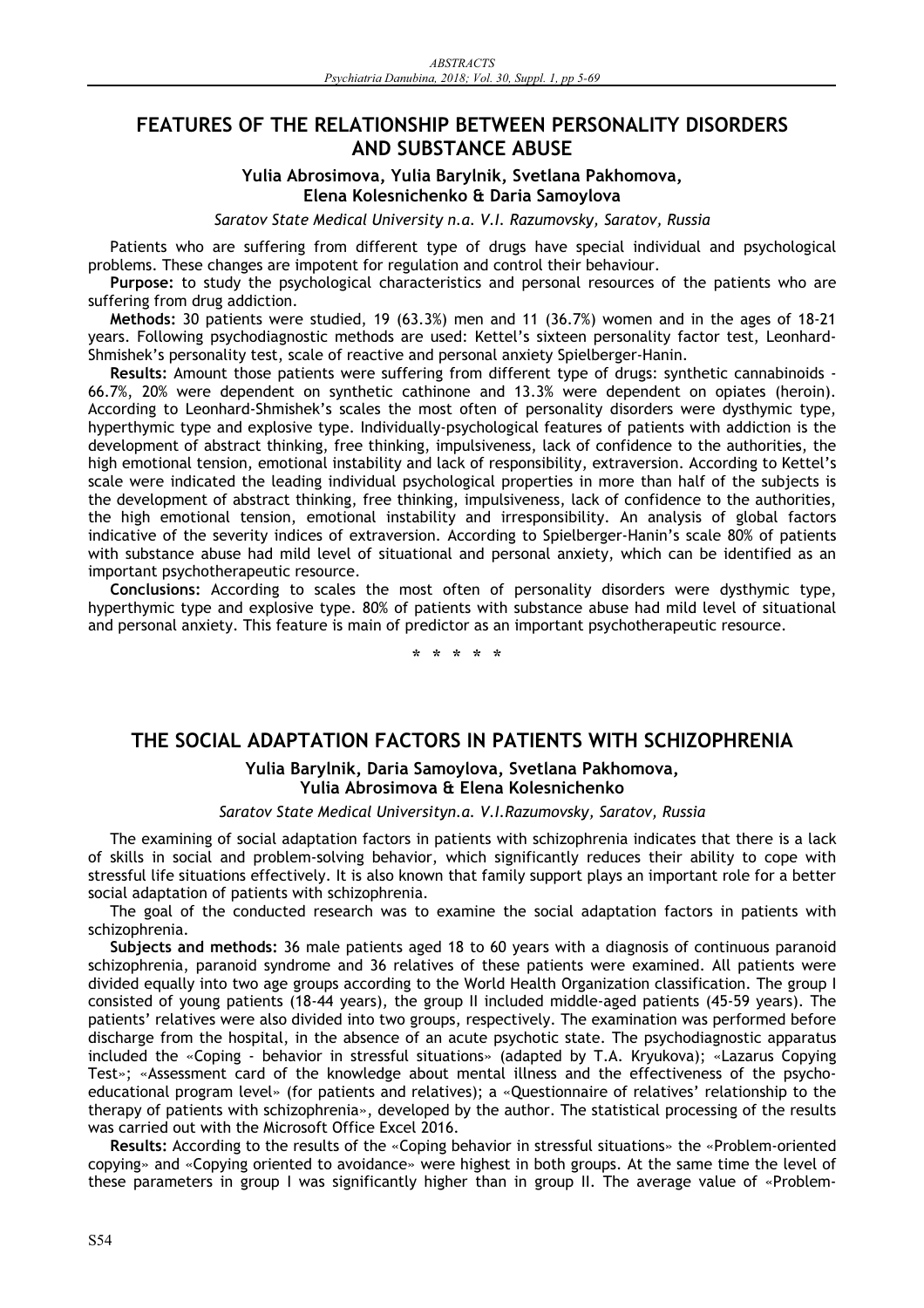oriented coping» in group I was 46.3%, «Coping oriented to avoidance» - 54.6%. In group II these indicators were 45.3% and 51.7%, respectively. The inverse correlation between the indicators «Avoidance-oriented» and patients' age was also found – the value decreased with growing up, while the value of «Copyoriented avoidance» practically did not change. The results of the «Lazarus Copying Test» showed the highest scores of «Escape-avoidance», «Distance» and «Confrontational coping» in both groups. The values of these parameters in group I patients were significantly higher than in middle-aged patients. The average value of the «Flight-avoidance» in group I patients was 63.5%, «Distance» - 55.8%, «Confrontational copying» - 55.7%. In group II these indicators were 61.3%; 52.2% and 43.2% respectively. The maximum statistical significance was observed in the «Confrontational coping» (p=0.01). The «Assessment card of the knowledge about mental illness and the effectiveness of the psychoeducational program level» showed that the majority of patients in both study groups (50% each) demonstrated an average level of knowledge. At the same time the knowledge about mental illness level was higher in group II relatives and amounted to 38.8%, whereas in group I this level was not demonstrated among family members (0%) at all. According to the «Questionnaire of relatives' relationship to the therapy of patients with schizophrenia» the majority of group I relatives (44.4%) were worried about the patient's condition, but not interested in receiving additional information about the disease. While 50% of the relatives in group II demonstrated insufficient awareness of the mental disorder and an interest to obtaining additional information about the disease.

**Conclusions:** the results vary according to the patients' age. The level for coping scales is significantly higher in young patients. Relatives of different age groups patients react differently to the disease presence. At the same time the knowledge level about mental illness was higher among relatives of middle-aged patients. The obtained results can be used for the development of treatment algorithms.

**\*\*\*\*\***

# **CLINICAL AND PSYCHOLOGICAL PREDICTORS OF THERAPEUTIC REMISSION IN PATIENTS WITH ALCOHOL DEPENDENCE**

#### **Marina Artemieva, Alexey Maidan, Anastasiya Lazukova & Roman Suleymanov**

#### *Peoples' Friendship University of Russia, Moscow, Russia*

The willingness of patients with alcoholism to visit the local narcologistis conditioned by the need to withdraw from the dispensary records after three-year period of confirmed sobriety, obtaining admission for employment, possession of arms, transport management.

There is a paradigm shift in the treatment of alcoholism from total abstinence to the concept of "controlled drinking" that contradicts the modern Russian system of dispensary registration which assumes the formation of long-term sobriety. The abolition of necessary abstinence from alcohol as a must increases the risk of relapses.

The purpose of the study was to determine the predictors of therapeutic remission (TP) in 185 patients with alcoholism who were on dispensary supervision in the drug dispensary  $N<sub>2</sub>$  of Moscow in 2010 - 2017. The average age of patients was 46.3 years. The second stage of alcohol dependence was registered in 83.3% of cases, the third stage - in 16.7% of cases. The average duration of the disease was 16.6 years. The social status of the patients varied from unemployment (20%), handicapped with 2nd and 3rd disability group (6%) to downgraded qualification (74%). Patients were allocated to groups according to the terms of therapeutic remission. The first group of 65 patients was characterized by abstinence from alcohol within 11 months. The second group included patients with remission from 12 months to 1.5 years (63 patients). Third group consisted of patients with remission from 19 months up to 3 years (57 patients). Patients in the first and second groups relapsed during the observation period, whereas the patients in the third group were withdrawn from observation after three-year period of complete abstinence.

The following diagnostic methods has been used: Spielberger-Hanin's scale for situational and personal anxiety; suggestiveness assessment; tendency to psychological provocation testing; Beck depression inventory; Zeigarnik test battery; Schmieschek-Leonhard tests for personality accentuation and temperament diagnostics; Penn Alcohol Craving Scale (PACS). The statistical data processing was made with the use of IBM SPSS Statistics 22 program package.

As a result of comparing the groups of patients with different remission periods there have been set the major predictors influencing on alcoholic addict TR forming.

A. Social and psychological factors (high level of suggestiveness, internal locus of control, adaptive coiping-strategies, excluding from the social groups with drinking habits, family with children and friendly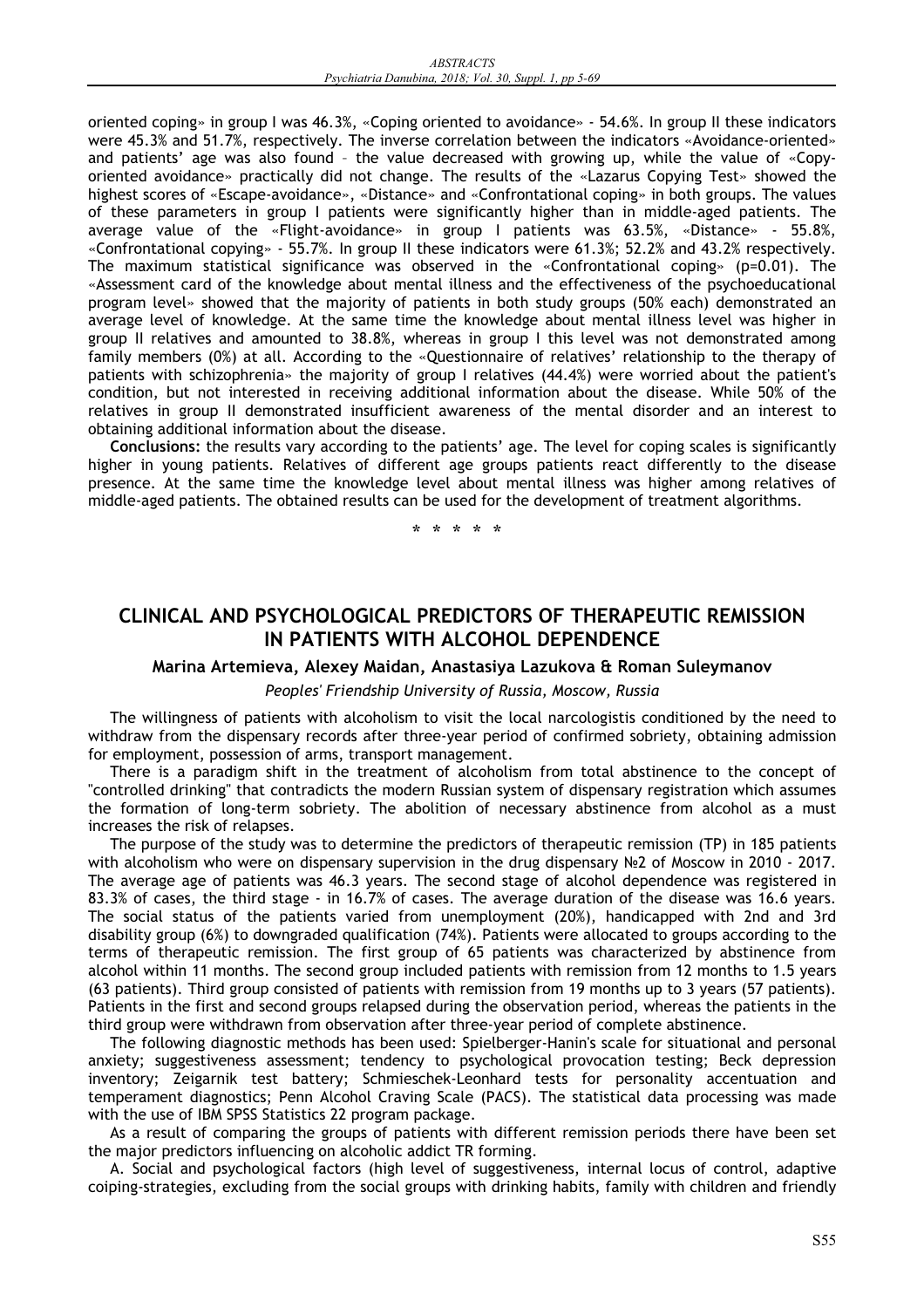partner relationship in the family, stable employment, absence of torts in the patient history, high communication potential and responsible behavior skills);

B. Therapeutic strategy (forbidding therapeutical model, few medical treatment endeavors in the patient history);

C. Clinic and biological factors (late onset age of a disease, low progression of alcoholism, few committals in the patient history);

D. Factors characterizing the outpatient care (participation of the patient in the individual and group therapy);

E. Absence of sexual dysfunctions.

Such factors as premorbid personality traits, encephalopathy status, somatic diseases and comorbid neurotic disorders did not have a significant effect on the duration of remission in patients with a long course of the disease.

**\*\*\*\*\***

## **CHARACTERISTIC FEATURES OF AGGRESSIVENESS IN YOUNG PEOPLE**

#### **Dmitry Ivashinenko & Elena Burdelova**

*Tula State University, Tula, Russia* 

**Subject relevance:** Aggressive behavior by young people is increasingly drawing attention of the academic community. This is not only due to the fact that currently there is no single approach to this issue but also because of acts of violence among youth of both genders widely covered by mass media in recent years.

**Goal:** Discovery of the aggression development factors and creation of a package of measures for preventing the aggressive behavior in youth, which package takes it all into consideration.

The investigation methods: survey, BDHI questionnaire (G.V. Rezapkina version), STAXI questionnaire, and the K. Leonhard method of studying a person's accentuations (S. Schmieschek version).

**Results:** 721 people were involved in the investigation. Their age varied between 18 and 21 years. Among the participants under study the increased aggressiveness – as a character trait – was discovered in 26.9% of cases (in 194 individuals), (over 25 points on the STAXI questionnaire's "aggression – character" scale).

The statistical aggregate in terms of gender looked as follows: 65% for girls (an average value of the "aggression-character" parameter was 28.8); and 45% for boys (27.08).

A preliminary diagnostic study showed a high level of the "aggression-condition" parameter in 32% of young men. In young females it was encountered 2.5 times more often than in males. An exceeded norm on the "auto-aggression" scale was found in 23% of cases, and in 10% on the "hetero-aggression" scale. An ability to control aggression was demonstrated by 88% of young males and 74% of females. The pronounced type of accentuation was discovered in all individuals with a high level of aggressiveness. The most often encountered type was a mixed one. The pronounced features of an exalted and cyclothymic accentuation were discovered equally often (in 37% of cases) and those of hyperthymic in 33%. The accentuated features in girls were encountered twice as often as in boys.

The average value on the scales: the exalted accentuation in participants under study was equal to 18.9; that of the cyclothymic type 16.8; of hyperthymic 16; of emotive 15.7; of lingering 15.5; of excitable and defiant 13.9; of restive 11.9; of pedantic 11; and dysthymic 8. Neither experimental nor reference group showed significant differences in the above-mentioned parameters.

**Conclusions:** Highly aggressive girls are in a state of aggression far more often than boys from the same group and less capable of controlling the outbreaks of aggression. The aggressiveness, as a character trait, often combines with such accentuations as exaltation, cyclothymia, hyperthymia, emotivism, and lingering. We believe that in case of cyclothymic accentuation the high level of aggressiveness manifests itself only at the hyperthymic stage. Thus it is possible to single out 4 most frequently encountered types of individuals with high aggressiveness: exaltedly aggressive, hyperthymically aggressive, emotively aggressive, and lingeringly aggressive. Considering this classification, in our work on psychological corrections we used different approaches to improve the level of controlling the aggressiveness. For example, the emotively aggressive individuals needed to bring down their level of sensitivity and raise their level of tolerance for environmental impacts, while hyperthymically aggressive ones needed to channel their activity into a publicly accepted area.

Thus, the package of measures to prevent the aggressive behavior must take into account gender differences of young people and a large number of accentuated individuals in a given group.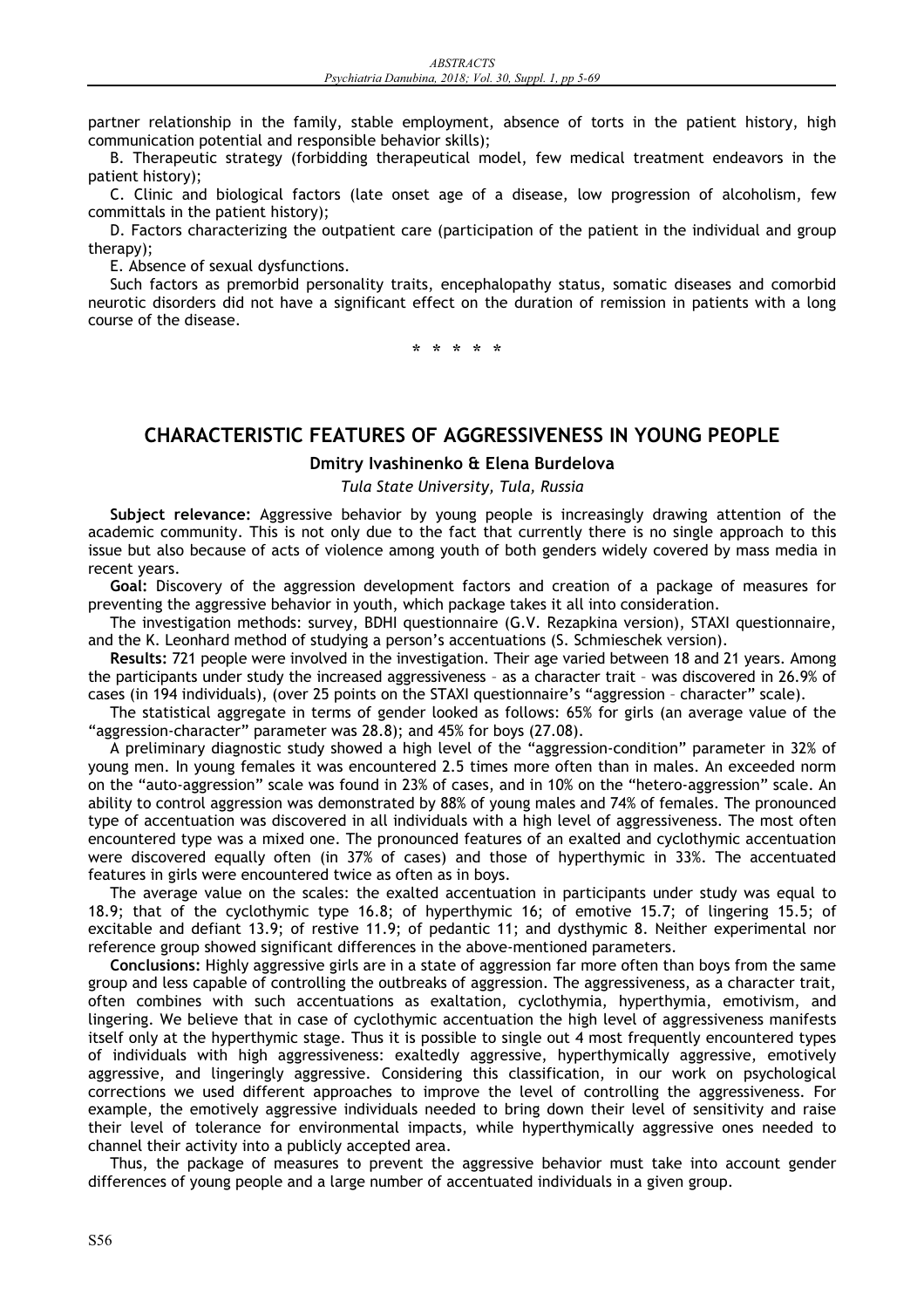# **PREVENTION OF HIGH LEVEL AGGRESSIVENESS AMONG YOUNG PEOPLE**

### **Liubov Ivashinenko, Dmitry Ivashinenko & Elena Burdelova**

*Tula State University, Tula, Russia* 

**Subject relevance:** Aggressive behavior is a socially sensitive issue that has at present no clear-cut procedure for addressing it.

**Goal:** Detection of the factors contributing to aggressiveness and creation of a package of measures to prevent an aggressive behavior among young people and duly consider such factors.

Investigation methods: psychiatric and psychological examination, survey, BDHI questionnaire (G.V. Rezapkina version), STAXI questionnaire, SF-36 questionnaire (Russian language version created and recommended by the International Center for Quality Life Studies), K. Leonhard personal accentuation study (S. Schieschek version).

The investigation was carried out in 3 stages:

1. At the selection stage the assessments were made in compliance with the principle of respondents' including into/excluding from the investigation, and by filling the questionnaires.

2. The experimental stage. The experimental impact was aimed at reducing the level of aggressiveness. This included: psycho-corrective training sessions, individual psychotherapy, and collective psychotherapy. The investigation considered therapeutic courses of no less than 8 weeks.

3. The final stage was a statistic processing of the investigation results, detection of correlative relationships, medico-psychological definition of the aggressive behavior, and development of the system of preventing the aggressive behavior, which included a screening program, psycho-correction program, and recommendations for psycho-therapeutic treatment of aggressive individuals.

**Results:** 721 people aged from 18 to 21 years were involved in the investigation. Their age groups varied as follows: 16 – 17 years (2.3%); 18 – 19 years (69.4%); 20 – 21 years (28.3%). The aggressiveness as a character trait (exceeding 25 on the aggression-character scale of the STAXI questionnaire) was discovered in 194 people (26.9%). The combination of this parameter with a low level of controlling the aggression was discovered in 51 respondents (7.1%), while that with the current aggressive condition in 64 (9%). In 3.7% of respondents the aggression was detected as a condition and a character trait with inability to control it, which can be regarded as an extremely high risk of development of aggressive behavior.

Fifty (50) people were selected at random for the experimental group. The preliminary examination showed low characteristics of their psychological health (SF-36). The accentuation was discovered in all members of this group (the K. Leonhard personal accentuations study method).

Thus, the tasks of psycho-correction and psychotherapy became:

1. The improvement of knowledge about aggression and aggressiveness as well as emotions and their manifestations in general.

2. Creation of conditions for development of reflection and motivation for self-learning.

3. Recognition of one's own psychological peculiarities contributing to aggressiveness.

4. The teaching of tactics and strategies of effective behavior in conflicts, depending on one's characteristic peculiarities.

5. The teaching of self-regulation, the choice of the most effective ones for a specific person.

6. The development of an ability to heed and understand other people's viewpoints and motives and their psychological peculiarities.

At the final stage the reduced aggressiveness was registered both by specialists (psychiatrist, psychotherapist, medical psychologist) and respondents themselves. The aggression control parameters have also considerably improved.

**Conclusions:** The psychotherapeutic impact on the psychological component of health and psychocorrection of accentuated features are efficient methods of reducing young people's aggressiveness. Accordingly, a system of preventing the aggressive behavior among young people must include the impact on such factors as the low level of psychological health and accentuated character traits.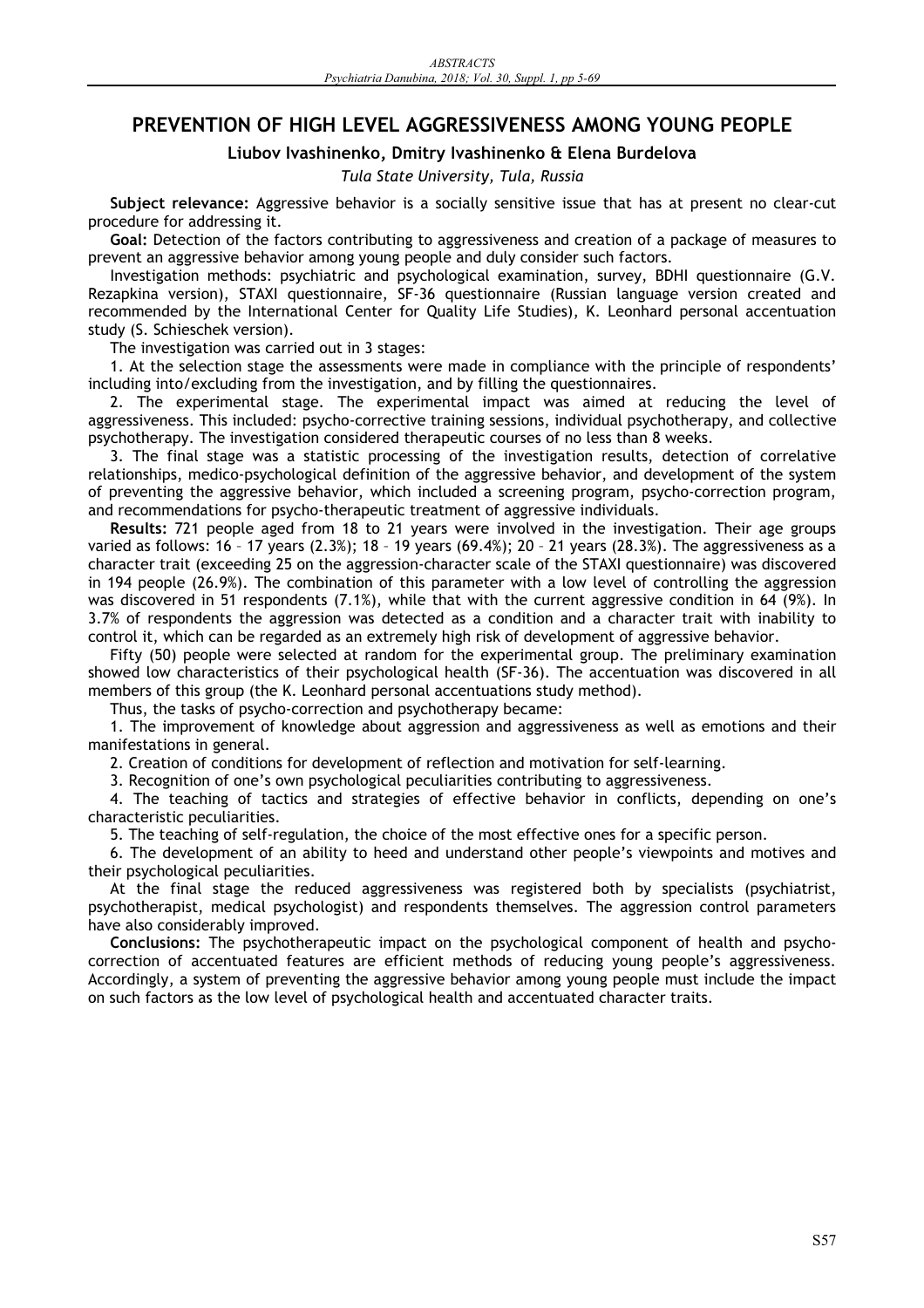# **STUDY OF THE GENETIC SUSCEPTIBILITY TO AUTISM SPECTRUM DISORDERS IN THE VOLGA-URAL REGION OF RUSSIA**

 $\textsf{Sergey}$  Litvinov $^1$ , Rinat Valinurov $^2$ , Alexandra Karunas $^{1,3}$ , Anastasiya Kazantseva $^1$ , **Victoria Akhunova3 & Elza Khusnutdinova1,3**

<sup>1</sup> Institute of Biochemistry and Genetics - Subdivision of the Ufa Federal Research Centre *of the Russian Academy of Sciences, Ufa, Russia 2 Republican Clinical Psychiatric Hospital ȵ. 1, Ufa, Russia 3 Bashkir State University, Ufa, Russia* 

Autism is a socially significant neurological disorder, which has three main signs of behavioral lesions: in social interaction, speech and range of interests. Autism spectrum disorders (ASD) have a significant connection with the genetic component, which was confirmed in families and twin studies in particular. A bunch of genetic alterations presumably involved in the ASD pathogenesis is known to date including chromosomal rearrangements, CNVs and SNVs as well as hundreds of candidate genes and this complicates the analysis of their biological basis. Study of genetic susceptibility to ASD in Russia is carried out by several groups but it was not implemented in the Volga-Ural region before.

Blood samples were collected in Volga-Ural region from 107 individuals with the established diagnosis "autism" with subsequent DNA extraction. MLPA analysis in 35 individuals using SALSA MLPA probe mix (MRC-Holland) designed to analyze the chromosomal regions 15q11-q13 (including UBE3A, GABRB3 and the 15q13 micro deletion region with CHRNA7), the 16p11 micro deletion region and the SHANK3 gene at 22 q13 allowed us to detect a deletion in the 6 exon of the GABRB3 gene (15q12) in two probands and a deletion in the 6 exon of the MAZ gene (16p11) in one proband. We also found the lack of significant difference comparing 107 children with autism with the control group (94 healthy children) in the allele frequency of the polymorphic variant rs9616915 in the 6 exon of the SHANK3 gene (p.Ile245Thr) as well as rs2196826 in the PLD5 intron. We also found an absence of the changes in five exons of the NLGN3 gene in the studied individuals.

Thus, we found rare deletions in three individuals from Volga-Ural region in the chromosomal regions that showed involvement in autism earlier.

*The study was partly supported by the grant of Russian Foundation for Basic Research*  $\frac{N}{2}$ *17-44-020908 r a.* 

**\*\*\*\*\***

# **STUDY OF THE GENETIC SUSCEPTIBILITY TO AUTISM SPECTRUM DISORDERS IN THE REPUBLIC OF BASHKORTOSTAN, RUSSIA**

 $\textsf{Sergey}$  Litvinov $^1$ , Rinat Valinurov $^2$ , Alexandra Karunas $^{1,3}$ , Anastasiya Kazantseva $^1$ , **Victoria Akhunova3 & Elza Khusnutdinova1,3**

<sup>1</sup> Institute of Biochemistry and Genetics - Subdivision of the Ufa Federal Research Centre *of the Russian Academy of Sciences, Ufa, Russia 2 Bashkir State University, Ufa, Russia 3 Republican Clinical Psychiatric Hospital ȵ. 1, Ufa, Russia* 

Autism is a socially significant neurological disorder, which has three main signs of behavioral lesions: in social interaction, speech and range of interests. Autism spectrum disorders (ASD) have a significant connection with the genetic component, which was confirmed in families and twin studies in particular. A bunch of genetic alterations presumably involved in the ASD pathogenesis is known to date including chromosomal rearrangements, CNVs and SNVs as well as hundreds of candidate genes and this complicates the analysis of their biological basis. Study of genetic susceptibility to ASD in Russia is carried out by several groups but it was not implemented in Republic of Bashkortostan before.

Blood samples were collected from 42 individuals in Republic of Bashkortostan with the established diagnosis "autism" with subsequent DNA extraction. The lack of significant difference with the control group in the allele frequency of the polymorphic variant rs9616915 in the 6 exon of the SHANK3 gene which leads to the substitution of isoleucine with threonine (p.Ile245Thr) as well as rs2196826 in the PLD5 intron was revealed. We also found an absence of the changes in three exons of the NLGN3 gene in the studied individuals. However, a MLPA analysis allowed us to detect a deletion in the 6 exon of the GABRB3 gene in two probands and a deletion in the 6 exon of the MAZ gene in one proband.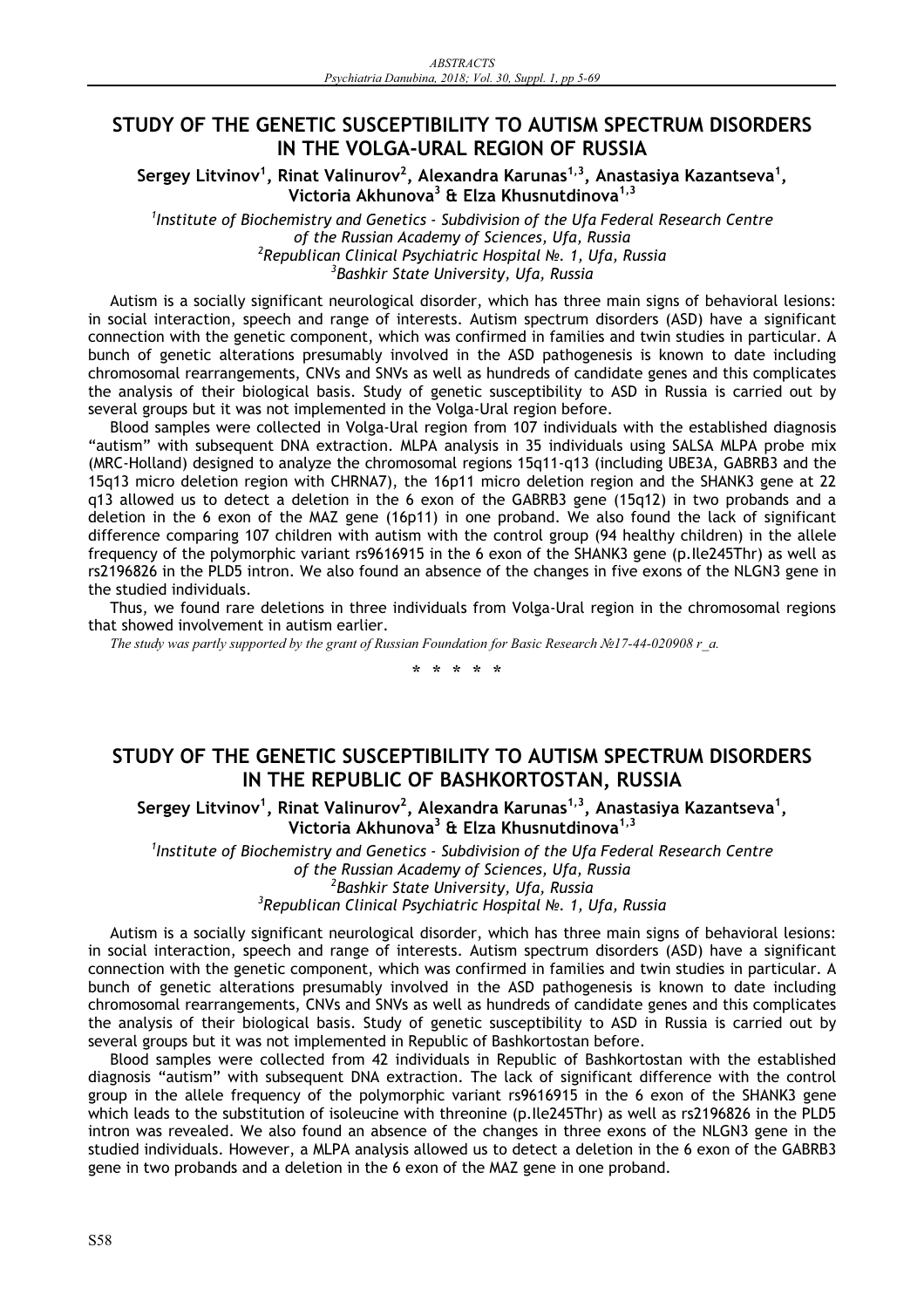# **COGNITIVE STYLES AND IRRATIONAL BELIEFS IN PATIENTS WITH NEUROSIS**

### **Svetlana Pakhomova, Sergey Goryunov,Yulia Barylnik, Yulia Abrosimova, Daria Samoylova & Elena Kolesnichenko**

*Saratov State Medical University named after V. I. Razumovsky, Saratov. Russia* 

**Significance of this research:** Studying of the structural organization of mental experience, regulation and management of cognitive activity is relevant to pathopsychology, since perception, evaluation, and subsequent interpretation of what is happening has a direct impact on the behavior formation.

Nonproductive cognitive styles and irrational beliefs influence the distorted perception of a reality, thereby defining qualitative characteristics and a level of realization. Thus, the important characteristics of cognitive styles and irrational beliefs, in terms of their pathological characteristics, is the adaptive potential.

The aim of the study was to examine irrational beliefs and cognitive styles, their structure and connection with neurotic disorders, in patients with neuroses

**The following methods were chosen for the study:** The Matching Familiar Figures Test, MFFT impulsivity/reflectivity; Embedded Figures Test (EFT) - Field dependence/independence; Stroop J.R. Studies of interference in serial verbal reactions - Rigidity-flexibility cognitive control; R. Gardner «The test of a free sorting objects» - narrow/wide range of equivalence; Irrational Belief Scale, A. Ellice.

The study involved 59 people, an experimental group of 30, a control group of 29 people. Age tested from 25 to 60 years.

The results of the empirical study made it possible to establish cognitive-style specificities for patients with neuroses according to the following cognitive styles.

**Impulsivity/reflectivity:** "fast and inaccurate" style was revealed in 46% of the experimental sample, and "slow and inaccurate style was detected in 38% of groups of patients with neuroses. Thus, it is more difficult for neurotic patients to isolate essential elements from the field, which may underlie the formation of erroneous cognitions, and reveal the difficulties of involuntary control of the speed of intellectual activity.

*"Field dependence/independence":* patients with neuroses characterized by a division into "fixed fielddependent" style, which was detected in 46% of subjects, and "fixed-dependent", found in 30% of the experimental sample, indicating a reduced level of intellectual control in patients with neuroses.

*"Rigidity-flexibility cognitive control":* for patients with neuroses is characterized by the presence of rigid cognitive control, the style is revealed in 56% of subjects, which is displayed in difficulty of changing the ways of processing information in a situation of cognitive conflict.

*«Narrow/wide range of equivalence»:* for patients with neuroses, a wider range of equivalence is found, which is found in 53% of the experimental sample, thus indicating a tendency to use "soft" evaluation criteria or poorly differentiated scales, which can make it difficult to create a realistic picture of the world.

Among the group of patients with neuroses, all subjects has shown the presence of irrational beliefs. The most pronounced irrational attitude: "obliging yourself" - the conviction that the patient is "obliged" to others, leading to psychoemotional stress, in 41% of the experimental group. "Compliance with others" the conviction that the other people are "obliged" to patient is found in 31% of patients with neuroses. A relationship was revealed between the cognitive style "fast and inaccurate", "fixed field-dependent", "fixed field-independent" and the presence of pronounced irrational settings ( $p\leq0.05$ ).

**Conclusion:** Patients with neuroses tend to be characterized with nonproductive cognitive styles, the presence of irrational beliefs. The relationship was revealed between nonproductive cognitive styles and irrational beliefs in patients with neuroses. Thus, we found the presence of unproductive cognitive styles and irrational settings in the structure of neurotic disorders that adversely affect the quality characteristics and the level of adaptation.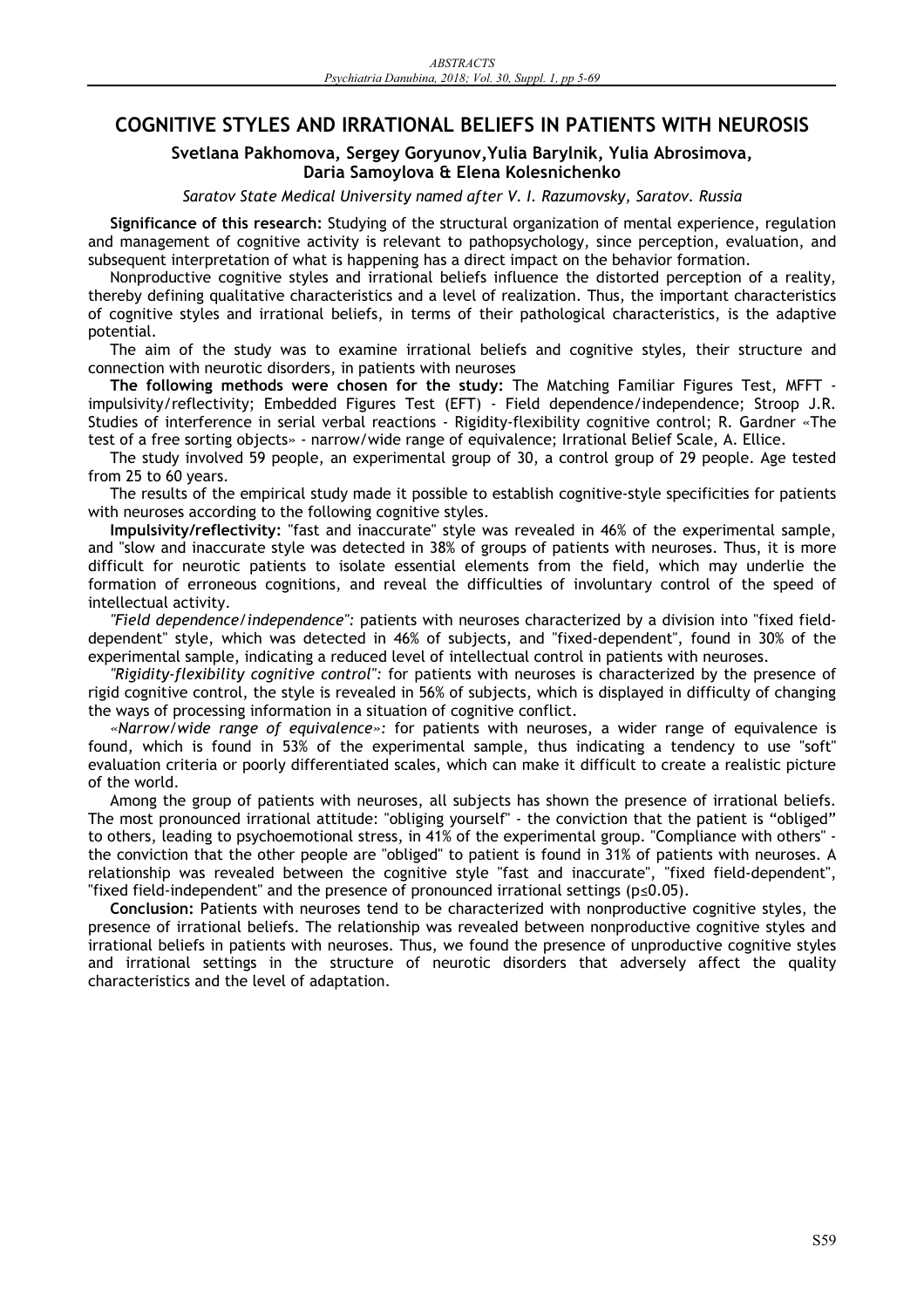# **THE RELATIONSHIP BETWEEN LABORATORY AND CLINICAL INDICATORS IN DIAGNOSING AND TREATING OF BIPOLAR DISORDER**

### **Alexey Pavlichenko**

#### *A.I. Yevdokimov Moscow State University of Medicine and Dentistry, Moscow, Russia*

A staging model of bipolar disorder is considered as an important tool intended to indicate where a patient lies on a continuum from 'at risk' asymptomatic state to 'end-stage' illness. Transitions from at risk to subsyndromal and then syndromal illness and between later stages should be studied and validated with not only relevant clinical indicators but also biomarkers. It has been shown recently that patients in a late stage are characterized by an increasing of tumor necrosis factor (TNF), glutathione S-transferase and relevant decreasing in brain derived neurotrophic factor (BDNF) compared with people with early stage of bipolar disorder. On the other hand, some well-known medicines are influencing pro-oxidant pathology directly. For instance, lithium has a neurotrophic and neuroprotective action leading to an increase in serum BDNF where as excellent lithium responders have normal serum BDNF. The ultimate goal of implementing the staging model in clinical practice should be linking laboratory and clinical indicators with optimally tailored therapy, including possible using anti-oxidant drugs.

**\*\*\*\*\***

# **STRUCTURAL AND SCENAR ANALYSIS OF AGGRESSIVE AND HOSTILE TRENDS AND ADOLESCENTS OF SOCIAL PROTECTIVE INSTITUTIONS**

### **Tatiana Ulasen**

#### *Smolensk State Medical University, Smolensk, Russia*

**Relevance:** It seems relevant to study the specific features of the formation of aggressive and hostile tendencies as variants of destructive socialization among pupils of socially-protective institutions, depending on the nature of the traumatic experience that was transferred earlier.

**Methods:** A semi-structured interview was used to identify signs of post-traumatic stress in children (PIVPS), developed by AI Shchepina and AV Makarchuk; method of coping strategies of school age Nikolskaya and R.M. Granovskaya; a questionnaire on the aggressiveness of Bassa Darka; improved Toronto alexithymia scale TAS-20-R; method for assessing the types of parental education (ADOR). The study of cases of deviant behavior based on the analysis of individual cards of pupils of the socio-protective institution with the identification of three types of deviations: mercenary, aggressive and socially-passive.

The adolescents of 11-18 years of age who were admitted to the social protection institution for the first time were examined.

**Results:** The conducted study using the Bassa-Darka questionnaire in the second group of adolescents revealed the prevalence of physical, verbal and indirect aggressiveness, significantly more frequent irritability. In adolescents of orphans (group I), on the contrary, the predominance of negativism was detected, the suspicion more often encountered, the tendency to prevail of hostility.

The data obtained allow us to speak of two different reaction profiles in a collision with a new stressful situation in pupils of socio-protective institutions, depending on their belonging to the group. In one case, we are talking about the prevalence of the "aggressiveness index" (adolescents from families), and in the case of orphan hood, on the contrary, the prevalence of hostile tendencies attracts attention.

In the context of what has been said, the results of studying the types of parental upbringing in the surveyed contingent, taking into account belonging to the group, are interesting. Teenagers of the second group are more likely to characterize parental upbringing in terms of positive interest, directivity, autonomy and, at the same time, prevailing inconsistency. Teenagers of the I group, the parent type of education, characterize in most cases as "hostile", which is reflected in the results of the Bassa-Darka questionnaire.

In this regard, we must take into account two factors that have a causal relationship.

On the one hand, the transferred mental traumas in the conditions of deprivational experience led to the fact that the teenagers surveyed had a psychological readiness to respond to aggression in difficult life situations due to negative reactions of projection and transfer to the people around them, which in the end allowed them to justify their aggression. According to the received data, these manifestations were more pronounced in adolescents of group II.

On the other hand, it is appropriate to mention the concept of the "life scenario", which is an unconscious life plan borrowed from the parents, creating the illusion of control over the situation and life. In this case, especially important is the statement of Stan Wollams that "the more stress, the greater the likelihood of a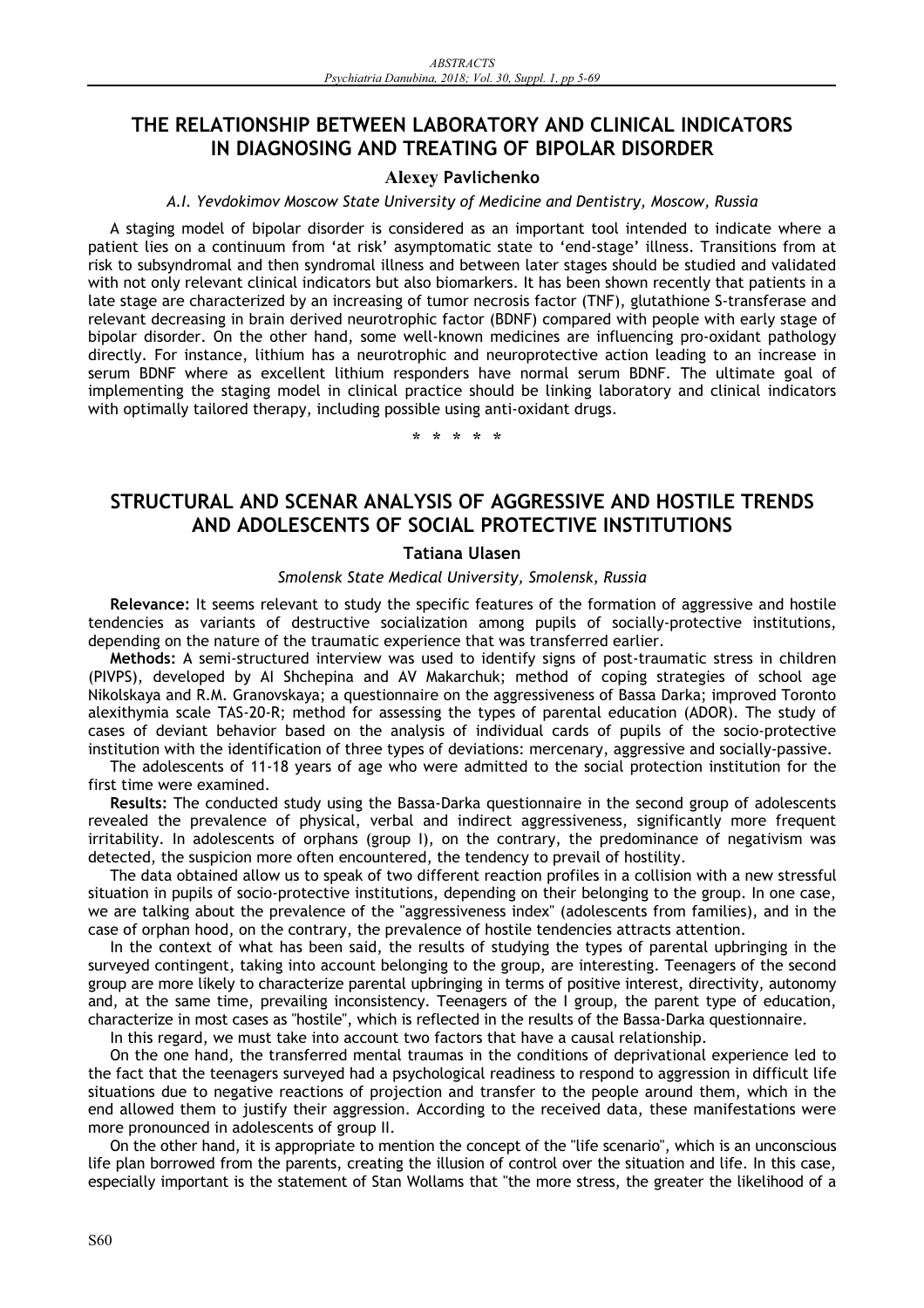person entering the script." Given the high levels of response to stress with a marked prevalence of scores on the clinical manifestations of traumatic experiences, the issues of prognostic evaluation of disadaptive manifestations in pupils of socio-protective institutions are becoming topical. In this case, adolescents of the I group may be more prone to "entering the antisocial life scenario" with the prevalence of hostile forms of behavior.

**Conclusion:** The obtained results formed the basis for the development of practical recommendations and a differentiated program of socio-psychological training for pupils of socio-protective institutions aimed at reducing aggressive behavior and the formation of tolerant attitudes toward the world around them.

**\*\*\*\*\***

# **CLINICAL, SOCIAL AND PSYCHOLOGICAL CONSEQUENCES OF TRAUMATIC EXPERIENCE IN THE SOCIAL PROTECTIVE ESTABLISHMENTS**

### **Tatiana Ulasen**

#### *Smolensk State Medical University, Smolensk, Russia*

**Objective:** To study the clinical and socio-psychological consequences of traumatic experiences among pupils of the socio-protective institution for the formation of a differentiated approach to the medical and psychological support of this contingent.

**Methods:** Semi-structured interview (PIVPSD), developed by AI Shchepina and AV Makarchuk (2004) to identify signs of post-traumatic stress in children; the improved Toronto Alexithymia Scale or TAS-20 Toronto scale for determining the quantitative assessment of alexithymia and private alexithymic manifestations; method of coping strategies of school age Nikolskaya and R.M. Granovskaya (2000); a technique for assessing nonspecific adaptive reactions of the body according to the indices of the morphological composition of white blood cells (Garkavi, Kvakina et al. 1996).

The adolescents of 11-18 years of age who were admitted to the social protection institution for the first time were examined. For a more accurate differentiated analysis of the markers of disadaptive manifestations, two groups are distinguished: group I - true and social orphans, group II - adolescents raised in blood families.

**Results:** Data from the comparative analysis of clinical and socio-psychological criteria of traumatic experiences made it possible to identify different stress response profiles in the A, B, C, D, F (DSM-IV) questionnaires of the PIDPSD questionnaire that determine the clinical picture of PTSD. A special adaptation profile in adolescents raised in families was revealed in comparison with the group of orphans. This is a repetitive picture of the presence of a negative correlation dependence: between the external type of thinking and the total score of alexithymia, between the general score of the TAS-20-R scale and nonspecific adaptive stress reactions (according to the leukocyte formula) in the adolescents of group II.

It can be assumed that the adolescents of group I have a more traumatic response for the body to nonspecific adaptive reactions of the organism when they collide with a new stressful situation (in this case, admission to a socioprotective establishment). However, the following scenarios of physiological and socio-psychological disadaptation are possible in adolescents of group II: 1) the greater the psychological trauma for a person, the higher the general level of alexithymia as a variant of psychological protection, but at the same time there are less frequent "stress" reactions on the part of nonspecific adaptation reactions of the body and vice versa; 2) the higher the overall level of alexithymia, the lower the level of expression of the external type of thinking, but the difficulties of identifying feelings are more pronounced. In other words, as the "traumatic experiences" fade, the difficulties in assessing the external situation begin to increase, and the ability to predict and solve problem situations decreases. Apparently, these circumstances can explain different styles of social functioning and different variants of coping strategies of behavior - "care" for orphans and predominantly affective-aggressive coping strategies in adolescents who are brought up in families in response to a new stressful The overall population makes the second group of teenagers more vulnerable.

The presence of stressful blood reactions, in the absence of severe psychopathological symptoms at the time of examination, can serve as a marker for a latent general syndrome of disability in conditions of chronic trauma, including pre-clinical forms of psychosomatic disorders. According to the obtained data, somatoform autonomic dysfunction F 45.31, characterized by disturbances from the upper part of the gastrointestinal tract, is significantly more frequent in adolescents of the I group.

**Conclusion:** It was concluded that there is a need for a differentiated approach in providing medical and psychological assistance to pupils of socio-protective institutions, taking into account belonging to the group.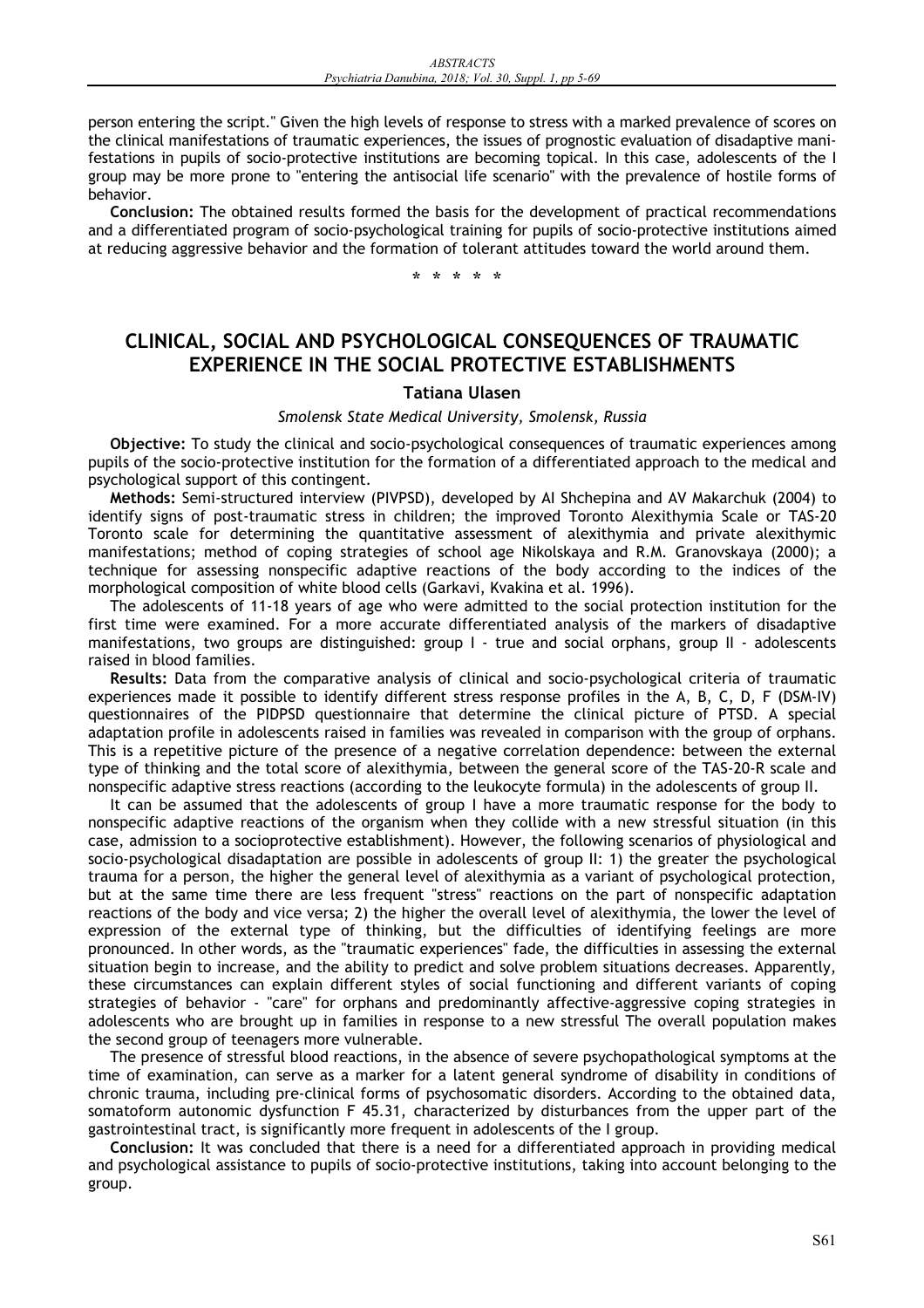# **ASSESSMENT OF RELATIONSHIPS IN FAMILIES OF PATIENTS SUFFERING FROM A CONTINUOUSLY PROGRESSIVE TYPE OF SCHIZOPHRENIA OVER 15 YEARS**

## **Rinat Valinurov, Dina Iliasova & Anna Baturina**

### *Republican mental clinic of Public Health Ministry of Republic of Bashkortostan, Ufa, Russia*

It became apparent that great attention should be paid to working with relatives of patients suffering from chronic mental disorders, and family therapy. Family therapy involves the simultaneous reconstruction of personal and social functioning of the patient and the persons of his family environment that act as social stressors. In all cases, should involve the family of the patient to cooperate in the treatment process (A. V. Solonenko, V. G. Kosenko, B. D. Tsygankov 2009). So Hogarty and Anderson in 1986. conducted a study which revealed that patients whose relatives attended the courses of schizophrenia, frequency of readmissions decreased from 35% to 19%. In this article, we would like to reflect the relationship between the type of interpersonal relations and the course of the disease in families of patients with schizophrenia are more In this study, the Test was used 'leary, (Diagnostics of interpersonal relations (DIR)) two groups of relatives of patients suffering from schizophrenia : the first group is relatives of patients with severe, chronic course of the disease, are in hospital for a long time (more than six months) or re-hospitalization this year (20 people); second group – relatives of patients, also suffering continuously progressive form of schizophrenia, but received in a given year for the first time (20). Test is actively used for the diagnosis of relationships in small groups, for example, in family counselling. With the help of this technique revealed the predominant type of attitude towards people in self-assessment and mutual evaluation. In evaluating the results of this test revealed that in the first group is dominated by the type of relationship of relative dominance over the patient: you have 14 out of 20, or 70 %, of the subject. Whereas in the second group, the dominant type detected in 9 patients, accounting for 45%. Also need to consider the values, the type of relationships to others, the data given in the table below. If more detail consider the results of the study, we can conclude that the patients of the 1st group, the relatives often have high rates of type of relationship is authoritarian, selfish and suspicious than in patients of the 2<sup>nd</sup> group. This, of course, affects the attitude to the patient, the General family climate, comfort of stay of the patient in the environment, that is in his family. Increased emotional expressivity, emotional isolation, negative affective style of communication, overprotection are stress level factors for these patients, which causes acceleration of disease recurrence, the phenomenon of "hospitalism" - the reluctance to be discharged from hospital in a unfavorable environment by simulation pathopsychological symptoms, causes negative thoughts, often suicidal orientation. Therefore, in modern psychiatry should be considered very closely the problems of medical and rehabilitation profile and it work with the relatives of the patients. You need to create special courses in the diseases of schizophrenic spectrum on the basis of day hospitals, outpatient services with a connection to the work of psychologists and specialists in social work. You also need the use of adapted psychotherapeutic techniques, and active educational activities with a personal touch directly with each patient and his family during the stay of the patient in the hospital.

**\*\*\*\*\***

# **AUGMENTATION IMPLEMENTATION BY IMMUNOTROPIC MEDICATION IN COMPLEX TREATMENT OF ASTHENIC SYNDROME IN PATIENTS WITH SCHIZOPHRENIA**

#### **Svetlana Zozulya, Anna Yakimets, Igor Oleichik & Tatiana Klyushnik**

### *Mental Health Research Center, Moscow, Russia*

Our preliminary results related to immune involvement in development of asthenic syndrome in schizophrenia suggest novel therapeutic avenues based on immunotropic augmentation.

The purpose of the study: to assess the dynamics of clinical and inflammatory parameters in schizophrenia patients with asthenic symptom complex in immunotropic medication Bestim for augmentation of psychotrophic therapy.

**Subjects and methods:** 59 male patients aged 20-55 with shift-like schizophrenia (F20) in remission with asthenic symptom complex were examined. During clinical examination, psychometric scales of PANSS and MFI-20 were used. In patients' blood serum the enzyme activity of the leukocyte elastase (LE) reflecting degranulation activity of neutrophils (effector immune system cells) and functional activity of acute-phase protein a1-proteinase inhibitor (a1-PI) reflecting activity of a mediator immune system cells were defined.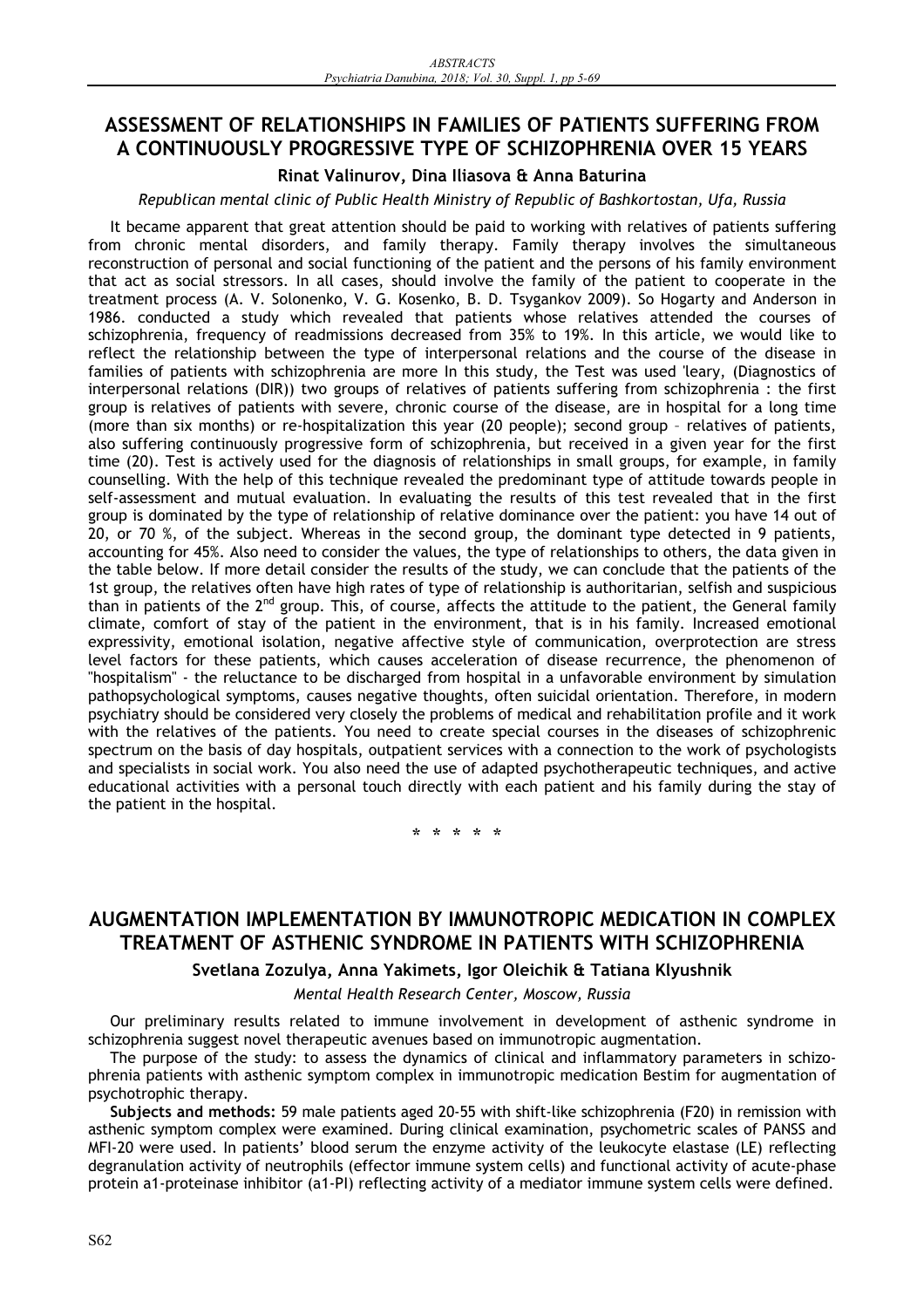All patients were on traditional antipsychotic therapy according to clinical indications. 2/3 of patients (blind randomization) received in addition intramuscular injections of the immunotropic medicine Bestim (Russia, Sankt-Peterburg) 100 mkg once a day daily, treatment course - 5 days. As placebo 1/3 of patients received injections of physiological solution.

**Results:** All patients were divided in two groups according to immunological and clinical indicators: 1 affective-asthenic patients and 2 - negative-asthenic ones. Negative-asthenic patients were characterized by low LE activity compare to affective -asthenic patients (p<0.001). High a1-PI activity was found in both groups patients (p<0.001).

Immunotropic augmentation with Bestim facilitated to reduce asthenic syndrom in both groups of patients compare to placebo (p<0.05), but the most significant effect was observed in negative-asthenic patients (p<0.03). The reduction of asthenia in this patients was associated with significant increase in degranulation activity of neutrophils (LE activity in plasma), (p<0.001).

**Conclusion:** The obtained data allow to propose that low LE activity in plasma of patients with asthenic syndrome in schizophrenia may be a predictor of efficiency of immunotropic medication Bestim for augmentation of psychotropic therapy.

**\*\*\*\*\***

# **THE CLINICAL CHARACTERISTIC OF ACUTE BRIEF PSYCHOTIC DISORDERS WITH SYMPTOMS OF SCHIZOPHRENIA**

### **Galina Aleshkina, M.E. Pugacheva & Leonid Bardenshtein**

*Department of Psychiatry and Narcology, Moscow State University of Medicine and Dentistry named after A.I. Evdokimov Russian Federation, Moscow, Russia* 

**Introduction:** Acute brief psychoses often appear as manifestation of schizophrenia. Acute and transient psychotic disorders are combined into the ICD-10 category of the same name (F23) regardless of their nosological affiliation by reason of acute onset of psychosis (within 2 weeks) and it's short term (less than 1 month for ones with symptoms of schizophrenia). The importance of early recognition of schizophrenic aetiology of acute brief psychoses is determined by the need for adequate therapy.

**Objective:** To study the clinical-psychopathological and clinical-dynamic characteristics of acute brief psychotic disorders with symptoms of schizophrenia.

**Subjects and methods:** 18 psychiatric inpatients (9 men, 9 women) aged 20 – 46 years (mean age 30.6±9.6 years) diagnosed with «Acute polymorphic psychotic disorder with symptoms of schizophrenia» (F23.1 in ICD-10) were examined. Clinical-psychopathological, clinical-dynamic, statistical methods were used.

**Results:** Among the examined group the mean age was lower in men (26.0±5.6 years) than in women  $(35.3\pm10.6$  years). The duration of psychotic symptomatology ranged from 13 to 83 days (within 30 days in 66.7% of patients); the mean duration of psychosis was 31.6±18.8 days. 27.8% of patients developed psychotic disorder within 48 hours. Manifestation of psychosis was preceded by symptomatology of neurotic and/or affective registers lasted from a few days to six months in 72.2% of cases. Social, occupational and/or family impairment prior to psychosis was registered in 44.4% of cases.

The clinical picture of psychosis was presented by hallucinatory-paranoid (61.1%), paranoid (33.3%), catatonic (5.6%) syndromes. Perceptual deceptions were detected in 77.8% of patients and were presented by verbal (55.6%) and visual (5.6%) pseudohallucinations, as well as true auditory (22.2%) and visual (11.1%) hallucinations. The pseudohallucinations had an imperative character in 22.2% of the examined subjects and led to autoaggressive actions in 5.6% of cases. Delusions of persecution (61.1%), influence (38.9%), self-deprecation (11.1%), grandeur (11.1%) were detected in 83.3% of the examined subjects. Catatonic symptoms (substupor, negativism, echolalia, passive compliance) were registered in 16.7% of cases. Negative symptoms, such as isolation, emotional inexpressiveness, lack of initiative, expressed in varying degrees, were revealed in all examined subjects after reduction of psychosis. Disturbances of thinking presented by the elements of derailment, multilevel thinking, actualization of latent attributes of meanings were detected in 61.1% of patients.

**Conclusions:** Presence of negative symptomatology after reduction of psychosis allows to relate these conditions to schizophrenia spectrum disorders. Psychotic symptomatology persisted for more than 1 month in 33.3% of cases.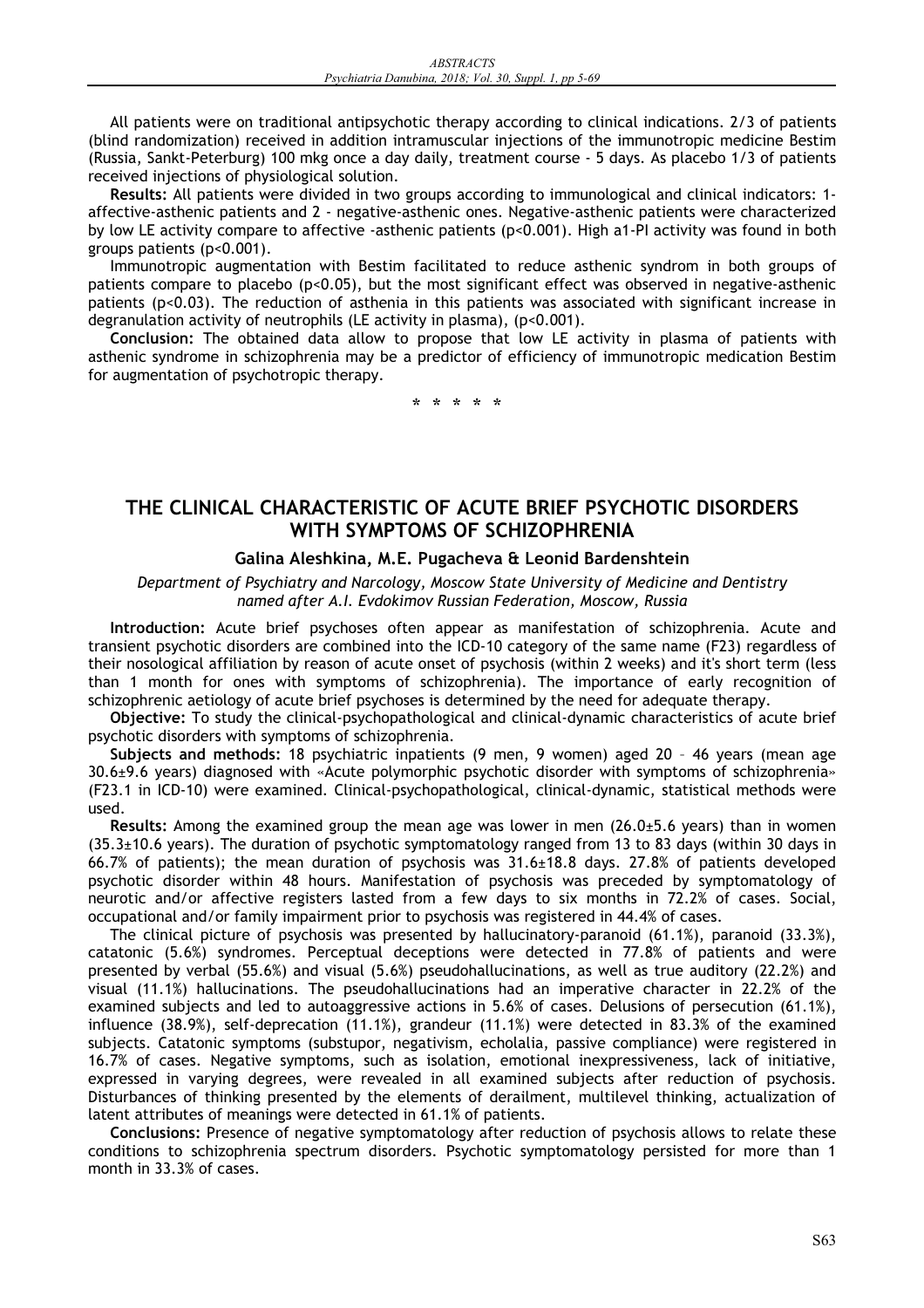# **PROBLEM OF AFFECTIVE PATHOLOGY IN SERVICE OF MEDICO-SOCIAL EXAMINATION ON THE EXAMPLE OF ACTIVITY OF PSYCHIATRIC EXPERT STRUCTURE OF FEDERAL STATE INSTITUTION "MAIN BUREAU OF MEDICO-SOCIAL EXAMINATIONIN ROSTOV REGION" OF THE MINISTRY OF LABOUR AND SOCIAL DEVELOPMENT RUSSIAN FEDERATION**

### **E.A. Bocheeva, N.V. Polunina, J.S. Khudina & O.I. Fastunova**

*Federal state institution «Main Bureau Of Medico-Social Examination In Rostov Region» of the Ministry of Labour and social development Russian Federation, Rostov-on-Don, Russia* 

Due to the accurate orientation of a course of the Russian medicine to foreign standards, the service of medico-social examination and its legislative base have also not stood aside. The work with the international classification of functioning, restrictions of activity and health (ICF) has allowed "to update" the legislative base which resulted in the Order of the Ministry of Labour and social development of the Russian Federation No. 1024n from 12/17/2015 "About the classifications and criteria used at implementation of medico-social examination of citizens by federal state institutions of medico-social examination".

All affective pathology is presented in this Order by the code of F30 – F39 with the short characteristic of quantitative assessment of severity of affective disorders (maniacal, depressive, mixed) of a human body which is based on the analysis of structure and expressiveness of symptomatology, intensity of her manifestations; frequency and duration of episodes; efficiency of pharmacotherapy; completeness of firmness and duration of remissions; type, character, firmness and degree of expressiveness of violations of mental functions; properties of the personality and reaction of the personality to a disease; critics to the state and surrounding reality; clinical and social compensation of disease state; level of social adaptation in the main spheres of life (production, family, household, social and environmental).

Despite multiple publications about augmentation of quantity of effective pathology, we decided to track its quantity from the moment of "updating" of the legislation. Work was carried out by selection in diagnosis parameters in cipher of F30-F39 of people from the uniform U UU information and analytical systems (UUUIAS).

During the period from adoption of the Order No. 1024n till December, 2017 in expert structure only 22 persons that has made 1,01% of total surveyed people (18 people – 2016, 6 people – 2017) have been examined for the purpose of carrying out special (particularly complex) types of inspection and for the purpose of control) from which 19 people belonged to the category repeatedly surveyed citizens and only 3 – for the first time presented on MSE. Extent of permanent disorders of mental functions of an organism was following: insignificant (10%-30%) - 1 citizen, moderated (40%-60%) disability – 7 citizens, expressed (70%-80%) – 14 citizens.

Despite a statement that affective pathology is most extended from all types of mental disorders and by 2020 for the reasons of disability will take the 2nd place after cardiovascular diseases, disability status is stated infrequently since type, character, firmness and degree of expressiveness of this group of diseases seldom conform to requirements of the legislative base. However you shouldn't lay hopes for decrease in this type of pathology as very often at the citizens, presented for the solution of a question of disability, affective pathology is described in associated diseases or complications of the main disease (organic frustration of the personality, schizo-affective disorder, etc.).

Having summed up the aforesaid, it is possible to consider with confidence that affective pathology in activity of service of medico-social examination takes the insignificant place and it is caused generally by a pharmacoresistent factor.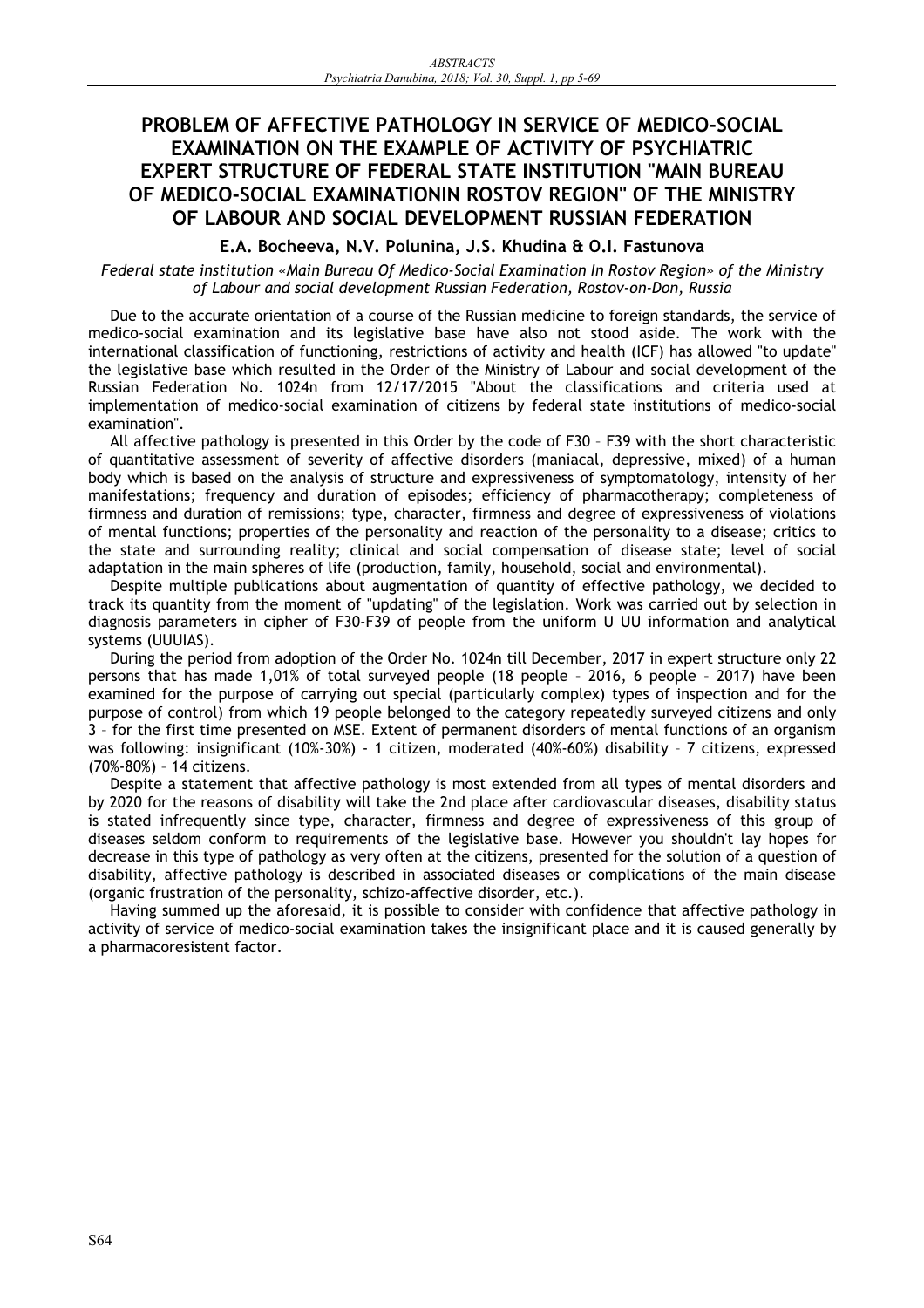# **SOME OF WELL KNOWN MARIAN SANCTUARIES IN CROATIA: THE HONORING OF THE PRINCIPAL PICTURES/ICONS AND STATUES**

### **Eduard Pavlović**

*Retired psychiatrist and regular member of Croatian Association of Fine Artists in Zadar (HDLU), Zadar, Croatia* 

**Background:** Croatian people are devoted to Virgin Mary since olden times-there are 1162 religious objects/buildings and 8 cathedrals dedicated to honoured Holy Mary.

The aim is to see how the principal pictures/icons and statues were honored.

**Objects and Methods:** Registration of Famous Marian Shrines in Croatia and analysis of the most common places of honoring.

**Results:** There are 17 popular Marian shrines in Croatia that are observed. The pictures/icons are mostly honored in 59% of the popular Marian shrines in Croatia (mostly in Dalmatia -5 and in Slavonia - 3, it is about 47% of all major places of honoring) as opposed to the statues which are mostly honored in 41% of the popular Marian shrines in Croatia (somewhat more often in Dalmatia and in Zagorje - by 2, or 24% of all major places).

**Discussion / Instead of a conclusion:** It is to be expected that Croatian believers are committed to the Mother of God yearning for help and protection by praying more in front of her icons than in front of her statues.

### POZNATIJA MARIJANSKA SVETIŠTA U HRVATSKOJ: ČAŠĆENJA GLAVNIH SLIKA/IKONA I KIPOVA

Pozadina: Djevici Mariji se hrvatski narod utječe od davnina. Njoj u čast i slavu posvećeno je 1162 vjerska objekta i 8 katedrala.

Cilj: Vidjeti čašćenja glavnih slika/ikona odnosno kipova u poznatijim marijanskim svetištima u Hrvatskoj.

Objekti i metode: Registracija poznatijih marijanskih svetišta u Hrvatskoj i analiza u njima najčešćih mjesta čašćenja.

Rezultati: Registrira se 17 poznatijih marijanskih svetišta u Hrvatskoj; slike se uglavnom najčešće časte u 59 % poznatijih marijanskih svetišta u Hrvatskoj (najčešće u Dalmaciji -5 i u Slavoniji - 3 tj. 47 % od svih glavnih čašćenja ) za razliku od kipova koji se uglavnom najčešće časte u 41 % poznatijih marijanskih svetišta u Hrvatskoj (nešto češće u Dalmaciji i u Hrvatskom zagorju - po 2 tj. 24 % od svih glavnih čašćenja).

**Rasprava / Umjesto zakljuĆka:** Predmnijevati je da se hrvatski vjerniĆki puk rado utjeĆe pomoĄi i zaštiti Majke Božje i to nešto više moleći se pred njezinim slikama / ikonama nego pred kipovima Njoj posvećenim u poznatijim marijanskim svetištima u Hrvatskoj.

**\*\*\*\*\***

# **CONTINUOUS TREATMENT OF PSYCHIATRIC PATIENT WITH DEPRESSION-SUCCESS FOR LONGER REMISSION**

### **Olivera Bundaleska & Maja Spirova**

#### *Gerontology Institute, Skopje, Republic of Macedonia*

**Objective:** To show that the lengthy and time taking the therapy in psychiatric patient in geriatrics conditions leads to a long phase of remission. Show case: patient building due to lethargy, indifference to the environment and themselves refusing to take food and disturbed sleep. This patient came in our hospital because of worsened psychiatric condition: lethargy, depressions ideas, suspicions, hearing voices, insomnia, neglect of personal hygiene.

Many years on many occasions treated in hospital with mental stages and remission and actuals, especially living alone and no one to take account and whether receiving regular therapy.

**Methods:** Pharmacotherapy, surveillance, calls behavioral cognitive therapy, family therapy and social clubs. The patient was treated primary by a multidisciplinary team of psychiatrist, psychologist, social worker and specialist of internal medicine.

During the ten years under the influence of antidepressants and therapy neuroleptics, the patient does not appear on the new attack of the depression disorder. Under the regular supervision of a team of nurses and doctors who closely observed every psychological change and regular treatment of therapy, the patient was ten years of proper psychological plan.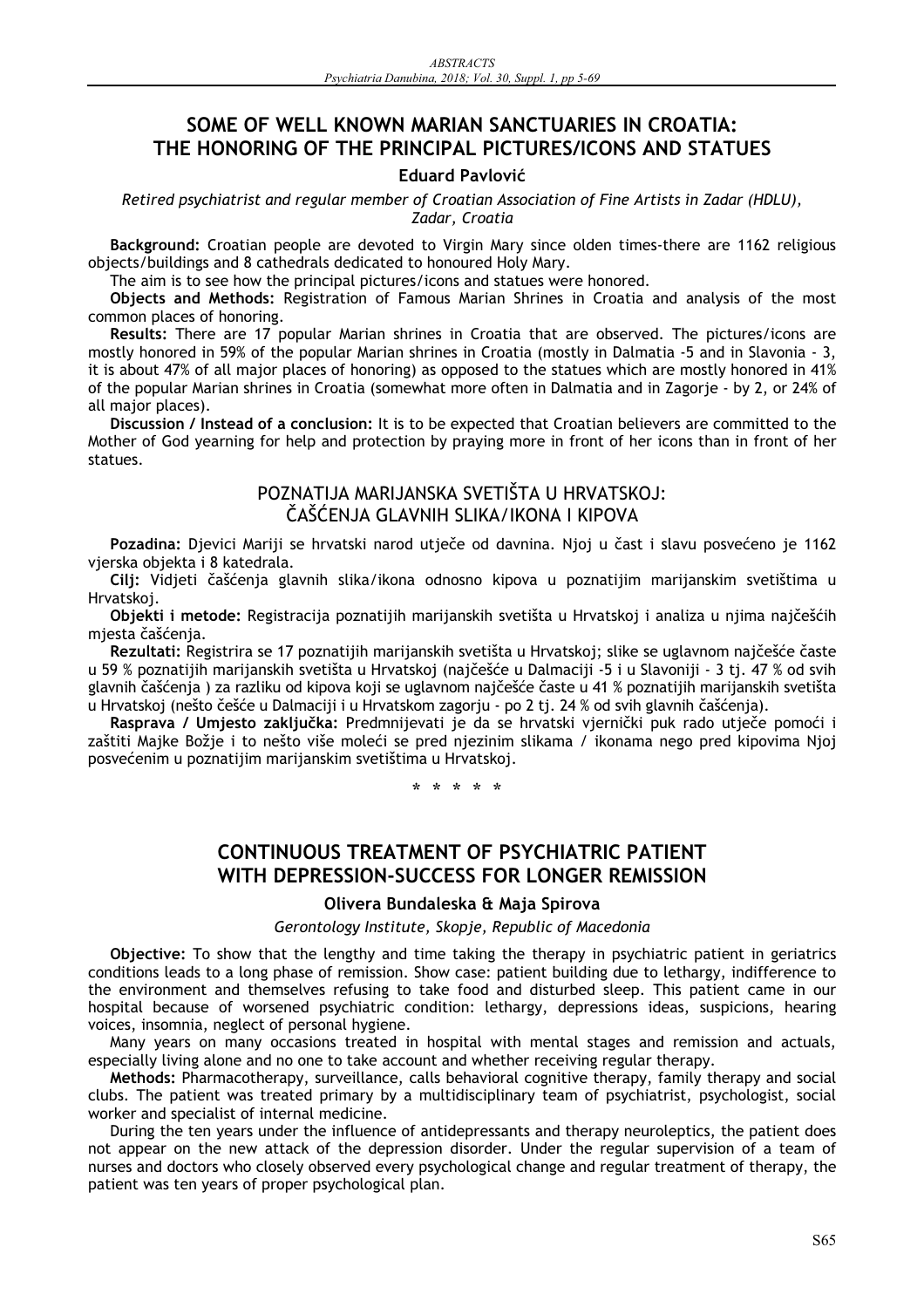**Purpose:** With frequent calls by the psychologist and participation in therapeutic sessions of social worker, family, active participation of its part of the department with helping low-skilled staff, affective are well kept. Physical health was monitored by team of specialists of internal medicine and in our institution spent more than ten years.

**\*\*\*\*\***

# **USE OF ADJUVANT DOSES OF OLANZAPINE IN ANXIETY CALMING IN SOME NEUROTIC DISEASES (OBSESSIVE, CONVERSIVE, AND SOMATOFORM DISORDERS)**

#### **Zora Mitic & Aneta Spasovska Trajanovska**

*PHI "Dr Zora Mitic", Skopje, Republic of Macedonia* 

According to certain studies, olanzapine as an atypical antipsychotic from the second generation, in addition to reducing the positive and negative symptoms of schizophrenia as well as the manic episodes in bipolar disorders, used in adjuvant doses, gives positive results in the treatment of anxiety in certain neurotic diseases.

The aim of this paper is to accurately reflect the efficacy of olanzapine in alleviating, i.e. overcoming anxiety symptomatology in some neurotic disorders (obsessive, conversive and somatoform).

**Subjects and methods:** The study was of a prospective type, i.e. it was done for a period of 1 month in the PHI "Dr. Zora Mitic". The study involved 30 patients (13 men and 17 women) with Dg: F42, F44, and F45. Patients were at the average age of 30±3.7 years. They did not suffer from another illness. During treatment, they were placed on medium and large dose antidepressant therapy. The dose of olanzapine administered was at a mean dose of 6.8 mg daily. The efficacy of olanzapine was evaluated using the Hamilton scale to determine the degree of anxiety, prior to the onset of olanzapine administration, after two weeks of treatment and after a month of treatment. Descriptive methods and t-test for testing the significance of differences were used in the prospective study on the statistical processing of the obtained data.

**Results:** The results obtained from the study indicated that after two weeks of treatment, the anxiety was reduced in patients with no statistically significance  $p = 0.34$ , and after a month of treatment, the reduction of the anxiety symptoms was statistically significant  $p = 0.003$ .

**Conclusion:** With the use of olanzapine in adjuvant doses, for a short period of time, these patients did not require anxiolytic and sedative therapy anymore. In those patients, due to a reduction in anxiety score after initiation into olanzapine, benzodiazepines that were previously given in high doses, after the reduction of anxiety, were given in small doses, only incidentally, or not given at all.

**\*\*\*\*\***

# **ANXIETY AND ACUTE MYOCARDIAL INFARCTION IN PEOPLE WITH STRESS WORK**

### **Aneta Spasovska Trajanovska & Jorgo Kostov**

*Psychiatric hospital Skopje, Republic of Macedonia University clinic for cardiology Skopje, Republic of Macedonia* 

Using data from the Epidemiological Catchment Area study, found that a history of anxiety disorders increased the risk of acute myocardial infarction (AMI), so they also found a graded relationship between anxiety (stress work)s and the risk of AMI.

The AIM of this study was to determinate the risk of AMI in people with stress work.

**Subjects and methods:** The patients of this cross section study were examined in the University Clinic Skopje. We evaluated prevalence of anxiety disorders during hospitalization for Acute Myocardial Infarction in 80 patients (60 men and 20 women). Acute myocardial infarction was diagnosed according to the European Society of cardiology consensus guidelines. Criteria for AMI included specific clinical symptoms according to case history information (typical pains), changes in blood levels of cardiac enzymes and specified ECG changes. Anxiety symptoms were measured by Zung scale for self measuring anxiety (SAS). We excluded participants with cancer, asthma, diabetes mellitus, other endocrine disorders and autoimmune diseases. The results of this study were determined by descriptive methods and Pearson coefficient of linear correlation.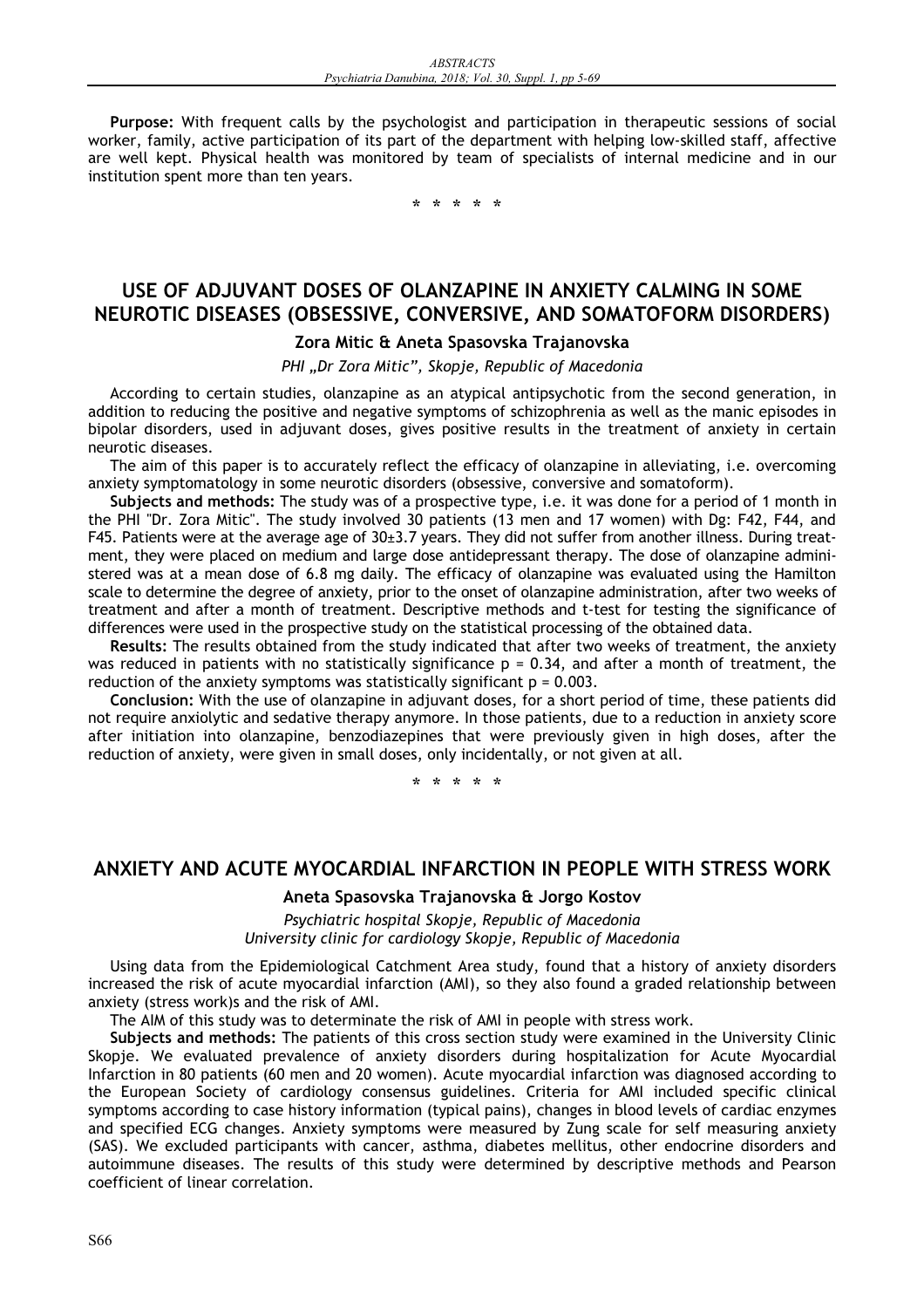**Results:** Between score of Zung scale for self measuring anxiety and diagnosed AMI we got statistical significances correlation (r=-0.42; p=0.003). The results also show that in 80 patients with AMI in higher percentage (85%) nave higher score of SAS (anxiety) and also they have stress work only in 25% patients have small score of SCA and they don't have stress work.

**Conclusion:** Our findings indicate that self-reported core psychological symptoms of anxiety and also stress work are moderately associated with AMI risk. So, early diagnosis of anxiety disorders in AMI is so import there is clear advantages for those patients who are discharged from the hospital mast go to a rehabilitation facility. In this facility with nurses, physical therapist, and social workers have time for diagnoses and treated anxiety in AMI patients.

**\*\*\*\*\***

## **POSTTRAUMATIC STRESS OR/AND POSTTRAUMATIC SUCCESS**

### **Božidar PopoviĄ & Marko TomiĆeviĄ**

*General Hospital Našice, Našice, Croatia Neuropsychiatric Hospital "Dr. Ivan Barbot", PopovaĆa, Croatia* 

Results of several studies suggest that psychotrauma is not necessarily disabling. Most people are resistant and they can even develop as a person through trauma. Understanding and amplifying the sources of resilience and posttraumatic growth, as well as focusing on the hope and optimism, helps the professionals to awake those strengths in their patients. The intention of this workshop is to develop and to contribute to the sensitivity for the continuum which extends from the posttraumatic stress to the posttraumatic success - as well as to create a new language and a new understanding of trauma with which the survivors and the whole society can find new strength and more constructive patterns of support.

## POSTTRAUMATSKI STRES I/ILI POSTTRAUMATSKI USPJEH

Rezultati nekoliko studija ukazuju da psihotrauma ne mora nužno onesposobiti. Većina ljudi posjeduje otpornost te je čak moguć i osobni razvitak kroz traumu. Razumijevanje i pojačavanje izvora otpornosti i posttraumatskog rasta, kao i usredotoĆenje na nadu i optimizam, pomaže struĆnjacima u bućenju tih snaga kod svojih pacijenata. Namjera ove radionice je poticaj razvoju osjetljivosti za kontinuum koji se proteže od posttraumatskog stresa do posttraumatskog uspjeha - kao i stvaranje novog jezika i novog shvaćanja traume s kojima preživjeli i cijelo društvo mogu pronaći novu snagu i konstruktivnije obrasce podrške.

**\*\*\*\*\***

# **MEDICAL TREATMENT OF ALCOHOL DEPENDENCE IN PATIENTS WITH CO-MORBID ANXIETY- DEPRESSIVE DISORDER**

#### **Sevime Sallahi Pasholli, Pavlina Vaskova, Marija Kostadinovska & Kristina Vasilevska-Calovska**

### *Psychiatric Hospital "Skopje", Skopje, Republic of Macedonia*

**Background:** Alcohol dependence comorbid with anxiety-depressive disorder poses a major challenge in the clinical settings. Clinical studies show that certain number of people with alcoholism who are recently abstinent characteristically report increased feelings of anxiety and panic intertwined with depressive symptoms. Although the quality and severity of the presented symptoms do not satisfy the criteria of anxiety and depression, respectively, pharmacological treatment of this specific entity require comprehensive clinical assessment and thoughtful planning.

**Methods:** In the period 2015-2017 in specialized department for treating alcohol abuse and dependence in Menthal Hospital "Skopje"-Skopje 609 patients were hospitalized. 61 patients were abstinents and at the same time were with mixed anxiety and depressive symptoms. We analised the personal files of medical treatment in the hospital, individual pharmacological therapy list and prescribed therapy in the discharge summary. The included criteria were patients with the co-morbid state of alcohol dependence and anxiety-depressive disorder, while the excluded criteria were previously dual diagnosed conditions, alcoholism with personality or psychotic disorder.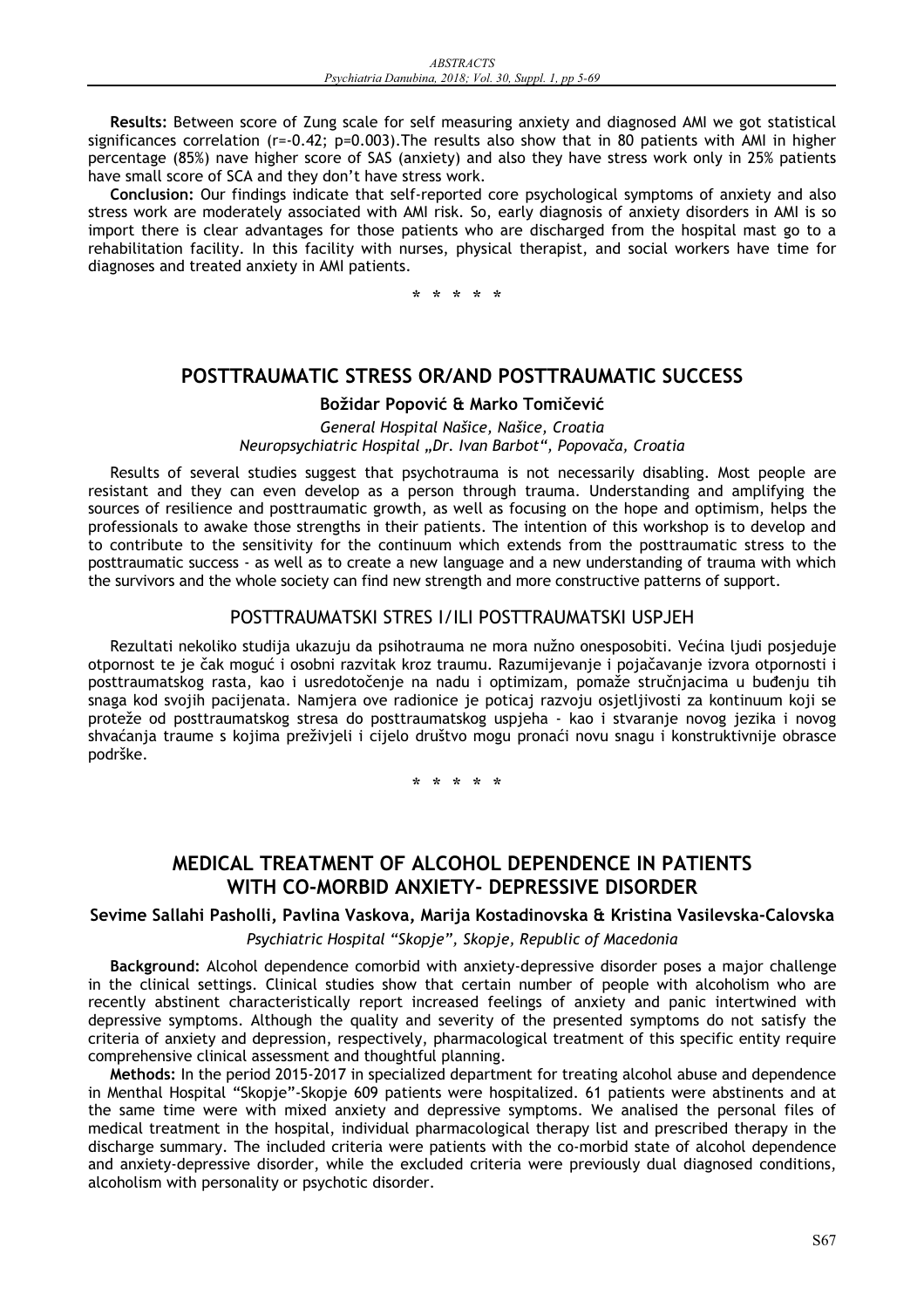**Results:** Medication-based treatments included an assortment of agents from several classes of medication, including benzodiazepines, selective serotonin reuptake inhibitors [SSRIs], the serotonin dopamine antagonist-[SDA] agent Olanzapine and Sulpirid, atypical antipsychotic drug of the benzamide class used in low dosage to treat anxiety and mild depression. Beside prescribed benzodiazepines, the most used drugs in reducing anxiety-depressive symptoms were SSRI- agents 54.09%, followed by SDA 42.62%. Escitalopram was prescribed in 17 cases or 27.86%, mostly in the dosage of 10 mg. The second agent prescribed for such conditions was Sertraline, in 16 cases or 26.22% while dose ranges varied from 50 mg mostly at 68.75%, 25% of them took 100 mg, and the least prescribed dose was 150 mg (6.25%). The next mostly used medications were SDA agents, on the first place Sulpirid in 14 cases of 61 or in 22.95% mostly in the dosage of 50 mg twice a day. The second SDA agent was Olanzapine prescribed in 12 cases of 61, or 19.67% and in all cases in the anxiolytic dosage of 5 mg.

**Conclusions:** Our analyse indicate that both SSRI and SDA agents in certain doses are medications for the treatment of alcohol dependence co-morbid with anxiety-depressive symptoms. Escitalopram was the most prescribed SSRI, and on the second place Sertraline. On the third place was SDA agent-sulpiride succeeded with olanzapine, both in anxiolytic doses.

**\*\*\*\*\***

# **SELF-FORGIVENESS IN ALCOHOL USE DISORDER TREATMENT**

## **Nikola BabiĄ & Vesna Šendula-JengiĄ**

### *Psychiatric Hospital Rab, Rab, Croatia*

Self-forgiveness is a strategy which leads to positive self esteem and resolves emotional distress (egg. feelings of guilt, shame, anger, regret and disappointment) caused by perceived discrepancy between ones values and behavior. Process of genuine self-forgiveness involves emotional coping (egg. regulation of shame) and problem coping – behavioral change.

Shame is a specific emotional response often found in alcohol abusing individuals related to harmful behaviors during influence of alcohol or alcohol abuse itself and it generally focuses on the self (egg. ... am a bad person"). It is deleterious for someone's self-respect, leads to negative affect and alcohol craving and it can enhance proneness to use alcohol as an emotional coping strategy.

In Psychiatric hospital Rab we conducted a research (N=60) to investigate relationship between selfforgiveness trait and feeling of shame, rumination about alcohol use, negative affect and alcohol craving. Also, we investigated differences in negative affect and alcohol craving between groups of inpatients divided by level of self-forgiveness. Our poster presentation reports our results.

Our goal is to emphasize the importance of self-forgiveness in AUD treatment and therapeutic techniques which support this process as a mean of treatment outcomes improvement.

## OPRAŠTANJE SEBI U TRETMANU POREMEăAJA UZIMANJA ALKOHOLA

Opraštanje sebi definira se kao strategija koja ukljuĆuje pomak ka pozitivnijem samopoimanju osobe kako bi se razriješio emocionalni stres (npr. u vidu krivnje, srama, ljutnje, žaljenja i razoĆaranja) koji dolazi iz percipiranog nesklada izmeću vrijednosti do kojih osoba drži i njezinog ponašanja. Proces iskrenog opraštanja sebi uključuje suočavanje usmjereno na emocije (npr. regulacija osjećaja srama), kao i suočavanje usmjereno na problem u vidu promjene ponašanja koje je dovelo do nesklada s vrijednostima osobe.

Sram je specifiĆni emocionalni odgovor koji se Ćesto javlja kod osoba koje zloupotrebljavaju alkohol vezano za štetna ponašanja poĆinjena pod utjecajem sredstava ovisnosti ili zloupotrebe same po sebi te se generalno fokusira na samu osobu (npr. "Ja sam loša osoba"). Osjećaj srama posebno je štetan za samopoštovanje osobe, dovode do povećane razine negativnog afekta i alkoholne žudnje te može povećati sklonost osobe da konzumira sredstva ovisnosti u pokušaju suočavanja s tim osjećajem.

U Psihijatrijskoj bolnici Rab provedeno je istraživanje (N=60) na uzorku pacijenata na lijeĆenju od poremećaja uzimanja alkohola kako bismo ispitali povezanost crte opraštanja sebi s razinom osjećaja srama, ruminacijama o pijenju alkohola, negativnim afektom i alkoholnom žudnjom tijekom tretmana. Također, ispitali smo razlike u negativnom afektu i alkoholnoj žudnij između grupa pacijenata podijeljenih po stupnju opraštanja sebi. Ovom poster prezentacijom izvještavamo o rezultatima našeg istraživanja.

Cili nam je istaknuti važnost opraštanja sebi u tretmanu poremećaja uzimanja alkohola i terapijskih postupaka koji podržavaju ovaj proces radi poboljšavanja ishoda lijeĆenja.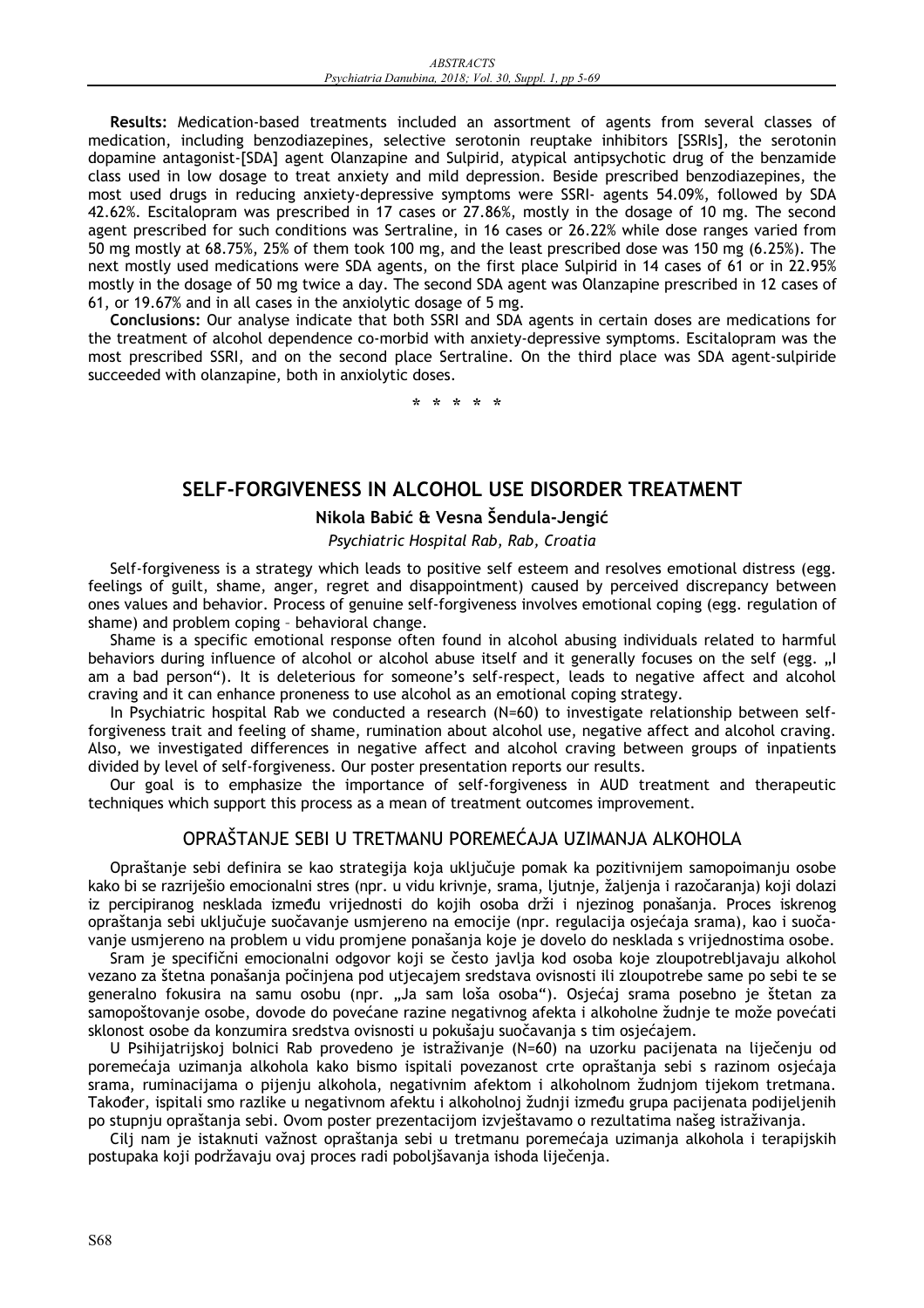# **AN EXAMPLE OF GOOD CLINICAL PRACTICE IN THE TREATMENT OF (PSEUDO) RESISTANT BIPOLAR DISORDER**

#### **Mirela Batta**

#### *Department of psychiatry, University clinical centre Maribor, Maribor, Slovenia*

In recent years, the treatment of bipolar disorder consists of internationally accepted and acknowledged therapeutic methods with evidence based clear guidelines, where precise algorithms for the use of drug therapy and other biological methods are in the forefront. For other treatment methods, which are predominantly seen as concomitant treatment support (psychoeducation, treatment of comorbid substance abuse or somatic illness, specific psychological interventions, etc.), the guidelines are more loose. In some areas, for example, the use of psychotherapy in bipolar patients with comorbid personality disorders, or other pathology, clear guidelines have not been established yet, since such interventions are not carried out consistently enough. Only lately more and more relevant research in this field is being carried out.

Objective of the poster is to show an example of hospital treatment of a 53-year-old male patient with the bipolar disorder II, currently major depressive episode, with comorbid secondary alcohol dependence and a cognitive decline, who was unresponsive to long-term standard therapy. Due to multiple previous hospitalizations with intensive psychoeducation, establishment of good therapeutic contact, long-term regular outpatient management, previous successful treatment of dependence and alcohol abstinence for several years, the patient's many mood swings and long-lasting depressive episodes could have been defined as resistant bipolar disorder. With a deeper exploration of the repetitive patterns of behavior and family dynamics, the introduction of a systemic view of the patient's problems and the deconstruction of the therapeutic approach, a completely different picture was revealed to us. The case demonstrates the successful integration of several simultaneous therapeutic approaches.

## PRIMJER DOBRE KLINIČKE PRAKSE KOD LIJEČENJA (PSEUDO) REZISTENTNOG BIPOLARNOG POREMEăAJA

Posljednjih godina, kod liječenja bipolarnog poremećaja međunarodno su prihvaćene s dokazima poduprte jasne smjernice, kod kojih su precizni algoritmi za medikamentoznu terapiju i druge biološke metode u prvom planu. Za ostale metode lijeĆenja, koje se pretežno tretiraju kao paralelna terapeutska podrška (psihoedukacija, liječenje komorbidne ovisnosti ili somatske bolesti, specifične psihološke intervencije itd.), smjernice su labavije. Na nekim podruĆjima, npr. upotrebi psihoterapije kod popratnih poremećaja ličnosti ili kod druge patologije, nema jasnih smjernica, jer se takve intervencije ne provode konzistentno, dovoljno Ćesto, a nije provedeno ni dovoljno relevantnih istraživanja. Tek u posljednje vrijeme izvodi se više istraživanja na tom podruĆju.

Putem postera prikazan je primjer bolniĆkog lijeĆenja 53-godišnjeg pacijenta s dugotrajnom, na standardnu terapiju nereaktivnom dubokom depresivnom epizodom u sklopu bipolarnog poremećaja II, komorbidne sekundarne ovisnosti od alkohola i oslabljenih kognitivnih funkcija. S obzirom na višestruke hospitalizacije s intenzivnom psihoedukacijom, uspostavljenim dobrim terapeutskim kontaktom, dugogodišnje, dosta redovito ambulantno lijeĆenje, uspješno lijeĆenje ovisnosti po programu i apstinenciju od alkohola već nekoliko godina, mnogobrojne promjene raspoloženja pacijenta i dugotrajne depresivne epizode mogle bi se opredijeliti kao rezistentni bipolarni poremećaj. Dublja eksploracija ponavljajućih se obrazaca ponašanja i dinamike u pacijentovoj obitelji, uvoćenje sistemskog pogleda na probleme pacijenta i dekonstrukcija terapeutskog pristupa otkrila je sasvim drugaĆiju sliku. Primjer iz kliniĆke prakse prikazuje uspješnu integraciju više istovremenih terapeutskih pristupa.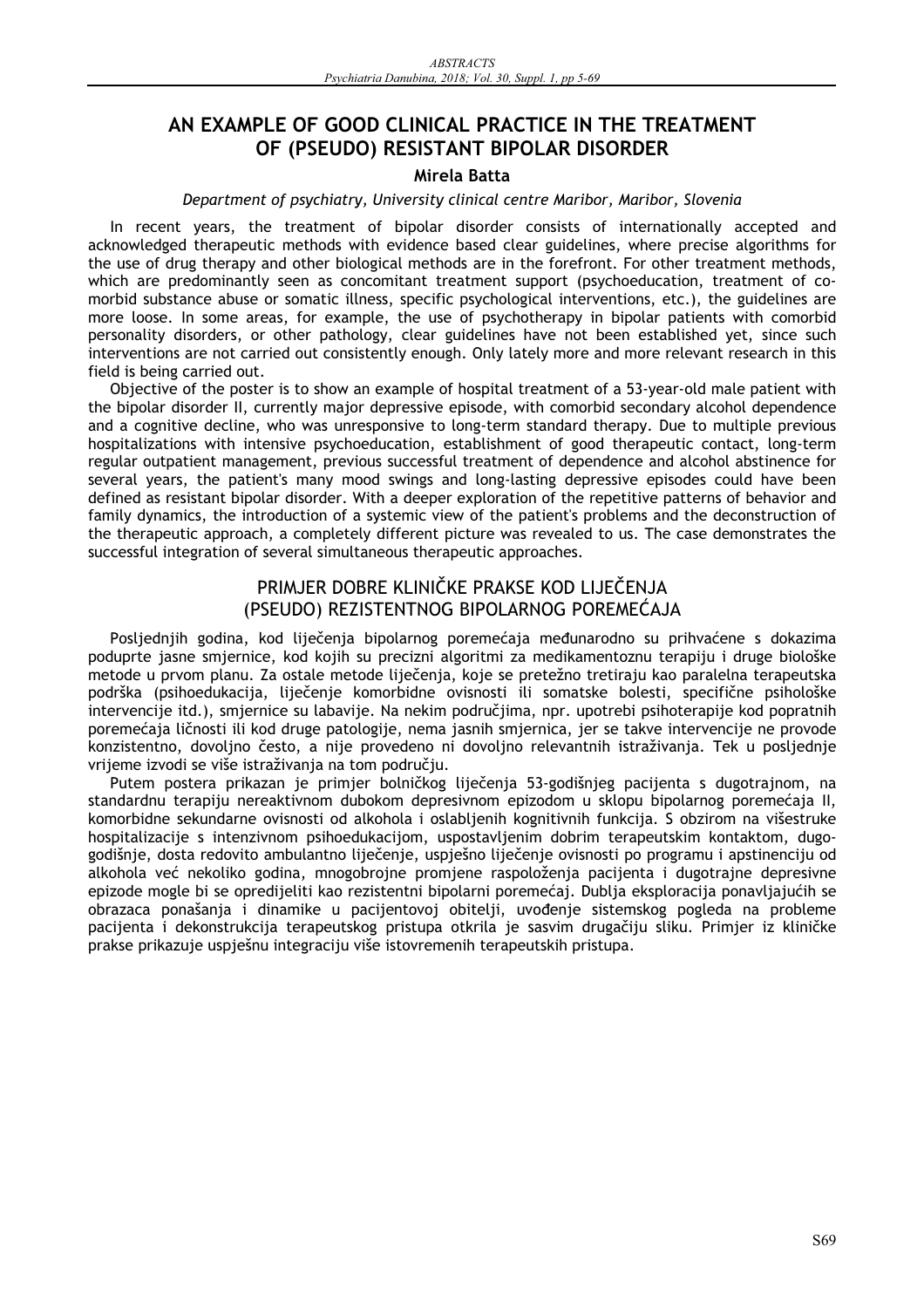# **GUIDELINES FOR AUTHORS**

#### **General considerations**

Psychiatria Danubina is a peer-reviewed open access journal of the Psychiatric Danubian Association, aimed to publish original scientific contributions in psychiatry, psychological medicine and related science (neurosciences, biological, psychological, and social sciences as well as philosophy of science and medical ethics, history, organization and economics of mental health services). Its scope includes mental health in general and all psychological aspects of any branch of medicine, surgery, or obstetrics; and any subspecialty of psychiatry and related clinical and basic sciences.

The specific aim is to promote psychiatry in Danube region countries as well as to stimulate collaboration and joint projects.

Manuscripts are published in English language only. All submitted manuscripts are given equal consideration, irrespective of the country they originate from, as long as the following main criteria are met:

A manuscript is written and prepared according to the Journal's Instructions for authors.

Throughout the entire editorial process, Psychiatria Danubina follows the best practice guidelines given by the Committee on publication ethics (COPE) (available at: *http://publicationethics.org/files/Code\_of\_Conduct.pdf*) and Recommendations for the Conduct, Reporting, Editing, and Publication of Scholarly work in Medical Journals by International Committee of Medical Journal Editors (ICMJE) (available at: *http://www.icmje.org/recommendations/*)

Editors at Psychiatria Danubina are committed to ensure the integrity and promote innovative and evidence-based sources of information in order to maintain the quality and ensure the impact of the papers published in our Journal, according to the principles set by Sarajevo Declaration on Integrity and Visibility of Scholarly Publications communication (*http://www.cmj.hr/2016/57/6/28051276.htm*).

#### **Instructions for authors**

Manuscripts must be written in standard and grammatical as well as clear and concise scientific *English*. It is the responsibility of the authors to ensure the quality of the language. The acceptance criteria for all papers are the quality and originality of the research and its significance to our readership.

#### *Submission of the manuscript*

Submission of a manuscript implies:

- that the work described has not been published before (except in the form of an abstract or as part of a published lecture, review or thesis);
- that it is not under consideration for publication anywhere else;
- $\bullet$  that its publication has been approved by all co-authors, if any, as well as by responsible authorities tacitly or explicitly at the institute where the work has been carried out.
	- This must be stated in the *Covering letter.*

Manuscripts submitted for publication must contain a statement to the effect that all human studies have been approved by a suitably constituted Ethics Committee of the institution within which the work was undertaken and that it conforms to the provisions of the Declaration of Helsinki in 1995 (as revised in Edinburgh 2000). All investigations on human subjects must include a statement that the subject gave informed consent and patient anonymity should be preserved. Any experiments involving animals must be demonstrated to be ethically acceptable. This should be stated in the Subjects sections of the manuscript (see below).

Authors are asked to refrain from submitting papers which have overlap in content with previously accepted papers by the same authors. If the differences between the two are substantial enough that the papers should be considered as distinct, authors are advised to forward copies of both to the Editorial Office.

The editors reserve the right to reject manuscripts that do not comply with the above-mentioned requirements. The author will be held responsible for false statements or for failure to fulfil these requirements.

The manuscript, together with the Covering letter, should be uploaded electronically to the official page of Psychiatria Danubina: *http://www.hdbp.org/psychiatria\_danubina/about.html.* 

By accessing the online submission at *http://journal.sdewes.org/psych-dan* you will be guided stepwise through the creation and uploading of the various files. The Editorial Office will acknowledge the receipt of the manuscript and provide it with a manuscript reference number. The reference number of the manuscript should be quoted in all correspondence with the Chief Editor and Editorial Office. Each manuscript will be assigned to at least two peer reviewers. Where revisions are sought prior to publication, authors are advised to incorporate any suggestions which they agree would improve their paper. The response letter (separate Word file) should thoroughly respond to each reviewer's comment (numbered), indicating where in the text it has been dealt with, or why the authors disagree or cannnot incorporate it. After the assessors' further comments have been received, the editors will make the final decision, including priority and time of publication, and the right to modify and, if necessary, shorten the material for publication.

#### *Types of papers*

Types of accepted papers are given below. Word count for the manuscript includes only the plain text (not tables, figures, abstracts or references). Contributions will be considered for the following categories:

- **Original research;**
- **Review/Mini-review;**
- **Brief report;**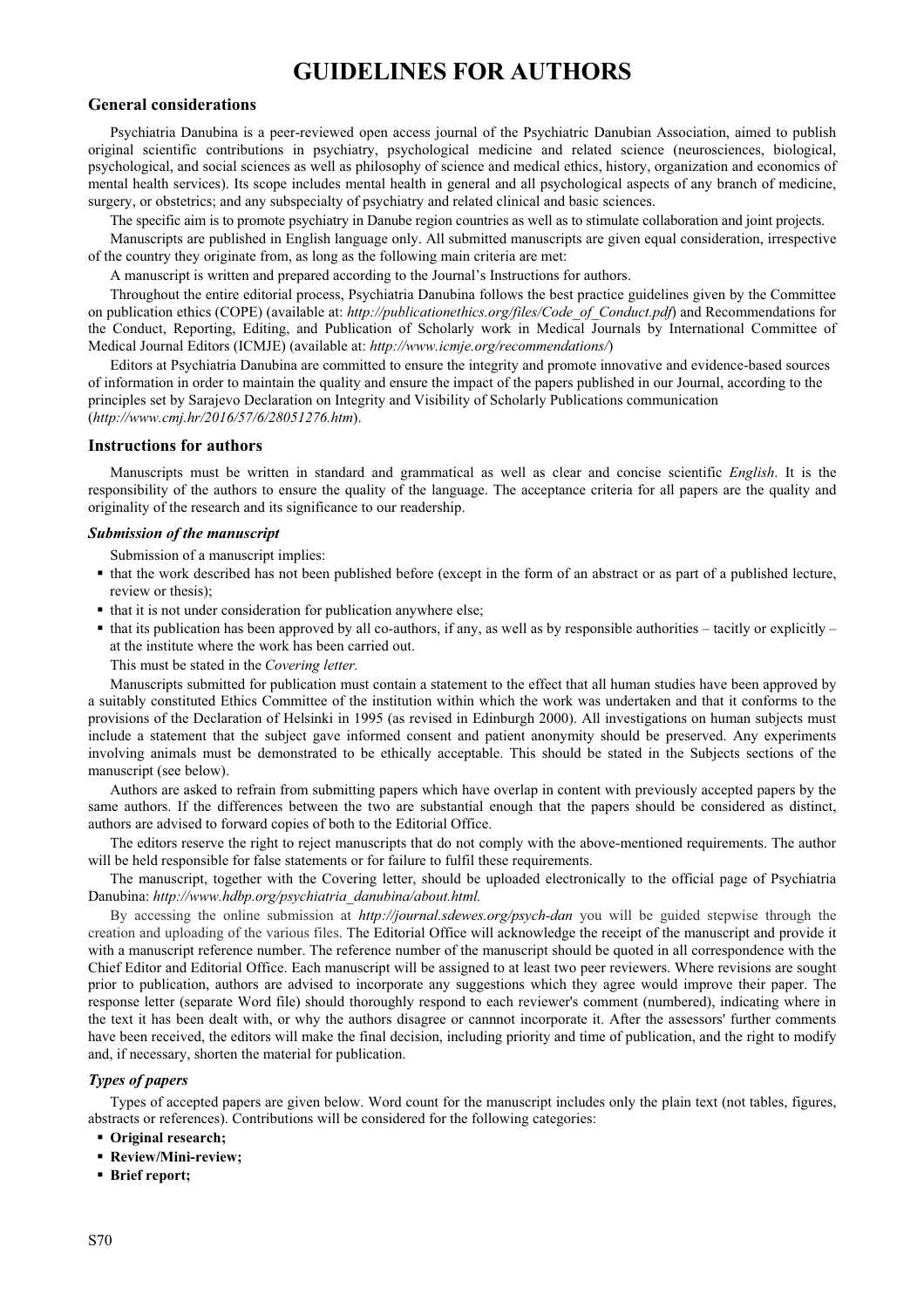- **Viewpoint;**
- **Letter to the Editor: 600-800 words, up to 10 references, 1 figure/table;**
- **Case report;**
- **Book review:**
- **Invitation/Announcement.**

#### *Preparation of the manuscript*

- Submit the manuscript as an editable Word (preferred) or rich text format (rtf) document.
- Use Times New Roman in 12 point size and double line spacing.
- All pages should be numbered.
- Use a clear system of headings to divide up and clarify the text, with not more than three grades of headings.
- Figures should be submitted as separate TIF or EPS format files and the desired position of figures and tables should be indicated in the manuscript.
- Footnotes to the text are not allowed.
- All measurements must be given in standard SI units.
- Abbreviations should be used sparingly and only where they ease the reader's task by reducing repetition of long terms. Initially use the word in full, followed by the abbreviation in the parentheses. Thereafter use the abbreviations.
- Drugs should be referred to by their generic names. When a brand name is used, it shall begin with a capital letter and the manufacturer's address details should be given.
- Do not use pejorative labels such as 'schizophrenics', instead refer to 'patients with schizophrenia'.

#### *Manuscripts should be presented in the following order:*

#### 1. Title page

- The first page should contain:
- the title of the paper should be short, informative and contain the major key words;
- $\blacksquare$  the full names of the authors and position titles at the respective institutions;
- the addresses of the institutions at which the work was carried out (addresses for authors other than the correspondence author should contain the department, institution, city and country);
- indicate all affiliations with superscript number after the author's name and in front of the appropriate address;
- corresponding author the full postal and email address, plus facsimile and telephone numbers, the department, institution, city and country.

The title page should be uploaded separately. The rest of the manuscript should not contain personal information of the authors.

#### 2. Summary and Key words

The second page should carry on a Summary in the region of 300 words, followed by a list of 3-5 key words or short phrases drawn, if possible, from the medical subject headings (MeSH) list of *Index Medicus*

(*http://www.nlm.nih.gov/mesh/meshhome.html*). The Summary should state, whenever applicable, very specifically, the main purposes, procedures, findings, and conclusions of the paper, emphasizing what is new or important.

- For original papers and review articles, a structured Summary using the headings is preferred:
- **Background** (questions addressed; principal aims of a review);
- **Subjects and Methods** (design, setting, sample, interventions, chief outcome measures; for reviews sources of data and criteria for their selection);
- **Results** (main findings together with their statistical significance, if possible);
- **Conclusions** (those related to results, limitations as appropriate, clinical and researh implications; for reviews principal conclusions and clinical and research implications).
- 3. Text
	- It should be divided by subheadings into the following sections:
	- **Introduction** (authors should provide an adequate background and end with the aims of the study);
- **Subjects and methods** (*Subjects* with ethical considerations and informed consent, *Methods*, *Statistical Analyses; authors should provide sufficient detail to enable possible reproduction of the study*);
- **Results** (the results section should simply state the findings of the research arranged in a logical sequence without bias or interpretation);
- **Discussion** (the discussion section should contain interpretation of the results and their comparison with previous studies, also include limitations of the study);
- **Conclusions** (needs to summerize the content and purpose of the paper).

#### 4. Acknowledgements

The source of financial grants and other funding should be acknowledged. The contribution of institutions, colleagues, technical writers or language editors should be noted. Thanks to anonymous reviewers are not needed. If there are no acknowledgements please state so by putting 'None' in the respective section.